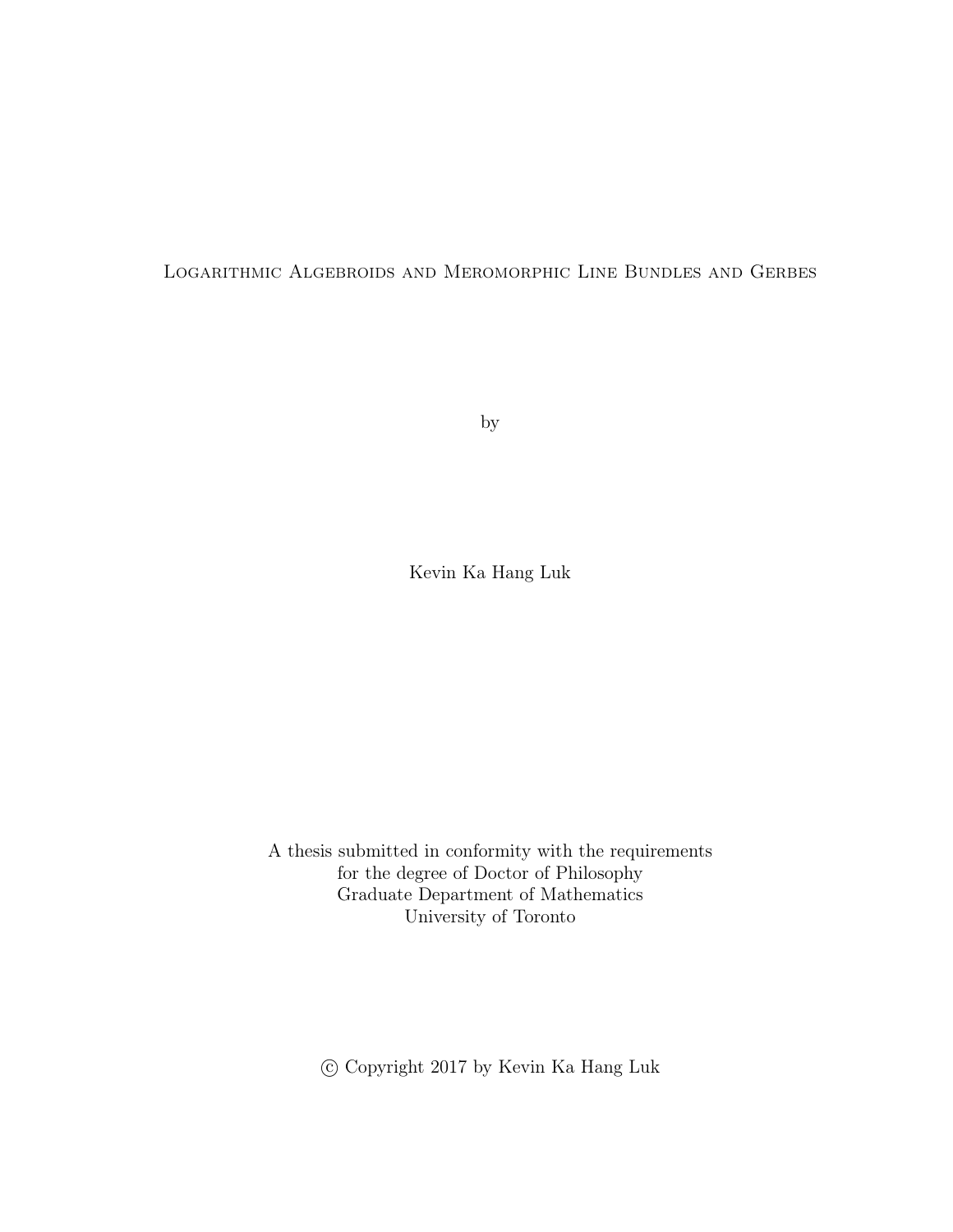### Abstract

Logarithmic Algebroids and Meromorphic Line Bundles and Gerbes

Kevin Ka Hang Luk Doctor of Philosophy Graduate Department of Mathematics University of Toronto 2017

In this thesis, we first introduce logarithmic Picard algebroids, a natural class of Lie algebroids adapted to a simple normal crossings divisor on a smooth projective variety. We show that such algebroids are classified by a subspace of the de Rham cohomology of the divisor complement determined by its mixed Hodge structure. We then solve the prequantization problem, showing that under an integrality condition, a log Picard algebroid is the Lie algebroid of symmetries of what is called a meromorphic line bundle, a generalization of the usual notion of line bundle in which the fibres degenerate in a certain way along the divisor. We give a geometric description of such bundles and establish a classification theorem for them, showing that they correspond to a subgroup of the holomorphic line bundles on the divisor complement which need not be algebraic. We provide concrete methods for explicitly constructing examples of meromorphic line bundles, such as for a smooth cubic divisor in the projective plane.

We then proceed to introduce and develop the theory of logarithmic Courant algebroids and meromorphic gerbes. We show that under an integrality condition, a log Courant algebroid may be prequantized to a meromorphic gerbe with logarithmic connection. Lastly, we examine the geometry of Deligne and Deligne-Beilinson cohomology groups and demonstrate how this geometry may be exploited to give quantization results for closed holomorphic and logarithmic differential forms.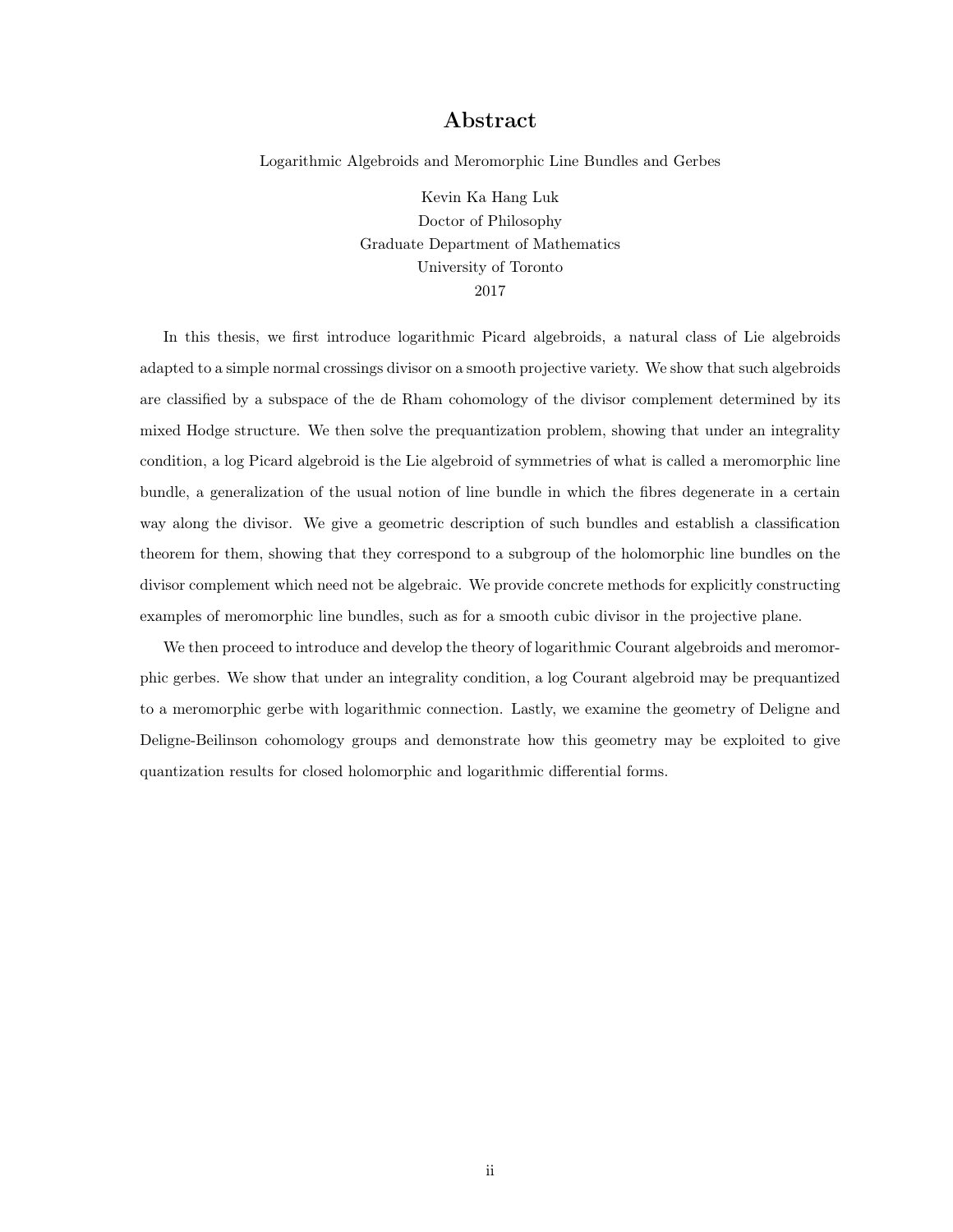This thesis is dedicated to the two most inspiring women in my life: my late mother and my grandmother.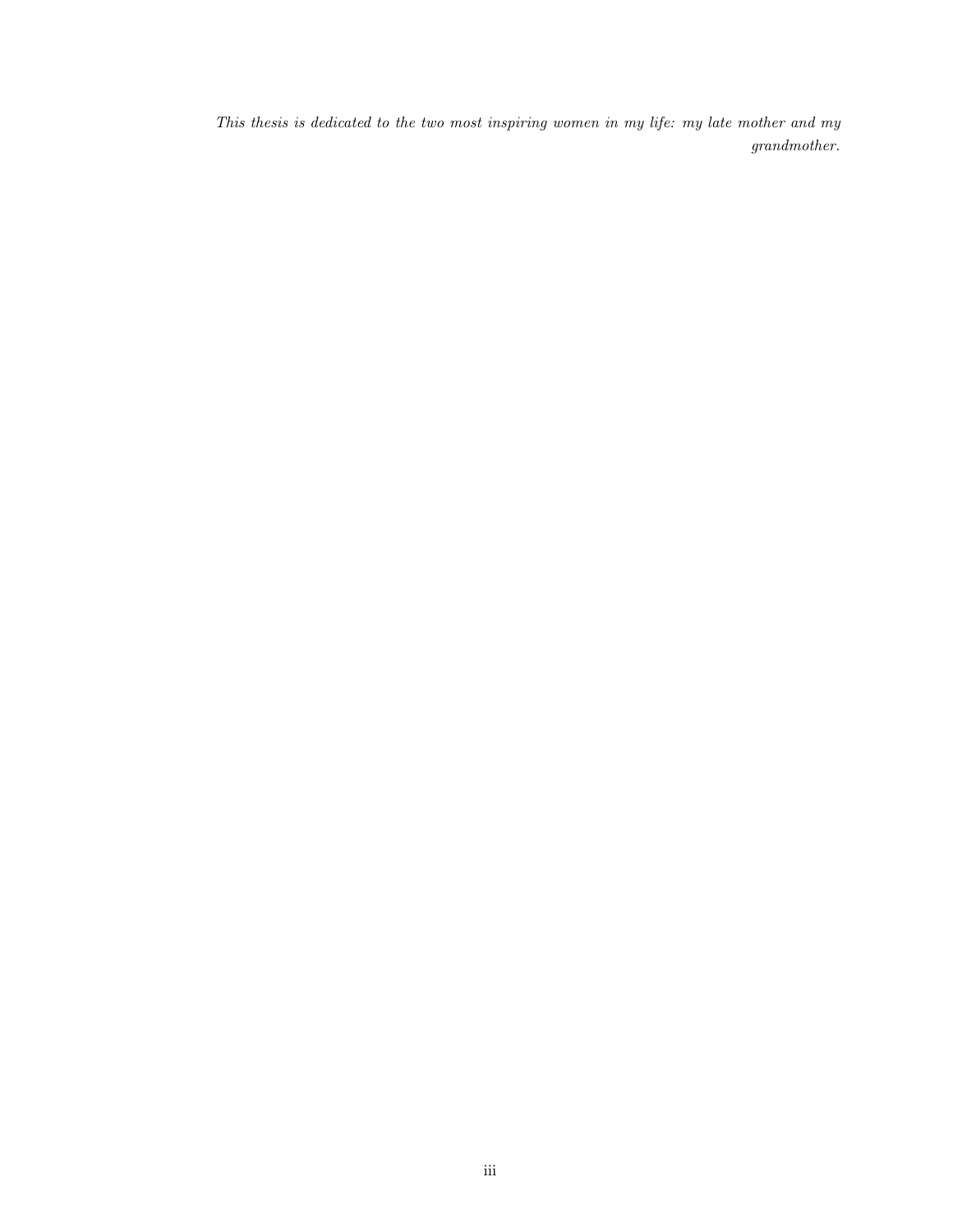### Acknowledgements

First and foremost, I must thank my thesis advisors, Marco Gualtieri and Lisa Jeffrey, for their endless supply of encouragement, guidance, mathematical expertise, and patience during every stage of my graduate career. I like to thank Marco for the countless hours spent on teaching me how to write high-quality mathematics. No matter how frustrating this process may have been at times, this was of incalculable value for a young researcher like myself for which I will always be indebted. I would like to thank Lisa for reminding me during a critical moment towards the end of my first year that completing a mathematics Ph.D. requires as much mental fortitude as mathematical ability.

I would like to thank my committee members, Eckhard Meinrenken and Ragnar Olaf-Buchweitz, for their helpful suggestions which have most definitely contributed to this thesis.

One of the most enjoyable and intellectually exciting moments of my doctoral studies was a onemonth stay at the University of Pennsylvania in the summer of 2016. I would like to thank Tony Pantev and Marco Gualtieri for making this happen. Learning from Tony is an eye-opening and inspirational experience; even though his command and knowledge of mathematics can be frighteningly surreal at times. Thanks also to Jonathan Block and Ron Donagi for patiently listening to my research work and for providing me interesting insights during my time at UPenn.

I am fortunate to have been a member of the Geometric Structures Labratory (GLab) during my Ph.D. All of the weekly seminars and workshops (often lasting to after-hours) have fostered a wonderful atmosphere where research ideas are freely discussed and shared. I would like to thank Francis Bischoff, Yiannis Loizides, Mykola Matviichuk, Victor Mouquin, Nikita Nikolaev, and Ahmed Zerouali Jihad for being both academic brother-in-arms and also for all the camaraderie shared together, especially during our many conference travels. Thanks also goes to Steven Rayan for constantly providing me with mathematical advice and for his warm friendship.

The administrative staff in the department have been a hallmark of both competence and excellence during my time here. Special thanks goes to Jemima Merisca and the late Ida Bulat for constantly going beyond their job to make each and every one of us graduate students feel welcomed.

The Ontario Ministry of Advanced Education and Skills Development provided me with financial support through Ontario Graduate Scholarships and a Queen Elizabeth II Graduate Scholarship in Science and Technology.

Doing a mathematics Ph.D. is an arduous task but the presence of a wonderful group of graduate students at the department have made it a much happier journey. I would like to give special thanks to Mary He, Tyler Holden and Chia-Cheng Liu for not only being awesome officemates but for their support especially during some of the most trying times of the Ph.D.

Being a fellow at Massey College for the last two years has been an enlightening and unforgettable experience for me. I will always cherish the bonds that I have made with all of the Junior Fellows in this vibrant and colourful community. Thanks again to Lisa and Marco for writing reference letters to endorse my application.

Finally, I am grateful to my family for their unconditional love and support. Without the sacrifices of my parents, I would never have had the opportunity to pursue mathematics. My brother has been the one constant presence in my life for which I am truly fortunate.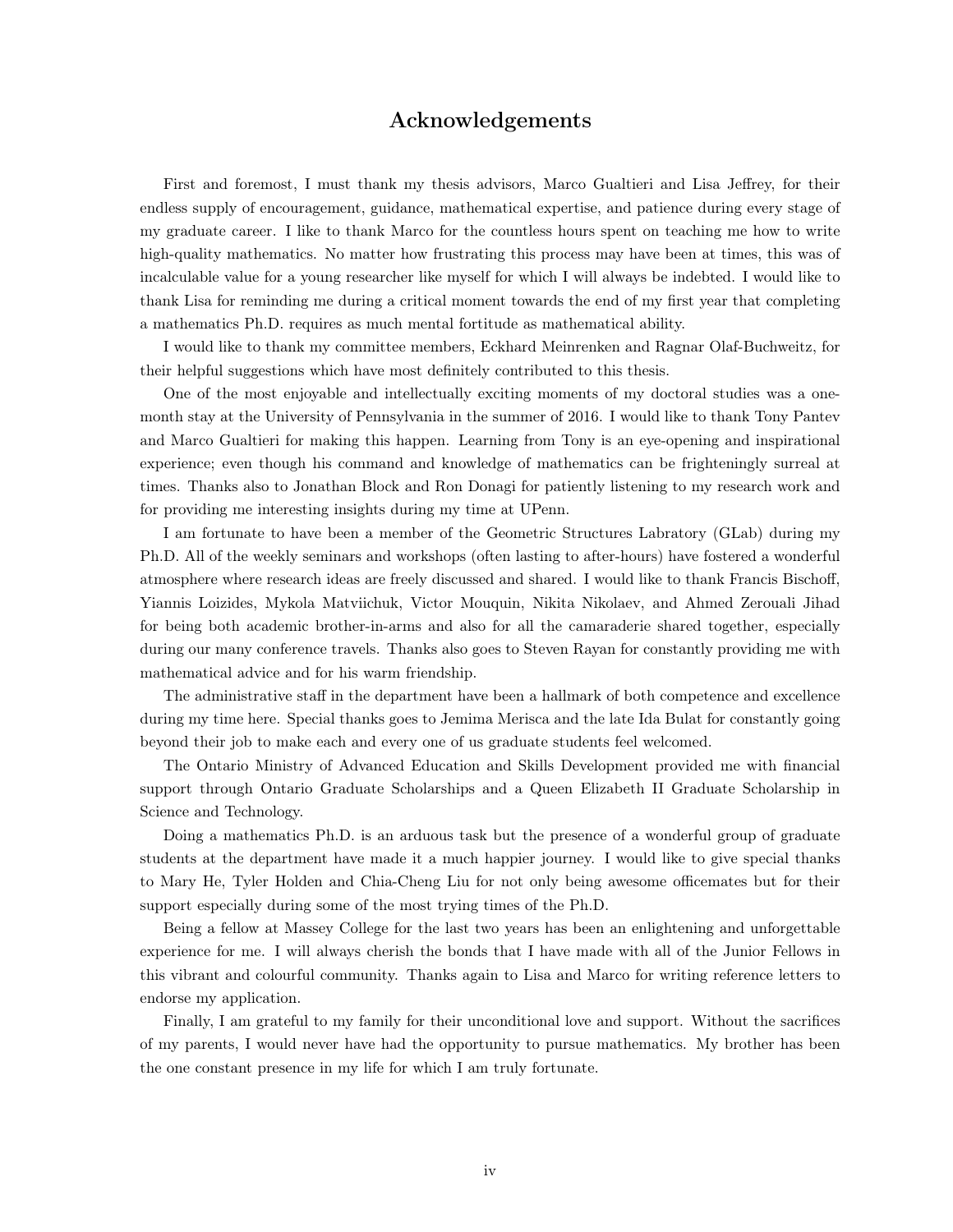## **Contents**

| 1        |                                | Introduction<br>1                                        |                                                                                          |                |  |  |  |
|----------|--------------------------------|----------------------------------------------------------|------------------------------------------------------------------------------------------|----------------|--|--|--|
| $\bf{2}$ |                                | <b>Hodge Theory</b><br>$\overline{\mathbf{4}}$           |                                                                                          |                |  |  |  |
|          | 2.1                            |                                                          |                                                                                          | $\overline{4}$ |  |  |  |
|          | 2.2                            |                                                          |                                                                                          | 6              |  |  |  |
|          |                                | 2.2.1                                                    |                                                                                          | 6              |  |  |  |
|          |                                | 2.2.2                                                    |                                                                                          | 9              |  |  |  |
| 3        | <b>Picard Algebroids</b><br>11 |                                                          |                                                                                          |                |  |  |  |
|          | 3.1                            |                                                          |                                                                                          | 13             |  |  |  |
|          | 3.2                            |                                                          |                                                                                          | -15            |  |  |  |
| 4        |                                | Log Picard Algebroids and Meromorphic Line Bundles<br>19 |                                                                                          |                |  |  |  |
|          | 4.1                            |                                                          |                                                                                          | -19            |  |  |  |
|          |                                | 4.1.1                                                    |                                                                                          | 21             |  |  |  |
|          |                                | 4.1.2                                                    |                                                                                          | 25             |  |  |  |
|          |                                | 4.1.3                                                    |                                                                                          | 26             |  |  |  |
|          |                                | 4.1.4                                                    |                                                                                          | 28             |  |  |  |
|          | 4.2                            |                                                          |                                                                                          | 29             |  |  |  |
|          |                                | 4.2.1                                                    |                                                                                          | 32             |  |  |  |
|          |                                | 4.2.2                                                    |                                                                                          | 33             |  |  |  |
|          |                                | 4.2.3                                                    |                                                                                          | 37             |  |  |  |
|          |                                | 4.2.4                                                    |                                                                                          | 40             |  |  |  |
|          | 4.3                            |                                                          |                                                                                          | 42             |  |  |  |
|          |                                | 4.3.1                                                    |                                                                                          | 42             |  |  |  |
|          |                                | 4.3.2                                                    |                                                                                          | 44             |  |  |  |
| 5        |                                | Log Courant Algebroids and Meromorphic Gerbes<br>46      |                                                                                          |                |  |  |  |
|          | 5.1                            |                                                          |                                                                                          | 46             |  |  |  |
|          |                                | 5.1.1                                                    |                                                                                          | 46             |  |  |  |
|          |                                | 5.1.2                                                    |                                                                                          | 49             |  |  |  |
|          |                                | 5.1.3                                                    | Residues and relationship to Picard algebroids on $D \ldots \ldots \ldots \ldots \ldots$ | 52             |  |  |  |
|          |                                | 5.1.4                                                    |                                                                                          | 53             |  |  |  |
|          |                                | 5.1.5                                                    |                                                                                          | 55             |  |  |  |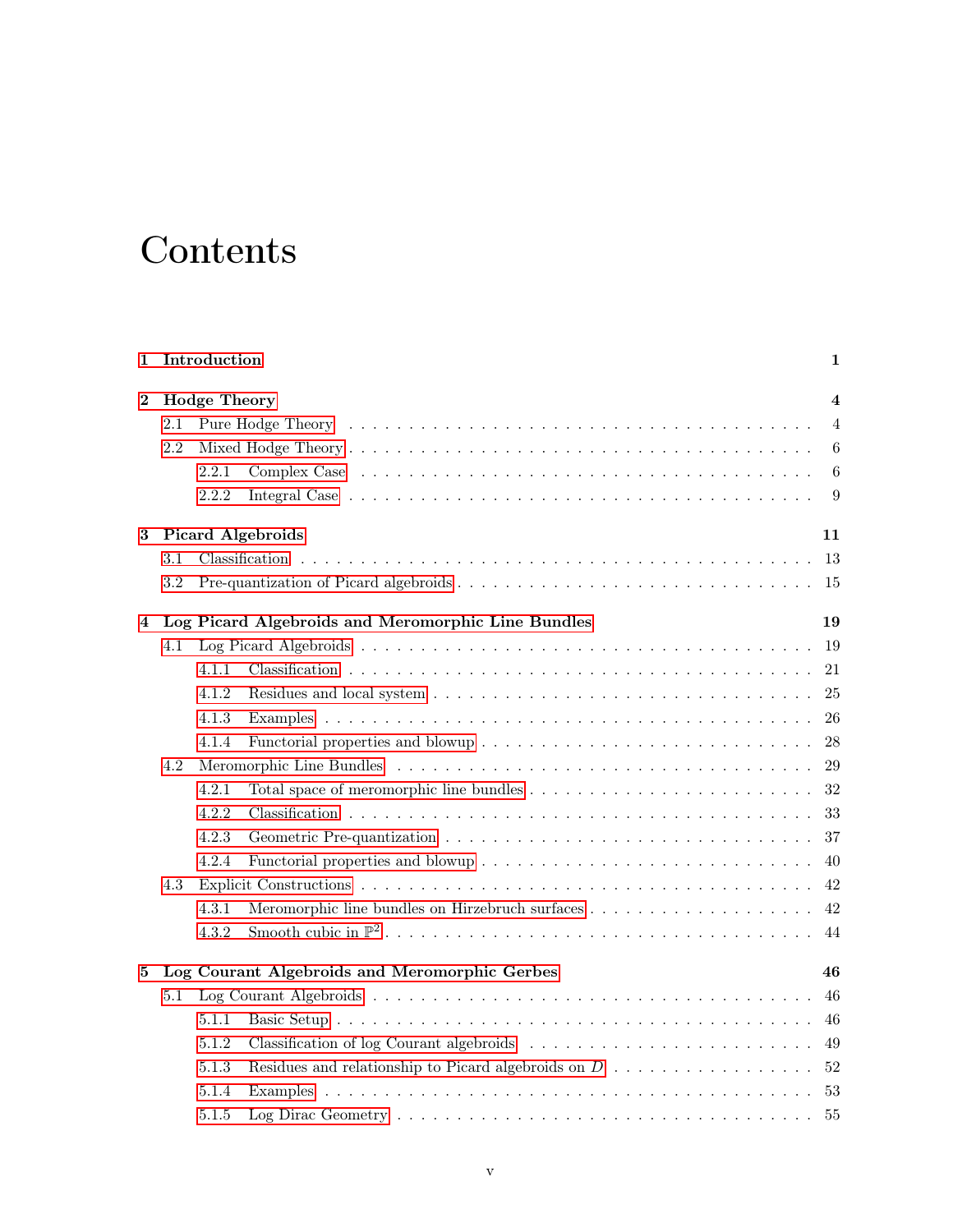|                     | 5.2.1                                                |  |     |  |  |  |
|---------------------|------------------------------------------------------|--|-----|--|--|--|
|                     | 5.2.2                                                |  |     |  |  |  |
|                     | 5.2.3                                                |  |     |  |  |  |
|                     |                                                      |  | 65. |  |  |  |
| 6                   | Geometry of Deligne and Deligne-Beilinson Cohomology |  |     |  |  |  |
|                     |                                                      |  |     |  |  |  |
|                     |                                                      |  |     |  |  |  |
|                     |                                                      |  |     |  |  |  |
|                     |                                                      |  |     |  |  |  |
| <b>Bibliography</b> |                                                      |  |     |  |  |  |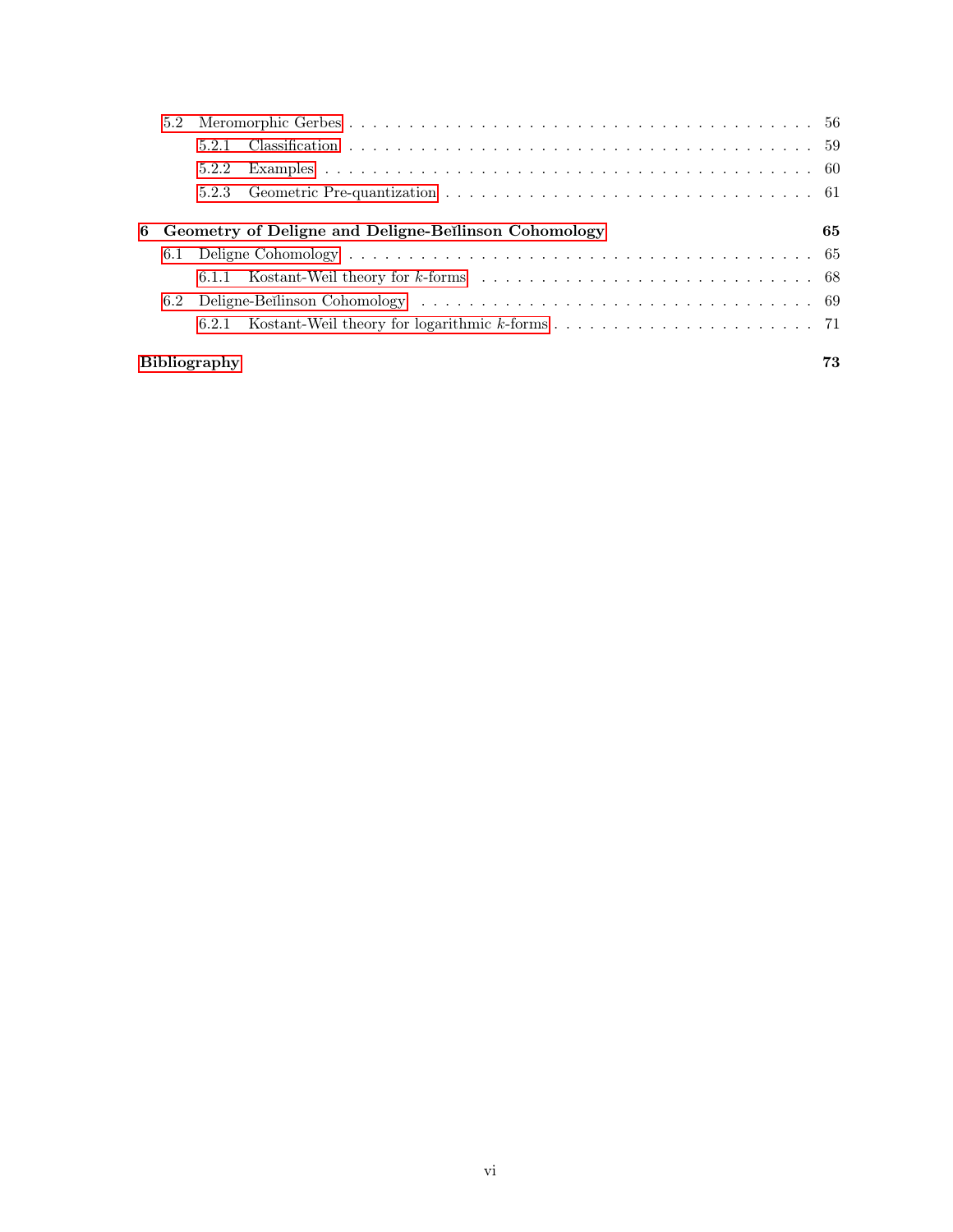### <span id="page-6-0"></span>Chapter 1

## Introduction

In algebraic geometry, it is often extremely advantageous to work with projective varieties. For example, the classical GAGA theorem [\[36\]](#page-81-0) allows us to move between the holomorphic and the algebraic categories. Another feature of projective varieties is that its cohomology is often well-behaved; it enjoys a number of finiteness properties which are not present when we work with affine or quasi-projective varieties. This gives us an abundance of tools which make cohomology computations on projective varieties a much more amenable task than that of non-projective varieties. One of the persistent driving forces of research in algebraic geometry has been to better understand the phenomenons of non-projective varieties. Celebrated examples of this include Hironaka's resolution of singularities [\[22\]](#page-80-0), Kato's logarithmic structures [\[24\]](#page-80-1) and Deligne's theory of mixed Hodge structures [\[14,](#page-79-0) [15\]](#page-79-1). In this thesis, we follow this spirit and develop a systematic study of algebroids, line bundles, and gerbes on non-projective varieties.

We begin this thesis in Chapter [2](#page-9-0) with a review of pure and mixed Hodge theory. This is essential as many of our classification theorems thereafter will be both formulated and proved using these Hodgetheoretic frameworks. The focus of Chapter [3](#page-16-0) is the study of Picard algebroids. Picard algebroids were introduced by Beĭlinson and Bernstein [\[1\]](#page-79-2) as the Lie algebroid extensions of the tangent sheaf by the structure sheaf. They were originally used in [\[1\]](#page-79-2) to study the localization theory of g-modules for a semisimple algebra g. Picard algebroids have since emerged as an important tool to study various interesting objects lying at the crossroads of algebraic geometry and geometric representation theory. For example, they are used in the quantization of the Hitchin integrable system in the Geometric Langlands program [\[2\]](#page-79-3), the Fourier transform of non-commutative algebras [\[32\]](#page-80-2), and conical symplectic resolutions [\[5\]](#page-79-4).

Our main contribution in Chapter [3](#page-16-0) is a solution to the prequantization question of Picard algebroids. We prove that a Picard algebroid is the Atiyah algebroid of infinitesimal symmetries of a line bundle  $\mathcal L$ if and only if its curvature class satisfies an integrality constrant which relates it to the first Chern class of the line bundle in question.

In the first half of Chapter [4,](#page-24-0) we develop a generalization of the above theory in which the tangent sheaf  $\mathcal{T}_X$  of a smooth projective variety X is replaced by the logarithmic tangent sheaf  $\mathcal{T}_X(- \log D)$  of vector fields tangent to a simple normal crossings divisor  $D \subset X$ . In Section [4.1.1,](#page-26-0) we introduce and classify logarithmic Picard algebroids, and observe that due to the failure of the Poincaré lemma for the log de Rham complex, flat connections may not exist even locally. This leads us to focus on log Picard algebroids which are locally trivial, for which local flat connections do exist. The classification of these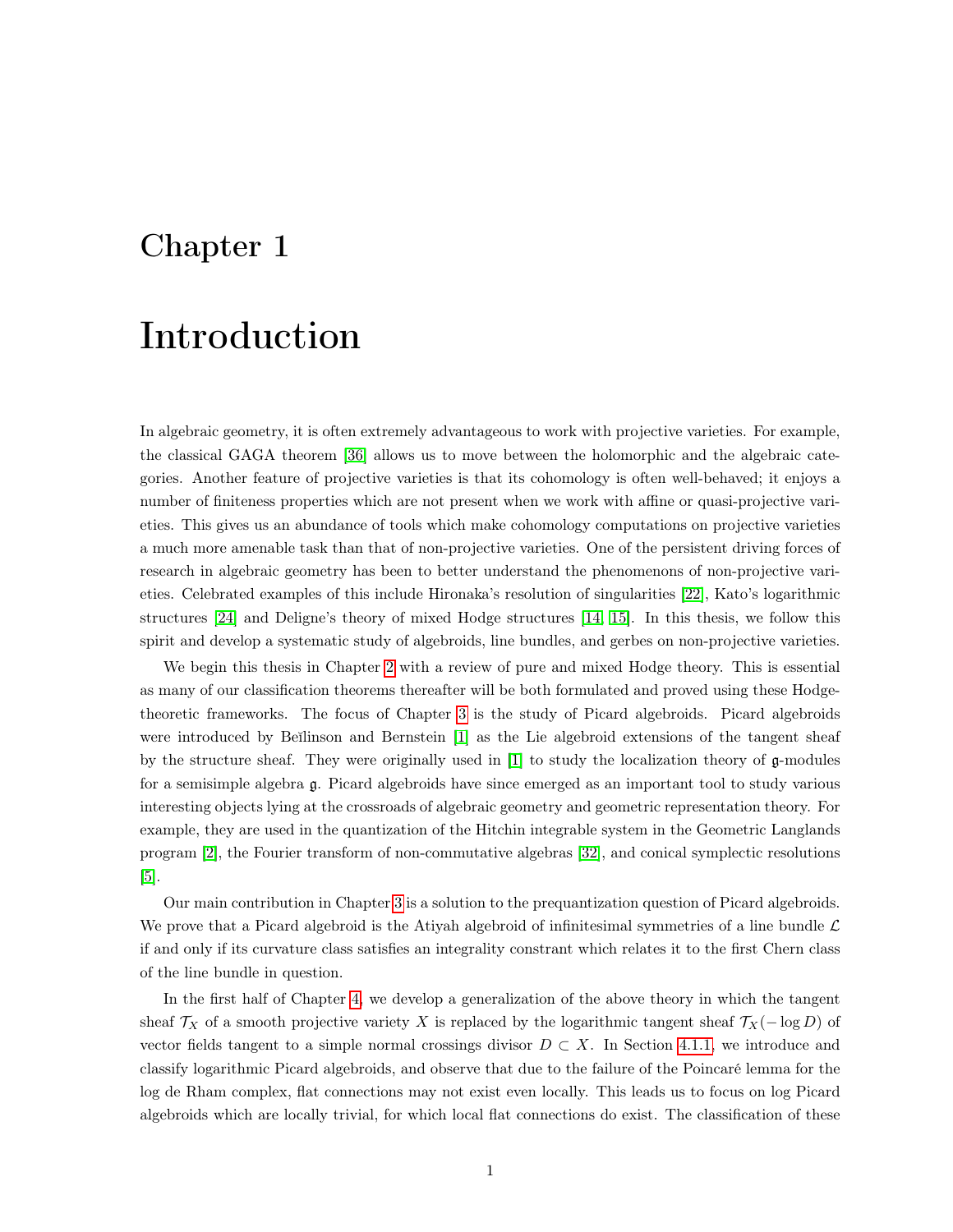Our main problem is then to determine what type of object such logarithmic Picard algebroids may prequantize to, and what the quantization condition is. In Section [4.2,](#page-34-0) we show that the natural prequantum object is a meromorphic line bundle, a type of line bundle in which the transition functions may have zeros or poles along the divisor D. While meromorphic line bundles have appeared in the context of meromorphic connections and holonomic D-modules in [\[28,](#page-80-3) [29,](#page-80-4) [35\]](#page-81-1), their basic geometric features are ill-understood. We proceed to make a careful study of these bundles, showing in Section [4.2.1](#page-37-0) that they may be realized as holomorphic  $\mathbb{C}^*$  principal bundles on U whose fibers degenerate over D to an infinite chain of rational curves. We then classify meromorphic line bundles using the fact that the first Chern class lies in a subgroup of  $H^2(U, \mathbb{Z})$  determined by a version of Deligne's mixed Hodge theory with integral coefficients which we developed earlier in Section [2.2.2.](#page-14-0) Finally, we prove in Theorem [4.42](#page-43-0) that a log Picard algebroid may be pre-quantized if and only if its class lies in this subgroup of the integral cohomology of U.

In the last part of Chapter [4,](#page-24-0) we use ramified coverings and blowups to provide new methods for explicitly constructing meromorphic line bundles, ending with a concrete construction for the group  $\mathbb{Z}_3 \oplus \mathbb{Z} \oplus \mathbb{Z}$  of meromorphic line bundles on  $\mathbb{C}P^2$  with pole along a smooth cubic divisor; these constructions are necessarily non-algebraic in nature, as meromorphic line bundles are holomorphic but not necessarily algebraic upon restriction to the divisor complement.

In Chapter [5,](#page-51-0) we develop a generalization of exact Courant algebroids where we replace the tangent sheaf  $\mathcal{T}_X$  by the logarithmic tangent sheaf  $\mathcal{T}_X(-\log D)$  and replace the cotangent sheaf  $\Omega^1_X$  by the sheaf of logarithmic 1-forms  $\Omega_X^1(\log D)$ . We name these new geometric objects as log Courant algebroids. We utilize many of the ideas developed in Section [4.1](#page-24-1) to establish both fundamental properties and classification results for these algebroids. We end this section by providing several examples of log Courant algebroids and introduce a preliminary framework for log Dirac structures. Usual Courant algebroids play an important role in generalized geometry [\[20\]](#page-80-5) and Dirac geometry [\[11\]](#page-79-5) and we hope that the ideas developed in this chapter may be used in the future to better understand these geometries in the logarithmic setting.

As in the case of log Picard algebroids, we would like to determine what type of object such log Courant algebroids may prequantize to. Using the intuition drawn from meromorphic line bundles in Section [4.2](#page-34-0) and the fact that usual Courant algebroids prequantize to gerbes with 0-connection under an integrality condition, we show in Section [5.2](#page-61-0) that the prequantum object is a meromorphic gerbe with logarithmic 0-connection. The remainder of Chapter [5](#page-51-0) is devoted to the study of these meromorphic gerbes. Our study of gerbes is cohomological rather than categorical, following the approach of Hitchin-Chatterjee towards gerbes [\[23,](#page-80-6) [10\]](#page-79-6). We conclude the chapter by proving in Theorem [5.36](#page-67-0) that a log Courant algebroid admits a pre-quantization if and only if its class lies in a subgroup of the integral cohomology  $H^3(U, \mathbb{Z}(1))$ .

The last chapter of this thesis centers on two themes: the geometry of Deligne and Deligne-Beĭlinson cohomology groups and the quantization of closed differential forms. One of the most important prop-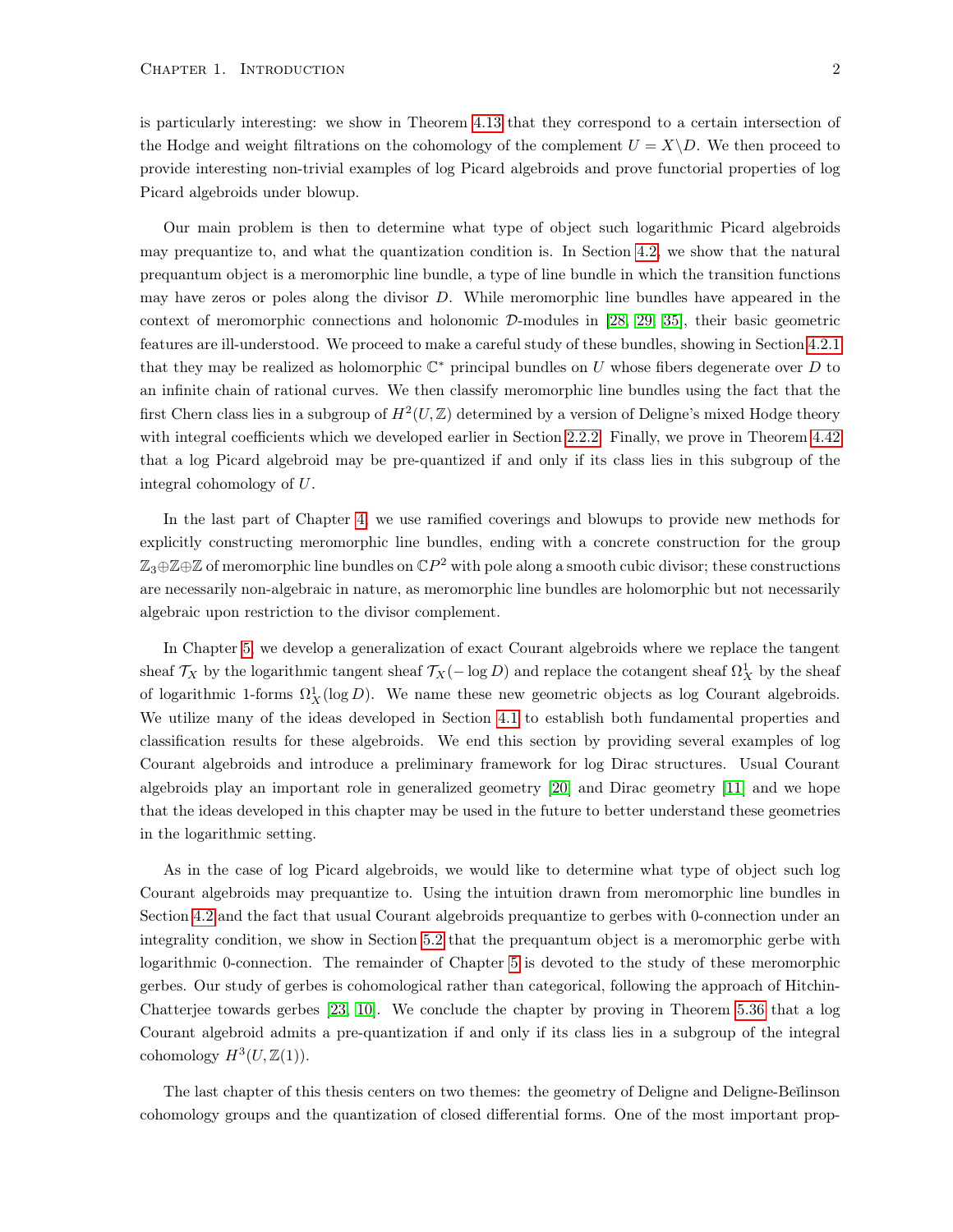$$
c_{n,p}: K_n(X) \to H^{2p-n}_{\mathrm{Del}}(X, \mathbb{Z}(p)),
$$

where  $K_n(X)$  are the algebraic K-groups of X. This may be viewed as a vast generalization of classical Chern classes of holomorphic vector bundles. They are also of importance in arithmetic geometry as they may be related to L-functions through the work of [\[3\]](#page-79-7). It would be ideal to have a general geometric description of Deligne cohomology groups; they are especially difficult to describe geometrically in higher degrees. We give a geometric description of the class of Deligne cohomology groups

$$
H^k_{\mathrm{Del}}(X,\mathbb{Z}(k)),
$$

using the Hitchin-Chatterjee formulation of higher gerbes with connective structure. We then proceed to study the quantization problem of closed  $k$ -forms on X. We prove in Theorem [6.4](#page-73-1) that a closed  $k$ -form is the curvature of a holomorphic  $k - 2$  gerbe with connective structure if and only if it has integral periods. This generalizes the classical results of Kostant and Weil for 2-forms [\[25,](#page-80-7) [38\]](#page-81-2) and Brylinski and Deligne for 3-forms [\[8\]](#page-79-8).

We conclude the thesis by extending our results for Deligne-Beĭlinson cohomology: a version of Deligne cohomology on quasi-projective varieties with logarithmic growth along the compactifying divisor D. We prove in Theorem [6.7](#page-76-1) that a closed logarithmic k-form is the curvature of a meromorphic  $k-2$ gerbe with connective structure if and only if it admits integral periods.

Chapters [3](#page-16-0) and [4](#page-24-0) represent joint work with Marco Gualtieri.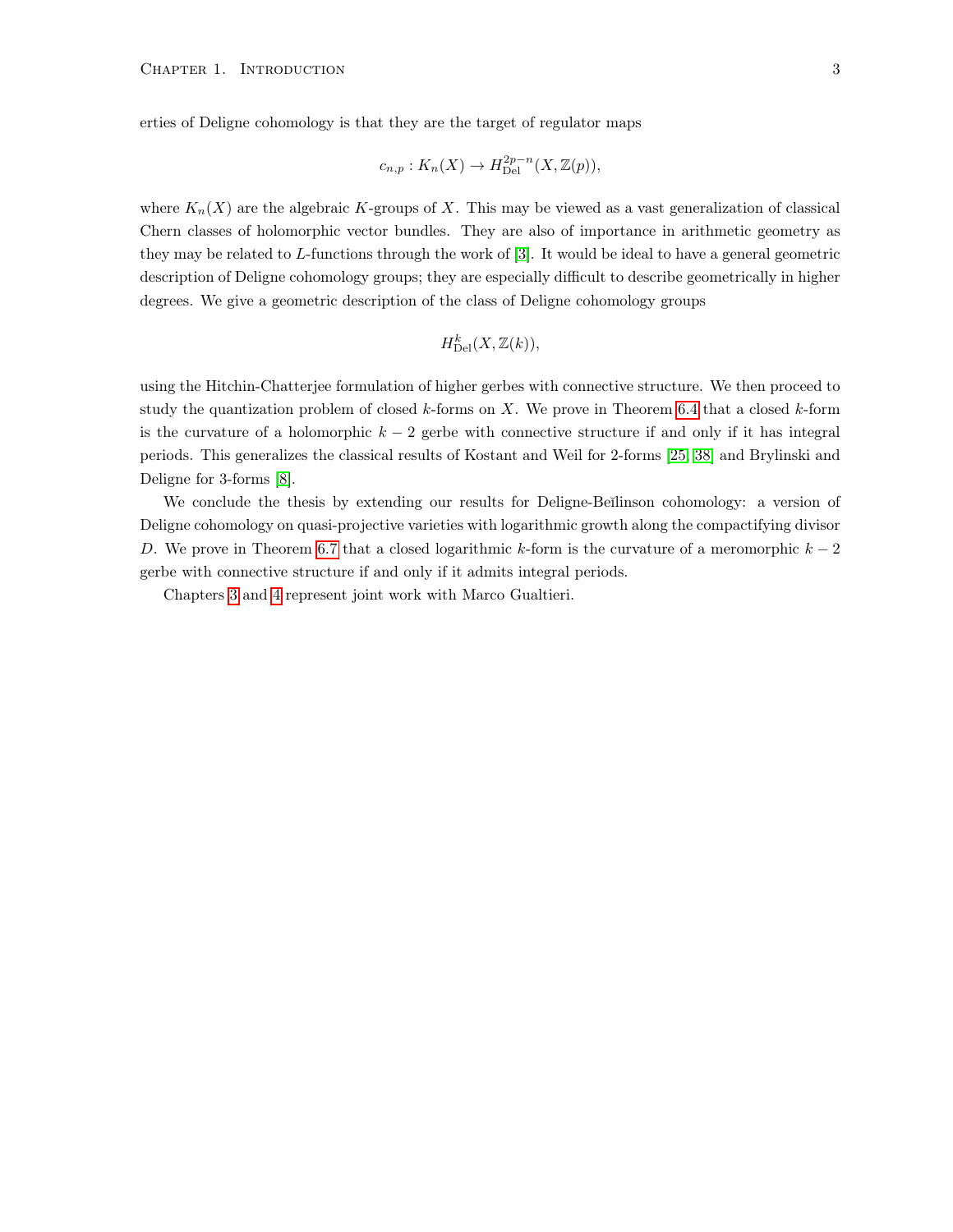### <span id="page-9-0"></span>Chapter 2

## Hodge Theory

The purpose of this chapter is to provide an overview of all the Hodge-theoretic facts and results that we will need for the duration of this thesis. We begin by reviewing the basic ideas of Hodge theory on smooth projective varieties and then proceed to discuss Deligne's mixed Hodge theory on quasiprojective varieties. Our classification theorems of log Picard algebroids in Section [4.1](#page-24-1) will be dependent on these cohomological tools. Following closely the ideas outlined by Deligne in the complex case, we then proceed to introduce an integral version of mixed Hodge theory. We will use these tools extensively in our classification of meromorphic line bundles in Section [4.2.](#page-34-0)

### <span id="page-9-1"></span>2.1 Pure Hodge Theory

Let X be a smooth n-dimensional projective variety over the complex numbers  $\mathbb{C}$ . We have the **de Rham complex**  $\Omega_X^{\bullet}$  of X:

$$
\Omega_X^{\bullet} := [\mathcal{O}_X \stackrel{d}{\longrightarrow} \Omega_X^1 \stackrel{d}{\longrightarrow} \dots \stackrel{d}{\longrightarrow} \Omega_X^{n-1} \stackrel{d}{\longrightarrow} \Omega_X^n],
$$

where  $\Omega^1_X$  is the sheaf of differential 1-forms on X and  $\Omega^k_X := \Lambda^k \Omega^1_X$  is the sheaf of differential k-forms on X. The **de Rham cohomology** of X is defined by taking the hypercohomology of the de Rham complex  $\Omega_X^{\bullet}$ :

$$
H^k_{\mathrm{dR}}(X) := \mathbb{H}^k(X, \Omega_X^{\bullet}).
$$

In the holomorphic setting, the Poincaré lemma yields the quasi-isomorphism of complexes

$$
\mathbb{C}_X \sim \Omega^\bullet_{X, \mathrm{an}},
$$

and so the singular cohomology of X with complex coefficients can be computed as the hypercohomology of the holomorphic de Rham complex  $\Omega_{X,\mathrm{an}}^{\bullet}$ :

$$
H^k(X, \mathbb{C}) \cong \mathbb{H}^k(X, \Omega_{X, \text{an}}^{\bullet}).
$$

Since  $X$  is projective, we can apply the GAGA principle  $[36]$  to see that the hypercohomology of the algebraic de Rham complex  $\Omega_{X,\mathrm{alg}}^{\bullet}$  and the hypercohomology of the holomorphic de Rham complex  $\Omega_{X,\mathrm{an}}^{\bullet}$  is isomorphic. This means that the singular cohomology of X over  $\mathbb C$  may be computed using the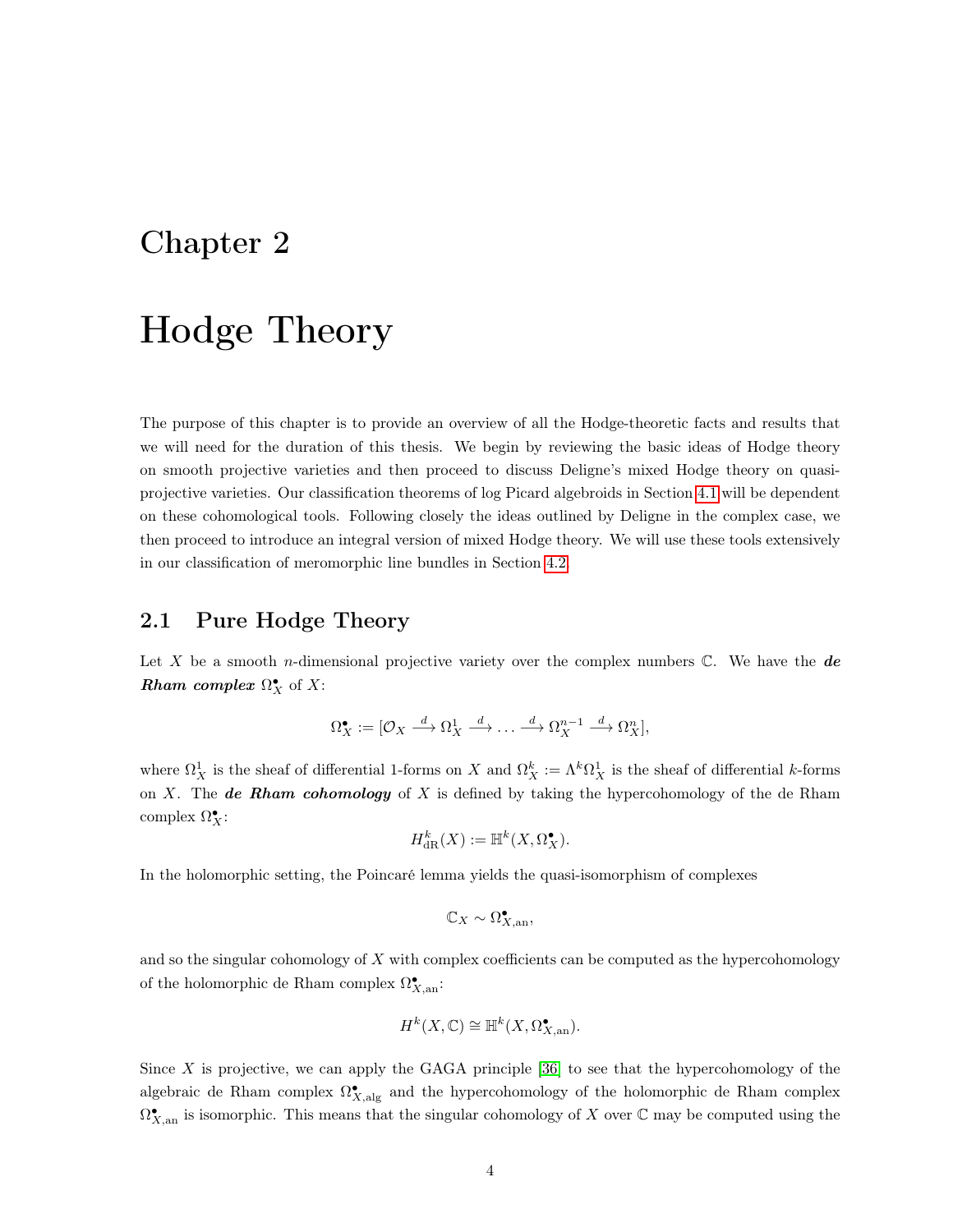algebraic de Rham complex  $\Omega_{X,\mathrm{alg}}^{\bullet}$  of X:

Remark 2.1. The fact that the singular cohomology of X over  $\mathbb C$  can be computed using the algebraic de Rham complex of X is true even when X is not projective. This is precisely the statement of the algebraic de Rham theorem  $[19]$  where the only requirement is that X is a smooth complex algebraic variety.

The **Hodge filtration**  $\{F^p\}$  on the de Rham complex  $\Omega_X^{\bullet}$  is defined as:

$$
F^p \Omega_X^{\bullet} := \Omega_X^{\geq p}.
$$

where  $\Omega_X^{\geq p}$  is the truncation of  $\Omega_X^{\bullet}$  in degrees  $\lt p$ :

$$
\Omega_X^{\geq p} := [0 \to \cdots \to 0 \to \Omega_X^p \to \cdots \to \Omega_X^n].
$$

This gives the Hodge filtration on  $H^k(X,\mathbb{C})$ :

<span id="page-10-1"></span>
$$
F^p H^k(X, \mathbb{C}) = \text{im}(\mathbb{H}^k (F^p \Omega_X^{\bullet}) \to H^k(X, \mathbb{C})).
$$
\n(2.1)

The Hodge filtration is a descending filtration on  $H^k(X, \mathbb{C})$ :

$$
H^k(X, \mathbb{C}) = F^0 \supset F^1 \supset \cdots \supset F^{k-1} \supset F^k \supset \{0\}.
$$

Consider the spectral sequence associated to the Hodge filtration on  $\Omega^\bullet_X\colon$ 

<span id="page-10-0"></span>
$$
E_1^{p,q} = H^{p+q}(X, \text{Gr}_F^p \Omega_X^{\bullet}) \Rightarrow \mathbb{H}^{p+q}(X, \Omega_X^{\bullet})
$$
  
=  $H^{p+q}(X, \mathbb{C}).$  (2.2)

By definition, the associated graded object  $\mathrm{Gr}_F^p \Omega_X^{\bullet}$  is given by

$$
\mathrm{Gr}_F^p \Omega_X^{\bullet} = \frac{F^{p+1}}{F^p} = \Omega_X^p[-p],
$$

and so we can rewrite the spectral sequence in [\(2.2\)](#page-10-0) as:

$$
E_1^{p,q} = H^q(X, \Omega_X^p) \Rightarrow H^{p+q}(X, \mathbb{C}).
$$

This spectral sequence is commonly referred to as the **Hodge-de Rham spectral sequence**. By  $[13,$ Prop 5.3, this spectral sequence degenerates at  $E_1$  for X smooth and proper. We can use the  $E_1$ degeneration to obtain the following **Hodge decomposition** on  $X$ :

$$
H^k(X, \mathbb{C}) = \bigoplus_{p+q=k} H^{p,q}(X),
$$

where  $H^{p,q}(X) = H^q(X, \Omega_X^p)$ . We can write the Hodge filtration [\(2.1\)](#page-10-1) with respect to the Hodge decomposition as

$$
F^{p}H^{k}(X,\mathbb{C}) = \bigoplus_{\substack{p' \geq p \\ p+q=k}} H^{p',q}(X)
$$
  
=  $H^{k,0}(X) \oplus \cdots \oplus H^{p,k-p}(X).$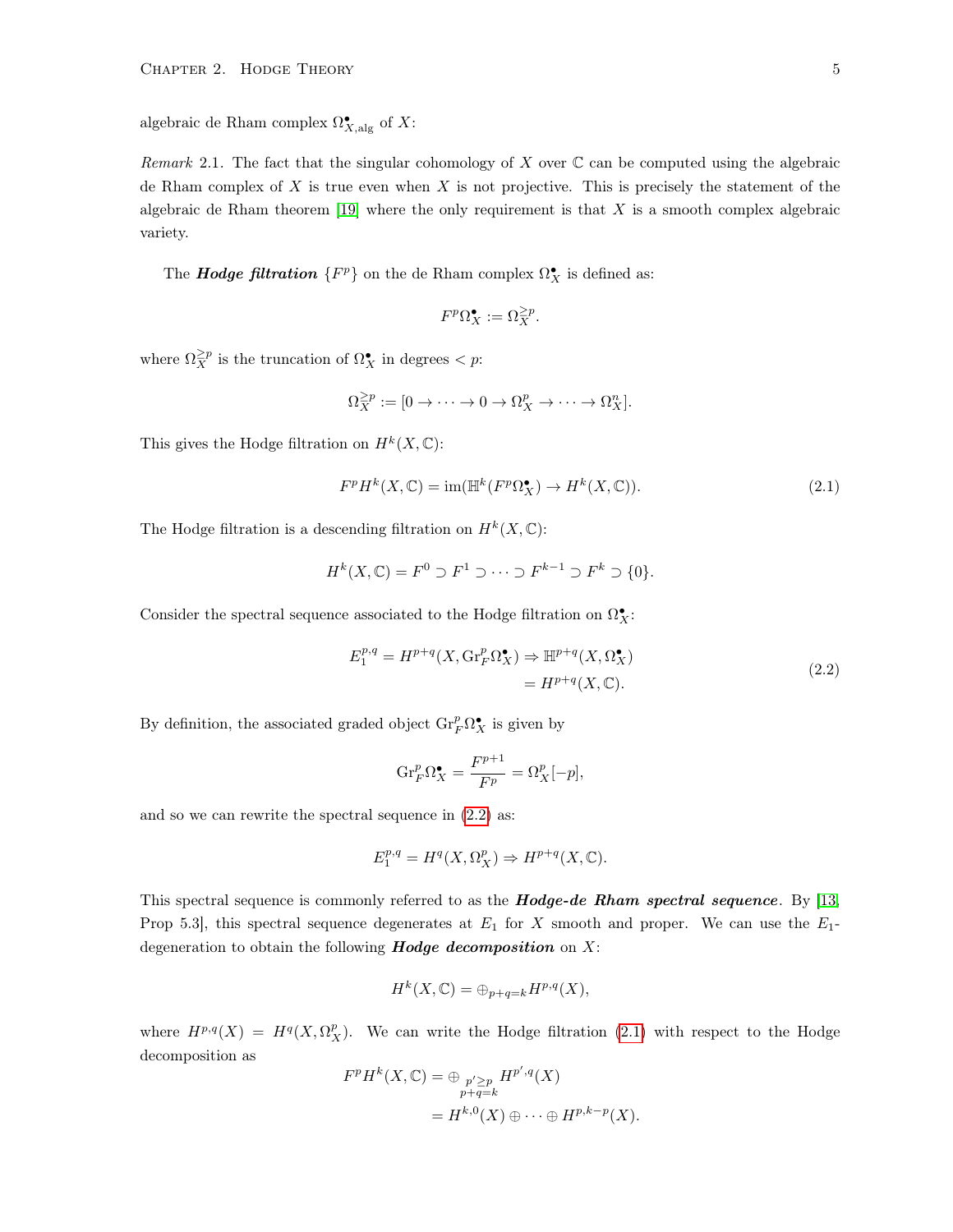We conclude this section by presenting a lemma which will be useful for cohomology computations later in the thesis.

**Lemma 2.2.** Let X be a projective variety of dimension n. There is a short exact sequence of cohomology groups

$$
0 \to H^{l-1}(\Omega_X^{k+1, cl}) \to H^l(\Omega_X^{k, cl}) \to H^l(\Omega_X^k) \to 0,
$$

for  $1 \leq k, l \leq n$  and  $\Omega_X^{k,cl}$  refers to the sheaf of closed differential k-forms on X.

Proof. Consider the short exact sequence of complexes

$$
0 \to \Omega_X^{k+1, \text{cl}}[-1] \to [\Omega_X^k \to \Omega_X^{k+1, \text{cl}}] \to \Omega_X^k \to 0
$$

inducing the long exact sequence in hypercohomology

$$
\cdots \to H^{l-1}(\Omega_X^k) \to H^{l-1}(\Omega_X^{k+1, \mathrm{cl}}) \to \mathbb{H}^l(\Omega_X^k \to \Omega_X^{k+1, \mathrm{cl}}) \to H^l(\Omega_X^k) \to H^l(\Omega_X^{k+1, \mathrm{cl}}) \to \dots
$$

The map from  $H^{l-1}(\Omega_X^k)$  to  $H^{l-1}(\Omega_X^{k+1, cl})$  is the  $d_1$  of the Hodge-de Rham spectral sequence. Since the Hodge-de Rham spectral sequence degenerates at  $E_1$ , this map is necessarily zero. Similarily, the map from  $H^l(\Omega_X^k)$  to  $H^l(\Omega_X^{k+1, \text{cl}})$  is also zero. Thus, we have

<span id="page-11-2"></span>
$$
0 \to H^{l-1}(\Omega_X^{k+1, \text{cl}}) \to \mathbb{H}^l(\Omega_X^k \to \Omega_X^{k+1, \text{cl}}) \to H^l(\Omega_X^k) \to 0. \tag{2.3}
$$

Lastly, as  $X$  is projective, there is a quasi-isomorphism of complexes

$$
\Omega_X^{k,\text{cl}} \sim [\Omega_X^k \to \Omega_X^{k+1,\text{cl}}],
$$

which induces the isomorphism

$$
H^l(\Omega_X^{k,\text{cl}}) \cong \mathbb{H}^l(\Omega_X^k \to \Omega_X^{k+1,\text{cl}}).
$$

Combining this fact with [\(2.3\)](#page-11-2) gives the desired result.

### <span id="page-11-0"></span>2.2 Mixed Hodge Theory

### <span id="page-11-1"></span>2.2.1 Complex Case

We will now work with  $(X, D)$  where X is a smooth *n*-dimensional projective variety over the complex numbers  $\mathbb C$  and  $D$  is a simple normal crossings divisor on X. The complement of  $D$  in X will be denoted by  $U := X \setminus D$ . We first introduce the **logarithmic de Rham complex**  $\Omega_X^{\bullet}(\log D)$  of  $(X, D)$ :

$$
\Omega_X^{\bullet}(\log D) := [\mathcal{O}_X \xrightarrow{d} \Omega_X^1(\log D) \xrightarrow{d} \dots \xrightarrow{d} \Omega_X^{n-1}(\log D) \xrightarrow{d} \Omega_X^n(\log D)]
$$

where  $\Omega^1_X(\log D)$  is the sheaf of differential 1-forms on X with logarithmic poles on D and  $\Omega^k_X(\log D)$  :=  $\Lambda^k\Omega^1_X(\log D)$ . If we choose a local coordinate system  $(x_1,\ldots,x_n)$  on X and the divisor D is defined by  $x_1 \dots x_k = 0$ , we have

$$
\Omega_X^1(\log D) = \mathcal{O}_X\langle \frac{dx_1}{x_1}, \dots, \frac{dx_k}{x_k}, dx_{k+1}, \dots, dx_n \rangle.
$$

We will now relate the logarithmic de Rham complex of  $(X, D)$  to the usual de Rham complex of

 $\Box$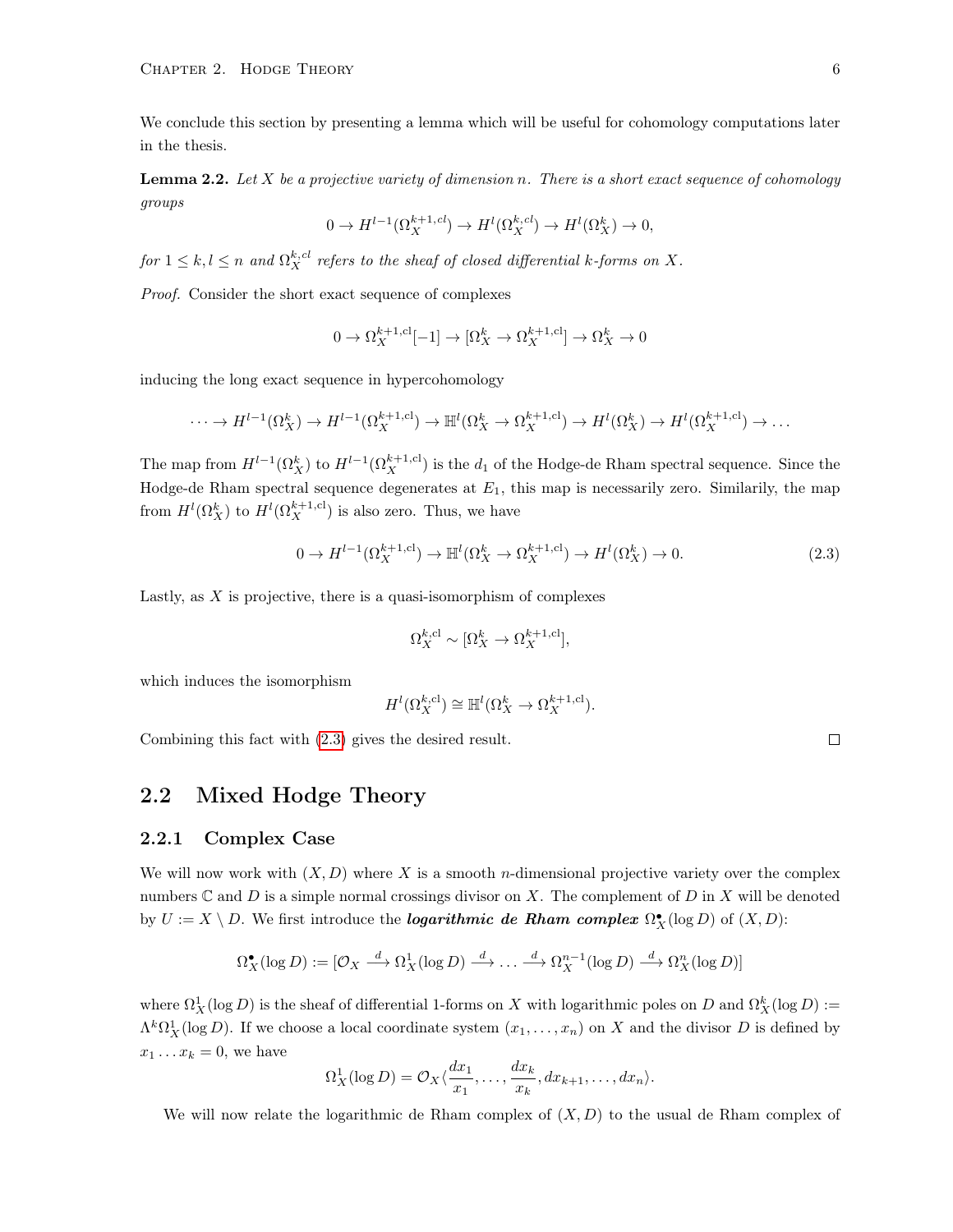the complement U. By [\[15,](#page-79-1) Proposition 3.1.8], the restriction of logarithmic forms to usual forms on  $U$ defines a quasi-isomorphism of complexes

<span id="page-12-1"></span>
$$
\Omega_X^{\bullet}(\log D) \hookrightarrow Rj_*\Omega_U^{\bullet},\tag{2.4}
$$

where  $j: U \hookrightarrow X$  is the inclusion. The log de Rham complex therefore computes the cohomology of U:

$$
H^k(U, \mathbb{C}) = \mathbb{H}^k(X, \Omega_X^{\bullet}(\log D)).
$$

The **Hodge filtration** on  $\Omega_X^{\bullet}(\log D)$  is defined as follows:

$$
F^p \Omega_X^{\bullet}(\log D) := \Omega_X^{\geq p}(\log D),
$$

where  $\Omega_X^{\geq p}(\log D)$  is the truncation of  $\Omega_X^{\bullet}(\log D)$  in degrees  $\lt p$ :

$$
\Omega_X^{\geq p}(\log D) := \cdots \to 0 \to \Omega_X^p(\log D) \to \cdots \to \Omega_X^n(\log D).
$$

This provides a Hodge filtration on  $H^k(U, \mathbb{C})$ , as follows:

$$
F^pH^k(U,\mathbb{C}):=\operatorname{im}(\mathbb{H}^k(X,F^p\Omega_X^\bullet(\log D))\rightarrow H^k(U,\mathbb{C})).
$$

This filtration is a descending filtration on  $H^k(U, \mathbb{C})$ :

$$
H^k(U, \mathbb{C}) = F^0 \supset F^1 \supset \cdots \supset F^{k-1} \supset F^k \supset \{0\}
$$

Consider the spectral sequence associated to the Hodge filtration defined on  $\Omega_X^{\bullet}(\log D)$ :

<span id="page-12-0"></span>
$$
E_1^{p,q} = H^{p+q}(X, \text{Gr}_F^p \Omega_X^{\bullet}(\log D)) \Rightarrow \mathbb{H}^{p+q}(X, \Omega_X^{\bullet}(\log D))
$$
  
= 
$$
H^{p+q}(U, \mathbb{C})
$$
 (2.5)

The associated graded object  $\text{Gr}_F^p$  can be written as

$$
\mathrm{Gr}_F^p \Omega_X^{\bullet}(\log D) = \Omega_X^p(\log D)[-p],
$$

and so we can rewrite the spectral sequence [\(2.5\)](#page-12-0) in the following way

$$
E_1^{p,q}=H^q(\Omega^p_X(\log D))\Rightarrow H^{p+q}(U,\mathbb{C}).
$$

This spectral sequence is commonly referred to as the *logarithmic Hodge-de Rham spectral se*quence. Similar to the Hodge-de Rham spectral sequence, the log Hodge-de Rham spectral sequence degenerates at  $E_1$  [\[15,](#page-79-1) Corollary 3.2.13].

We now briefly review Deligne's theory of weight filtrations on  $H^k(U, \mathbb{C})$ , following the treatment in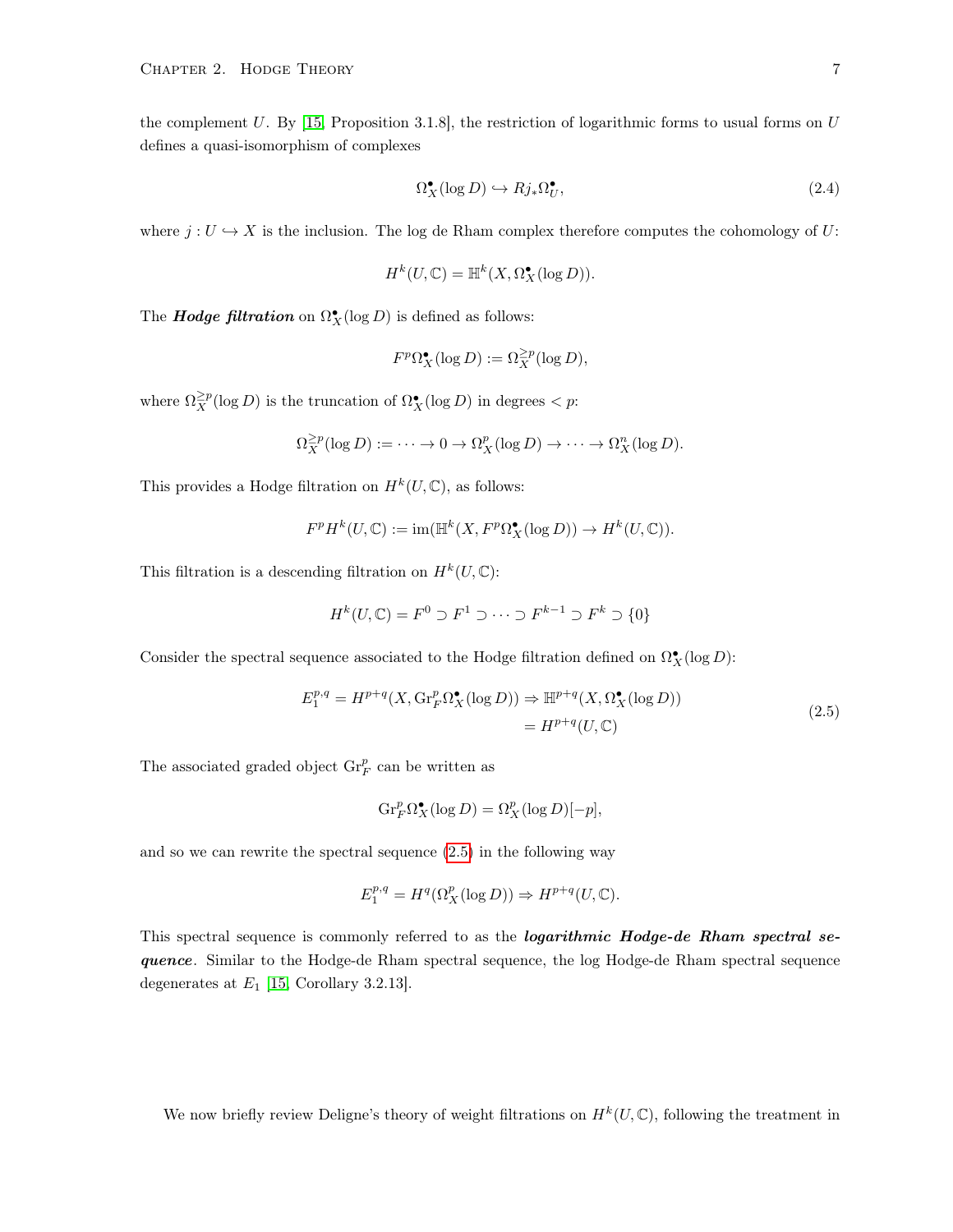[\[15\]](#page-79-1). The weight filtration on  $\Omega_X^{\bullet}(\log D)$  is defined as follows:

$$
W_m \Omega_X^k(\log D) := \begin{cases} 0 & m < 0\\ \Omega_X^k(\log D) & m \ge k\\ \Omega_X^{k-m} \wedge \Omega_X^m(\log D) & 0 \le m \le k. \end{cases}
$$

This induces the weight filtration on  $H^k(U, \mathbb{C})$ , namely,

<span id="page-13-1"></span>
$$
W_m H^k(U, \mathbb{C}) := \text{im}(\mathbb{H}^k(X, W_{m-k}\Omega_X^{\bullet}(\log D)) \to H^k(U, \mathbb{C})).\tag{2.6}
$$

The weight filtration is an increasing filtration on  $H^k(U, \mathbb{C})$ :

$$
\{0\} \subset W_0 \subset W_1 \subset \cdots \subset W_{2k-1} \subset W_{2k} = H^k(U, \mathbb{C}).
$$

The associated graded pieces of the weight filtration,  $\operatorname{Gr}_m^W(\Omega_X^{\bullet}(\log D))$ , can be described using the Poincaré residue isomorphism [\[15,](#page-79-1) 3.1.5.2]:

<span id="page-13-0"></span>
$$
\operatorname{Gr}_{m}^{W}(\Omega_{X}^{\bullet}(\log D)) \stackrel{\cong}{\to} j_{m*}\Omega_{D^{(m)}}^{\bullet}[-m],\tag{2.7}
$$

where  $D^{(m)}$  denotes the disjoint union of all m-fold intersections of different irreducible components of the divisor D with  $D^0 = X$  and  $j_m : D^{(m)} \hookrightarrow X$  is the natural inclusion. Consider the spectral sequence associated to the weight filtration  $W_m$  on  $\Omega_X^{\bullet}(\log D)$ 

$$
E_1^{-m,k+m} = \mathbb{H}^k(X, \operatorname{Gr}_m^W(\Omega_X^{\bullet}(\log D))) \Rightarrow H^k(U, \mathbb{C}),
$$

which we call the weight spectral sequence. Using [\(2.7\)](#page-13-0), we can simplify and rewrite the weight spectral sequence as

<span id="page-13-2"></span>
$$
E_1^{-m,k+m} = H^{k-m}(D^{(m)}, \mathbb{C}) \Rightarrow H^k(U, \mathbb{C}).
$$
\n(2.8)

By  $[15, Corollary 3.2.13]$  $[15, Corollary 3.2.13]$ , this spectral sequence degenerates at  $E_2$ . The associated graded objects of the weight filtration are exactly the  $E_2$ -terms:

$$
E_2^{-m,k+m} = \mathrm{Gr}_{k+m}^W(H^k(U,\mathbb{C})).
$$

We now provide an alternative method to define the weight filtration on  $H^k(U, \mathbb{C})$ . This will be useful when we subsequently generalize to weight filtrations on the integral cohomology of the complement. First, we define the *canonical filtrations*  $\sigma_{\leq p}$  of a complex  $K^{\bullet}$  by

$$
\sigma_{\leq p} K^{\bullet} = \dots K^{p-2} \to K^{p-1} \to \ker(d^k) \to 0 \to 0 \to \dots
$$

The associated graded objects  $\text{Gr}^{\sigma}_{p}K^{\bullet}$  of the canonical filtration are given as

$$
\mathrm{Gr}_{p}^{\sigma}K^{\bullet} = K^{p}[-p].
$$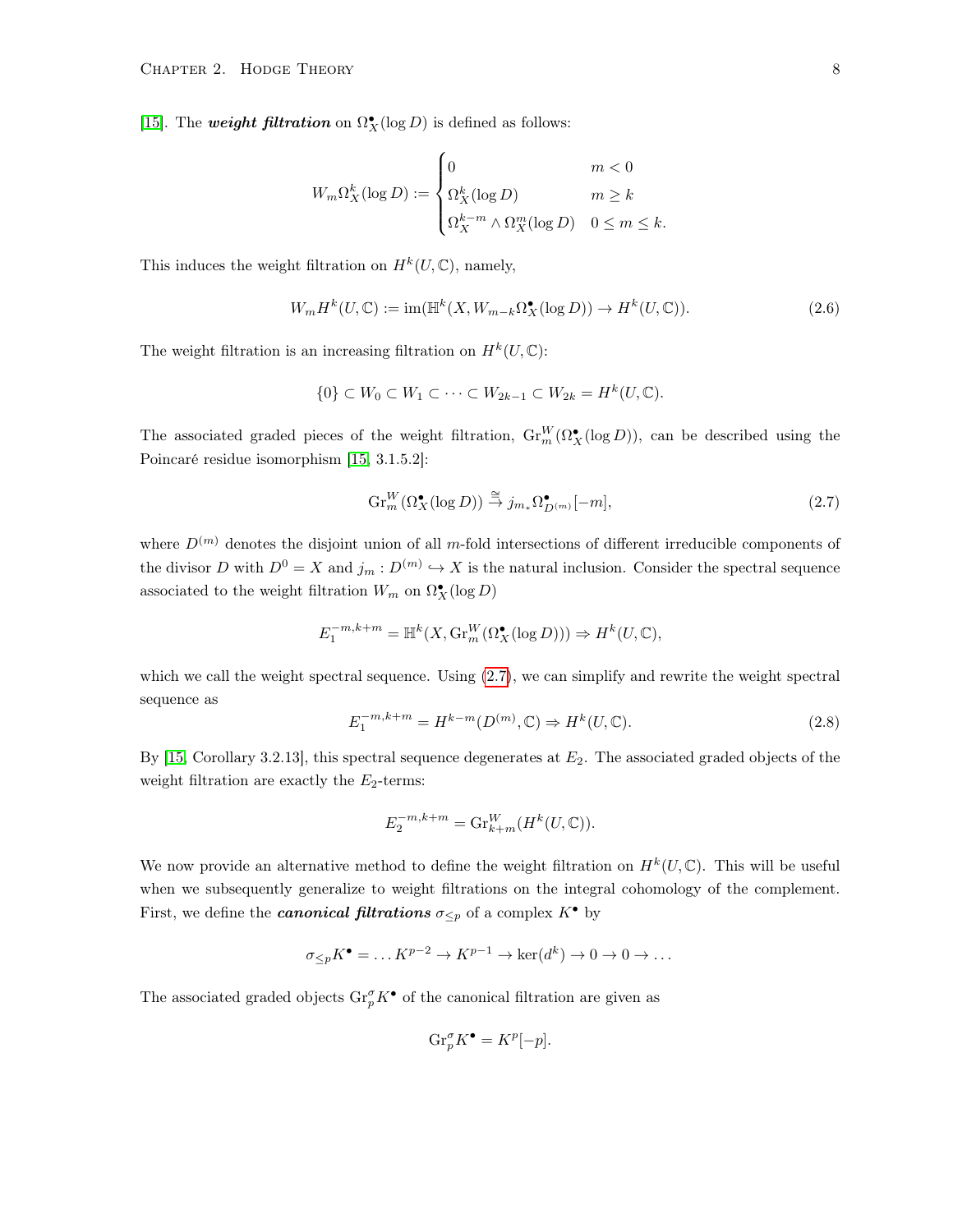By [\[30,](#page-80-9) Lemma 4.9], there is a filtered quasi-isomorphism of complexes

$$
(\Omega_X^{\bullet}(\log D), \sigma) \to (\Omega_X^{\bullet}(\log D), W).
$$

Furthermore, since the complexes  $Rj_*\mathbb{C}_U$  and  $\Omega^{\bullet}_X(\log D)$  are quasi-isomorphic from [\(2.4\)](#page-12-1), we can alternatively write the weight filtration on  $H^k(U, \mathbb{C})$  in [\(2.6\)](#page-13-1) as

$$
W_m H^k(U, \mathbb{C}) := \text{im}(\mathbb{H}^k(\sigma_{\leq m-k} R j_* \mathbb{C}_U) \to H^k(U, \mathbb{C})).
$$

We can also recover the weight spectral sequence in  $(2.8)$  using the definition of the canonical filtration. The Leray spectral sequence associated to the canonical filtration  $\sigma$  on the complex  $Rj_*\mathbb{C}_U$  is given by

<span id="page-14-1"></span>
$$
E_2^{k-m,m} = H^{k-m}(R^m j_* \mathbb{C}_U) \Rightarrow H^k(U, \mathbb{C}).
$$
\n(2.9)

As there is a filtered quasi-isomorphism between the complexes  $(Rj_*\mathbb{C}_U,\sigma)$  and  $(\Omega_X^{\bullet}(\log D), W)$ , we obtain the following isomorphism between the graded pieces

$$
\mathrm{Gr}_{m}^{\sigma} R j_* \mathbb{C}_U \cong \mathrm{Gr}_{m}^W \Omega_X^{\bullet}(\log D),
$$

which itself yields the following

$$
R^m j_* \mathbb{C}_U \cong j_{m_*} \Omega^\bullet_{D^{(m)}}.
$$

We can use this to rewrite the  $E_2$ -terms of the Leray spectral sequence in  $(2.9)$  as

$$
E_2^{k-m,m}=H^{k-m}(D^{(m)},\mathbb{C})\Rightarrow H^k(U,\mathbb{C}),
$$

which is exactly the weight spectral sequence as described in  $(2.8)$ .

### <span id="page-14-0"></span>2.2.2 Integral Case

We will now develop a version of Deligne's mixed Hodge theory with integral coefficients. We work with  $(X, D)$  as before and  $U := X \ D$  will once again denote the complement. Let  $j : U \hookrightarrow X$  be the inclusion of U into X and consider the integral cohomology group  $H^k(U,\mathbb{Z})$ . This can be computed using the complex  $Rj_*\mathbb{Z}_U$ :

$$
H^k(U, \mathbb{Z}) = \mathbb{H}^k(Rj_*\mathbb{Z}_U).
$$

We now define the integral weight filtration on  $H^k(U,\mathbb{Z})$  by using the canonical filtration  $\sigma$  introduced earlier on the complex  $Rj_*\mathbb{Z}_U$ . We define the *integral weights*  $W_mH^k(U,\mathbb{Z})$  as:

$$
W_m H^k(U, \mathbb{Z}) := \text{im}(\mathbb{H}^k(\sigma_{\leq m-k} R j_* \mathbb{Z}_U) \to H^k(U, \mathbb{Z})).\tag{2.10}
$$

This gives the *integral weight filtration* on  $H^k(U, \mathbb{Z})$ :

$$
H^k(U, \mathbb{Z}) = W_{2k} \supset W_{2k-1} \supset \cdots \supset W_k \supset \{0\}.
$$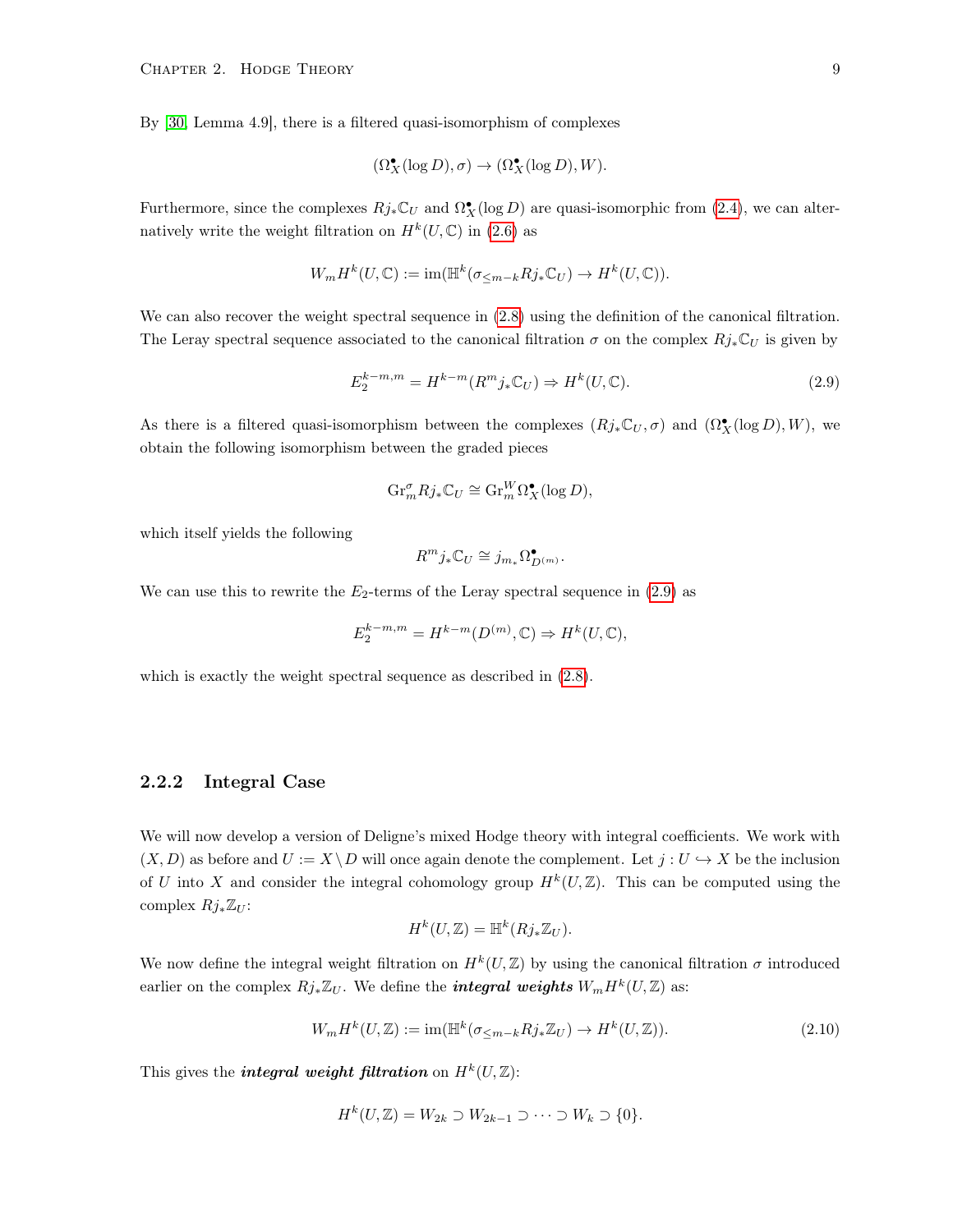We have the Leray spectral sequence with respect to the canonical filtration  $\sigma$ :

<span id="page-15-0"></span>
$$
E_2^{k-m,m} = H^{k-m}(R^m j_* \mathbb{Z}_U) \Rightarrow H^k(U, \mathbb{Z})
$$
\n
$$
(2.11)
$$

By [\[30,](#page-80-9) Lemma 4.9], we have:

$$
R^{m}j_{*}\mathbb{Z}_{U} = \alpha_{m*}\mathbb{Z}_{D^{(m)}}(-m)
$$
\n(2.12)

where  $D^{(m)}$  is the disjoint union of all m-fold intersections of the different irreducible components of the divisor D as before,  $\alpha_m: D^{(m)} \hookrightarrow X$  is the natural inclusion, and  $\mathbb{Z}_{D^{(m)}}(-m)$  on  $D^{(m)}$  is the Tate twist of  $\mathbb{Z}$  by  $(2\pi i)^{-m}$ . Hence, this allows us to re-write the Leray spectral sequence in  $(2.11)$  as:

$$
E_2^{k-m,m} = H^{k-m}(D^{(m)},\mathbb{Z})(-m) \Rightarrow H^k(U,\mathbb{Z})
$$

This may be viewed as the integral analogue of the weight spectral sequence in [\(2.8\)](#page-13-2).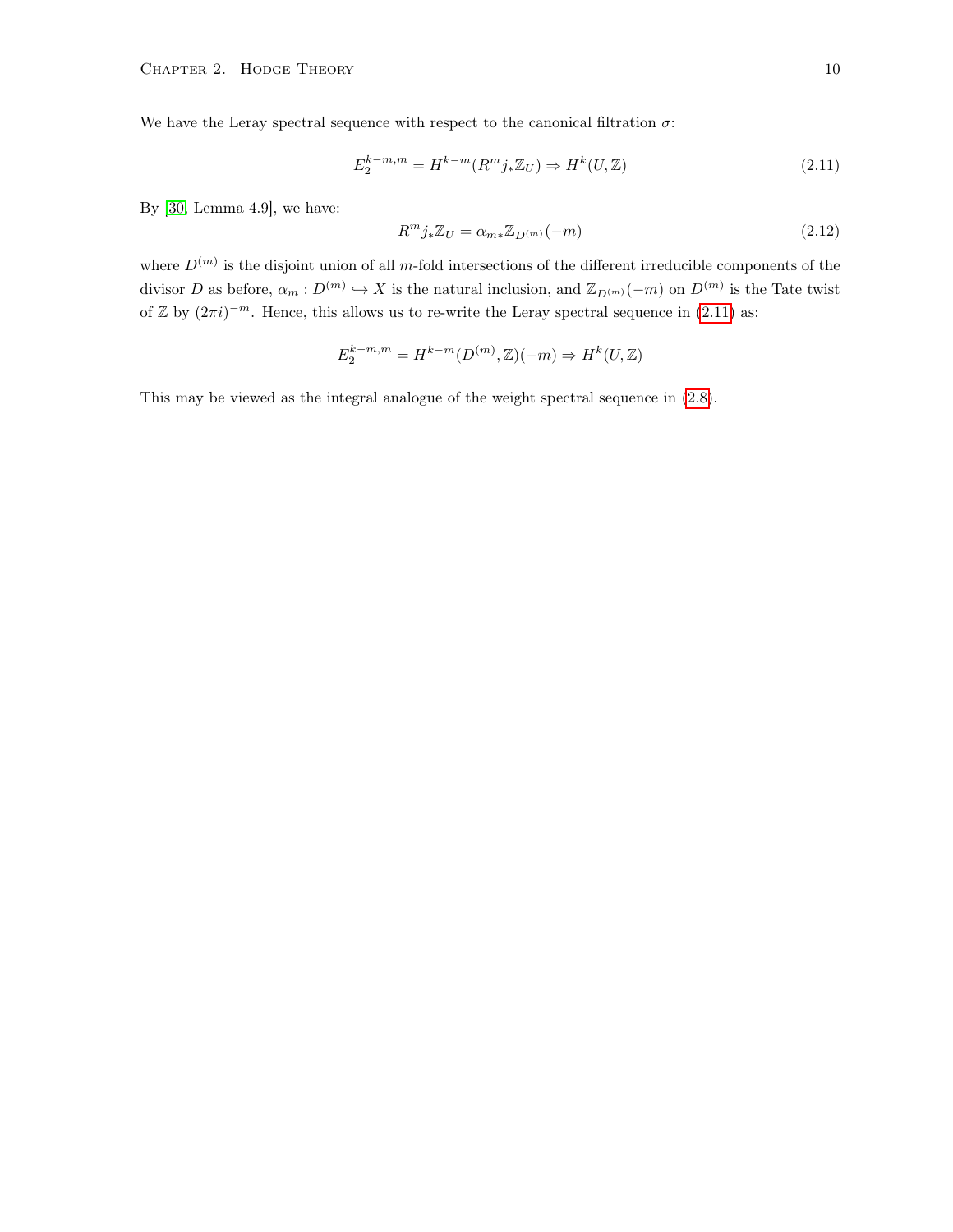### <span id="page-16-0"></span>Chapter 3

## Picard Algebroids

In this chapter, we present the definition and fundamental properties of Picard algebroids on a smooth projective variety X. The two main results of this chapter are Theorem [3.8](#page-18-1) and Theorem [3.15.](#page-21-0) The first theorem is a classification result for isomorphism classes of Picard algebroids in terms of Hodge theory. The second theorem gives necessary and sufficient conditions for a Picard algebroid to be prequantizable as the Atiyah algebroid of infinitesimal symmetries of a line bundle on  $X$ . While we believe that our pre-quantization result for Picard algebroids is perhaps known to experts, we have been unable to find a precise treatment of this in the literature. In addition to filling this literature gap, we prove several cohomological and geometrical properties of this subgroup of Picard algebroids which admit pre-quantization in Section [3.2.](#page-20-0)

**Definition 3.1.** A *Picard algebroid*  $(A, [\cdot, \cdot], \sigma, e)$  on X is a locally free  $\mathcal{O}_X$ -module A equipped with a Lie bracket [ $\cdot$ , $\cdot$ ], a bracket-preserving morphism of  $\mathcal{O}_X$ -modules  $\sigma : \mathcal{A} \to \mathcal{T}_X$ , and a central section  $e$ , such that the Leibniz rule

<span id="page-16-2"></span>
$$
[a_1, fa_2] = f[a_1, a_2] + \sigma(a_1)(f)a_2 \tag{3.1}
$$

holds for all  $f \in \mathcal{O}_X$ ,  $a_1, a_2 \in \mathcal{A}$ , and the sequence

<span id="page-16-1"></span>
$$
0 \to \mathcal{O}_X \stackrel{e}{\to} \mathcal{A} \stackrel{\sigma}{\to} \mathcal{T}_X \to 0 \tag{3.2}
$$

is exact. We usually denote the quadruple  $(A, [\cdot, \cdot], \sigma, e)$  simply by A.

Picard algebroids over a a fixed X form a Picard category, with monoidal structure given as follows. For  $(\mathcal{A}_i, [\cdot, \cdot]_i, \sigma_i, e_i)_{i=1,2}$  Picard algebroids, we define the Baer sum

<span id="page-16-3"></span>
$$
\mathcal{A}_1 \boxplus \mathcal{A}_2 = (\mathcal{A}_1 \oplus \tau_X \mathcal{A}_2) / \langle (e_1, -e_2) \rangle, \qquad (3.3)
$$

equipped with the morphism  $\sigma_1+\sigma_2$  to  $\mathcal{T}_X$ , componentwise Lie bracket, and the central section  $[(e_1, e_2)]$ . We refer to |1| for more details of the categorical properties of Picard algebroids.

**Definition 3.2.** A connection on a Picard algebroid  $A$  is a splitting

$$
\nabla: \mathcal{T}_X \to \mathcal{A}
$$

of the sequence [\(3.2\)](#page-16-1). The sheaf of connections therefore forms a sheaf of affine spaces over  $\Omega^1_X$ . Given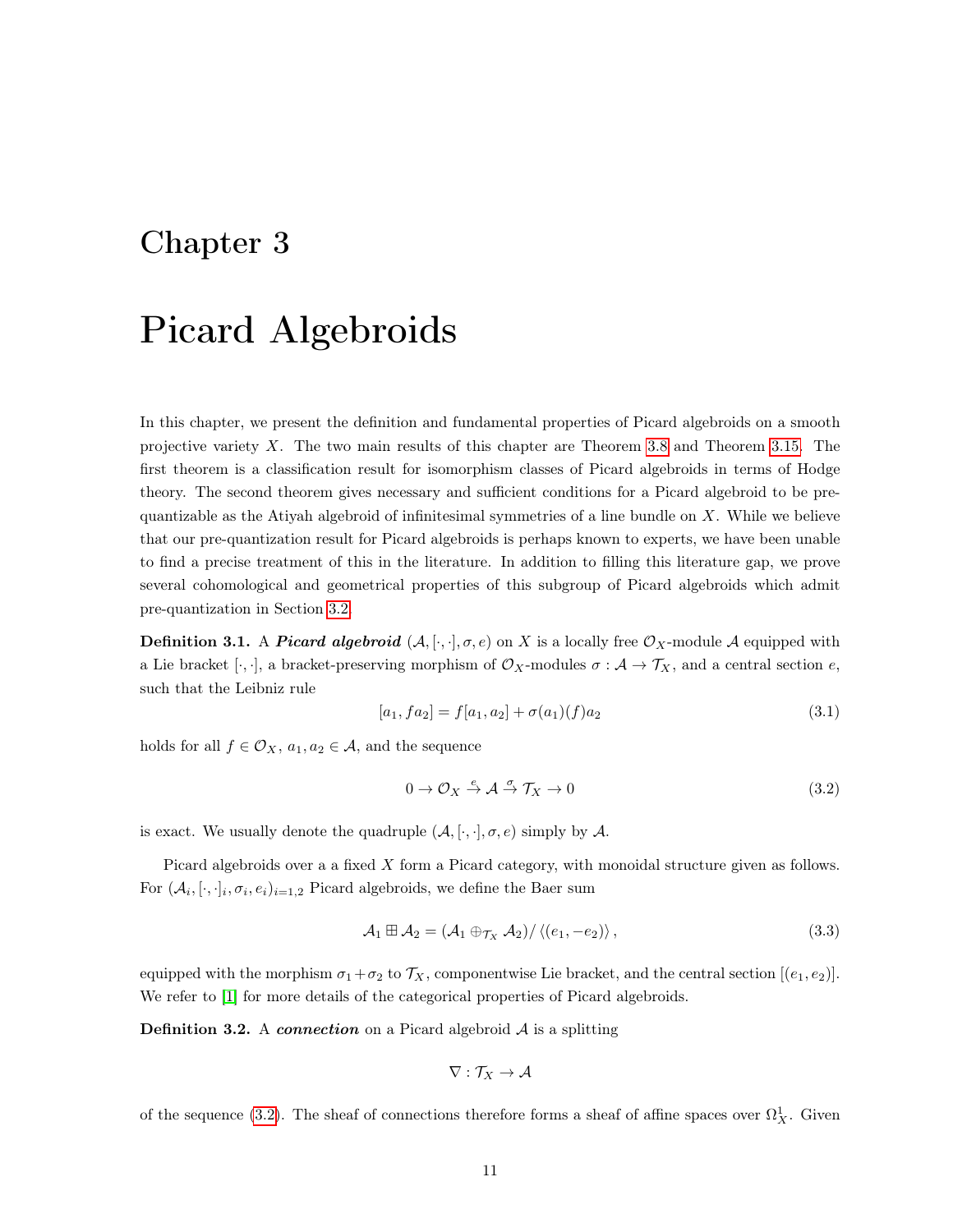connections  $\nabla, \nabla'$  on  $\mathcal{A}, \mathcal{A}'$ , the sum  $\nabla + \nabla'$  defines a natural connection on the Baer sum  $\mathcal{A} \boxplus \mathcal{A}'$ , so that the abovementioned Picard category structure extends to Picard algebroids with connection.

The *curvature* associates to any connection  $\nabla$  the 2-form  $F_{\nabla} \in \Omega^2_X$  defined by

<span id="page-17-1"></span>
$$
[\nabla \xi_1, \nabla \xi_2] - \nabla [\xi_1, \xi_2] = F_{\nabla}(\xi_1, \xi_2)e,\tag{3.4}
$$

for  $\xi_1, \xi_2 \in \mathcal{T}_X(-\log D)$ .

<span id="page-17-2"></span>**Lemma 3.3.** The curvature  $F_{\nabla}$  is a closed 2-form. Modifying the connection by  $A \in \Omega^1_X$  gives the curvature

<span id="page-17-0"></span>
$$
F_{\nabla + A} = F_{\nabla} + dA,\tag{3.5}
$$

and if  $\psi : A \to A'$  is an isomorphism of Picard algebroids, then  $F_{\psi \circ \nabla} = F_{\nabla}$ . Finally, if  $\nabla, \nabla'$  are connections for  $A, A'$ , then the curvature of the Baer sum is  $F_{\nabla+\nabla'} = F_{\nabla} + F_{\nabla'}$ .

*Proof.* The Leibniz rule [3.1](#page-16-2) together with the centrality of e imply that  $\xi(f) = [\nabla \xi, fe]$  for  $\xi \in \mathcal{T}_X$ ,  $f \in \mathcal{O}_X$ . Using this to compute the exterior derivative, we obtain

$$
dF_{\nabla}(\xi_1, \xi_2, \xi_3) = [\nabla \xi_1, [\nabla \xi_2, \nabla \xi_3] - \nabla [\xi_2, \xi_3]] + \cdots - ([\nabla[\xi_1, \xi_2], \nabla \xi_3] - \nabla[[\xi_1, \xi_2], \xi_3]) + \cdots,
$$

where the omitted terms are cyclic permutations of the preceding terms. When taken with their cyclic permutations, the second and third displayed summands cancel; similarly, the first and fourth summands vanish using the Jacobi identity. For property [\(3.5\)](#page-17-0), if  $\nabla' = \nabla + A$ , then by [\(3.4\)](#page-17-1) we have

$$
F_{\nabla'}(\xi_1, \xi_2) = F_{\nabla}(\xi_1, \xi_2) + [\nabla \xi_1, A \xi_2] + [A \xi_1, \nabla \xi_2] - A[\xi_1, \xi_2] = (F_{\nabla} + dA)(\xi_1, \xi_2),
$$

as required. For the remaining statements, note firstly that an isomorphism of Picard algebroids is a bracket-preserving isomorphism  $\psi : A \to A'$  of extensions, giving  $F_{\psi \circ \nabla} = F_{\nabla}$  immediately. The final assertion follows immediately from the fact that the Lie bracket on the Baer sum  $A \boxplus A'$  is defined componentwise.  $\Box$ 

<span id="page-17-3"></span>**Proposition 3.4.** The splitting determined by the connection  $\nabla$  takes the Lie bracket on A to the bracket on  $\mathcal{T}_X \oplus \mathcal{O}_X$  given by

$$
[\xi_1 + f_1, \xi_2 + f_2] = [\xi_1, \xi_2] + \xi_1(f_2) - \xi_2(f_1) + F_{\nabla}(\xi_1, \xi_2),
$$

where  $\xi_1, \xi_2 \in \mathcal{T}_X$  and  $f_1, f_2 \in \mathcal{O}_X$ .

Proof. The claim follows immediately from the identity

$$
[\nabla \xi_1 + f_1 e, \nabla \xi_2 + f_2 e] = [\nabla(\xi_1), \nabla(\xi_2)] + [\nabla(\xi_1), f_2 e] - [\nabla(\xi_2), f_1 e] + [f_1 e, f_2 e]
$$
  

$$
= \nabla[\xi_1, \xi_2] + F_\nabla(\xi_1, \xi_2) e + \xi_1(f_2) e - \xi_2(f_1) e.
$$

 $\Box$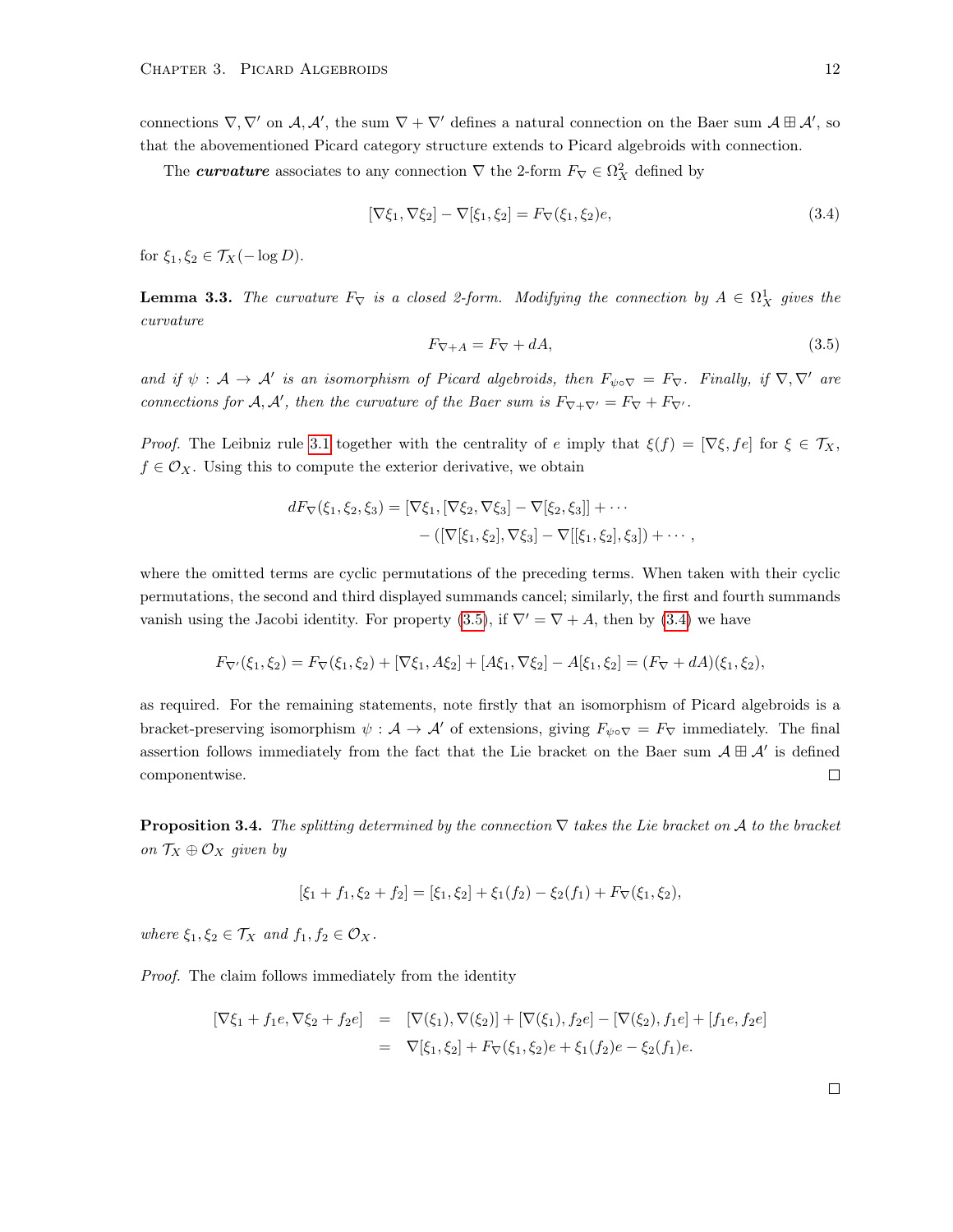<span id="page-18-3"></span>**Definition 3.5.** Let  $B \in \Omega_X^{2,\text{cl}}$  be a closed 2-form and A be a Picard algebroid on X. We define the twist of A to be the Picard algebroid  $(A, [\cdot, \cdot]_B, \sigma, e)$  where  $[\cdot, \cdot]_B$  is given as

$$
[a_1, a_2]_B = [a_1, a_2] + B(\sigma(a_1), \sigma(a_2))e,
$$

for  $a_1, a_2 \in \mathcal{A}$ . We denote this algebroid by  $\mathcal{A}_B$ .

<span id="page-18-2"></span>**Example 3.6** (Split Picard algebroid). Let  $B \in \Omega_X^{2,\text{cl}}$  be a closed 2-form. We can twist the trivial extension  $\mathcal{T}_X \oplus \mathcal{O}_X$  by B

$$
[\xi_1 + f_1, \xi_2 + f_2] = [\xi_1, \xi_2] + \xi_1(f_2) - \xi_2(f_1) + B(\xi_1, \xi_2)
$$

Hence, we obtain a Picard algebroid admitting a global connection with curvature B.

<span id="page-18-4"></span>**Example 3.7** (Atiyah algebroid of a line bundle). Let  $\mathcal L$  be a holomorphic line bundle on X, the Atiyah algebroid of  $\mathcal{L}$ ,  $\text{At}(\mathcal{L})$ , is the sheaf of first-order differential operators on sections of  $\mathcal{L}$ . We show that this admits the structure of a Picard algebroid on X. Let  $\gamma \in \text{At}(\mathcal{L})$  and consider the symbol  $\sigma_{\gamma}$  of  $\gamma$ which is defined by

$$
\sigma_{\gamma}(f)s = \xi(fs) - f\xi(s)
$$

for  $f \in \mathcal{O}_X$  and  $s \in \mathcal{L}$ . The symbol  $\sigma_\gamma$  is a derivation of  $\mathcal{O}_X$  and so we have a map from  $\text{At}(\mathcal{L})$  to  $\mathcal{T}_X$  given by  $\xi \mapsto \sigma_\gamma$ . This is a surjective map and the kernel of this map is the 0-th order differential operators on  $\mathcal L$  which is just  $\mathcal O_X$ . Hence, we have the short exact sequence

$$
0 \to \mathcal{O}_X \to \text{At}(\mathcal{L}) \to \mathcal{T}_X \to 0
$$

Moreover, for  $\gamma_1, \gamma_2 \in \text{At}(\mathcal{L})$ , the bracket of  $\gamma_1$  and  $\gamma_2$  satisfies the Leibniz rule

$$
[\gamma_1, f\gamma_2] = f[\gamma_1, \gamma_2] + \gamma_1(f)\gamma_2
$$

In addition, we have  $\sigma_{[\gamma_1,\gamma_2]} = [\sigma_{\gamma_1},\sigma_{\gamma_2}]$  and so the map  $\xi \mapsto \sigma_{\gamma}$  is a bracket-preserving morphism. Thus, we can conclude that  $At(\mathcal{L})$  is a Picard algebroid on X and from now on, we call this the **Picard** algebroid of infinitesimal symmetries of  $\mathcal L$  and denote it as  $\mathcal A_{\mathcal L}$ .

### <span id="page-18-0"></span>3.1 Classification

<span id="page-18-1"></span>**Theorem 3.8.** Picard algebroids on X are classified by the hypercohomology group:

$$
\mathbb{H}^2(F^1\Omega_X^{\bullet}).
$$

with addition deriving from the Baer sum operation [\(3.3\)](#page-16-3).

*Proof.* Let A be a Picard algebroid on X and take an open affine cover  $\{U_i\}$  of X. Then over each  $U_i$ we may choose a connection  $\nabla_i$ , which has curvature  $B_i \in \Omega_{U_i}^{2, \text{cl}}$ . On the double overlap  $U_i \cap U_j$ , we have by Lemma [3.3](#page-17-2) that

$$
B_i - B_j = dA_{ij},
$$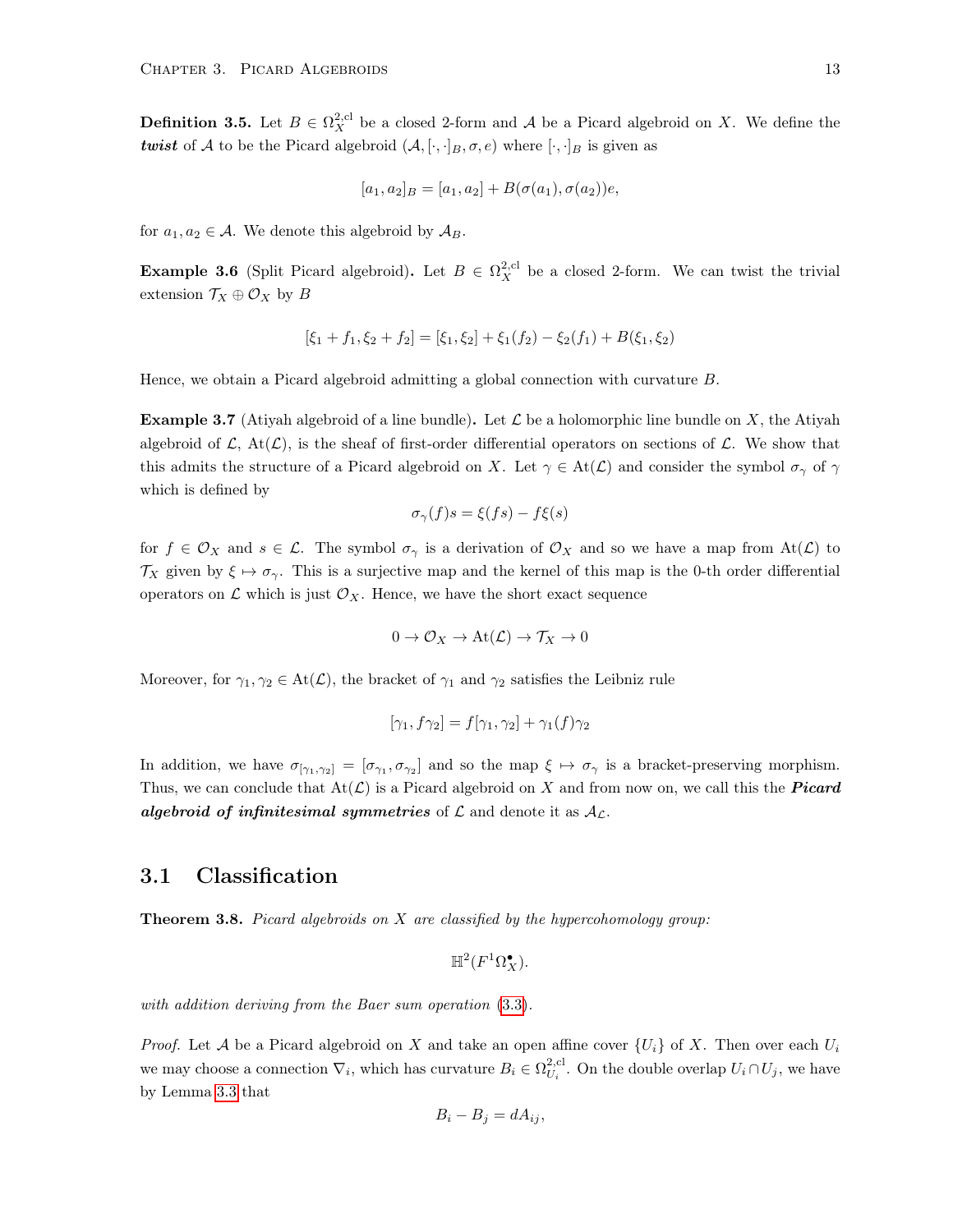where  $A_{ij} = \nabla_i - \nabla_j \in \Omega^1_{U_i \cap U_j}$ . Since  $A_{ij} + A_{jk} + A_{ki} = 0$  on triple overlaps, we have a Čech-de Rham cocycle  $(A_{ij}, B_i)$ . Modifying our initial choice of local connections shifts this cocycle by a coboundary, so that we have a well-defined map from Picard algebroids to the hypercohomology group  $\mathbb{H}^2(F^1\Omega_X^{\bullet})$ . An isomorphism  $\psi : A \to A'$  of Picard algebroids induces an isomorphism of sheaves of connections which preserves the curvature (Lemma [3.3\)](#page-17-2), so that  $A$  and  $A'$  give rise to cohomologous cocycles by the above argument.

To show that this classifying map is surjective, note that any such cocycle  $(A_{ij}, B_i)$  may be used to construct a Picard algebroid as follows: on each  $U_i$  we define local Picard algebroids  $A_i$  to be trivial extensions  $A_i = \mathcal{O}_{U_i} \oplus \mathcal{T}_{U_i}$  equipped with brackets as in Proposition [3.4:](#page-17-3)

$$
[f_1 + \xi_1, f_2 + \xi_2]_i = [\xi_1, \xi_2] + \xi_1(f_2) - \xi_2(f_1) + B_i(\xi_1, \xi_2).
$$

We then glue  $A_i$  to  $A_j$  over  $U_i \cap U_j$  using the isomorphism of Picard algebroids

$$
\Phi_{ij}: f + \xi \mapsto f + \xi + A_{ij}(\xi),
$$

which satisfies  $\Phi_{ki}\Phi_{ji}\Phi_{ij} = 1$ , yielding a global Picard algebroid and so proving surjectivity. To obtain the correspondence between Baer sum and addition in cohomology, note that by choosing local connections  $\nabla_i, \nabla'_i$  on  $\mathcal{A}, \mathcal{A}'$ , the sum  $\nabla_i + \nabla'_i$  defines local connections for the Baer sum  $\mathcal{A} \boxplus \mathcal{A}'$  and by Lemma [3.3](#page-17-2) the corresponding cocycle for  $\nabla_i + \nabla_i'$  is the sum of the cocycles for the summands, as  $\Box$ required.

**Example 3.9** (Family of split Picard algebroids). Given two closed 2-forms  $B, B' \in \Omega_X^{2, \text{cl}}$ , we can twist the trivial extension  $\mathcal{T}_X \oplus \mathcal{O}_X$  by B and B' as shown in Example [3.6](#page-18-2) to obtain split Picard algebroids  $\mathcal{A}_B$  and  $\mathcal{A}_{B'}$  respectively. An automorphism of the trivial extension given by  $\Phi : \xi + f \mapsto \xi + f + A(\xi)$ for  $A \in H^0(\Omega^1_X)$  takes  $[\cdot, \cdot]_B$  to  $[\cdot, \cdot]_{B'}$  if and only if  $B'-B=dA$ . But any global closed form on X is exact if and only if it vanishes, hence we see that  $\mathcal{A}_B \cong \mathcal{A}_{B'}$  if and only if  $B' = B$ . Therefore we obtain a universal family of split Picard algebroids over  $H^0(\Omega_X^{2,\text{cl}})$  by this construction.

<span id="page-19-0"></span>**Theorem 3.10.** Any extension of  $T_X$  by  $\mathcal{O}_X$  admits the structure of a Picard algebroid on X and if  $A, A'$  are two Picard algebroids with isomorphic underlying extensions, then  $A'$  is isomorphic to A up to a twist by a closed 2-form as defined in Definition [3.5.](#page-18-3)

*Proof.* Given a Picard algebroid described by the cocycle  $\{A_{ij}, B_i\}$ , the cocycle  $\{A_{ij}\}$  represents the underlying extension class of the Picard algebroid. The forgetful map from  $\{A_{ij}, B_i\}$  to  $\{A_{ij}\}$  induces the map in cohomology

$$
\Phi: \mathbb{H}^2(F^1\Omega_X^{\bullet}) \to H^1(\Omega_X^1).
$$

We will now show that this map fits into the following short exact sequence

$$
0 \to H^0(\Omega_X^{2,\mathrm{cl}}) \to \mathbb{H}^2(F^1\Omega_X^\bullet) \overset{\Phi}{\to} H^1(\Omega_X^1) \to 0.
$$

By the  $E_1$ -degeneration of the Hodge-de Rham spectral sequence [\[13,](#page-79-9) Prop 5.3] and the fact that the de Rham complex  $\Omega_X^{\bullet}$  with the Hodge filtration  $F^{\bullet}$  is a biregular filtered complex, we have the short exact sequence in hypercohomology

$$
0 \to \mathbb{H}^2(F^2\Omega_X^{\bullet}) \to \mathbb{H}^2(F^1\Omega_X^{\bullet}) \to H^1(\Omega_X^1) \to 0.
$$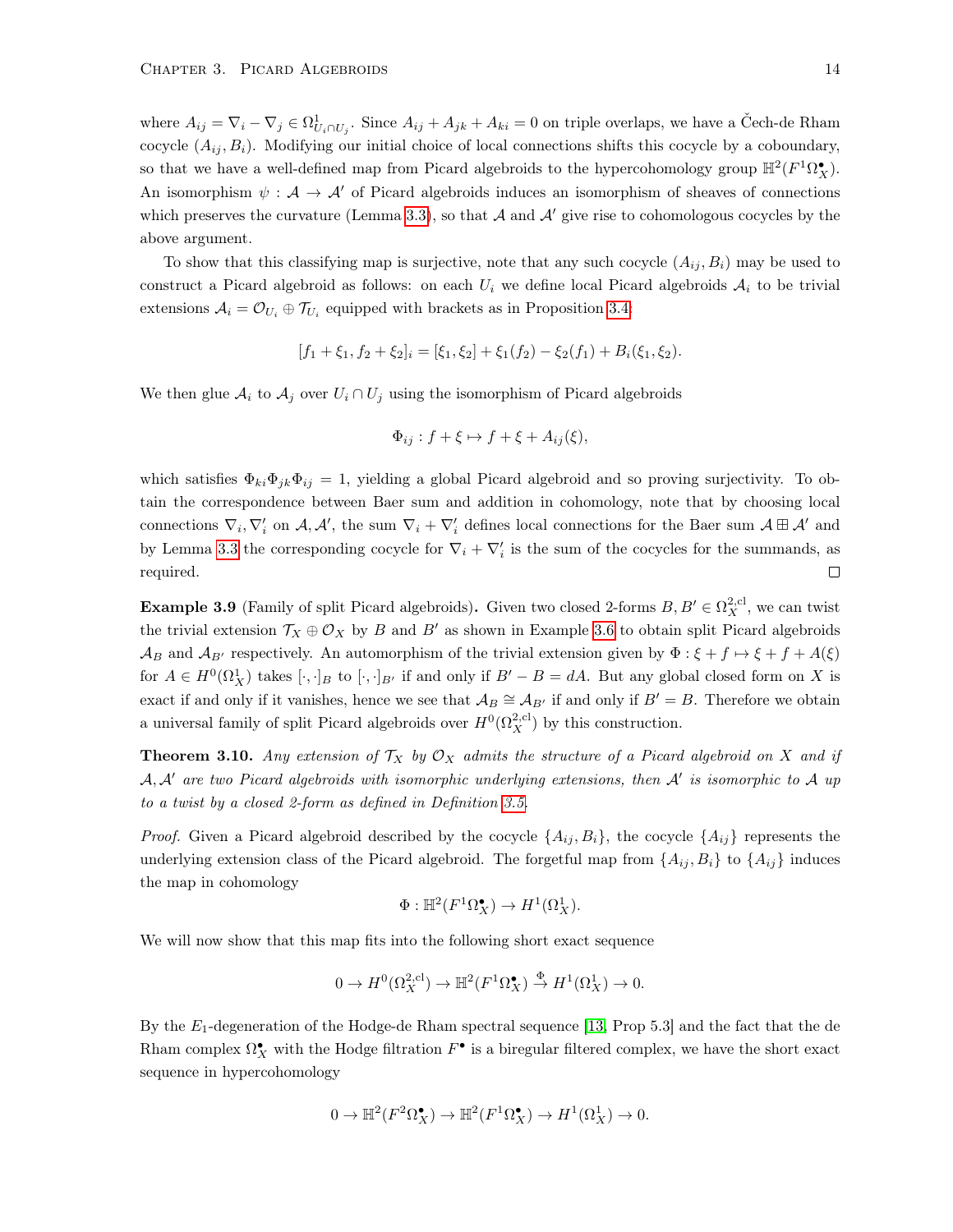But the group  $\mathbb{H}^2(F^2 \Omega_X^{\bullet})$  can be identified with  $H^0(\Omega_X^{2,cl})$  which completes the proof.

**Definition 3.11.** Let  $A$  be a Picard algebroid on  $X$ . We say that  $A$  is *locally trivial* if a flat connection (a splitting of  $A$  with zero curvature) exists in a neighbourhood of every point.

**Proposition 3.12.** Locally trivial Picard algebroids on  $X$  are classified by the subgroup

$$
H^1(\Omega_X^{1,\text{cl}}) \subset \mathbb{H}^2(F^1\Omega_X^{\bullet}).
$$

Proof. As described in the proof of Theorem [3.8,](#page-18-1) a Picard algebroid is classified by the cohomological data  $\{A_{ij}, B_i\}$  where  $B_i - B_j = dA_{ij}$ . In the locally trivial case, local flat splittings may be chosen, in which case  $B_i$  and  $B_j$  are zero, yielding a Čech 1-cocycle  $A_{ij}$  for  $\Omega_X^{1,cl}$ , as required. The inclusion of complexes

<span id="page-20-1"></span>
$$
\Omega_X^{1,\text{cl}} \hookrightarrow [\Omega_X^1 \to \Omega_X^{2,\text{cl}}] \tag{3.6}
$$

induces an inclusion on first cohomology groups.

Remark 3.13. Since X is assumed to be projective, the inclusion of complexes in  $(3.6)$  is a quasiisomorphism and so we have an isomorphism  $H^1(\Omega_X^{1,cl}) \cong \mathbb{H}^2(F^1\Omega_X^{\bullet})$ . This means that all Picard algebroids on  $X$  are locally trivial. However, if we work in the Zariski topology and suppose that  $X$ is not projective, the inclusion in [\(3.6\)](#page-20-1) is in general not a quasi-isomorphism. As an example of this, consider the Picard algebroid  $\mathcal{T}_X \oplus \mathcal{O}_X$  with the bracket

$$
[\xi_1 + f_1, \xi_2 + f_2] = [\xi_1, \xi_2] + \xi_1(f_2) - \xi_2(f_1) + B(\xi_1, \xi_2)
$$

as given in Example [3.6.](#page-18-2) The closed 2-form  $B \in \Omega_X^{2,\text{cl}}$  is not necessarily locally exact in the Zariski topology and so this Picard algebroid is not locally trivial.

### <span id="page-20-0"></span>3.2 Pre-quantization of Picard algebroids

In this section, we will study the pre-quantization problem for Picard algebroids on X. Recall from Example [3.7](#page-18-4) that given a line bundle  $\mathcal L$  on X, there is a Picard algebroid  $\mathcal A_{\mathcal L}$  associated to  $\mathcal L$ . The pre-quantization problem asks the following: given a Picard algebroid  $A$  on  $X$ , under what conditions can A be pre-quantized, i.e., there exists a line bundle L on X such that  $A = A_{\mathcal{L}}$ . We begin by providing a proposition which will be important for solving the pre-quantization problem later.

**Proposition 3.14.** Let  $\mathcal{L}$  be a line bundle on X and  $\mathcal{A}_{\mathcal{L}}$  be the Picard algebroid of infinitesimal symmetries of L. Suppose that  $\{g_{ij}\}\in H^1(\mathcal{O}_X^{\times})$  are the transition functions of L and  $[\mathcal{A}_L]\in H^1(\Omega_X^{1,\text{cl}})$  is the class of  $A_{\mathcal{L}}$ , then, we have  $[A_{\mathcal{L}}] = \text{dlog}(\{g_{ij}\})$  where dlog is the map in cohomology:

$$
H^1(\mathcal{O}_X^{\times}) \stackrel{\text{dlog}}{\to} H^1(\Omega_X^{1,\text{cl}})
$$

*Proof.* First, we consider an element  $\gamma \in A_{\mathcal{L}}$ . By definition,  $\gamma$  is a first-order differential operator on  $\mathcal{L}$ so we have:

$$
\gamma(fs) = f\gamma(s) + \sigma_{\gamma}(f)s
$$

 $\Box$ 

 $\Box$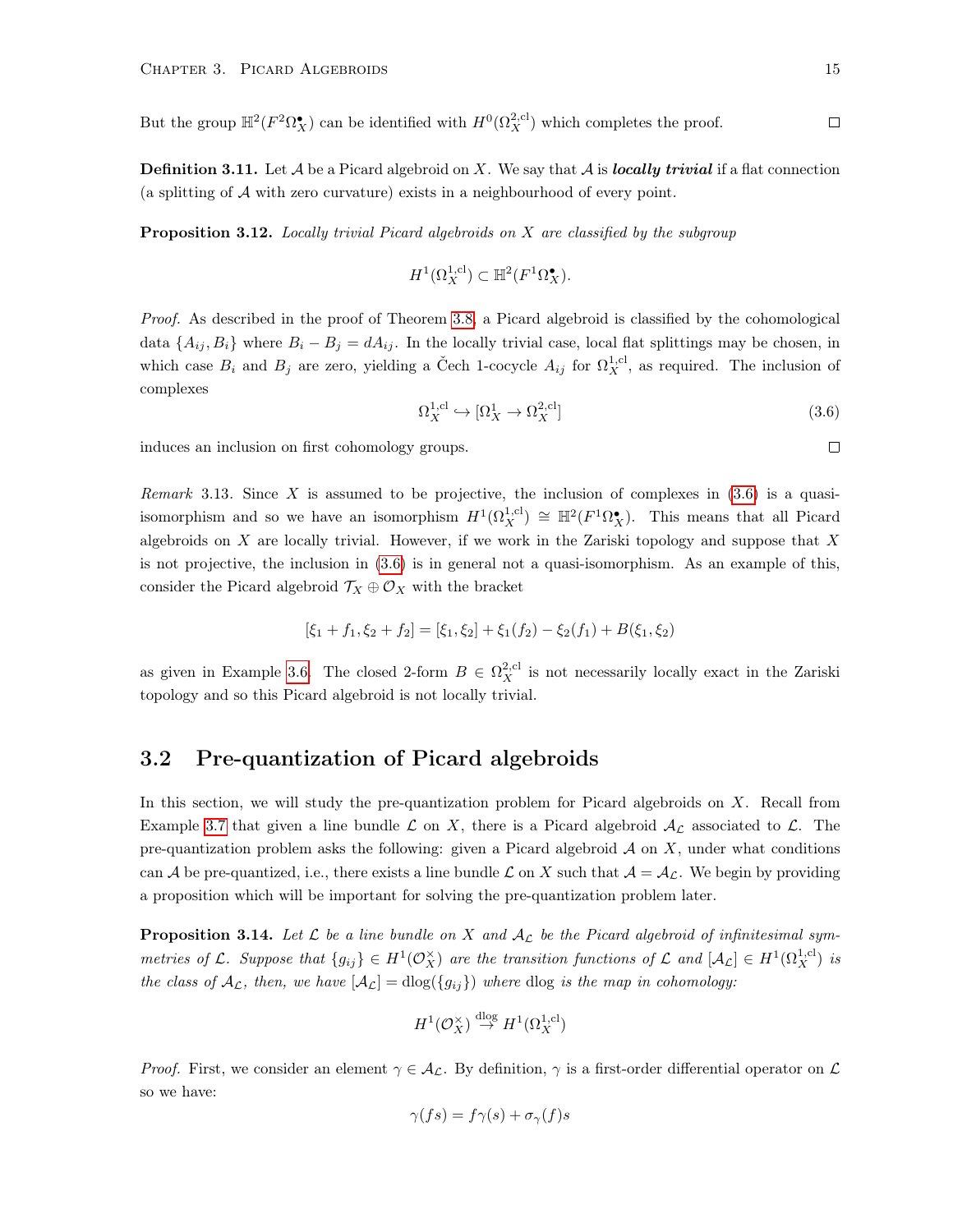where  $\sigma_{\gamma} \in \mathcal{T}_X$ ,  $f \in \mathcal{O}_X$ ,  $s \in \mathcal{L}$ . Now, we choose an open affine cover  $\{U_i\}$  of X and take two local splittings  $s_i, s_j$  of the short exact sequence

$$
0 \to \mathcal{O}_X \to \mathcal{A} \to \mathcal{T}_X \to 0
$$

On this open cover, we can also trivialize the section s as  $\{e_i\}$  with  $e_i = g_{ij}e_j$  and where  $g_{ij}$  are the transition functions of  $\mathcal{L}$ .

For the open set  $U_i$ , we have the following:

$$
\gamma_i(f e_i) = f \gamma_i(e_i) + \sigma_{\gamma_i}(f) e_i
$$

where  $\gamma_i$  is the restriction of  $\gamma$  to  $U_i$ . We can take  $\gamma_i(e_i) = 0$  which implies that  $\gamma_i(f e_i) = \sigma_{\gamma_i}(f) e_i$ . Analogously, on the open set  $U_j$ , we have  $\gamma_j(f e_j) = \sigma_{\gamma_j}(f) e_j$ . Therefore, on the double intersection  $U_{ij}$ , we have:

$$
\gamma_j - \gamma_i(e_i) = \gamma_j(e_i)
$$
  
=  $\gamma_j(g_{ij}e_j)$   
=  $\sigma_{\gamma_{ij}}(g_{ij})e_j$   
=  $\sigma_{\gamma_{ij}}(g_{ij})g_{ij}^{-1}e_i$   
=  $i_{\sigma_{\gamma_{ij}}}$ dlog $\{g_{ij}\}e_i$ 

Thus, we have shown that  $\gamma_j - \gamma_i = i_{\sigma_{\gamma_{ij}}} \text{dlog}\{g_{ij}\}.$ 

<span id="page-21-0"></span>**Theorem 3.15.** Let  $A$  be a Picard algebroid on  $X$ . There exists a pre-quantization for  $A$  if and only if the class of  $A$ ,  $[A] \in H^1(\Omega_X^{1,cl}) \subset H^2(X,\mathbb{C})$ , lies in the image of  $H^2(X,\mathbb{Z}) \to H^2(X,\mathbb{C})$ .

Proof. From the above proposition, we know that there exist a pre-quantization for the Picard algebroid  $A$  if and only if its class  $[A]$  lies in the image of the map

$$
H^1(\mathcal{O}_X^{\times}) \stackrel{\text{dlog}}{\to} H^1(\Omega_X^{1,\text{cl}})
$$

To prove our result, we will show that  $[\mathcal{A}]$  lies in the image of  $H^2(X,\mathbb{Z}) \to H^2(X,\mathbb{C})$  if and only if  $[\mathcal{A}]$ lies in the image of the above dlog map. First, consider the following commutative diagram of complexes

$$
0 \longrightarrow \mathbb{C}_{X}^{\times} \longrightarrow \mathcal{O}_{X}^{\times} \xrightarrow{d \log} \Omega_{X}^{1,\text{cl}} \longrightarrow 0
$$
\n
$$
0 \longrightarrow \mathbb{C}_{X} \longrightarrow \mathcal{O}_{X} \xrightarrow{d} \Omega_{X}^{1,\text{cl}} \longrightarrow 0
$$
\n
$$
\uparrow \qquad \qquad \uparrow
$$
\n
$$
\mathbb{Z}_{X} \longrightarrow \mathbb{Z}_{X}
$$
\n
$$
\uparrow \qquad \qquad \uparrow
$$
\n
$$
0 \qquad 0
$$
\n(3.7)

 $\Box$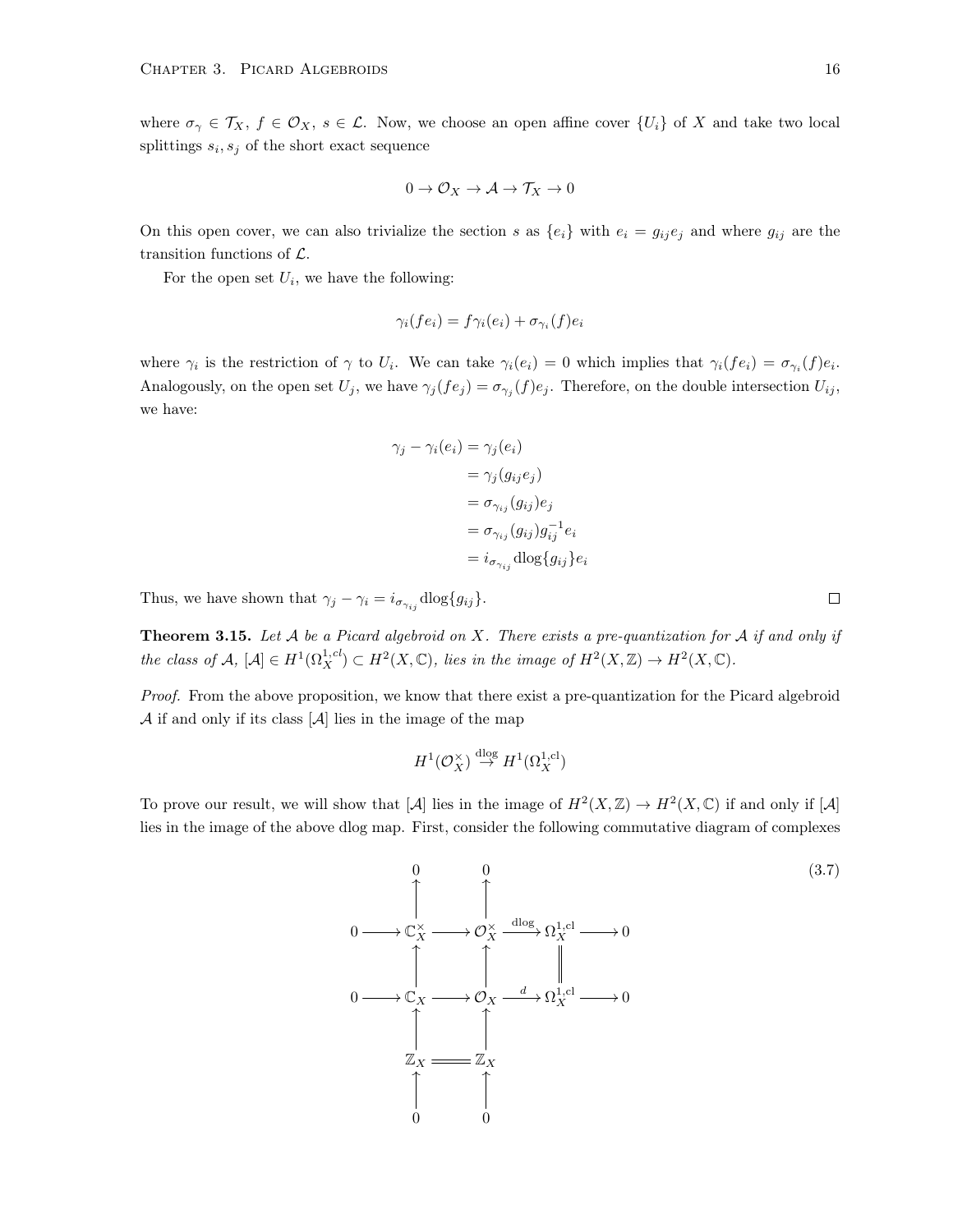We have the long exact sequence associated to the top horizontal short exact sequence

<span id="page-22-0"></span>
$$
\cdots \to H^1(\mathcal{O}_X^{\times}) \stackrel{\text{dlog}}{\to} H^1(\Omega_X^{1,\text{cl}}) \stackrel{\delta}{\to} H^2(X,\mathbb{C}^{\times}) \to \dots
$$
\n(3.8)

If  $[\mathcal{A}]$  lies in the image of the dlog map, then  $\delta([\mathcal{A}]) = 1 \in H^2(X, \mathbb{C}^\times)$ . It follows that  $[\mathcal{A}]$  must lie in the kernel of the exponential map  $H^2(X, \mathbb{C}) \to H^2(X, \mathbb{C}^\times)$  and hence in the image of  $H^2(X, \mathbb{Z}) \to H^2(X, \mathbb{C})$ .

Conversely, if  $[\mathcal{A}]$  lies in the image of  $H^2(X,\mathbb{Z}) \to H^2(X,\mathbb{C})$ , then  $[\mathcal{A}]$  is mapped to the trivial element in  $H^2(X,\mathbb{C}^\times)$  under the exponential map. If we use the sequence [\(3.8\)](#page-22-0) again, this implies that [A] must lie in the image of  $H^1(\mathcal{O}_X^{\times}) \stackrel{\text{dlog}}{\to} H^1(\Omega_X^{1,\text{cl}})$  which concludes the proof.  $\Box$ 

Remark 3.16. Another interpretation of the above theorem is that a closed 1-form on X is an integral cohomology class if and only if it is the de Rham cohomology class of a holomorphic line bundle  $\mathcal L$  on X. The class  $[\mathcal{A}]$  above is the Ativah class of the holomorphic line bundle  $\mathcal{L}$ .

**Corollary 3.17.** The Picard algebroids on X which admit pre-quantization are classified by the following subgroup of  $H^1(\Omega_X^{1,cl})$ :

$$
H^{1,1}(X,\mathbb{Z}) := H^1(\Omega^1_X) \cap im(H^2(X,\mathbb{Z}) \to H^2(X,\mathbb{C})) \subset H^1(\Omega^{1,cl}_X)
$$

*Proof.* Let  $A$  be a Picard algebroid on  $X$  which admits pre-quantization. From the above theorem, we know that the the class of  $A$ ,  $[A] \in H^1(\Omega_X^{1,\text{cl}})$ , lies in the image of the map  $H^2(X,\mathbb{Z}) \to H^2(X,\mathbb{C})$ . It remains to prove that [A] must be a class in  $H^1(\Omega_X^1)$ . From the  $E_1$ -degeneration of the Hodge-de Rham spectral sequence, we have the short exact sequence

$$
0 \to H^0(\Omega_X^{2,\text{cl}}) \to H^1(\Omega_X^{1,\text{cl}}) \to H^1(\Omega_X^1) \to 0
$$

Now, the group  $H^0(\Omega_X^{2,\text{cl}})$  is the holomorphic  $H^{2,0}$  part of the Hodge decomposition of  $H^2(X,\mathbb{C})$  so its intersection with  $H^2(X,\mathbb{Z})$  must be zero. This implies that the class  $[\mathcal{A}] \in H^1(\Omega_X^{1,\text{cl}})$  must be a class in  $H^1(\Omega^1_X).$ 

Suppose that we have a Picard algebroid A whose class [A] lies in the subgroup  $H^{1,1}(X,\mathbb{Z})$ . By the definition of  $H^{1,1}(X,\mathbb{Z})$ , [A] lies in the image of  $H^2(X,\mathbb{Z}) \to H^2(X,\mathbb{C})$  and so by Theorem [3.15,](#page-21-0) the Picard algebroid A admits a pre-quantization.  $\Box$ 

Remark 3.18. By the Lefschetz theorem on  $(1,1)$ -classes, the group  $H^{1,1}(X,\mathbb{Z})$  of Picard algebroids on X admitting pre-quantization defined above is precisely the Néron-Severi group of X.

**Proposition 3.19.** There is an action on the group  $H^{1,1}(X,\mathbb{Z})$  of Picard algebroids on X admitting pre-quantization by the group of flat holomorphic line bundles on X.

*Proof.* We know that the Picard algebroids  $A$  on  $X$  that can be pre-quantized are the ones whose class [A] can be lifted under the map

$$
H^1(\mathcal{O}_X^{\times}) \stackrel{\text{dlog}}{\to} H^1(\Omega_X^{1,\text{cl}})
$$

Consider the short exact sequence

$$
0 \to \mathbb{C}_X^{\times} \to \mathcal{O}_X^{\times} \stackrel{\text{dlog}}{\to} \Omega_X^{1,\text{cl}} \to 0,
$$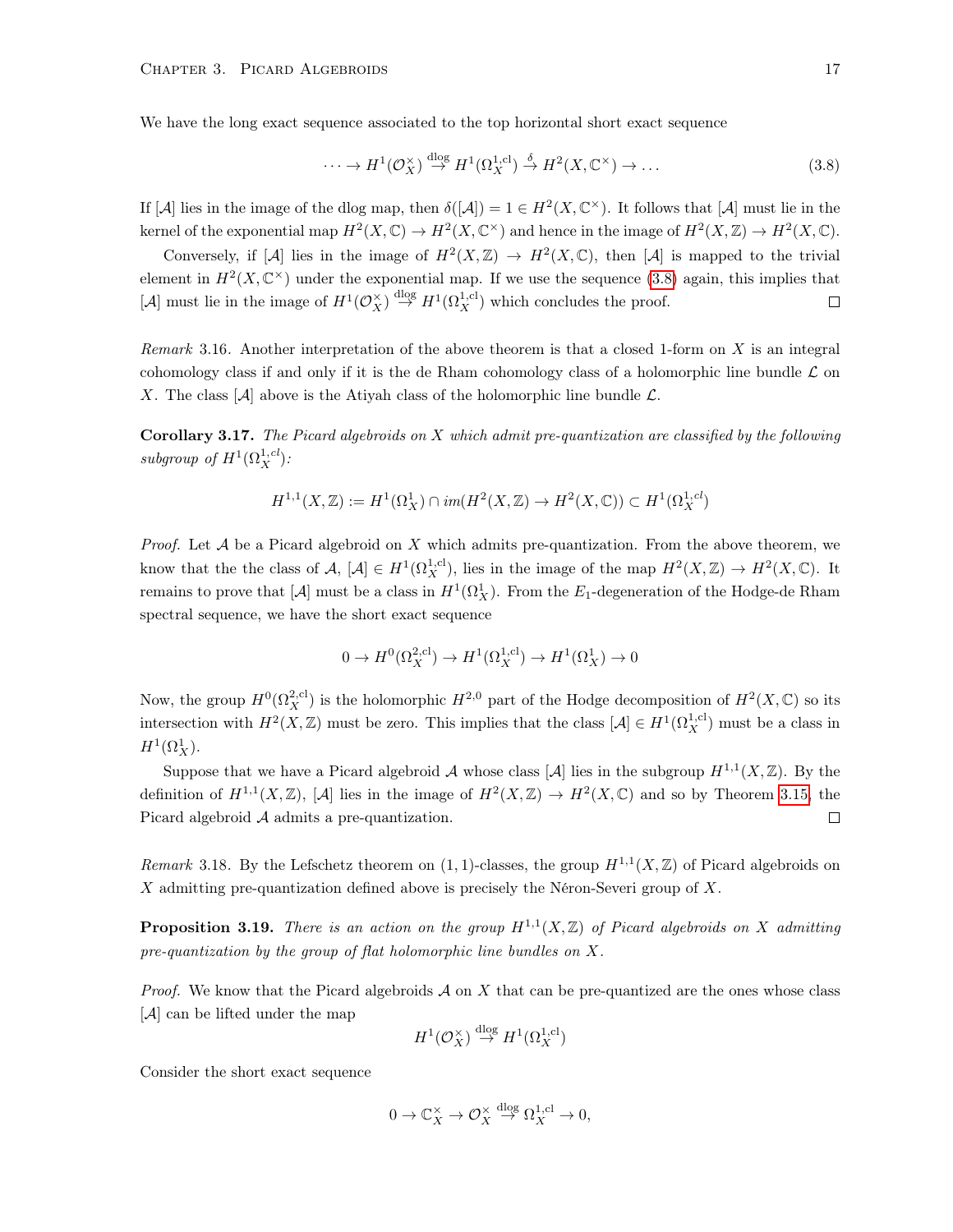and its associated long exact sequence in cohomology

$$
\cdots \to H^0(\Omega_X^{1,\text{cl}}) \to H^1(X,\mathbb{C}^\times) \to H^1(\mathcal{O}_X^\times) \stackrel{\text{dlog}}{\to} H^1(\Omega_X^{1,\text{cl}}) \to \cdots
$$

Two lifts of the class [ $\mathcal{A}$ ] differ by a class in  $H^1(\mathcal{O}_X^{\times})$  given in the image of the map

<span id="page-23-0"></span>
$$
H^1(X, \mathbb{C}^\times) \to H^1(\mathcal{O}_X^\times) \tag{3.9}
$$

However, this map is not injective as there are  $\mathbb{C}^{\times}$ -local systems on X that are holomorphically trivial as holomorphic line bundles which are given by  $H^0(\Omega_X^{1,\text{cl}})$ , the group of global 1-forms on X. We denote the image of the above map by  $K$  and we will now study this group. From the short exact sequence

$$
0\to{\mathbb Z}_X\to{\mathbb C}_X\to{\mathbb C}_X^\times\to0,
$$

we obtain that:

$$
0 \to \frac{H^1(X, \mathbb{C})}{H^1(X, \mathbb{Z})} \to H^1(X, \mathbb{C}^\times) \to H^2(X, \mathbb{Z})_{\text{tors}} \to 0
$$

Using the exponential sheaf sequence on X, the image of the map in [\(3.9\)](#page-23-0) will surject to  $H^2(X,\mathbb{Z})_{\text{tors}}$ with kernel  $\frac{H^1(\mathcal{O}_X)}{H^1(X,\mathbb{Z})}$ , i.e., the Jacobian of X:

$$
0 \to \text{Jac}(X) \to \mathcal{K} \to H^2(X, \mathbb{Z})_{\text{tors}} \to 0
$$

The group  $K$  is exactly the group of flat holomorphic line bundles on X.

 $\Box$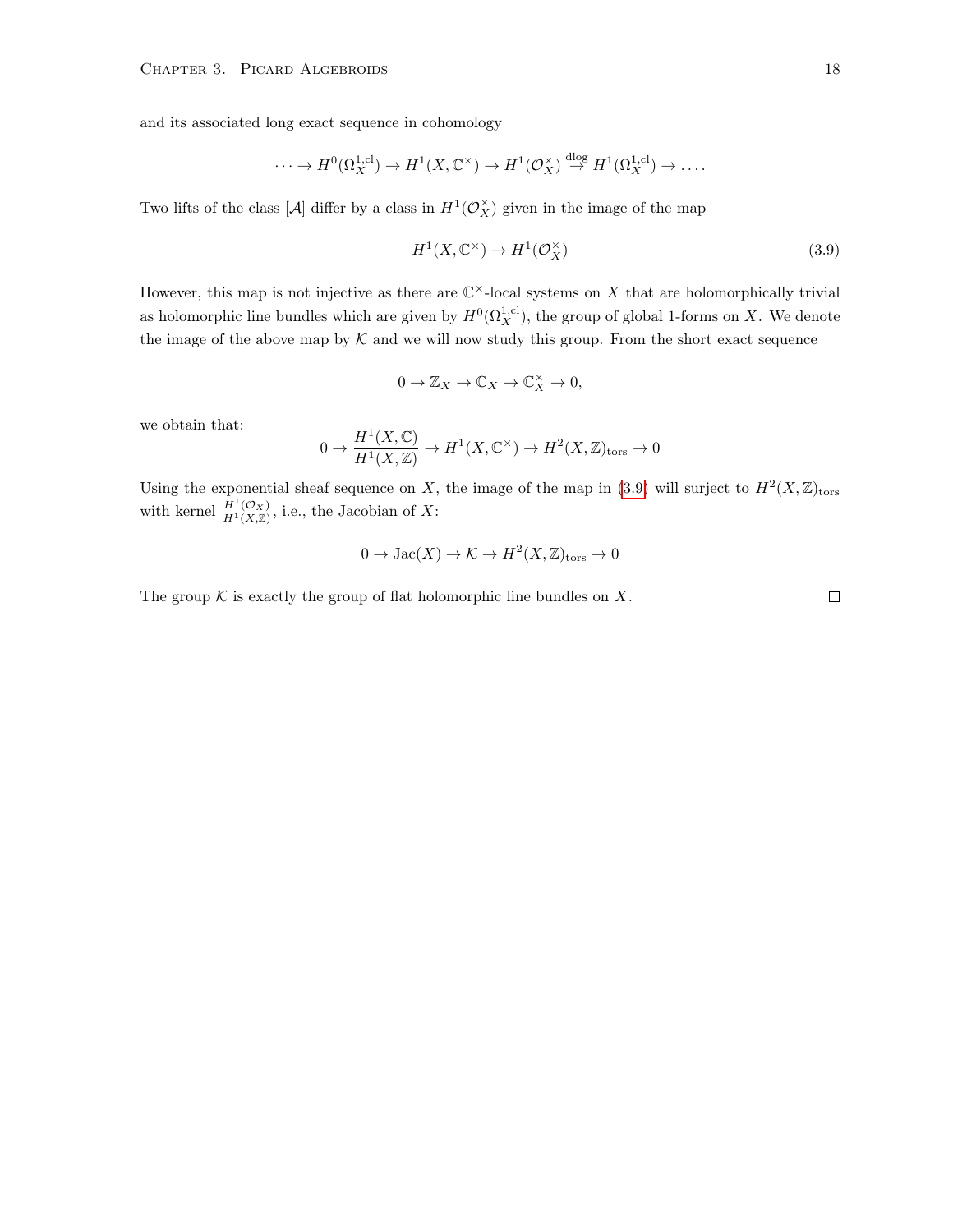### <span id="page-24-0"></span>Chapter 4

# Log Picard Algebroids and Meromorphic Line Bundles

In this chapter, we develop the theory of log Picard algebroids which are generalizations of Picard algebroids where the tangent sheaf  $\mathcal{T}_X$  is replaced by the logarithmic tangent sheaf  $\mathcal{T}_X(-\log D)$ . We use mixed Hodge theory introduced earlier in Section [2.2](#page-11-0) to formulate and prove classification results for log Picard algebroids. We then provide concrete non-trivial examples of log Picard algebroids on  $(X, D)$  in contexts where non-trivial Picard algebroids do not exist. This illuminates that log Picard algebroids are interesting objects of study on its own right.

In order to solve the prequantization problem for log Picard algebroids, we need to figure out what the prequantum object is. To this end, we introduce the notion of a meromorphic line bundle: a locally free rank one  $\mathcal{O}_X(*D)$ -module whose transition functions lie in  $\mathcal{O}_X^{\times}(*D)$ , where  $\mathcal{O}_X(*D)$  and  $\mathcal{O}_X^{\times}(*D)$ are the meromorphic modifications of the sheaf of regular functions  $\mathcal{O}_X$  on X and the sheaf of invertible regular functions  $\mathcal{O}_X^{\times}$  on X respectively. It turns out that these meromorphic line bundles display a wide range of interesting properties which warrants its own treatment. We describe explicitly the geometry of the total space of these bundles in Section [4.2.1](#page-37-0) and prove classification results in Section [4.2.2](#page-38-0) using integral mixed Hodge theory as introduced earlier in Section [2.2.2.](#page-14-0)

We then proceed to prove the prequantization theorem for log Picard algebroids in Theorem [4.42.](#page-43-0) Finally, we use holomorphic non-algebraic approaches to provide constructions of meromorphic line bundles for a smooth elliptic curve divisor in the projective plane  $\mathbb{P}^2$ .

### <span id="page-24-1"></span>4.1 Log Picard Algebroids

Throughout this section, we will work with  $(X, D)$  where X is a smooth projective variety over the complex numbers  $\mathbb C$  and  $D$  is a simple normal crossings divisor in X. We will also work in the analytic topology instead of the Zariski topology.

**Definition 4.1.** A log Picard algebroid  $(A, [\cdot, \cdot], \sigma, e)$  on  $(X, D)$  is a locally free  $\mathcal{O}_X$ -module A equipped with a Lie bracket [ $\cdot$ , ], a bracket-preserving morphism of  $\mathcal{O}_X$ -modules  $\sigma : \mathcal{A} \to \mathcal{T}_X(-\log D)$ , and a central section e, such that the Leibniz rule

$$
[a_1, fa_2] = f[a_1, a_2] + \sigma(a_1)(f)a_2 \tag{4.1}
$$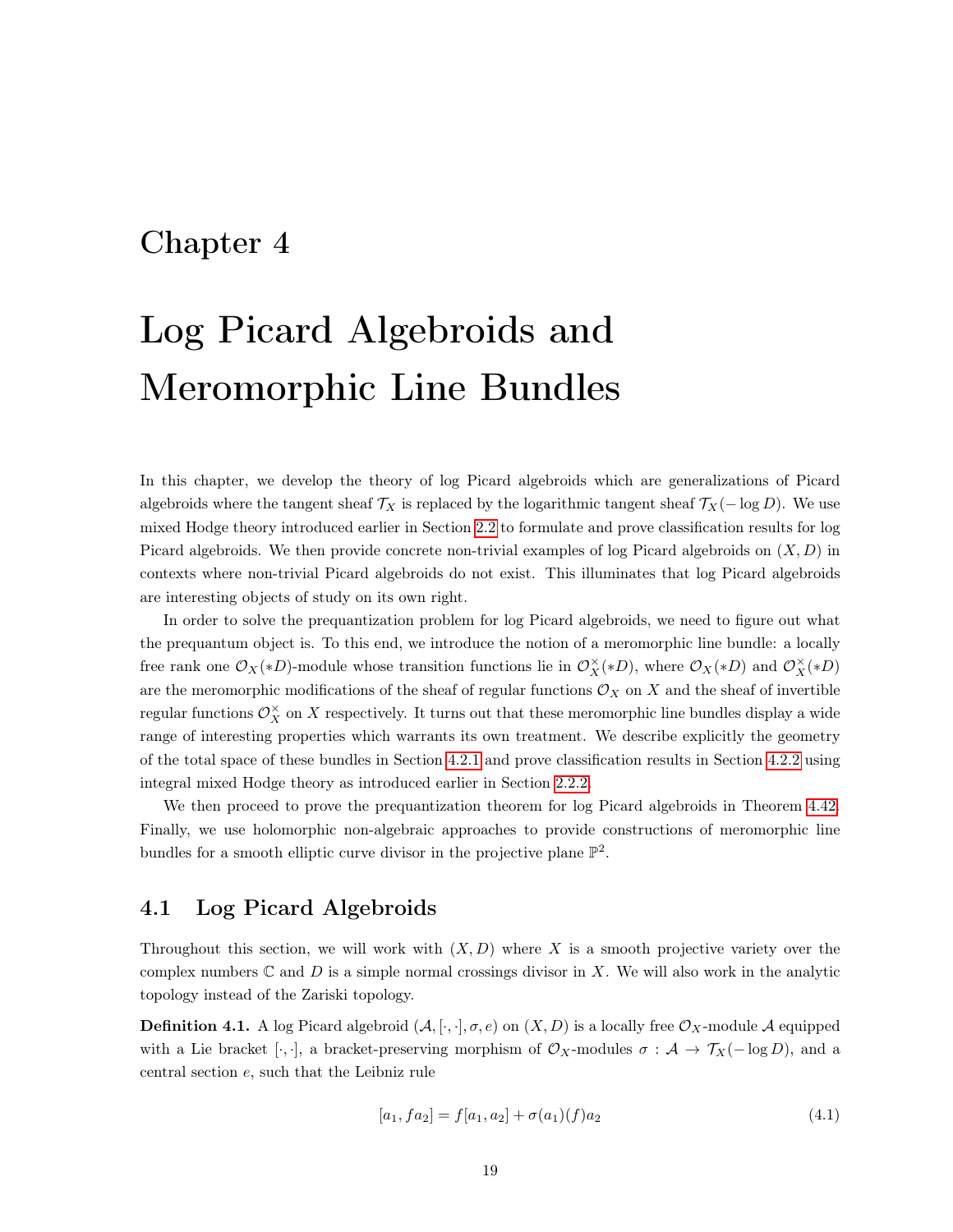holds for all  $f \in \mathcal{O}_X$ ,  $a_1, a_2 \in \mathcal{A}$ , and the sequence

<span id="page-25-0"></span>
$$
0 \to \mathcal{O}_X \stackrel{e}{\to} \mathcal{A} \stackrel{\sigma}{\to} \mathcal{T}_X(-\log D) \to 0 \tag{4.2}
$$

is exact. We usually denote the quadruple  $(A, [\cdot, \cdot], \sigma, e)$  simply by A.

Remark 4.2. When the divisor is empty, we recover the notion of a Picard algebroid as given in [\[1\]](#page-79-2).

Log Picard algebroids over a fixed base  $(X, D)$  form a Picard category, with monoidal structure given as follows. For  $(\mathcal{A}_i, [\cdot, \cdot]_i, \sigma_i, e_i)_{i=1,2}$  log Picard algebroids, we define the Baer sum

<span id="page-25-1"></span>
$$
\mathcal{A}_1 \boxplus \mathcal{A}_2 = (\mathcal{A}_1 \oplus_{\mathcal{T}_X(-\log D)} \mathcal{A}_2) / \langle (e_1, -e_2) \rangle, \tag{4.3}
$$

equipped with the morphism  $\sigma_1 + \sigma_2$  to  $\mathcal{T}_X(-\log D)$ , componentwise Lie bracket, and the central section  $[(e_1, e_2)].$ 

**Definition 4.3.** A *connection* on a log Picard algebroid  $A$  is a splitting

$$
\nabla : \mathcal{T}_X(-\log D) \to \mathcal{A}
$$

of the sequence [\(4.2\)](#page-25-0). The sheaf of connections therefore forms a sheaf of affine spaces over  $\Omega_X^1(\log D)$ . Given connections  $\nabla, \nabla'$  on  $\mathcal{A}, \mathcal{A}'$ , the sum  $\nabla + \nabla'$  defines a natural connection on the Baer sum  $\mathcal{A} \boxplus \mathcal{A}'$ , so that the abovementioned Picard category structure extends to log Picard algebroids with connection.

The *curvature* associates to any connection  $\nabla$  the 2-form  $F_{\nabla} \in \Omega_X^2(\log D)$  defined by

$$
[\nabla \xi_1, \nabla \xi_2] - \nabla [\xi_1, \xi_2] = F_{\nabla}(\xi_1, \xi_2) e,
$$
\n(4.4)

for  $\xi_1, \xi_2 \in \mathcal{T}_X(-\log D)$ .

<span id="page-25-2"></span>**Lemma 4.4.** The curvature  $F_{\nabla}$  is a closed logarithmic 2-form. Modifying the connection by  $A \in$  $\Omega^1_X(\log D)$  gives the curvature

$$
F_{\nabla + A} = F_{\nabla} + dA,\tag{4.5}
$$

and if  $\psi : A \to A'$  is an isomorphism of log Picard algebroids, then  $F_{\psi \circ \nabla} = F_{\nabla}$ . Finally, if  $\nabla, \nabla'$  are connections for  $A, A'$ , then the curvature of the Baer sum is  $F_{\nabla+\nabla'} = F_{\nabla} + F_{\nabla'}$ .

Proof. The proof of this is exactly the same as the proof of Lemma [3.3.](#page-17-2)

<span id="page-25-3"></span>**Proposition 4.5.** The splitting determined by the connection  $\nabla$  takes the Lie bracket on A to the bracket on  $\mathcal{T}_X(-\log D) \oplus \mathcal{O}_X$  given by

$$
[\xi_1 + f_1, \xi_2 + f_2] = [\xi_1, \xi_2] + \xi_1(f_2) - \xi_2(f_1) + F_{\nabla}(\xi_1, \xi_2),
$$
\n(4.6)

where  $\xi_1, \xi_2 \in \mathcal{T}_X(-\log D)$  and  $f_1, f_2 \in \mathcal{O}_X$ .

Proof. The proof is exactly the same the proof of Proposition [3.4.](#page-17-3)

<span id="page-25-4"></span>**Definition 4.6.** Let  $B \in \Omega_X^{2,cl}(\log D)$  be a closed logarithmic 2-form and A be a log Picard algebroid on  $(X, D)$ . We define the *twist* of A to be the log Picard algebroid  $(A, [\cdot, \cdot]_B, \sigma, e)$  where  $[\cdot, \cdot]_B$  is given as

$$
[a_1, a_2]_B = [a_1, a_2] + B(\sigma(a_1), \sigma(a_2))e,
$$

 $\Box$ 

 $\Box$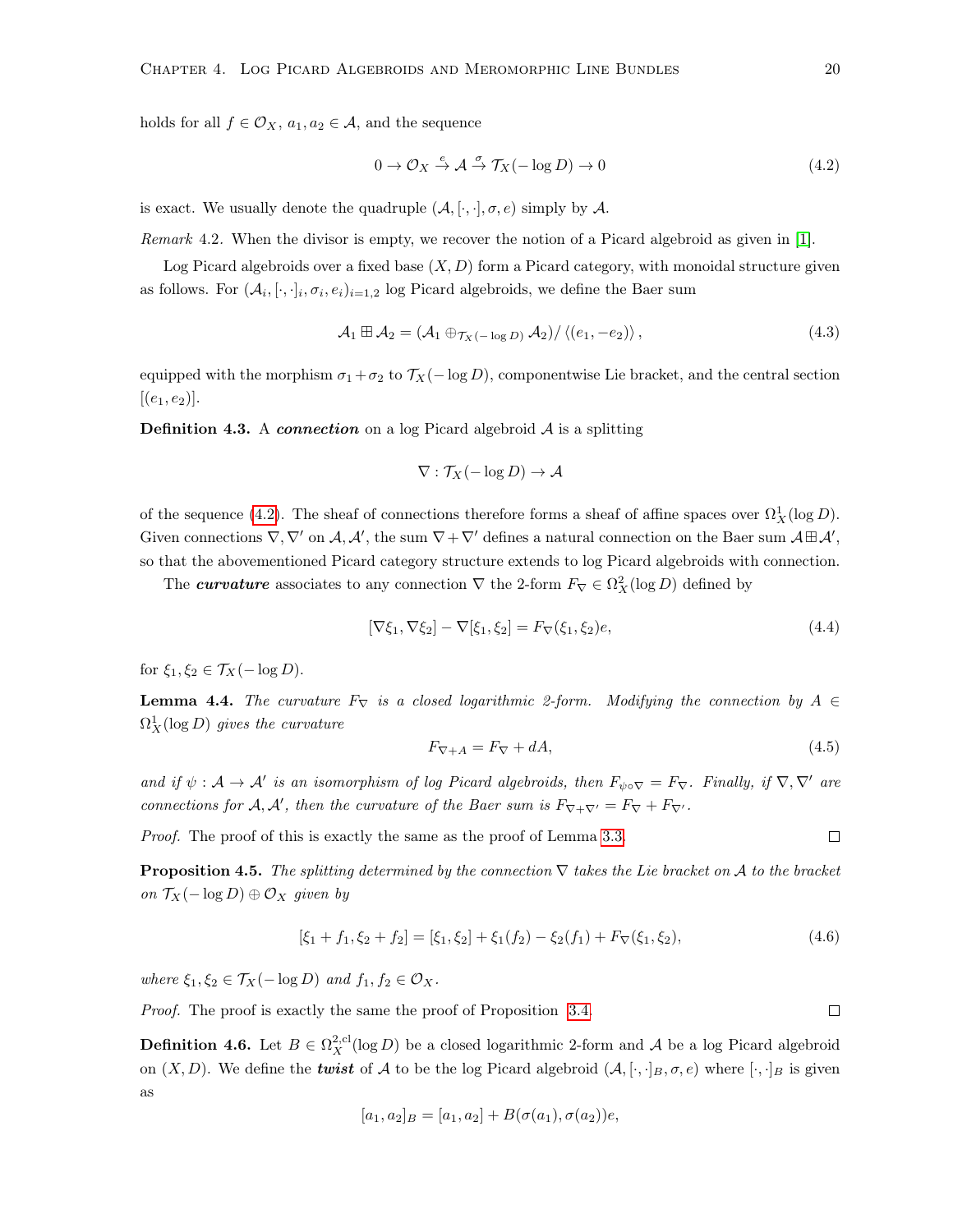for  $a_1, a_2 \in \mathcal{A}$ . We denote this algebroid by  $\mathcal{A}_B$ .

<span id="page-26-1"></span>**Example 4.7** (Split log Picard algebroid). Let  $B \in \Omega_X^{2,\text{cl}}(\log D)$  be a closed logarithmic 2-form. We can twist the trivial extension  $\mathcal{T}_X(-\log D) \oplus \mathcal{O}_X$  by B

$$
[\xi_1 + f_1, \xi_2 + f_2]_B = [\xi_1, \xi_2] + \xi_1(f_2) - \xi_2(f_1) + B(\xi_1, \xi_2).
$$

Hence, we obtain a log Picard algebroid admitting a global connection with curvature B.

### <span id="page-26-0"></span>4.1.1 Classification

<span id="page-26-2"></span>**Theorem 4.8.** Log Picard algebroids on  $(X, D)$  are classified by the hypercohomology group:

$$
\mathbb{H}^2(F^1\Omega_X^{\bullet}(\log D)),
$$

with addition deriving from the Baer sum operation in [4.3.](#page-25-1)

*Proof.* The proof of this theorem is essentially identical in nature to the proof of Theorem [3.8.](#page-18-1) Let  $\mathcal A$ be a log Picard algebroid on  $(X, D)$  and take an open affine cover  $\{U_i\}$  of X. Then over each  $U_i$  we may choose a connection  $\nabla_i$ , which has curvature  $B_i \in \Omega^{2,cl}(U_i, \log D)$ . On the double overlap  $U_i \cap U_j$ , we have by Lemma [4.4](#page-25-2) that

$$
B_i - B_j = dA_{ij},
$$

where  $A_{ij} = \nabla_i - \nabla_j \in \Omega^1(U_i \cap U_j, \log D)$ . Since  $A_{ij} + A_{jk} + A_{ki} = 0$  on triple overlaps, we have a Čech-de Rham cocycle  $(A_{ij}, B_i)$ . Modifying our initial choice of local connections shifts this cocycle by a coboundary, so that we have a well-defined map from log Picard algebroids to the hypercohomology group  $\mathbb{H}^2(F^1\Omega_X^{\bullet}(\log D))$ . An isomorphism  $\psi: \mathcal{A} \to \mathcal{A}'$  of log Picard algebroids induces an isomorphism of sheaves of connections which preserves the curvature (Lemma [4.4\)](#page-25-2), so that  $A$  and  $A'$  give rise to cohomologous cocycles by the above argument.

To show that this classifying map is surjective, note that any such cocycle  $(A_{ij}, B_i)$  may be used to construct a log Picard algebroid as follows: on each  $U_i$  we define local log Picard algebroids  $A_i$  to be trivial extensions  $A_i = \mathcal{O}_{U_i} \oplus \mathcal{T}_{U_i}(-\log D)$  equipped with brackets as in Proposition [4.5:](#page-25-3)

$$
[f_1 + \xi_1, f_2 + \xi_2]_i = [\xi_1, \xi_2] + \xi_1(f_2) - \xi_2(f_1) + B_i(\xi_1, \xi_2).
$$

We then glue  $A_i$  to  $A_j$  over  $U_i \cap U_j$  using the isomorphism of log Picard algebroids

$$
\Phi_{ij} : f + \xi \mapsto f + \xi + A_{ij}(\xi),
$$

which satisfies  $\Phi_{ki}\Phi_{jk}\Phi_{ij} = 1$ , yielding a global log Picard algebroid and so proving surjectivity. To obtain the correspondence between Baer sum and addition in cohomology, note that by choosing local connections  $\nabla_i, \nabla'_i$  on  $\mathcal{A}, \mathcal{A}'$ , the sum  $\nabla_i + \nabla'_i$  defines local connections for the Baer sum  $\mathcal{A} \boxplus \mathcal{A}'$  and by Lemma [4.4](#page-25-2) the corresponding cocycle for  $\nabla_i + \nabla_i'$  is the sum of the cocycles for the summands, as  $\Box$ required.

**Example 4.9** (Family of split log Picard algebroids). Given two closed logarithmic 2-forms  $B, B' \in$  $\Omega_X^{2,\text{cl}}(\log D)$ , we can twist the trivial extension  $\mathcal{T}_X(-\log D) \oplus \mathcal{O}_X$  by B and B' as shown in Example [4.7](#page-26-1)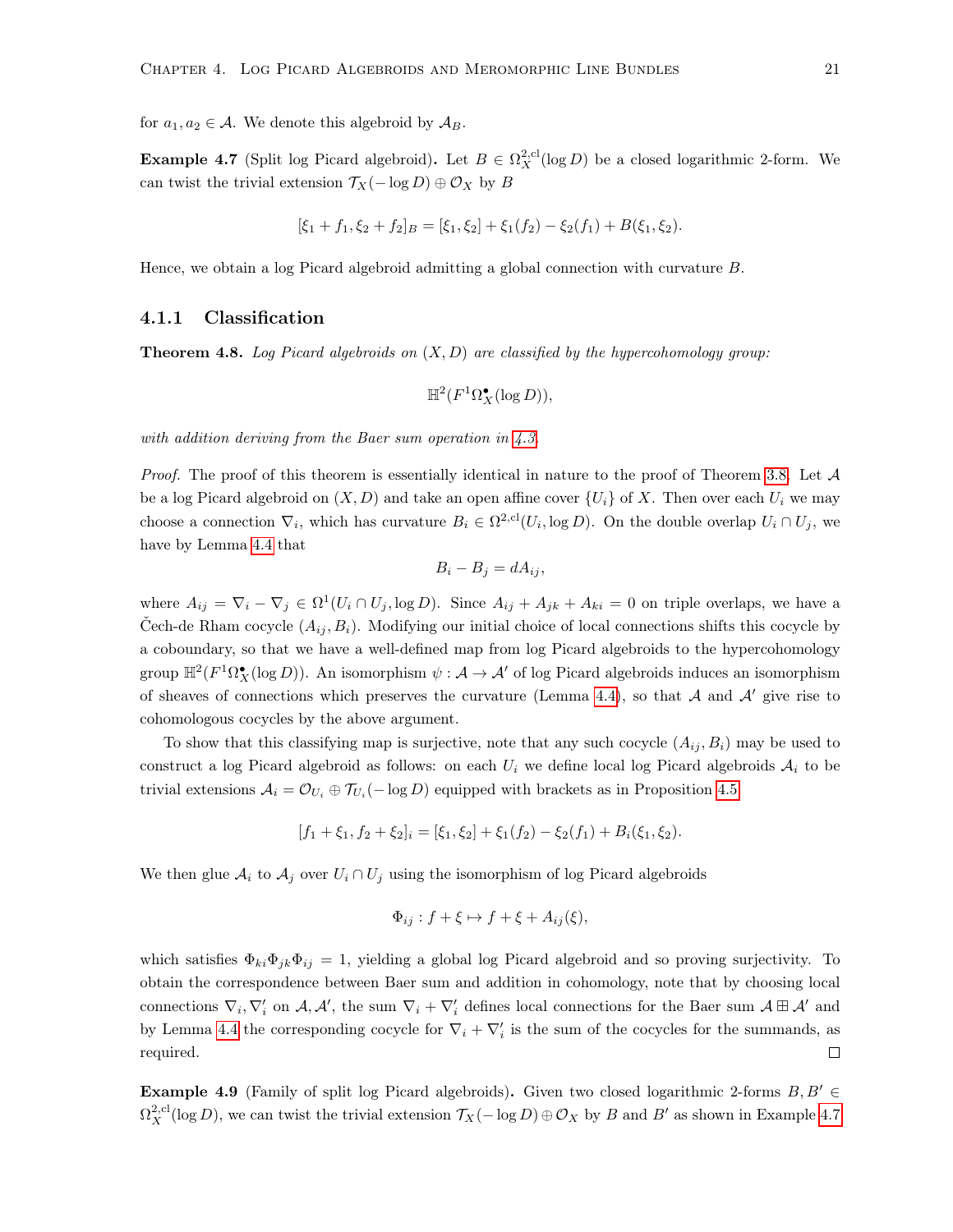to obtain split log Picard algebroids  $\mathcal{A}_B$  and  $\mathcal{A}_{B'}$  respectively. An automorphism of the trivial extension given by  $\Phi: \xi + f \mapsto \xi + f + A(\xi)$  for  $A \in H^0(\Omega^1_X(\log D))$  takes  $[\cdot, \cdot]_B$  to  $[\cdot, \cdot]_{B'}$  if and only if  $B'-B=dA$ . But by [\[15,](#page-79-1) Proposition 1.3.2], any global closed logarithmic form on  $(X, D)$  is exact if and only if it vanishes, hence we see that  $\mathcal{A}_B \cong \mathcal{A}_{B'}$  if and only if  $B' = B$ . Therefore we obtain a universal family of split log Picard algebroids over  $H^0(\Omega_X^{2,\text{cl}}(\log D))$  by this construction.

**Theorem 4.10.** Any extension of  $\mathcal{T}_X(-\log D)$  by  $\mathcal{O}_X$  admits the structure of a log Picard algebroid, and if  $A, A'$  are two log Picard algebroids with isomorphic underlying extensions, then  $A'$  is isomorphic to A up to a twist by a closed logarithmic 2-form as defined in Definition [4.6.](#page-25-4)

Proof. We follow the proof of Theorem [3.10](#page-19-0) with appropriate modifications for logarithmic cohomology groups. Consider a log Picard algebroid described by the cocycle  $\{A_{ij}, B_i\}$ , the cocycle  $\{A_{ij}\}$  represents the underlying extension class of the log Picard algebroid. The forgetful map from  $\{A_{ij}, B_i\}$  to  $\{A_{ij}\}$ induces the map in cohomology

$$
\Phi: \mathbb{H}^2(F^1\Omega_X^{\bullet}(\log D)) \to H^1(\Omega_X^1(\log D)).
$$

We will now show that this map fits into the following short exact sequence

$$
0 \to H^0(\Omega_X^{2,\mathrm{cl}}(\log D)) \to \mathbb{H}^2(F^1\Omega_X^{\bullet}(\log D)) \stackrel{\Phi}{\to} H^1(\Omega_X^1(\log D)) \to 0.
$$

The spectral sequence associated to the Hodge filtration on  $\Omega_X^{\bullet}(\log D)$  is exactly the logarithmic Hodgede Rham spectral sequence, and by [\[15,](#page-79-1) Corollary 3.2.13], we know that this spectral sequence degenerates at  $E_1$ . In addition, since the log de Rham complex  $\Omega_X^{\bullet}(\log D)$  with the Hodge filtration is a biregular filtered complex and so by [\[15,](#page-79-1) Proposition 1.3.2], the following sequence in hypercohomology is short exact

$$
0 \to \mathbb{H}^2(F^2 \Omega_X^{\bullet}(\log D)) \to \mathbb{H}^2(F^1 \Omega_X^{\bullet}(\log D)) \to H^1(\Omega_X^1(\log D)) \to 0. \tag{4.7}
$$

The group  $\mathbb{H}^2(F^2 \Omega_X^{\bullet}(\log D))$  can be identified with  $H^0(\Omega_X^{2,\text{cl}}(\log D))$  which completes the proof.  $\Box$ 

**Definition 4.11.** Let  $\mathcal A$  be a log Picard algebroid on  $(X, D)$ . We say that  $\mathcal A$  is **locally trivial** if a flat connection (a splitting of  $A$  with zero curvature) exists in a neighbourhood of every point.

<span id="page-27-0"></span>**Proposition 4.12.** Locally trivial log Picard algebroids on  $(X, D)$  are classified by the subgroup

$$
H^1(\Omega_X^{1,\mathrm{cl}}(\log D)) \subset \mathbb{H}^2(F^1\Omega_X^{\bullet}(\log D)).
$$

If  $D$  is smooth, the above inclusion is an equality, so that all log Picard algebroids on  $(X, D)$  are locally trivial.

Proof. As described in the proof of Theorem [4.8,](#page-26-2) a log Picard algebroid is classified by the cohomological data  $\{A_{ij}, B_i\}$  where  $B_i - B_j = dA_{ij}$ . In the locally trivial case, local flat splittings may be chosen, in which case  $B_i$  and  $B_j$  are zero, yielding a Čech 1-cocycle  $A_{ij}$  for  $\Omega_X^{1,\text{cl}}(\log D)$ , as required. The inclusion of complexes

$$
\Omega_X^{1,\text{cl}}(\log D) \hookrightarrow [\Omega_X^1(\log D) \to \Omega_X^{2,\text{cl}}(\log D)]
$$

induces an inclusion on first cohomology groups, and since the Poincaré lemma for logarithmic forms holds in degree  $\geq 2$  when D is smooth, we obtain surjectivity in that case.  $\Box$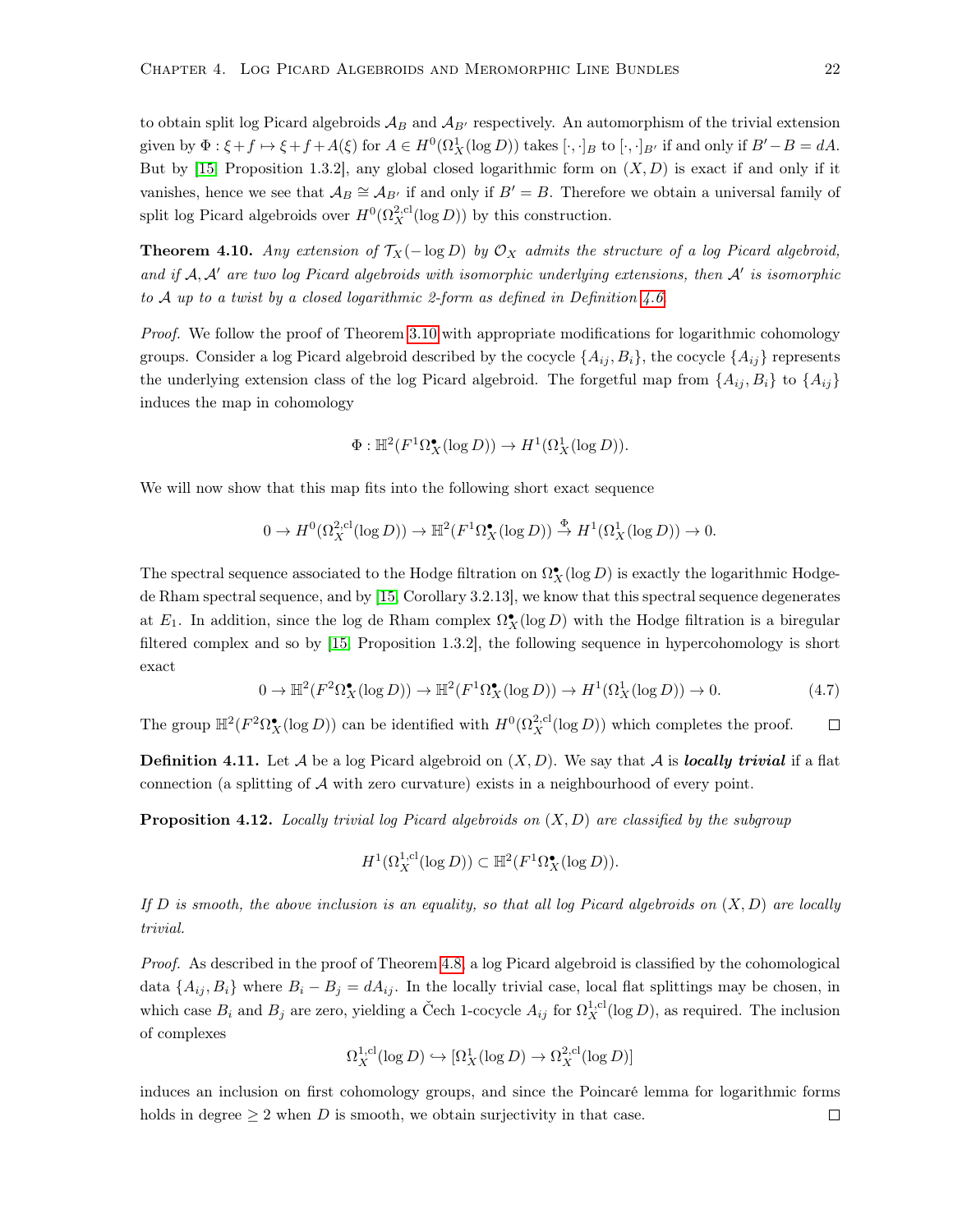A log Picard algebroid on  $(X, D)$  restricts to a usual Picard algebroid on  $U = X \backslash D$ , and so determines a class in  $H^1(\Omega_U^{1,\text{cl}})$ , which itself defines a class in  $H^2(U,\mathbb{C})$ . We now give a classification of locally trivial log Picard algebroids in terms of this cohomology class.

<span id="page-28-0"></span>**Theorem 4.13.** The restriction of a locally trivial log Picard algebroid on  $(X, D)$  to the complement  $U = X \setminus D$  defines a cohomology class in the subgroup

$$
F^1H^2(U,\mathbb{C}) \cap W_3H^2(U,\mathbb{C}) \subset H^2(U,\mathbb{C}),
$$

and this defines a bijection on isomorphism classes.

*Proof.* By Proposition [4.12,](#page-27-0) locally trivial log Picard algebroids on  $(X, D)$  are classified by the cohomology group  $H^1(\Omega_X^{1,\text{cl}}(\log D))$ . Our goal is to prove the following

$$
H^{1}(\Omega_{X}^{1,\text{cl}}(\log D)) \cong F^{1}H^{2}(U,\mathbb{C}) \cap W_{3}H^{2}(U,\mathbb{C}), \tag{4.8}
$$

using the description of the cohomology of  $U$  in terms of logarithmic forms given in Section [2.2.](#page-11-0) First, we observe that the sheaf  $\Omega_X^{1,\text{cl}}(\log D)$  can be resolved by the following complex

$$
\Omega^1_X(\log D) \to \Omega^1_X \wedge \Omega^1_X(\log D) \to \Omega^2_X \wedge \Omega^1_X(\log D) \to \dots
$$

Using the definition of the weight filtration on  $\Omega_X^{\bullet}(\log D)$ , we see that this complex is  $F^1W_1\Omega_X^{\bullet}(\log D)$ , the first truncation of  $W_1 \Omega_X^{\bullet}(\log D)$ . Hence, we have the isomorphism

$$
H^1(\Omega_X^{1,\text{cl}}(\log D)) \cong \mathbb{H}^2(F^1W_1\Omega_X^{\bullet}(\log D)).
$$

Now, consider the commutative diagram of complexes

$$
F^1 W_1 \Omega_X^{\bullet} (\log D) \longrightarrow W_1 \Omega_X^{\bullet} (\log D)
$$
  
\n
$$
\downarrow \qquad \qquad \downarrow
$$
  
\n
$$
F^1 \Omega_X^{\bullet} (\log D) \longrightarrow \Omega_X^{\bullet} (\log D)
$$

We will now show that if we take the second hypercohomology  $\mathbb{H}^2$  of all the complexes in the above diagram, then all of the induced maps are injective. This will prove that the map

<span id="page-28-2"></span>
$$
\mathbb{H}^{2}(F^{1}W_{1}\Omega_{X}^{\bullet}(\log D)) \to F^{1}H^{2}(U,\mathbb{C}) \cap W_{3}H^{2}(U,\mathbb{C}), \tag{4.9}
$$

is injective. By the  $E_1$ -degeneration of the logarithmic Hodge-de Rham spectral sequence and the fact that  $\Omega_X^{\bullet}(\log D)$  with the Hodge filtration is a biregular filtered complex, we obtain that the map

$$
\mathbb{H}^2(F^1\Omega_X^{\bullet}(\log D)) \to \mathbb{H}^2(\Omega_X^{\bullet}(\log D))
$$

is injective [\[15,](#page-79-1) Proposition 1.3.2]. We now prove the injectivity of the map

<span id="page-28-1"></span>
$$
\mathbb{H}^2(W_1 \Omega_X^{\bullet}(\log D)) \to \mathbb{H}^2(\Omega_X^{\bullet}(\log D)). \tag{4.10}
$$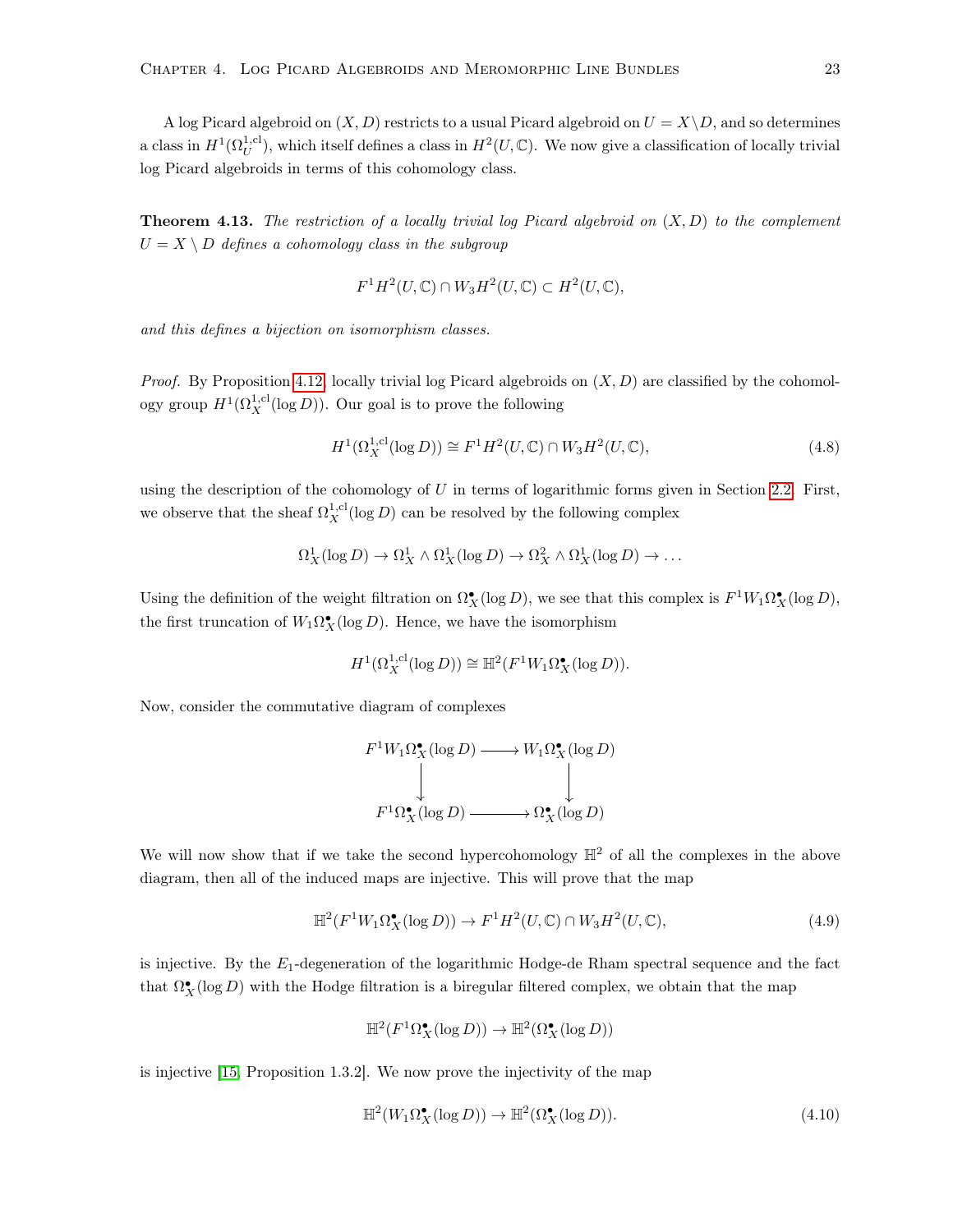To do this, we first consider the short exact sequence of complexes

$$
0 \to W_1 \Omega_X^{\bullet}(\log D) \to W_2 \Omega_X^{\bullet}(\log D) \to \text{Gr}_2^W \Omega_X^{\bullet}(\log D) \to 0
$$

with the associated hypercohomology long exact sequence

$$
\cdots \to \mathbb{H}^1(\mathrm{Gr}_2^W \Omega_X^{\bullet}(\log D)) \to \mathbb{H}^2(W_1 \Omega_X^{\bullet}(\log D)) \to \mathbb{H}^2(W_2 \Omega_X^{\bullet}(\log D)) \to \dots,
$$
 (4.11)

Recall from the Poincaré residue isomorphism in [\(2.7\)](#page-13-0), we have the following description of the associated graded objects of the weight filtration

$$
\operatorname{Gr}_2^W \Omega_X^{\bullet}(\log D) \cong j_{2_*}\Omega_{D^{(2)}}[-2],
$$

and hence  $\mathbb{H}^1(\text{Gr}_2^W \Omega_X^{\bullet}(\log D)) = 0$ . Therefore, we have the injectivity of the map

$$
\mathbb{H}^2(W_1\Omega_X^{\bullet}(\log D)) \to \mathbb{H}^2(W_2\Omega_X^{\bullet}(\log D)).
$$

But the inclusion of  $W_k \Omega_X^{\bullet}(\log D)$  in  $\Omega_X^{\bullet}(\log D)$  is a quasi-isomorphism up to and including degree k, and so the map [\(4.10\)](#page-28-1) must be injective as well. Using the same argument as above, we obtain also that the following map

$$
\mathbb{H}^2(F^1W_1\Omega_X^{\bullet}(\log D)) \to \mathbb{H}^2(F^1\Omega_X^{\bullet}(\log D))
$$

is injective. To conclude the proof of the theorem, we need to show that the map earlier in [\(4.9\)](#page-28-2) is surjective. The group  $\mathbb{H}^2(F^1W_1\Omega_X^{\bullet}(\log D))$  injects into  $\mathbb{H}^2(W_1\Omega_X^{\bullet}(\log D))$  with cokernel  $H^2(\mathcal{O}_X)$ ,

$$
0 \to \mathbb{H}^2(F^1W_1\Omega_X^{\bullet}(\log D)) \to \mathbb{H}^2(W_1\Omega_X^{\bullet}(\log D)) \to H^2(\mathcal{O}_X) \to 0,
$$
\n(4.12)

and it injects into  $\mathbb{H}^2(F^1 \Omega_X^{\bullet}(\log D))$  with cokernel  $H^0(D^{(2)}, \mathbb{C}),$ 

$$
0 \to \mathbb{H}^2(F^1W_1\Omega_X^{\bullet}(\log D)) \to \mathbb{H}^2(F^1\Omega_X^{\bullet}(\log D)) \to H^0(D^{(2)}, \mathbb{C}) \to 0. \tag{4.13}
$$

Suppose that there exists a class in  $F^1H^2(U,\mathbb{C}) \cap W_3H^2(U,\mathbb{C})$  such that it is not in the image of  $\mathbb{H}^2(F^1W_1\Omega_X^{\bullet}(\log D))$  under the map [\(4.9\)](#page-28-2). Then, this class must either map to  $H^2(\mathcal{O}_X)$  or map to  $H^0(D^{(2)}, \mathbb{C})$ . However, if this class maps to  $H^2(\mathcal{O}_X)$ , then this contradicts that the class lies in  $F^1H^2(U,\mathbb{C})$ . If this class maps to  $H^0(D^{(2)},\mathbb{C})$ , then this contradicts that the class lies in  $W_3H^2(U,\mathbb{C})$ . Thus, we obtain the surjectivity of the map in [\(4.9\)](#page-28-2).  $\Box$ 

<span id="page-29-0"></span>**Example 4.14.** Consider  $(\mathbb{P}^2, D)$  where D is the union of three projective lines in triangle position. The complement  $U := \mathbb{C}^* \times \mathbb{C}^*$  and we have  $H^2(U, \mathbb{C}) = \mathbb{C}$ . If we write out the  $k + m = 4$  row of the  $E_1^{-m,k+m}$ -page of the weight spectral sequence

$$
0 \to \underbrace{H^0(D^{(2)}, \mathbb{C})}_{\mathbb{C}^3} \xrightarrow{d_1} \underbrace{H^2(D, \mathbb{C})}_{\mathbb{C}^3} \xrightarrow{d_1} \underbrace{H^4(X, \mathbb{C})}_{\mathbb{C}} \to 0
$$

We obtain that the  $k + m = 4$  row of the  $E_2^{-m,k+m}$ -page of the weight spectral sequence is

$$
0 \to \mathbb{C} \to 0 \to 0 \to 0
$$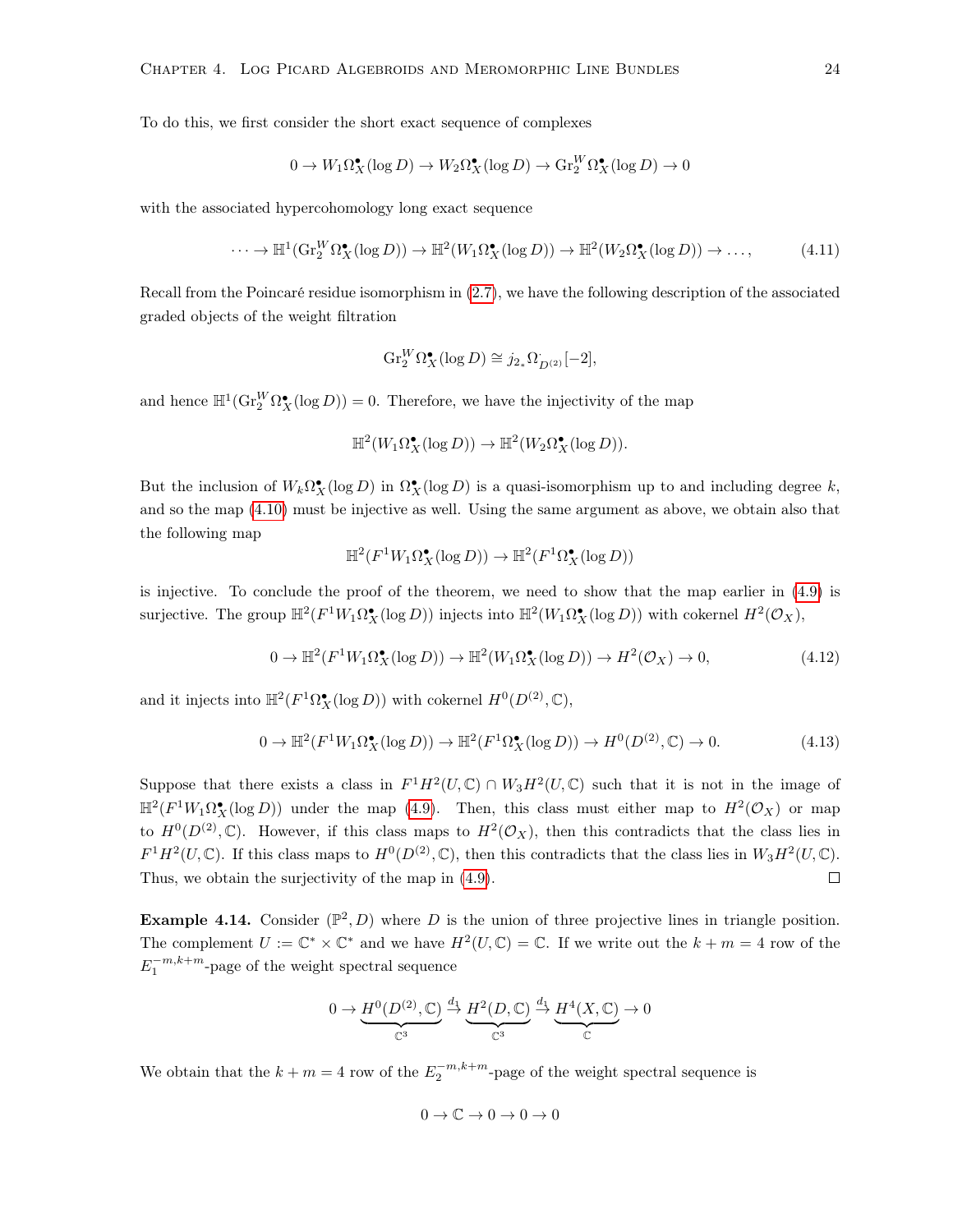The graded piece  $\text{Gr}_{4}^{W}H^{2}(U,\mathbb{C})$  is the  $E_{2}^{-2,4}$ -term of the weight spectral sequence and so we have:

$$
\operatorname{Gr}_4^WH^2(U,\mathbb{C})=\mathbb{C}
$$

This implies that  $W_3H^2(U,\mathbb{C})$  is necessarily zero and so by the previous theorem, the log Picard algebroids on this pair cannot be locally trivial. We now give a geometric description of the log Picard algebroid for this example. At a vertex of the triangle, D can be given locally as  $\{xy = 0\}$ . If we consider the following closed log 2-form B,

$$
B:=\frac{1}{(2\pi i)^2}\frac{dx}{x}\wedge\frac{dy}{y}
$$

this is not locally exact near the vertex of the triangle. We can twist the Lie bracket by the form  $B$  as illustrated in Example [4.7](#page-26-1) to obtain a non-trivial log Picard algebroid.

If we restrict this closed log 2-form B to the complement  $\mathbb{C}^* \times \mathbb{C}^*$ , this is the curvature of the Deligne line bundle [\[12\]](#page-79-10).

For the remainder of this thesis, all log Picard algebroids will be taken to be locally trivial log Picard algebroids.

#### <span id="page-30-0"></span>4.1.2 Residues and local system

We now introduce the topological aspects of the theory of locally trivial log Picard algebroids. First, we have the residue short exact sequence

$$
0 \to \Omega^1_X \to \Omega^1_X(\log D) \overset{\text{Res}}{\to} \oplus_{i=1}^m \mathcal{O}_{D_i} \to 0
$$

where  $D_1, \ldots, D_m$  are the irreducible components of the simple normal crossings divisor D. We can describe the residue map locally. Since  $D$  is a simple normal crossings divisor, it can be expressed locally by the equation  $f_1 \tldots f_m = 0$  and as a result, the logarithmic 1-form can be written as

$$
\sum_{i=1}^{k} \alpha_i \frac{df_i}{f_i} + \gamma_i
$$

where  $\alpha_i, \gamma_i \in \mathcal{O}_X$ . The residue map is given by

$$
\sum_{i=1}^{k} \alpha_i \frac{df_i}{f_i} + \gamma_i \stackrel{\text{Res}}{\mapsto} \oplus_{i=1}^{k} \alpha_i
$$

If we consider closed differential forms, we have the following version of the residue short exact sequence

$$
0 \to \Omega_X^{1,\text{cl}} \to \Omega_X^{1,\text{cl}}(\log D) \overset{\text{Res}}\to \oplus_{i=1}^k \mathbb{C}_{D_i} \to 0
$$

with the following long exact sequence in cohomology

<span id="page-30-1"></span>
$$
\cdots \to H^1(\Omega_X^{1,\text{cl}}) \to H^1(\Omega_X^{1,\text{cl}}(\log D)) \stackrel{\text{Res}_*}{\to} \oplus_{i=1}^k H^1(D_i, \mathbb{C}) \to \dots \tag{4.14}
$$

We explain the geometric meaning of this long exact sequence. The map from the group  $H^1(\Omega_X^{1,\text{cl}})$  to the group  $H^1(\Omega_X^{1,cl}(\log D))$  corresponds to locally trivial log Picard algebroids on  $(X, D)$  which come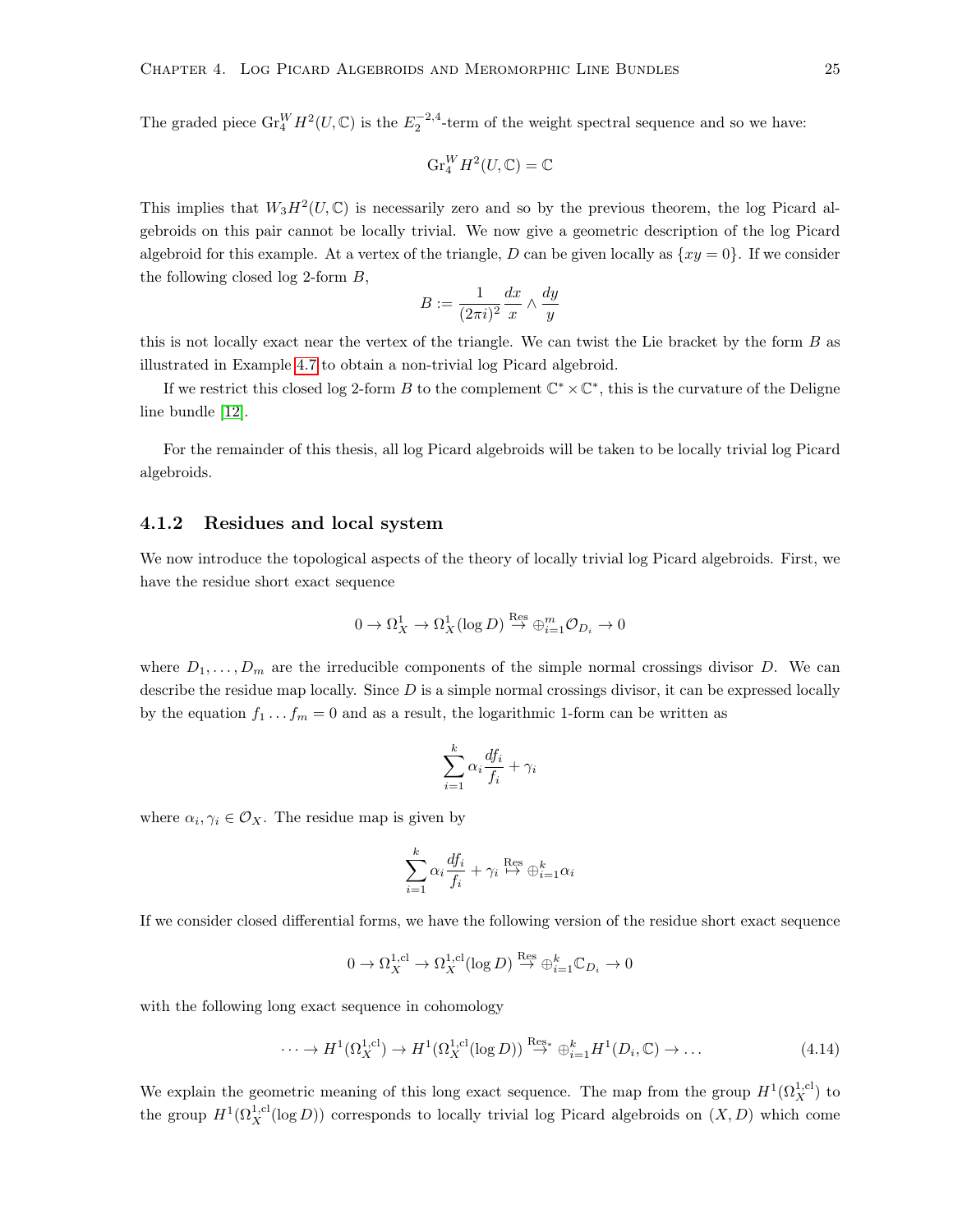from usual Picard algebroids on X. In precise terms, let  $\widetilde{A}$  be a Picard algebroid on X. The log Picard algebroid A is obtained via the pullback of the anchor map on  $\tilde{A}$ ,  $\tilde{\sigma}$  : A  $\rightarrow$   $\mathcal{T}_X(- \log D)$ , and the inclusion map  $i : \mathcal{T}_X(-\log D) \to \mathcal{T}_X$ 



The residue map from  $H^1(\Omega_X^{1,cl}(\log D))$  to  $\oplus_{i=1}^k H^1(D_i,\mathbb{C})$  can be interpreted as follows: if we take the residue of the logarithmic cohomology class corresponding to a locally trivial log Picard algebroid, we obtain a cohomology class in  $H^1(D, \mathbb{C})$  which is the group of isomorphism classes of  $\mathbb{C}$ -local systems on D.

We describe the geometric meaning of this in greater detail for the situation where  $D$  is a divisor which is smooth and irreducible. First, we restrict the log Picard algebroid  $A$  to  $D$ 

$$
0 \to \mathcal{O}_D \to \mathcal{A}|_D \stackrel{\sigma|_D}{\to} \mathcal{T}_X(-\log D)|_D \to 0
$$

The sheaf  $\mathcal{T}_X(-\log D)|_D$  is the Atiyah algebroid of the normal bundle  $N_D$ , so in particular, it is a Picard algebroid on  $D$ . Let  $E$  be the central section of this Picard algebroid. We make the following definition:

**Definition 4.15.** We define the **residue** of the log Picard algebroid along D,  $\mathcal{A}|_D$ , to be the C-local system R formed by taking the sections of the affine line bundle  $\sigma^{-1}(E)$  which are central with respect to the Lie bracket on  $A|_{D}$ .

Remark 4.16. We note that if we had worked with the Zariski topology rather than the analytic topology, the group  $H^1(D, \mathbb{C})$  is zero. Using the long exact sequence in [\(4.14\)](#page-30-1), this implies that all locally trivial log Picard algebroids on  $(X, D)$  must be pullbacks of Picard algebroids on X.

#### <span id="page-31-0"></span>4.1.3 Examples

We will now provide several examples of log Picard algebroids on pairs  $(X, D)$  where D is a smooth irreducible divisor in  $X$ . First, we have the following proposition:

<span id="page-31-1"></span>**Proposition 4.17.** Let X be a projective algebraic surface with first Betti number  $b_1(X) = 0$  and D a smooth irreducible curve in  $X$  of genus  $g$ . The group of isomorphism classes of log Picard algebroids on  $(X, D)$  has rank equal to  $h^{1,1} + h^{2,0} + 2g - 1$ . Moreover, this group is an extension of the group of rank  $h^{1,1} + h^{2,0} - 1$  of log Picard algebroids arising from pullback of Picard algebroids on X by the group of rank 2g of log Picard algebroids which are in one-to-one correspondence with C-local systems on D.

Proof. We analyze the long exact sequence in [\(4.14\)](#page-30-1)

$$
\cdots \to H^0(D,\mathbb{C}) \to H^1(\Omega_X^{1,\text{cl}}) \to H^1(\Omega_X^{1,\text{cl}}(\log D)) \overset{\text{Res}}{\to} H^1(D,\mathbb{C}) \to H^2(\Omega_X^{1,\text{cl}}) \to \cdots
$$

Since  $X$  is projective, we have the quasi-isomorphism of complexes

$$
\Omega^{1,\text{cl}}_X\hookrightarrow [\Omega^1_X\to \Omega^2_X]
$$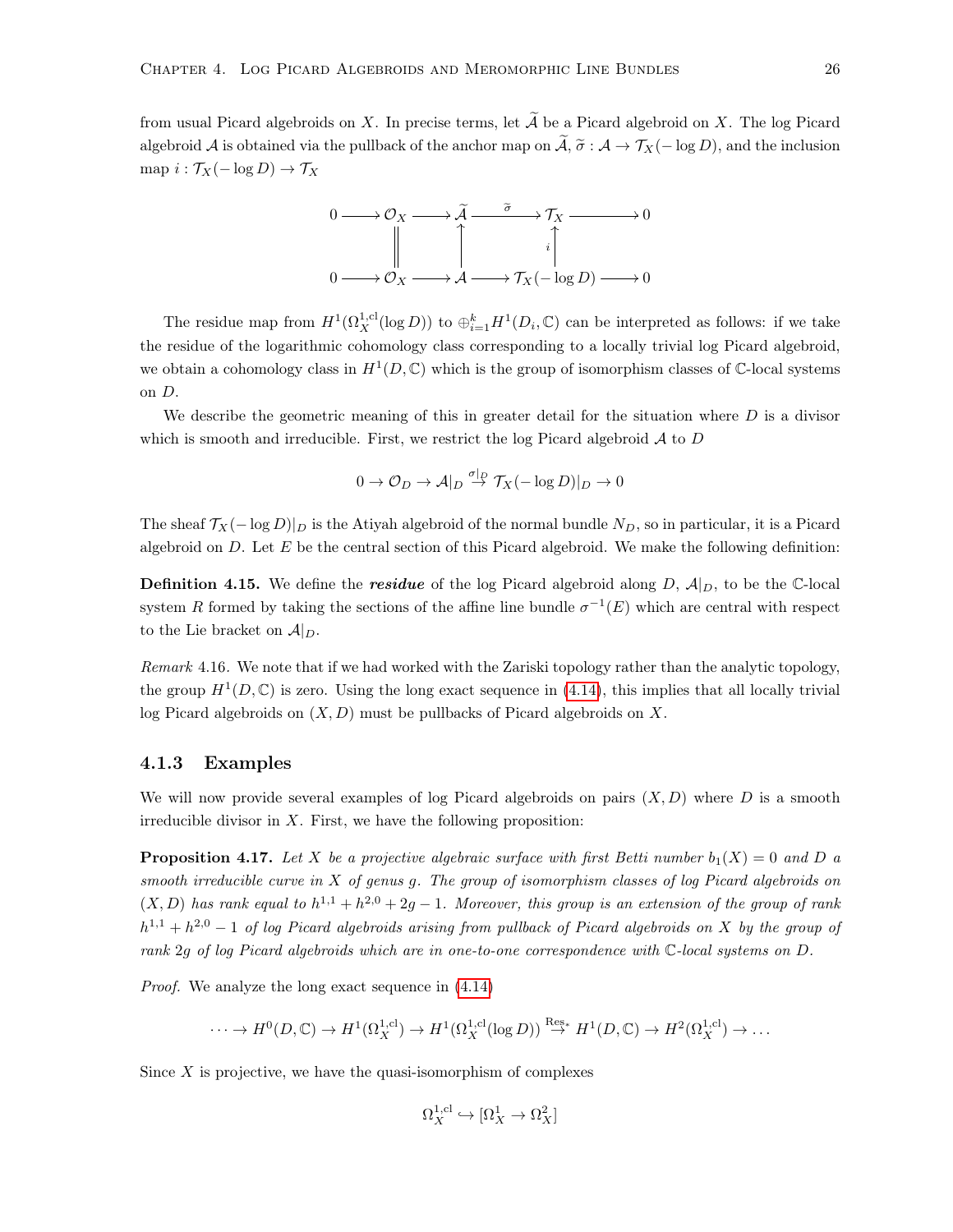which implies

$$
H^2(\Omega_X^{1,\text{cl}})\cong \mathbb{H}^2(\Omega_X^1\to \Omega_X^2)
$$

Moreover, the Hodge-de Rham spectral sequence degenerates at  $E_1$  and so we have the short exact sequence

$$
0 \to H^1(\Omega^2_X) \to \mathbb{H}^2(\Omega^1_X \to \Omega^2_X) \to H^2(\Omega^1_X) \to 0
$$

From the hypothesis, we have  $b_1(X) = 0$ . By Poincare duality, this gives  $b_3(X) = 0$  and so the Hodge numbers  $h^{1,2}$  and  $h^{2,1}$  must be zero. Thus,  $H^2(\Omega_X^{1,\text{cl}})=0$ . By the exact same arguments, we obtain

$$
0 \to H^0(\Omega^2_X) \to \mathbb{H}^1(\Omega^1_X \to \Omega^2_X) \to H^1(\Omega^1_X) \to 0
$$

which means that the dimension of  $\mathbb{H}^1(\Omega^1_X \to \Omega^2_X)$  is exactly  $h^{1,1} + h^{2,0}$ . Moreover, as D is assumed to be a smooth irreducible divisor, the map from  $H^0(D, \mathbb{C})$  to  $H^1(\Omega_X^{1, \text{cl}})$  is simply the degree map which is injective. Thus, we obtain the exact sequence

$$
0 \to H^0(D, \mathbb{C}) \to H^1(\Omega_X^{1,\text{cl}}) \to H^1(\Omega_X^{1,\text{cl}}(\log D)) \to H^1(D, \mathbb{C}) \to 0
$$

This shows that the group of isomorphism classes of log Picard algebroids on  $(X, D)$  has rank  $h^{1,1}$  +  $h^{2,0} + 2g - 1$ . Since  $H^1(D, \mathbb{C}) = \mathbb{C}^{2g}$ , the above sequence shows that this is an extension of the group of rank  $h^{1,1} + h^{2,0} - 1$  of log Picard algebroids arising from pullback of Picard algebroids on X by the group of rank 2g of log Picard algebroids which are in one-to-one correspondence with C-local systems on D.  $\Box$ 

We have an obvious source of examples of log Picard algebroids which are obtained by the pullback of Picard algebroids on X as described earlier. We will now provide several examples of log Picard algebroids on  $(X, D)$  which do not arise in this obvious fashion.

**Example 4.18.** Consider  $(\mathbb{P}^2, D)$  where D is a smooth projective curve of degree  $d \geq 3$  in  $\mathbb{P}^2$ . Using the result of Proposition [4.17,](#page-31-1) we have

$$
H^1(\Omega^{1,\text{cl}}_{\mathbb{P}^2}(\log D)) \cong \mathbb{C}^{2g}.
$$

The log Picard algebroids in this example are in one-to-one correspondence with  $\mathbb{C}$ -local systems on D.

In the above example, any Picard algebroid on  $\mathbb{P}^2$  is trivial as a log Picard algebroid on  $(\mathbb{P}^2, D)$  and all log Picard algebroids are in one-to-one correspondence with  $\mathbb{C}$ -local systems on D. The next example will be an example where this is not the case.

**Example 4.19.** Let  $X$  be the smooth projective cubic surface and  $D$  an elliptic curve in  $X$ . The relevant Hodge numbers of X here are  $h^{1,1} = 7$  and  $h^{2,0} = 0$ . Using the result of Proposition [4.17,](#page-31-1) we have

$$
H^1(\Omega_X^{1,\text{cl}}(\log D)) \cong \mathbb{C}^8.
$$

Now, since  $H^1(D, \mathbb{C}) = \mathbb{C}^2$ , we have that the above group is an extension of the rank 2 group of  $\mathbb{C}$ -local systems on  $D$  by the group of log Picard algebroids arising as pullback of Picard algebroids on  $X$ .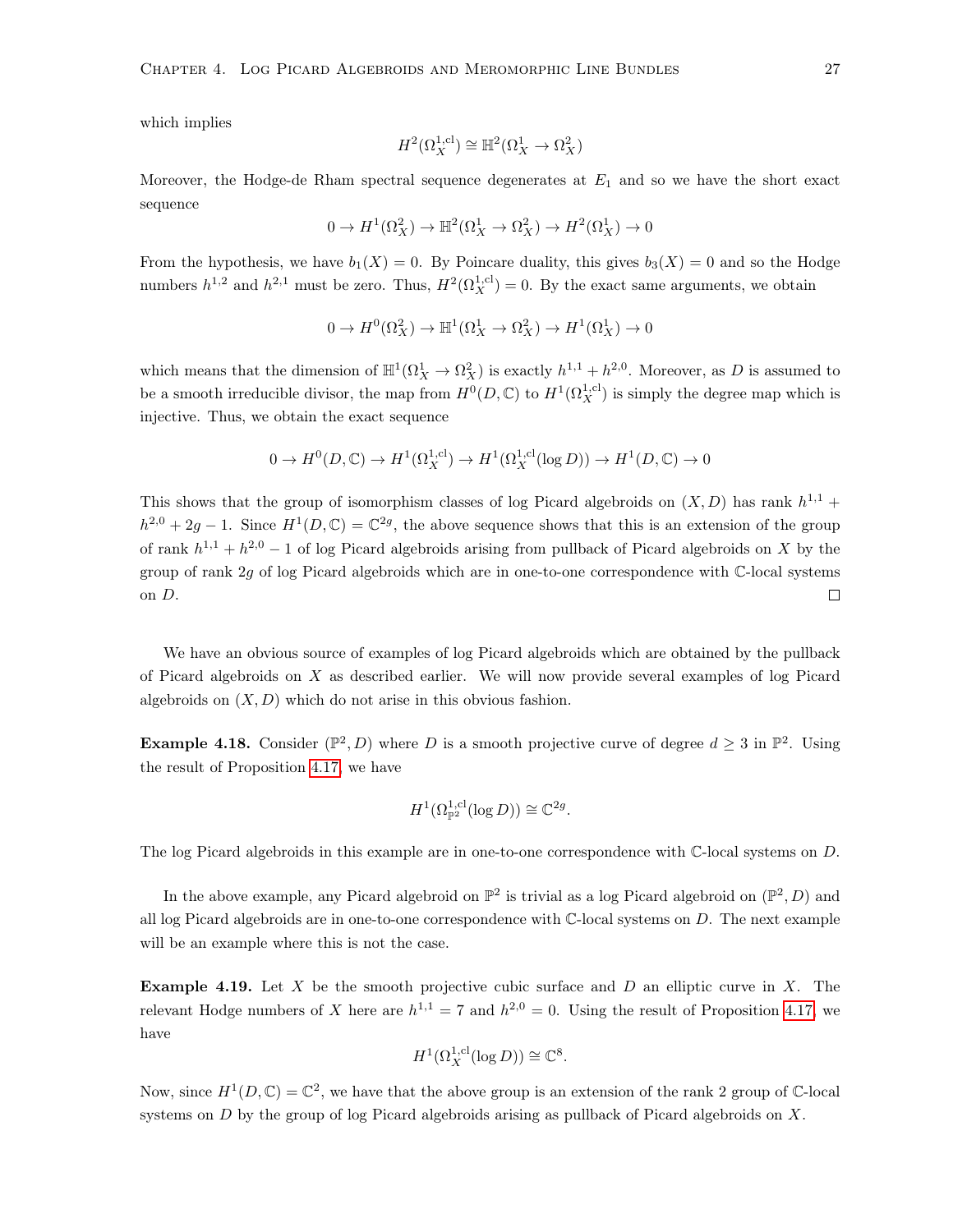#### <span id="page-33-0"></span>4.1.4 Functorial properties and blowup

In this subsection, we introduce functoriality properties of log Picard algebroids following the treatment for usual Picard algebroids in Section 2.2 of [\[1\]](#page-79-2). Let  $\varphi: Y \to X$  be a morphism of projective varieties and D a simple normal crossings divisor on X such that  $\varphi^*D$  is also a simple normal crossings divisor on Y. Suppose that A is a log Picard algebroid on  $(X, D)$ , consider the  $\mathcal{O}_Y$ -module  $\varphi^! \mathcal{A} := \varphi^* \mathcal{A} \times_{\varphi^* \mathcal{T}_X(- \log D)}$  $\mathcal{T}_Y(-\log \varphi^*D)$  with the Lie bracket on its sections defined as

$$
[(\xi, \sum_i f_i \otimes P_i), (\eta, \sum_j g_j \otimes Q_j)] = ([\xi, \eta], \sum_{i,j} f_i g_j \otimes [P_i, Q_j] + \xi(g_j) \otimes P_i - \eta(f_i) \otimes Q_j)
$$

where  $\xi, \eta \in \mathcal{T}_Y(-\log \varphi^*D), f_i, g_j \in \mathcal{O}_Y$  and  $P_i, Q_j \in \varphi^{-1}\mathcal{A}$ . The projection map  $\pi_{\mathcal{T}_Y(-\log \varphi^*D)}$ :  $\varphi^! A \to \mathcal{T}_Y(-\log \varphi^* D)$  preserves the Lie bracket and the central section  $e_{\varphi^! A}: \mathcal{O}_Y \to \varphi^! A$  is defined as  $e_{\varphi^{\dagger} \mathcal{A}} = (\varphi^* e_{\mathcal{A}}, 0)$ . We make the following definition:

**Definition 4.20.** The quadruple  $(\varphi^! A, [\cdot, \cdot], \pi_{\mathcal{T}_Y(-\log \varphi^* D)}, e_{\varphi^! A})$  is a log Picard algebroid on  $(Y, \varphi^* D)$ and we call this the *pullback log Picard algebroid* of  $A$ . As before, we simply denote this quadruple by  $\varphi^! A$ .

**Theorem 4.21.** Let X be a smooth projective algebraic surface X with  $b_1(X) = 0$ , D a smooth irreducible divisor in X, and  $\pi : \widetilde{X} \to X$  the blowup of X at a point p where  $p \in D \subset X$ . The pullback operation for log Picard algebroids defines an equivalence between the locally trivial log Picard algebroids on  $(X, D)$ and the locally trivial log Picard algebroids on  $(\tilde{X}, \pi^*D)$  where  $\pi^*D := D + E$  and E is the exceptional divisor of the blowup.

*Proof.* Let A be a locally trivial log Picard algebroid on  $(X, D)$ , the assignment  $A \mapsto \pi^! A$  induces the map in cohomology

$$
H^1(\Omega_X^{1,\text{cl}}(\log D)) \to H^1(\Omega_{\widetilde{X}}^{1,\text{cl}}(\log \pi^* D))
$$

and we want to show that this map is an isomorphism. From the proof of Theorem [4.13,](#page-28-0) we have

<span id="page-33-1"></span>
$$
H^{1}(\Omega_{\tilde{X}}^{1,\text{cl}}(\log \pi^{*} D)) = F^{1}H^{2}(U,\mathbb{C}) \cap W_{3}H^{2}(U,\mathbb{C})
$$
\n(4.15)

where the Hodge filtration and weight filtration on  $H^2(U, \mathbb{C})$  is given by the compactification of U into  $\tilde{X}$  by  $D + E$ . In order to prove our theorem, we now check that this indeed coincides with the Hodge and weight filtration on  $H^2(U, \mathbb{C})$  for the usual compactification of U into X by D. First, we have

$$
F^1 H^2(U, \mathbb{C}) = \frac{H^2(U, \mathbb{C})}{H^2(\mathcal{O}_{\widetilde{X}})}
$$

If we use the fact that the plurigenus is a birational invariant along with Serre duality, we have  $H^2(\mathcal{O}_{\tilde{X}})$  $H^2(\mathcal{O}_X)$ . This shows that  $F^1H^2(U,\mathbb{C})$  does indeed coincide with the first Hodge filltration on  $H^2(U,\mathbb{C})$ for the usual compactification of  $U$  into  $X$  by  $D$ .

Since D is a smooth irreducible divisor, the weight filtration on  $H^2(U, \mathbb{C})$  for the usual compactification of U into X by D is a two step filtration. To conclude the proof, we need to show that the group  $W_3H^2(U,\mathbb{C})$  in [\(4.15\)](#page-33-1) is  $H^2(U,\mathbb{C})$ . We do this by showing that  $Gr_{4}^WH^2(U,\mathbb{C})$  is zero. As in Example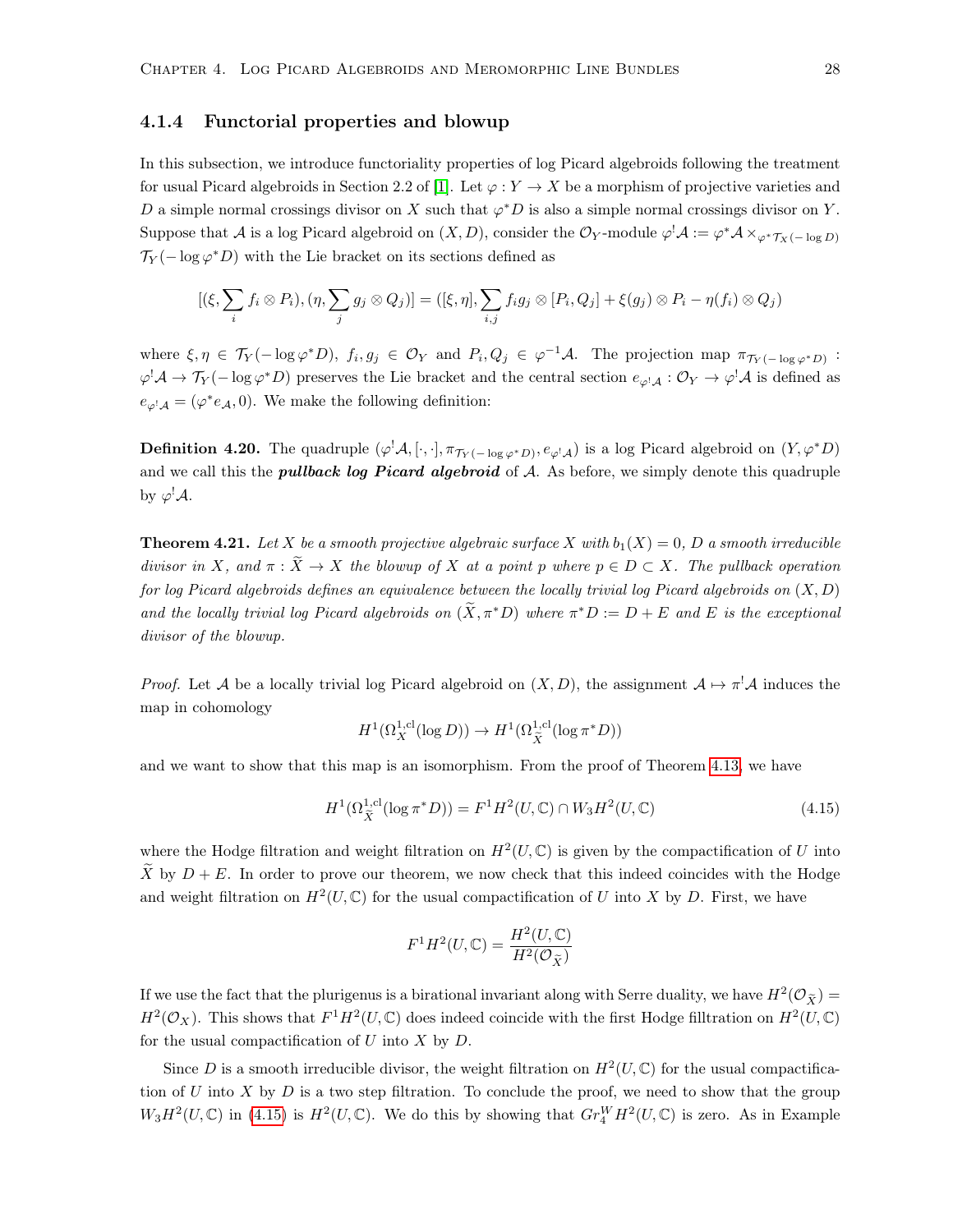[4.14,](#page-29-0) we can write out the  $k + m = 4$  row of the  $E_2^{-m,k+m}$ -page of the weight spectral sequence

$$
0 \to \underbrace{H^0((D+E)^{(2)}, \mathbb{C})}_{\mathbb{C}} \xrightarrow{d_1} \underbrace{H^2(D+E, \mathbb{C})}_{\mathbb{C}^2} \xrightarrow{d_1} \underbrace{H^4(\widetilde{X}, \mathbb{C})}_{\mathbb{C}} \to 0.
$$

Taking the cohomology gives that the  $k + m = 4$  row of the  $E_2^{-m,k+m}$ -page is entirely zero and so we have

$$
\text{Gr}_4^W H^2(U,\mathbb{C}) = 0.
$$

 $\Box$ 

### <span id="page-34-0"></span>4.2 Meromorphic Line Bundles

In this section, we will again work in the analytic topology unless otherwise specified. First, we consider the sheaf of algebras  $\mathcal{O}_X(*D)$  of meromorphic functions on X with poles of arbitrary order on D. There is a local description of this sheaf: suppose that the simple normal crossings divisor  $D$  is given by  $f_1f_2...f_m=0$ , we can write  $\mathcal{O}_X(*D)=\mathcal{O}_X[f_1^{-1},...,f_m^{-1}]$ . In addition, the sheaf of algebras  $\mathcal{O}_X(*D)$ has a  $\mathbb{Z}\text{-filtration } F^k$  along D defined as:

<span id="page-34-1"></span>
$$
F^k \mathcal{O}_X(*D) := \mathcal{O}_X(kD) \tag{4.16}
$$

where  $\mathcal{O}_X(kD)$  is the sheaf of meromorphic functions on X with poles of bounded by kD.

Consider now the sheaf of invertible elements of  $\mathcal{O}_X(*D)$  which we denote by  $\mathcal{O}_X^{\times}(*D)$ . Locally,  $\mathcal{O}_X^{\times}(*D)$  may be described as adjoining group generators  $f_1, \ldots, f_m$  which define the irreducible components  $D_1, \ldots, D_m$  of D to the sheaf of groups  $\mathcal{O}_X^{\times}$ . Therefore, there is a short exact sequence of abelian groups

$$
1 \to \mathcal{O}_X^{\times} \to \mathcal{O}_X^{\times}(*D) \stackrel{\text{ord}}{\to} \oplus_{i=1}^m \mathbb{Z}_{D_i} \to 1
$$
\n
$$
(4.17)
$$

where the order map ord is defined as

<span id="page-34-2"></span>
$$
hf_1^{k_1}f_2^{k_2}\dots f_m^{k_m} \stackrel{\text{ord}}{\mapsto} \oplus_{i=1}^m k_i,\tag{4.18}
$$

with  $h \in \mathcal{O}_X^{\times}$  and  $k_1, \ldots, k_m \in \mathbb{Z}$ . Moreover, we have the long exact sequence in cohomology associated to the above short exact sequence:

<span id="page-34-3"></span>
$$
\cdots \to H^0(D, \mathbb{Z}) \to \text{Pic}(X) \to H^1(\mathcal{O}_X^{\times}(*D)) \stackrel{\text{ord}}{\to} H^1(D, \mathbb{Z}) \to H^2(\mathcal{O}_X^{\times}) \to \dots \tag{4.19}
$$

**Definition 4.22.** A meromorphic line bundle M on  $(X, D)$  is a locally free rank one  $\mathcal{O}_X(*D)$ -module.

**Proposition 4.23.** A meromorphic line bundle M determines a  $\mathbb{Z}$ -local system on D, ord(M), which induces the map in cohomology

$$
H^1(\mathcal{O}_X^{\times}(*D)) \stackrel{\text{ord}}{\rightarrow} H^1(D,\mathbb{Z}).
$$

Furthermore, the sheaf of sections of  $M$  is filtered with the filtered pieces labelled by the local system  $ord(M).$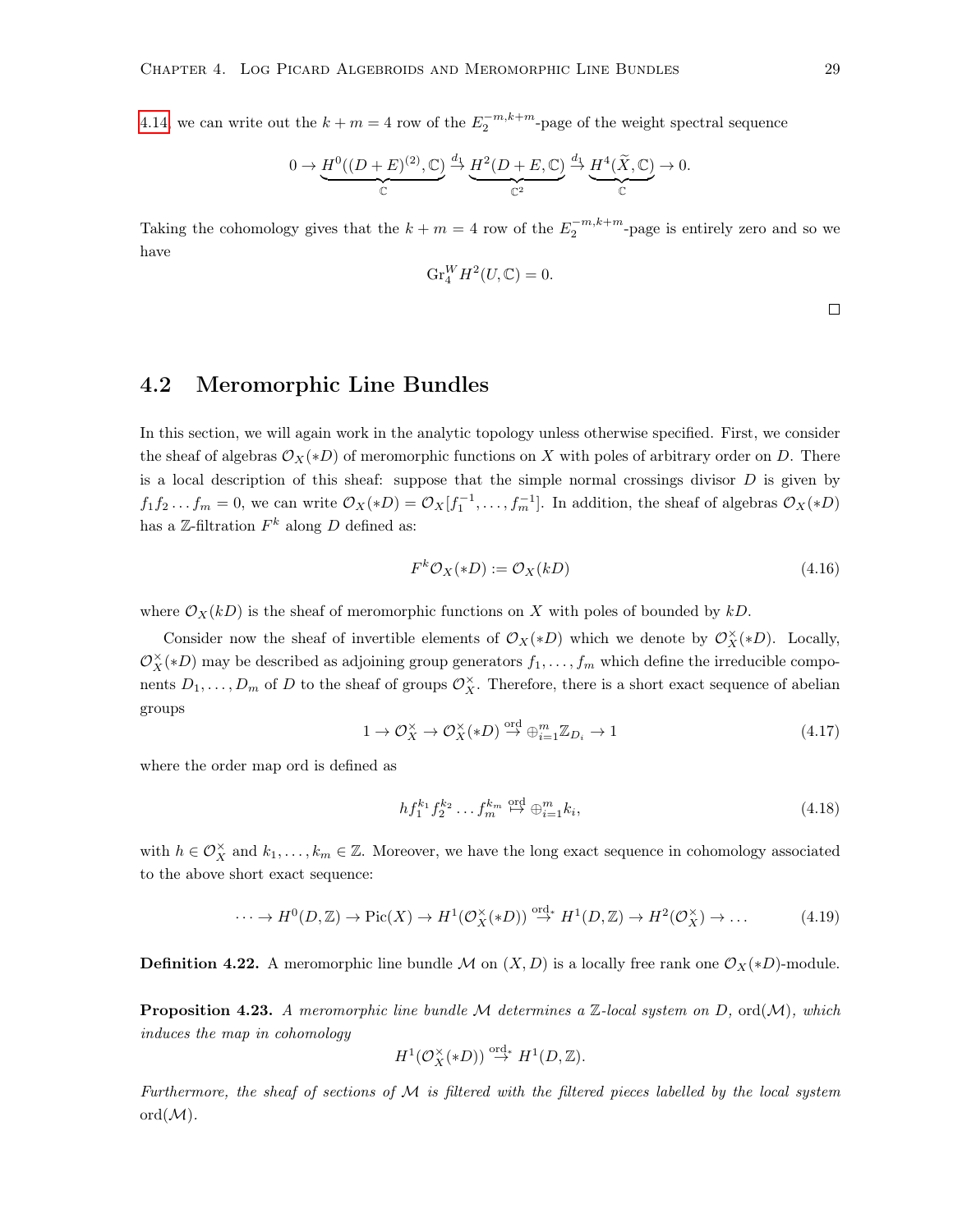*Proof.* Let  $M$  be a meromorphic line bundle and consider two local trivializations of  $M$ 

$$
s_i: \mathcal{M}|_{U_i} \stackrel{\cong}{\to} \mathcal{O}_X(*D)|_{U_i}
$$

$$
s_j: \mathcal{M}|_{U_j} \stackrel{\cong}{\to} \mathcal{O}_X(*D)|_{U_j}
$$

The sheaf  $\mathcal{O}_X(*D)|_{U_i}$  has a Z-filtration along  $D_i := D \cap U_i$  as defined in [\(4.16\)](#page-34-1) and similarly  $\mathcal{O}_X(*D)|_{U_j}$ has a Z-filtration along  $D_j := D \cap U_j$ . Let  $\mathbb{Z}_{D_i}$  and  $\mathbb{Z}_{D_j}$  be Z-torsors on  $D_i$  and  $D_j$  respectively which label these filtrations. On the double overlap  $U_{ij}$ , we have transition functions  $g_{ij} \in \mathcal{O}_X^{\times}(*D)(U_{ij})$  such that  $s_j = g_{ij} s_i$ . Consider the image of  $g_{ij}$  under the ord map in [\(4.18\)](#page-34-2), which we denote by  $k_{ij}$ . The map  $k_{ij}$  glues together the Z-torsors  $\mathbb{Z}_{D_i}$  and  $\mathbb{Z}_{D_j}$ 

$$
\mathbb{Z}_{D_i} \stackrel{k_{ij}}{\to} \mathbb{Z}_{D_j}.
$$

This defines a  $\mathbb{Z}$ -local system on D which we call ord $(\mathcal{M})$ . Since this local system was constructed using the gluing map  $k_{ij} = \text{ord}(g_{ij})$ , we have that  $\mathcal{M} \mapsto \text{ord}(\mathcal{M})$  induces the map in cohomology

$$
H^1(\mathcal{O}_X^{\times}(*D)) \stackrel{\text{ord}}{\rightarrow} H^1(D,\mathbb{Z}).
$$

 $\Box$ 

We can summarize much of the above through the following theorem:

**Theorem 4.24.** The meromorphic Picard group  $Pic(X, D)$  of isomorphism classes of meromorphic line bundles on  $(X, D)$  is given by the cohomology group

$$
H^1(\mathcal{O}_X^{\times}(*D))
$$

The map  $\mathcal{M} \mapsto \text{ord}(\mathcal{M})$  which assigns a meromorphic line bundle to the group of Z-local systems on D is classified by the map in [\(4.19\)](#page-34-3)

$$
H^1(\mathcal O^*_X(D))\stackrel{{\rm ord}_*}\to H^1(D,\mathbb Z)
$$

Remark 4.25. We note that we must use the analytic topology rather than the Zariski topology in order to clearly address and solve the pre-quantization problem later. Moreover, if we work with the Zariski topology, then there are no interesting  $\mathbb{Z}$ -local systems on D and so all meromorphic line bundles come from holomorphic line bundles on X.

**Theorem 4.26.** If the analytic Brauer group  $H^2(\mathcal{O}_X^{\times})$  is trivial, then the meromorphic Picard group  $Pic(X, D)$  is an extension of the group of Z-local systems on D by the algebraic Picard group of U.

Proof. We consider the following short exact sequence in the Zariski topology

$$
0 \to \mathcal{O}_{X,\mathrm{alg}}^\times \to j_*\mathcal{O}_{U,\mathrm{alg}}^\times \to i_*\mathbb{Z}_{D,\mathrm{alg}} \to 0
$$

where  $j: U \hookrightarrow X$  and  $i: D \hookrightarrow X$ . The associated long exact sequence is:

$$
\cdots \to H^0(D, \mathbb{Z}) \to \text{Pic}(X) \to \text{Pic}^{\text{alg}}(U) \to H^1(D, \mathbb{Z}) \to \dots
$$
\n(4.20)

The cohomology group  $H^1(D, \mathbb{Z})$  is zero since we are working in the Zariski topology here. Therefore,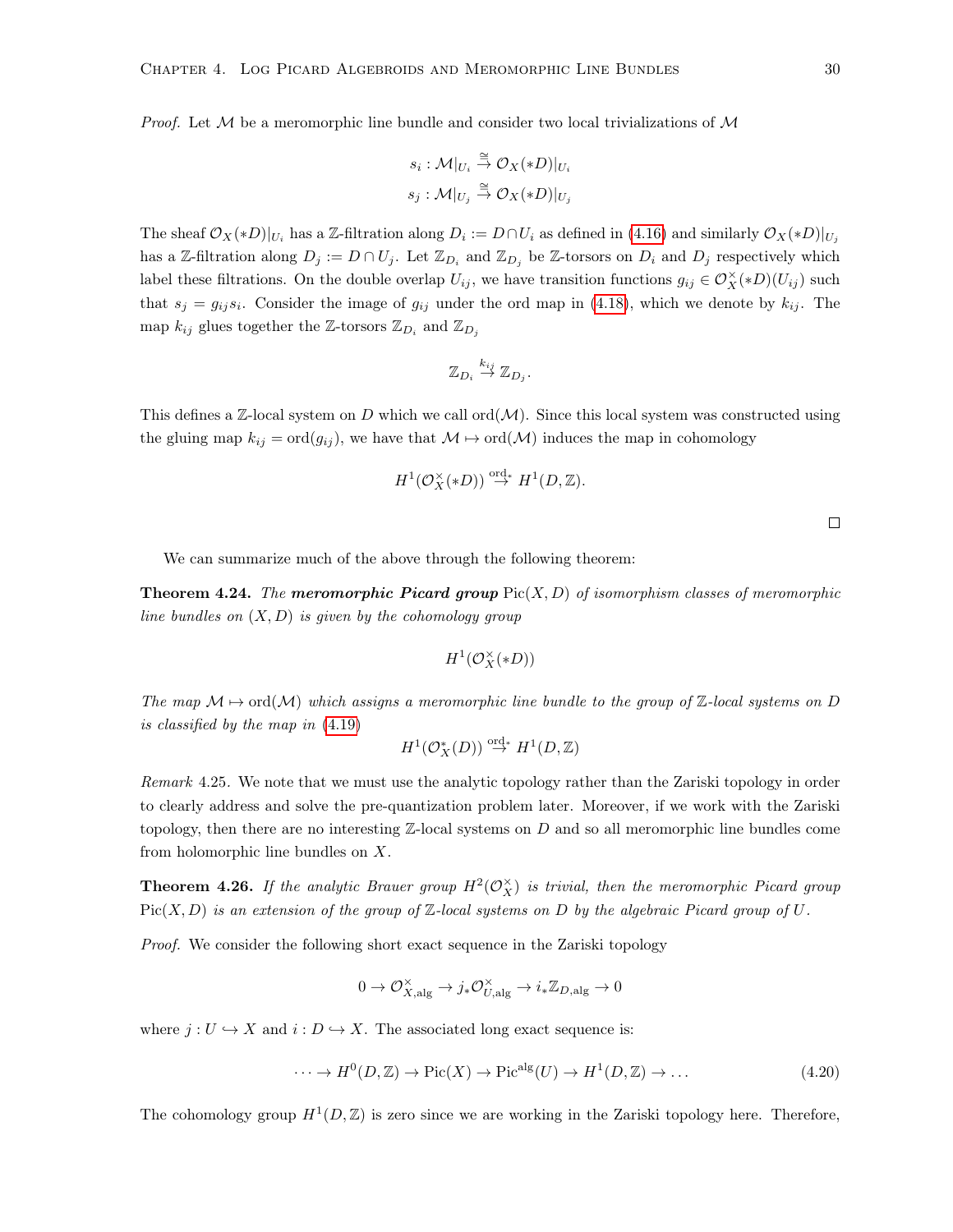the algebraic Picard group  $Pic^{alg}(U)$  is the cokernel of the map from  $H^0(D, \mathbb{Z})$  to Pic $(X)$ . Since both  $D$  and  $X$  satisfy the GAGA principle, we can rewrite the long exact sequence in  $(4.19)$  as:

<span id="page-36-0"></span>
$$
0 \to Pic^{alg}(U) \to Pic(X, D) \to H^1(D, \mathbb{Z}) \to H^2(\mathcal{O}_X^{\times})
$$
\n
$$
(4.21)
$$

As the analytic Brauer group  $H^2(\mathcal{O}_X^{\times})$  is assumed to be trivial, we can conclude that:

$$
0 \to Picalg(U) \to Pic(X, D) \to H1(D, \mathbb{Z}) \to 0
$$

 $\Box$ 

We now provide several examples of pairs  $(X, D)$  which admit a non-trivial meromorphic Picard group Pic $(X, D)$ . The examples will all share the property that D is a smooth irreducible divisor in X and X has trivial analytic Brauer group.

<span id="page-36-1"></span>**Example 4.27.** Consider  $(\mathbb{P}^2, D)$  where D is a smooth irreducible projective curve of degree  $d \geq 3$  as in Example [4.18.](#page-32-0) The group of Z-local systems on D is  $\mathbb{Z}^{2g}$  where g is the genus of D. Moreover, the algebraic Picard group of the complement  $U$  is given by:

$$
\mathrm{Pic}^{\mathrm{alg}}(U)=\mathbb{Z}_d
$$

From Theorem [4.26,](#page-35-0) we obtain:

$$
Pic(\mathbb{P}^2, D) \cong \mathbb{Z}_d \oplus \mathbb{Z}^{2g}
$$

In the above example, the meromorphic Picard group admits a torsion subgroup which arises from the algebraic Picard group of the complement. The following is an example where torsion does not appear.

**Example 4.28.** Consider  $(X, D)$  where X is a smooth projective cubic surface and D an elliptic curve in X as in Example [4.19.](#page-32-1) Since  $D$  is smooth and irreducible, the algebraic Picard group of the complement  $U$  can be computed from the short exact sequence:

$$
0 \to \mathbb{Z} \to \mathrm{Pic}(X) \to \mathrm{Pic}^{\mathrm{alg}}(U) \to 0
$$

The Picard group of X is  $\mathbb{Z}^7$  and so we obtain  $Pic^{alg}(U) \cong \mathbb{Z}^6$ . Since  $H^1(D, \mathbb{Z}) \cong \mathbb{Z}^2$ , we can use Theorem [4.26](#page-35-0) to obtain:

$$
\operatorname{Pic}(X,D) \cong \mathbb{Z}^8
$$

and so we have an 8-dimensional family of isomorphism classes of meromorphic line bundles on  $(X, D)$ .

The meromorphic Picard group can be strictly torsion as well as indicated in this next example.

**Example 4.29.** Consider  $(\mathbb{P}^2, C)$  where C is a smooth irreducible conic curve in  $\mathbb{P}^2$ . The algebraic Picard group of the complement  $U$  is given by:

$$
\mathrm{Pic}^{\mathrm{alg}}(U) \cong \mathbb{Z}_2
$$

As  $H^1(C, \mathbb{Z}) = 0$ , we obtain:

$$
\mathrm{Pic}(\mathbb{P}^2, C) \cong \mathbb{Z}_2
$$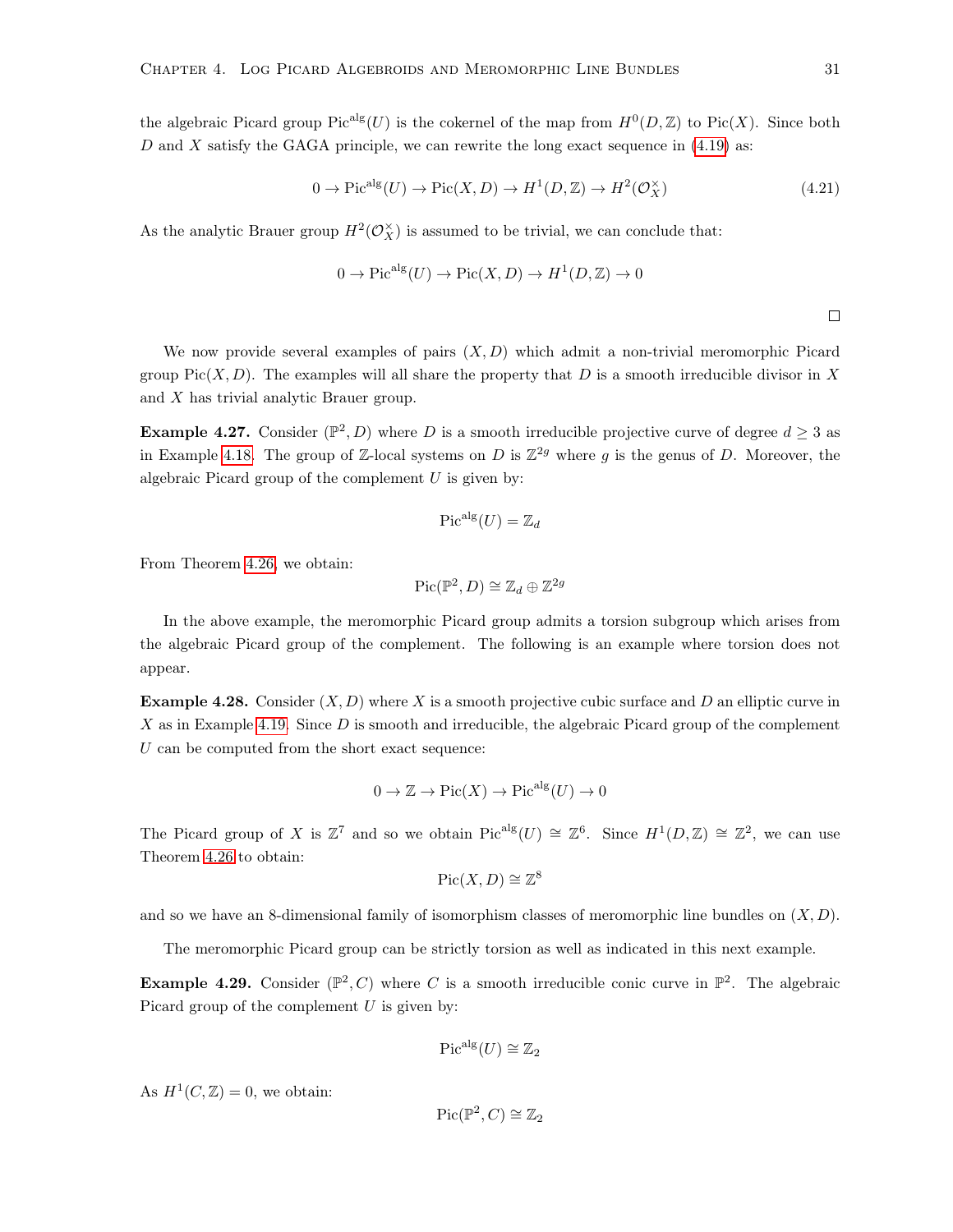#### 4.2.1 Total space of meromorphic line bundles

We now provide a geometric description of the total space of a meromorphic line bundle for the case where D is a smooth divisor on X. First, we describe how this is done for the case where  $X = \mathbb{C}$  and  $D = \{0\}.$ 

Consider a family  $(\mathbb{C}_i^2)_{i\in\mathbb{Z}}$  of affine planes indexed by the integers and let  $(x_i, y_i)$  be affine coordinates on  $\mathbb{C}_i^2$ . Let  $\psi$  be the equivalence relation on  $\prod_{i\in\mathbb{Z}}\mathbb{C}_i^2$  generated by the identification:

$$
(x_{i+1}, y_{i+1}) = (y_i^{-1}, y_i^2 x_i), \text{ for } y_i \neq 0.
$$
 (4.22)

Quotienting by this relation, we obtain a smooth complex surface M:

$$
M := \coprod_{i \in \mathbb{Z}} \mathbb{C}_i^2 / \psi \,. \tag{4.23}
$$

Since the map  $(x_i, y_i) \mapsto x_i y_i$  is preserved by  $\psi$ , it defines a surjective holomorphic map  $\pi : M \to \mathbb{C}$ . We also have a natural  $\mathbb{C}^*$  action on M defined by:

$$
\mathbb{C}^* \ni \lambda \cdot (x_i, y_i) = (\lambda x_i, \lambda^{-1} y_i), \tag{4.24}
$$

and  $\pi$  is invariant under this action.

The fibre of  $\pi$  over any nonzero point  $z \in \mathbb{C}$  may be identified with the hyperbola  $\{(x_i, y_i) \in \mathbb{C}_i^2$ :  $x_i y_i = z$  for any fixed i, so that the restriction of  $(M, \pi)$  to  $\mathbb{C} \setminus \{0\}$  defines a (trivial) principal  $\mathbb{C}^*$ bundle. On the other hand, the fibre of  $\pi$  over  $0 \in \mathbb{C}$  is

$$
\pi^{-1}(0) = \prod_{i \in \mathbb{Z}} \{ (x_i, y_i) : x_i y_i = 0 \} / \psi,
$$
\n(4.25)

which is an infinite chain of rational curves with simple normal crossings, depicted below.

$$
\cdots \qquad \qquad \longmapsto \qquad \qquad \qquad \longmapsto
$$

The singular points of the above chain coincide with the fixed points of the  $\mathbb{C}^*$  action on M, given by the collection  $(x_i)_{i \in \mathbb{Z}}$  where  $x_i = (0,0) \in \mathbb{C}_i^2$ .

**Theorem 4.30.** Let  $D = 0 \subset X = \mathbb{C}$ . The sheaf of automorphisms of  $(M, \pi)$  respecting the  $\mathbb{C}^*$ -action on M is given by  $\mathcal{O}_X^{\times}(*D)$ .

*Proof.* Away from  $\pi^{-1}(0)$ , an automorphism  $\phi$  is a principal bundle automorphism, and so is given in any of the above local charts by

$$
\phi(x_i, y_i) = (g(z)x_i, g(z)^{-1}y_i),
$$

where  $z = \pi(x_i, y_i) = x_i y_i$  and g is a nonvanishing holomorphic function on  $\mathbb{C} \setminus \{0\}$ . We must now investigate the behaviour of  $g(z)$  as z approaches zero.

The fixed point  $(x_0, y_0) = (0, 0)$  must be sent to another one by the automorphism  $\phi$ , say  $(x_k, y_k)$  $(0,0)$ . So the automorphism defines a germ of a holomorphic map sending the origin of  $\mathbb{C}^2_0$  to the origin of  $\mathbb{C}_k^2$ , so that

$$
\phi(x_0, y_0) = (\alpha(x_0, y_0), \beta(x_0, y_0))
$$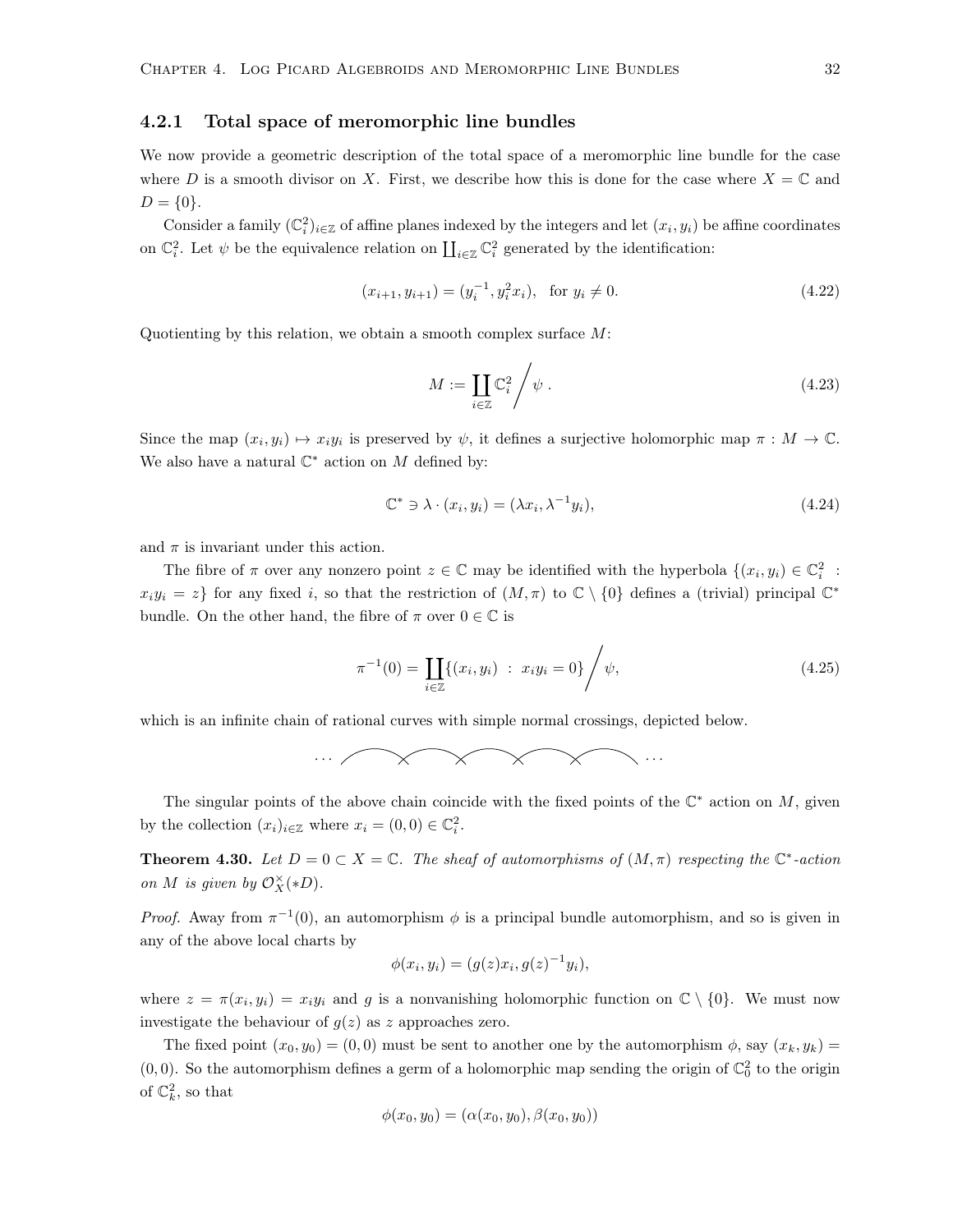with  $\alpha$ ,  $\beta$  holomorphic near zero with nonzero Jacobian at zero.

The equivalence relation  $\psi$  identifies  $(x_0, y_0)$  with  $(x_k, y_k) = (y_0^{-k} x_0^{-k+1}, y_0^{k+1} x_0^k) = (z^{-k} x_0, z^k y_0)$ , and so takes  $(g(z)x_0, g(z)^{-1}y_0)$  to  $(z^{-k}g(z)x_0, z^k g(z)^{-1}y_0)$  in the  $\mathbb{C}_k^2$  chart. As a result we have

$$
(\alpha(x_0, y_0), \beta(x_0, y_0)) = (z^{-k}g(z)x_0, z^k g(z)^{-1}y_0).
$$

This means that  $z^{-k}g(z)$  extends to a holomorphic nonvanishing function in a neighbourhood of zero, that is,  $g(z) = e^f z^k$  for f holomorphic, showing that  $g \in \mathcal{O}_X^{\times}(*D)$  as required.  $\Box$ 

**Corollary 4.31.** For a smooth divisor  $D \subset X$ , a meromorphic  $\mathbb{C}^*$  principal bundle may be defined as a usual  $\mathbb{C}^*$  principal bundle, but with an alternate local normal form near D, namely  $(M, \pi)$  as described above.

Any usual principal  $\mathbb{C}^*$ -bundle P gives rise to a meromorphic principal bundle in the following way. Let  $L$  be the complex line bundle associated to  $P$ . We construct a family of varieties by iterated blowup: first blow up the intersection of the zero section  $Z$  of  $L$  with the restriction  $L_D$  of  $L$  to  $D$ , each viewed as a submanifold of the total space of  $L$ . By iteratively blowing up the intersections of the proper transforms of Z and  $L<sub>D</sub>$  with the exceptional divisor, we obtain a sequence  $(M<sub>k</sub>)<sub>k>0</sub>$  of varieties. Deleting the proper transforms of Z and  $L_D$  from each  $\tilde{M}_k$ , we obtain a sequence  $(M_k)_{k\geq 0}$  of varieties equipped with inclusion maps  $M_k \leftrightarrow M_{k+1}$ . Taking the direct limit of this system of varieties, we obtain a complex manifold (non-finite-type scheme) which is naturally a meromorphic principal bundle as constructed above.

The functor described above, which maps usual principal bundles to meromorphic ones, categorifies the natural map

$$
H^1(X, \mathcal{O}_X^{\times}) \to H^1(X, \mathcal{O}_X^{\times}(*D))
$$

which derives from the natural inclusion of automorphism sheaves.

#### 4.2.2 Classification

We now apply the theory of integral weight filtrations introduced in [2.2.2](#page-14-0) to study meromorphic line bundles on  $(X, D)$ . From [\[7,](#page-79-0) 2-6], there is an exact sequence of sheaves

$$
0 \to j_*\mathbb{Z}(1)_U \to \mathcal{O}_X \stackrel{\exp}{\to} \mathcal{O}_X^{\times}(*D) \to R^1 j_*\mathbb{Z}(1)_U \to 0
$$

where  $\mathbb{Z}(1)$  is the Tate twist of  $\mathbb{Z}$  by  $2\pi i$ . This implies that the sheaf  $\mathcal{O}_X^{\times}(*D)$  is quasi-isomorphic to the mapping cone:

<span id="page-38-1"></span>
$$
\mathcal{O}_X^{\times}(*D) \sim \text{Cone}(\sigma_{\leq 1} \mathbb{R} j_* \mathbb{Z}(1)_U \to \mathcal{O}_X)
$$
\n(4.26)

<span id="page-38-0"></span>We can write the long exact sequence associated to this mapping cone:

$$
\cdots \to \mathbb{H}^1(\sigma_{\leq 1}Rj_*\mathbb{Z}(1)_U) \to H^1(\mathcal{O}_X) \stackrel{\text{exp}}{\to} \text{Pic}(X, D)
$$
  

$$
\to \mathbb{H}^2(\sigma_{\leq 1}Rj_*\mathbb{Z}(1)_U) \to H^2(\mathcal{O}_X) \to \dots
$$
 (4.27)

We would like to make a couple of observations here. From the definition of integral weights [\(2.10\)](#page-14-1), we have:

$$
W_3 H^2(U, \mathbb{Z}(1)) := \text{im}(\mathbb{H}^2(\sigma_{\leq 1} R j_* \mathbb{Z}(1)_U) \to H^2(U, \mathbb{Z}(1)))
$$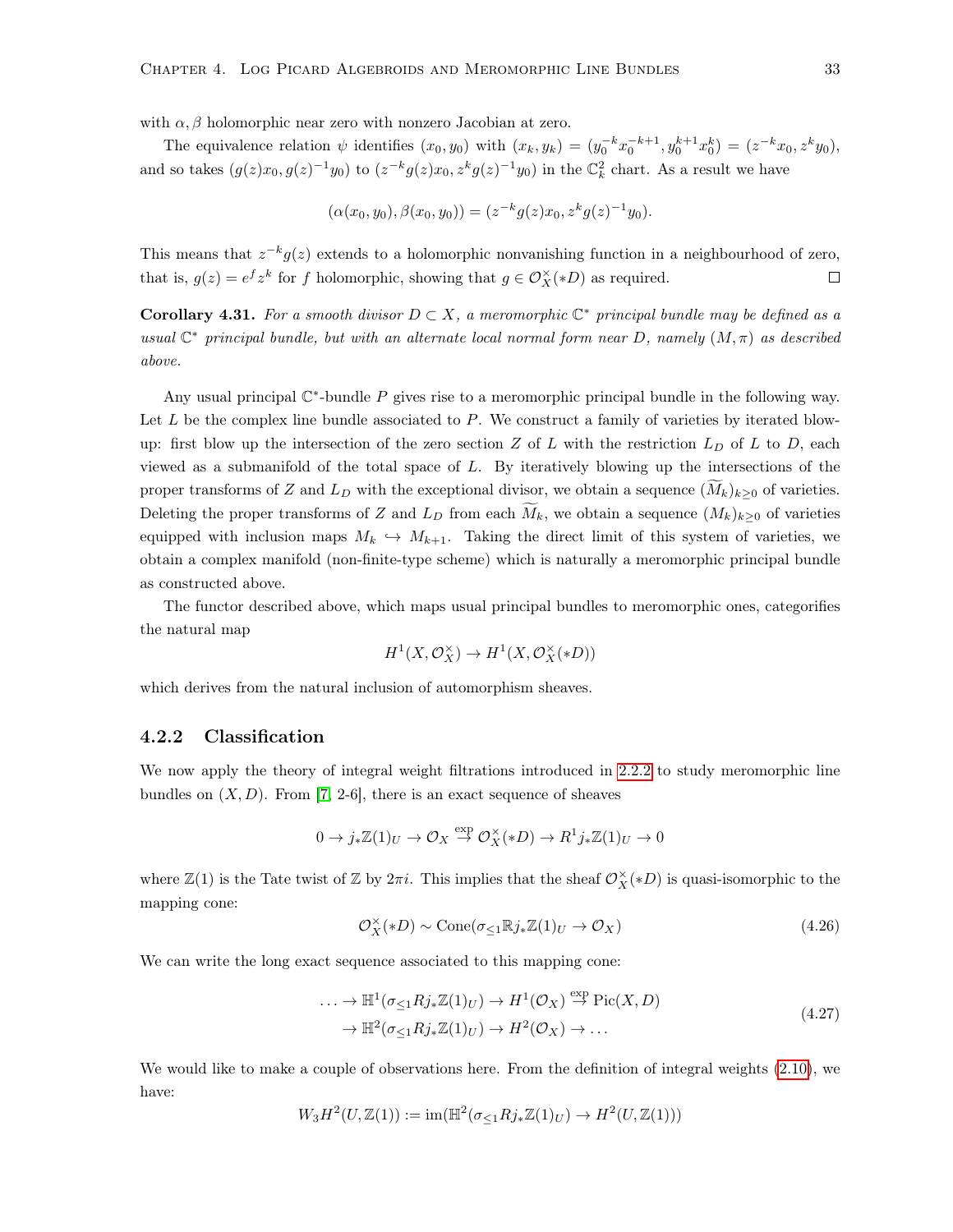If we use the following natural short exact sequence for the canonical filtration  $\sigma$ :

<span id="page-39-0"></span>
$$
0 \to \sigma_{\leq 1} R j_* \mathbb{Z}(1)_U \to R j_* \mathbb{Z}(1)_U \to \sigma_{>1} R j_* \mathbb{Z}(1)_U \to 0
$$
\n(4.28)

with its associated long exact sequence in hypercohomology

<span id="page-39-2"></span>
$$
\cdots \to \mathbb{H}^1(\sigma_{>1}Rj_*\mathbb{Z}(1)_U) \to \mathbb{H}^2(\sigma_{\leq 1}Rj_*\mathbb{Z}(1)_U) \to H^2(U,\mathbb{Z}(1)) \to \dots
$$
\n(4.29)

Since  $\mathbb{H}^1(\sigma_{>1}Rj_*\mathbb{Z}(1)_U) = 0$ , this shows that the map

$$
\mathbb{H}^2(\sigma_{\leq 1}Rj_*\mathbb{Z}(1)_U) \to H^2(U,\mathbb{Z}(1))
$$

is necessarily injective and so the weight 3 piece  $W_3H^2(U,\mathbb{Z}(1))$  can be naturally identified with the hypercohomology group  $\mathbb{H}^2(\sigma_{\leq 1}Rj_*\mathbb{Z}(1)_U)$ 

<span id="page-39-3"></span>
$$
W_3 H^2(U, \mathbb{Z}(1)) \cong \mathbb{H}^2(\sigma_{\leq 1} R j_* \mathbb{Z}(1)_U). \tag{4.30}
$$

The second observation is that if we use the long exact sequence in hypercohomology associated to the short exact sequence in [\(4.28\)](#page-39-0) again, we have:

$$
\cdots \to \mathbb{H}^0(\sigma_{>1}Rj_*\mathbb{Z}(1)_U) \to \mathbb{H}^1(\sigma_{\leq 1}Rj_*\mathbb{Z}(1)_U) \to H^1(U,\mathbb{Z}(1))
$$
  

$$
\to \mathbb{H}^1(\sigma_{>1}Rj_*\mathbb{Z}(1)_U) \to \dots
$$

But  $\mathbb{H}^0(\sigma_{>1}Rj_*\mathbb{Z}(1)_U)$  and  $\mathbb{H}^1(\sigma_{>1}Rj_*\mathbb{Z}(1)_U)$  are zero so this implies that we have an isomorphism:

$$
\mathbb{H}^1(\sigma_{\leq 1}Rj_*\mathbb{Z}(1)_U) \cong H^1(U,\mathbb{Z}(1))
$$

These two observations allows us to rewrite the sequence in [\(4.27\)](#page-38-0) as:

<span id="page-39-1"></span>
$$
\cdots \to H^1(U, \mathbb{Z}(1)) \to H^1(\mathcal{O}_X) \stackrel{\text{exp}}{\to} \text{Pic}(X, D) \to W_3 H^2(U, \mathbb{Z}(1)) \to H^2(\mathcal{O}_X) \to \dots \tag{4.31}
$$

We may think of this sequence as a meromorphic analogue of the usual exponential sheaf sequence on  $X$ .

**Definition 4.32.** We define the *meromorphic Néron-Severi group*  $NS(X, D)$  of  $(X, D)$  as the following subgroup of  $H^2(U, \mathbb{Z}(1))$ :

$$
NS(X, D) = F1H2(U, \mathbb{C}) \times_{H2(U, \mathbb{C})} W3H2(U, \mathbb{Z}(1)) \subset H2(U, \mathbb{Z}(1)).
$$

Definition 4.33. We define the following quotient group

$$
\frac{H^1(\mathcal{O}_X)}{\operatorname{im}(H^1(U,\mathbb{Z}(1)) \to H^1(\mathcal{O}_X))}
$$

to be the **meromorphic Jacobian** Jac(X, D) of  $(X, D)$ . The map  $H^1(U, \mathbb{Z}(1)) \to H^1(\mathcal{O}_X)$  is the map given in the sequence in [\(4.31\)](#page-39-1).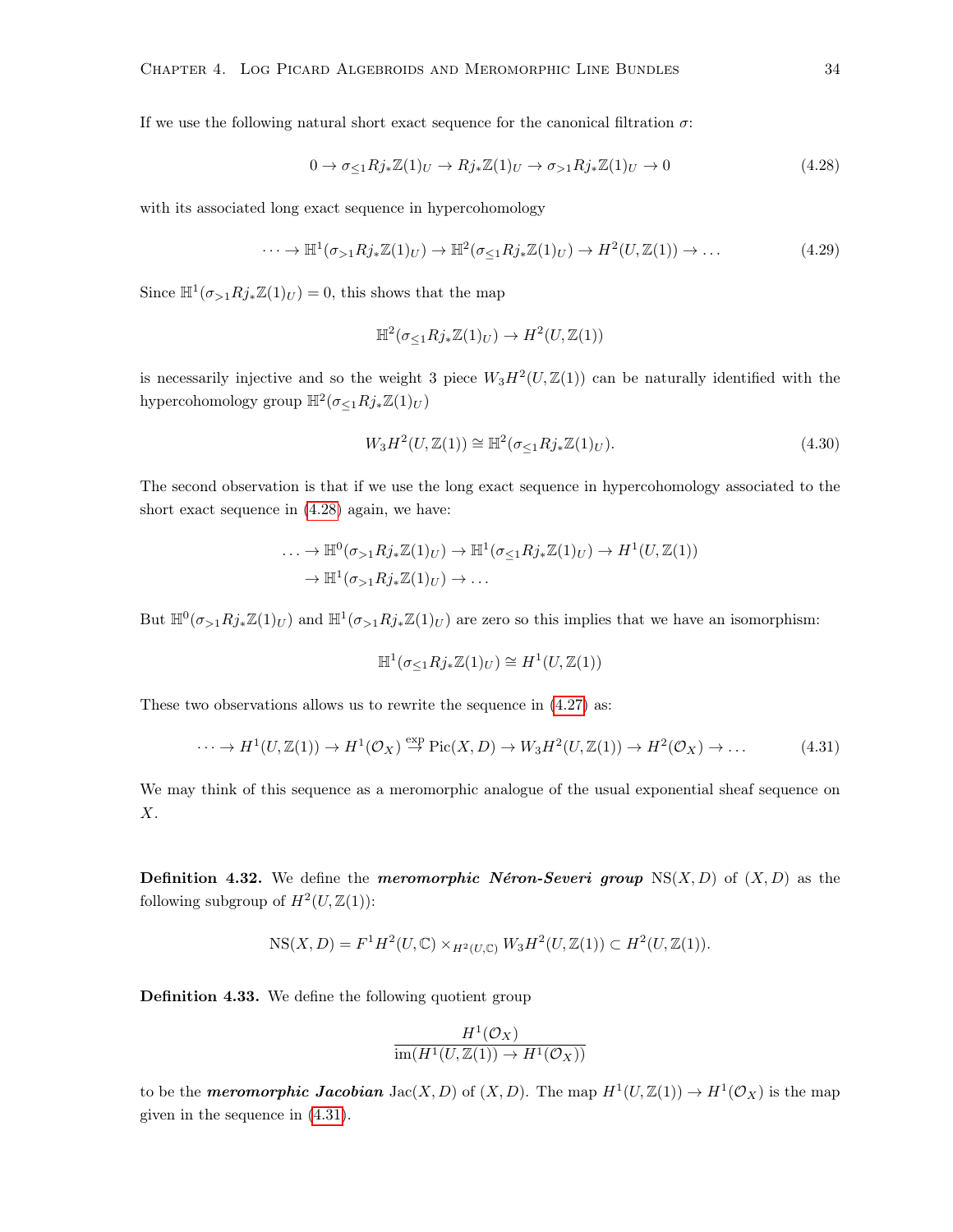**Proposition 4.34.** Suppose that  $H^1(U, \mathbb{Z}(1))$  is pure of weight 1, i.e.

$$
W_1H^1(U, \mathbb{Z}(1)) = H^1(U, \mathbb{Z}(1)),
$$

then the meromorphic Jacobian  $Jac(X, D)$  is isomorphic to the usual Jacobian of X.

*Proof.* It suffices to show that  $W_1 H^1(U, \mathbb{Z}(1))$  is equal to  $H^1(X, \mathbb{Z}(1))$ . By definition:

$$
W_1H^1(U, \mathbb{Z}(1)) := \text{im}(\mathbb{H}^1(\sigma_{\leq 0}Rj_*\mathbb{Z}(1)_U) \to H^1(U, \mathbb{Z}(1)))
$$

If we use the natural short exact sequence for the canonical filtration  $\sigma$ :

$$
0 \to \sigma_{\leq 0} R j_* \mathbb{Z}(1)_U \to R j_* \mathbb{Z}(1)_U \to \sigma_{> 0} R j_* \mathbb{Z}(1)_U \to 0
$$

This gives the long exact sequence in hypercohomology:

$$
\cdots \to \mathbb{H}^0(\sigma_{>0}Rj_*\mathbb{Z}(1)_U) \to \mathbb{H}^1(\sigma_{\leq 0}Rj_*\mathbb{Z}(1)_U) \to \mathbb{H}^1(U,\mathbb{Z}(1)) \to \ldots
$$

Since  $\mathbb{H}^0(\sigma_{>0}Rj_*\mathbb{Z}(1)_U) = 0$ , this implies that  $W_1H^1(U,\mathbb{Z}(1))$  can be naturally identified with the hypercohomology group  $\mathbb{H}^1(\sigma_{\leq 0}Rj_*\mathbb{Z}(1)_U)$ . Using the definition of the canonical filtration in addition with the statement in  $(2.12)$ , we have:

$$
\sigma_{\leq 0} R j_* \mathbb{Z}(1)_U = R^0 j_* \mathbb{Z}(1)_U = \mathbb{Z}(1)_X
$$

This shows that  $W_1 H^1(U, \mathbb{Z}(1))$  is equal to  $H^1(X, \mathbb{Z}(1))$ .

We have the following classification theorem for the meromorphic Picard group 
$$
\text{Pic}(X, D)
$$
:

**Theorem 4.35.** The first Chern class of meromorphic line bundles  $M$  on  $(X, D)$  restricted to the complement  $U = X \setminus D$  expresses the meromorphic Picard group Pic $(X, D)$  as an extension of the meromorphic Néron-Severi group  $NS(X, D)$  by the meromorphic Jacobian Jac $(X, D)$ :

$$
0 \to \text{Jac}(X, D) \to \text{Pic}(X, D) \stackrel{c_1}{\to} \text{NS}(X, D) \to 0
$$

Proof. Using the long exact sequence in [\(4.31\)](#page-39-1), we obtain:

$$
0 \to \text{im}(\text{Pic}(X,D) \to W_3H^2(U,\mathbb{Z}(1))) \to W_3H^2(U,\mathbb{Z}(1)) \to H^2(\mathcal{O}_X) \to \dots
$$

The map  $W_3H^2(U,\mathbb{Z}(1)) \to H^2(\mathcal{O}_X)$  factors through the following composition of maps:

$$
W_3H^2(U,\mathbb{Z}(1)) \to H^2(U,\mathbb{C}) \to H^2(\mathcal{O}_X)
$$

where the first map above is the composition of the inclusion of  $W_3H^2(U,\mathbb{Z}(1)) \hookrightarrow H^2(U,\mathbb{Z}(1))$  and the canonical map from  $H^2(U, \mathbb{Z}(1)) \to H^2(U, \mathbb{C})$ . The second map  $H^2(U, \mathbb{C}) \to H^2(\mathcal{O}_X)$  results from taking the quotient of  $H^2(U, \mathbb{C})$  by the first Hodge filtration  $F^1H^2(U, \mathbb{C})$ . Hence, we have a commutative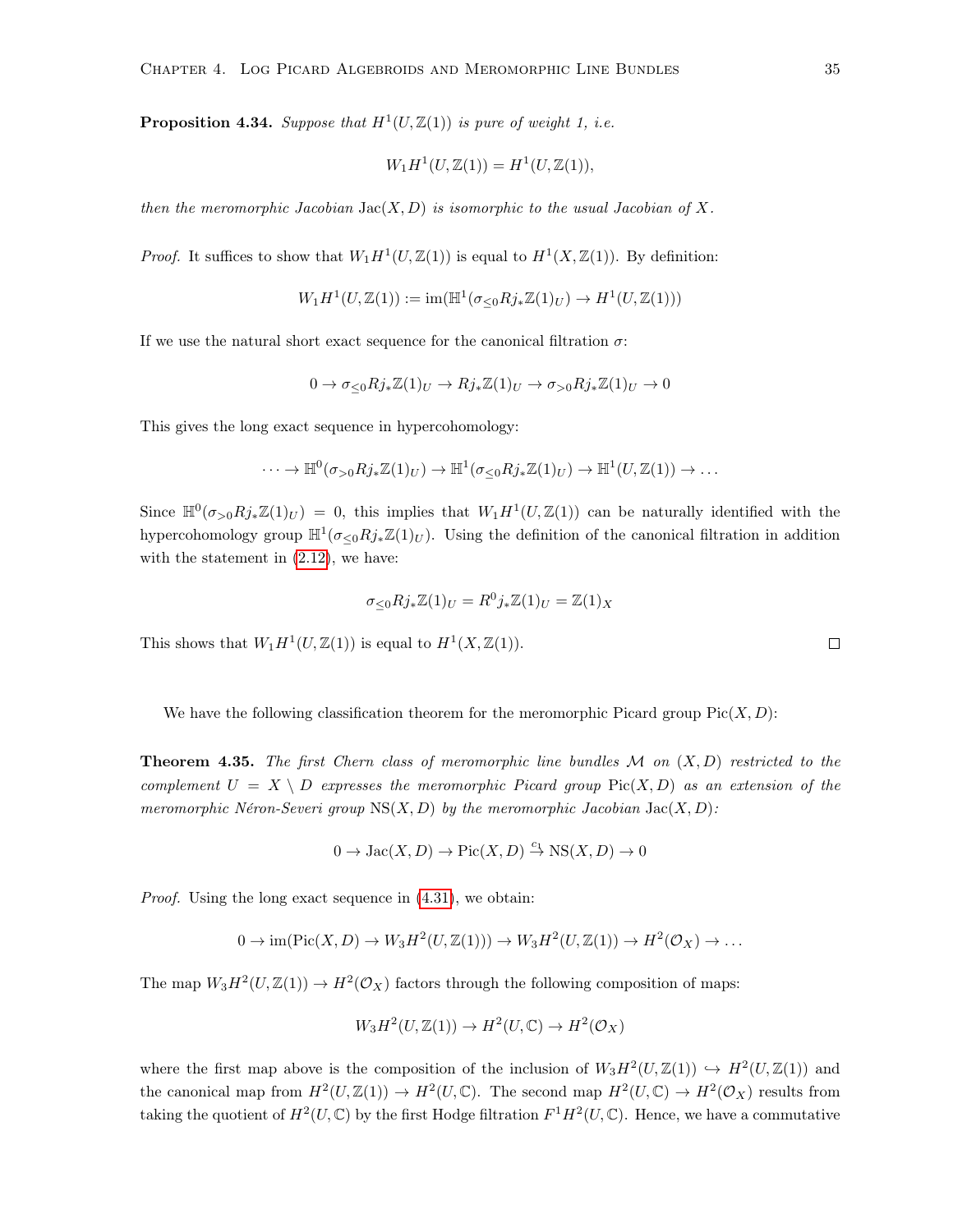diagram:

$$
\text{im}(\text{Pic}(X, D) \to W_3 H^2(U, \mathbb{Z}(1))) \longrightarrow W_3 H^2(U, \mathbb{Z}(1))
$$
\n
$$
\downarrow \qquad \qquad \downarrow
$$
\n
$$
0 \longrightarrow F^1 H^2(U, \mathbb{C}) \longrightarrow H^2(U, \mathbb{C}) \longrightarrow H^2(\mathcal{O}_X) \longrightarrow 0
$$

Thus, the image of Pic $(X, D)$  in  $W_3 H^2(U, \mathbb{Z}(1))$  is exactly the fibre product  $F^1 H^2(U, \mathbb{C}) \times_{H^2(U, \mathbb{C})}$  $W_3H^2(U,\mathbb{Z}(1))$  which is the definition of the meromorphic Néron-Severi group NS $(X,D)$ . Now, if we use the long exact sequence in [\(4.31\)](#page-39-1) again, we find that the kernel of  $Pic(X, D) \to W_3H^2(U, \mathbb{Z}(1))$  is the group:

$$
\frac{H^1(\mathcal{O}_X)}{\text{im}(H^1(U,\mathbb{Z}(1)) \to H^1(\mathcal{O}_X))}
$$

which is exactly the definition of the meromorphic Jacobian  $Jac(X, D)$ .

We conclude this subsection by proving an equivalence between the meromorphic Picard group on  $(X, D)$  and the analytic Picard group of the complement U under specific conditions.

<span id="page-41-1"></span>**Corollary 4.36.** Let  $(X, D)$  be such that X has vanishing Hodge numbers  $h^{0,1} = 0, h^{0,2} = 0$  and D is a smooth ample divisor in X. There is an isomorphism between the meromorphic Picard group  $Pic(X, D)$ and the analytic Picard group  $Pic(U^{an})$  of the complement  $U$ :

$$
Pic(X, D) \cong Pic(U^{an})
$$

*Proof.* The assumption  $H^1(\mathcal{O}_X) = 0$  implies that the meromorphic Jacobian Jac $(X, D) = 0$ . Moreover, the assumption  $H^2(\mathcal{O}_X) = 0$  implies that  $F^1H^2(U,\mathbb{C}) = H^2(U,\mathbb{C})$  and so the meromorphic Néron-Severi group  $NS(X, D) = W_3 H^2(U, \mathbb{Z}(1))$ . Using the above theorem, we obtain the following isomorphism

$$
Pic(X, D) \cong W_3 H^2(U, \mathbb{Z}(1))
$$

Now, if we use the exact sequence in [\(4.29\)](#page-39-2), we find that the cokernel of the map:

<span id="page-41-0"></span>
$$
W_3 H^2(U, \mathbb{Z}(1)) \to H^2(U, \mathbb{Z}(1))
$$
\n(4.32)

is precisely the kernel of the following map:

$$
\mathbb{H}^2(\sigma_{>1}Rj_*\mathbb{Z}(1)_U) \to \mathbb{H}^3(\sigma_{\leq 1}Rj_*\mathbb{Z}(1))
$$

However, the group  $\mathbb{H}^2(\sigma_{>1}Rj_*\mathbb{Z}(1)_U) = H^0(R^2j_*\mathbb{Z}(1)_U)$  and since D was assumed to be a smooth divisor, this group is necessarily zero. Hence, the cokernel of the map in [\(4.32\)](#page-41-0) is zero and thus,

$$
Pic(X, D) \cong H^2(U, \mathbb{Z}(1))
$$

To conclude the proof, we need to show that the analytic Picard group  $Pic(U^{an})$  is also isomorphic to  $H<sup>2</sup>(U, \mathbb{Z}(1))$ . Consider the long exact sequence arising from the exponential sheaf sequence on U:

$$
\cdots \to H^1(\mathcal{O}_U) \to \mathrm{Pic}(U^{an}) \to H^2(U, \mathbb{Z}(1)) \to H^2(\mathcal{O}_U) \to \cdots
$$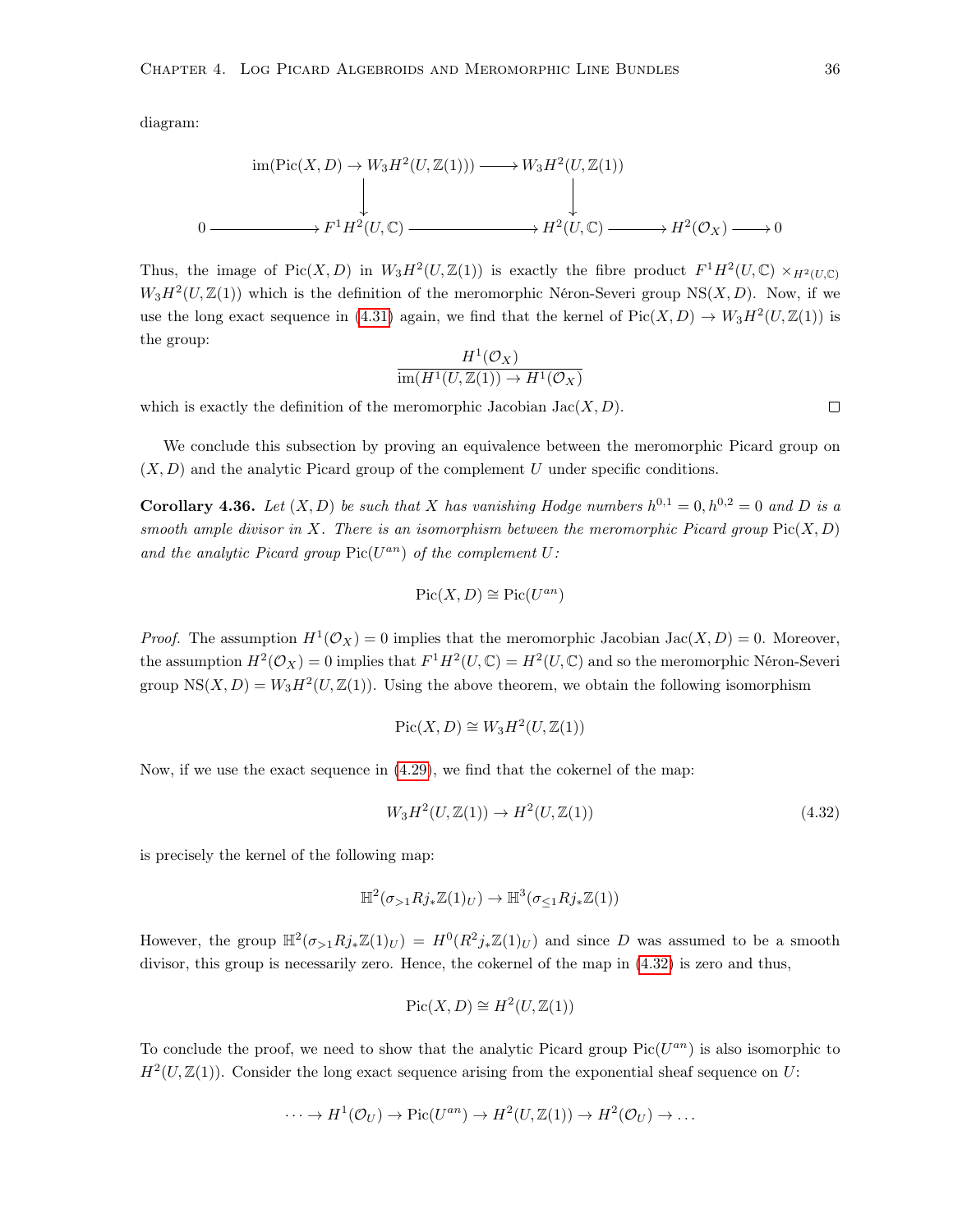Since U is the complement of a smooth irreducible ample divisor in  $X, U$  must be an affine variety. Therefore, the higher cohomologies of coherent sheaves necessarily vanish which yields:

$$
Pic(U^{an}) \cong H^2(U, \mathbb{Z}(1))
$$

#### 4.2.3 Geometric Pre-quantization

We begin by introducing the sheaf of filtered differential operators on  $(X, D)$ :

**Definition 4.37.** We define the *sheaf of filtered differential operators* on  $(X, D)$  to be the differential operators on  $\mathcal{O}_X(*D)$  which preserves the Z-filtration on  $\mathcal{O}_X(*D)$  given in [\(4.16\)](#page-34-1). We denote this sheaf of operators by  $\mathcal{D}_{(X,D)}^{\bullet}(\mathcal{M},\mathcal{M})$ .

**Definition 4.38.** Let M be a meromorphic line bundle on  $(X, D)$ . A first-order filtered differential operator on M is a map  $\xi : \mathcal{M} \to \mathcal{M}$  which preserves the Z-filtration along D on M as in Proposition [4.23](#page-34-2) and such that, for any  $s \in \mathcal{M}$  and  $f \in \mathcal{O}_X(*D)$ , the symbol  $\sigma_{\xi}$ , defined by

$$
\sigma_{\xi}(f)s = \xi(fs) - f\xi(s),
$$

is a derivation of  $\mathcal{O}_X(*D)$ . We denote this sheaf of operators by  $\mathcal{D}^1_{(X,D)}(\mathcal{M},\mathcal{M})$ .

**Proposition 4.39.** The sheaf  $\mathcal{D}_{(X,D)}^1(\mathcal{M},\mathcal{M})$  of first-order filtered differential operators admits the structure of a log Picard algebroid on  $(X, D)$ .

Proof. Let  $\xi \in \mathcal{D}^1_{(X,D)}(\mathcal{M},\mathcal{M})$ , we first show that  $\sigma_{\xi} \in \mathcal{T}_X(-\log D)$ . To suppress extra notation, we will suppose here that the divisor D is smooth and is given locally by  $\{z=0\}$ , the general case of normal crossings follows from the same logic. From the defining property of  $\xi$ ,

$$
[\xi, z^{-1}]s = \xi(z^{-1}s) - z^{-1}\xi(s)
$$

$$
= -z^{-2}\sigma_{\xi}(z)s,
$$

for  $s \in \mathcal{L}$ . If s is in the degree k part of the filtration defined on M by ord $(\mathcal{M})$  in Proposition [4.23,](#page-34-2) the left-hand side of the above equation is in the degree  $k + 1$  part which implies that  $\sigma_{\xi}(z) \subset (z)$ . Thus,  $\sigma_{\varepsilon} \in \mathcal{T}_X(-\log D).$ 

Hence, the assignment  $\xi \mapsto \sigma_{\xi}$  defines a map from  $\mathcal{D}^1_{(X,D)}(\mathcal{M},\mathcal{M})$  to  $\mathcal{T}_X(-\log D)$ . This is a surjective map and the kernel of this map is the 0-th order filtered differential operators which is just  $\mathcal{O}_X$ . Therefore, we have the short exact sequence

$$
0 \to \mathcal{O}_X \to \mathcal{D}^1_{(X,D)}(\mathcal{M}, \mathcal{M}) \to \mathcal{T}_X(-\log D) \to 0
$$

For  $\xi_1, \xi_2 \in \mathcal{D}^1_{(X,D)}(\mathcal{M}, \mathcal{M})$ , the bracket of  $\xi_1$  and  $\xi_2$  satisfies the Leibniz identity. Moreover,  $\sigma_{[\xi_1,\xi_2]} =$  $[\sigma_{\xi_1}, \sigma_{\xi_2}]$  and so the map  $\xi \mapsto \sigma_{\xi}$  is a bracket-preserving morphism. Thus,  $\mathcal{D}^1_{(X,D)}(\mathcal{M}, \mathcal{M})$  admits the structure of a log Picard algebroid on  $(X, D)$ .  $\Box$ 

From now on, we will call  $\mathcal{D}^1_{(X,D)}(\mathcal{M},\mathcal{M})$  the log Picard algebroid of infinitesimal symmetries of a meromorphic line bundle  $\mathcal M$  and we will denote it as  $\mathcal A_{\mathcal M}$ . We have the analogue of Proposition [3.14](#page-20-0) in the context of log Picard algebroids and meromorphic line bundles: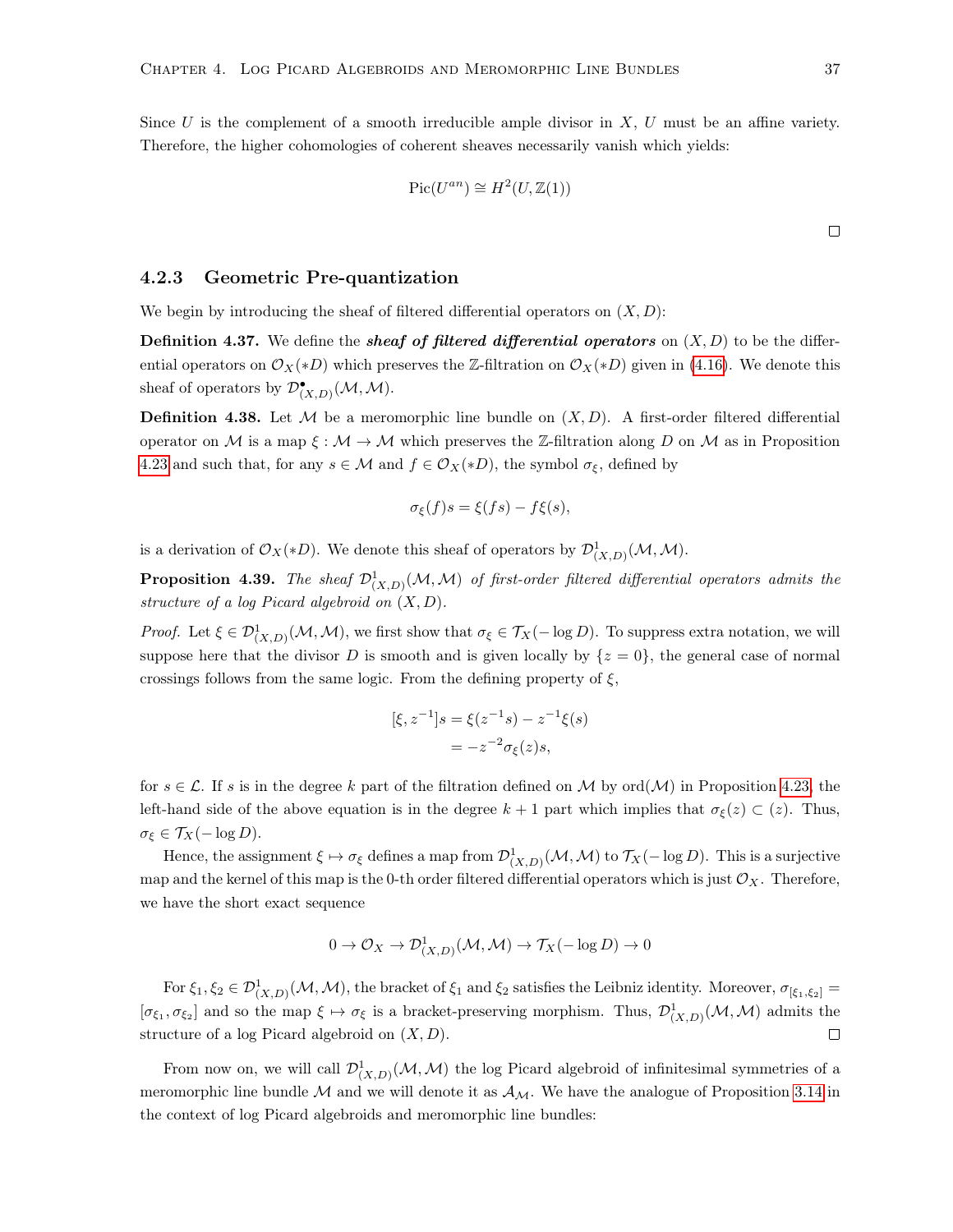**Proposition 4.40.** Let M be a meromorphic line bundle on  $(X, D)$  and  $\mathcal{A}_{\mathcal{M}}$  be the Picard algebroid of infinitesimal symmetries of M. Suppose that  ${g_{ij}} \in H^1(\mathcal{O}_X^{\times}(*D))$  are the transition functions of M and  $[A_{\mathcal{M}}] \in H^1(\Omega_X^{1,cl}(\log D))$  is the class of  $A_{\mathcal{M}}$ , then, we have  $[A_{\mathcal{M}}] = \text{dlog}(\{g_{ij}\})$  where  $\text{dlog}$  is the map in cohomology:

$$
H^1(\mathcal{O}_X^\times(*D))\stackrel{\mathrm{dlog}}{\to} H^1(\Omega_X^{1,\mathrm{cl}}(\log D))
$$

Proof. The proof of this is exactly the same as the proof given in Proposition [3.14.](#page-20-0)

We will now solve the pre-quantization problem for log Picard algebroids on  $(X, D)$  where D is a smooth divisor in  $X$ . First, we present a lemma:

<span id="page-43-0"></span>Lemma 4.41. There is an isomorphism of groups

$$
W_3H^2(U,\mathbb{Z}(1)) \cong W_3H^2(U,\mathbb{C}) \times_{H^2(U,\mathbb{C})} H^2(U,\mathbb{Z}(1)).
$$

Proof. Recall from [\(4.30\)](#page-39-3) that we have the isomorphism

$$
W_3H^2(U,\mathbb{Z}(1)) \cong \mathbb{H}^2(\sigma_{\leq 1}Rj_*\mathbb{Z}(1)_U),
$$

and analogously, we have the same isomorphism for complex cohomology

$$
W_3H^2(U,\mathbb{C}) \cong \mathbb{H}^2(\sigma_{\leq 1}Rj_*\mathbb{C}_U).
$$

We have the following commutative diagram

$$
0 \longrightarrow \mathbb{H}^{2}(\sigma_{\leq 1}Rj_{*}\mathbb{Z}(1)_{U}) \longrightarrow H^{2}(U,\mathbb{Z}(1)) \longrightarrow \mathbb{H}^{2}(\sigma_{>1}Rj_{*}\mathbb{Z}(1)_{U}) \longrightarrow 0
$$
  
\n
$$
\downarrow \qquad \qquad \downarrow \qquad \qquad \downarrow
$$
  
\n
$$
0 \longrightarrow \mathbb{H}^{2}(\sigma_{\leq 1}Rj_{*}\mathbb{C}_{U}) \longrightarrow H^{2}(U,\mathbb{C}) \longrightarrow \mathbb{H}^{2}(\sigma_{>1}Rj_{*}\mathbb{C}_{U}) \longrightarrow 0
$$

Now, the groups  $\mathbb{H}^2(\sigma_{>1}Rj_*\mathbb{Z}(1)_U) = H^0(R^2j_*\mathbb{Z}(1)_U)$  and  $\mathbb{H}^2(\sigma_{>1}Rj_*\mathbb{C}_U) = H^0(R^2j_*\mathbb{C}_U)$ . We have  $H^0(R^2 j_* \mathbb{Z}(1)_U) = H^0(\mathbb{Z}_{D^{(2)}})$  from  $(2.12)$ , and  $H^0(R^2 j_* \mathbb{C}_U) = H^0(\mathbb{C}_{D^{(2)}})$  from  $(??)$ . This implies that the map

$$
\mathbb{H}^2(\sigma_{>1}Rj_*\mathbb{Z}(1)_U) \to \mathbb{H}^2(\sigma_{>1}Rj_*\mathbb{C}_U)
$$

is injective and we can use the above diagram to conclude the result.

**Theorem 4.42.** Let A be a log Picard algebroid on  $(X, D)$ . There exists a pre-quantization for A to a meromorphic line bundle  $\mathcal L$  if and only if the restriction of the class of  $\mathcal A$ ,  $[\mathcal A]\in H^1(\Omega_X^{1,\mathrm{cl}}(\log D))$ , to the complement  $U = X \setminus D$  has integral periods.

*Proof.* From the above proposition, we know that there exists a pre-quantization for  $A$  if and only if there exist a lift of the class  $[\mathcal{A}]$  under the following map

$$
H^1(\mathcal{O}_X^{\times}(*D)) \stackrel{\mathrm{dlog}}{\to} H^1(\Omega_X^{1,\mathrm{cl}}(\log D))
$$

We will show that there exists a lift of the class  $[\mathcal{A}]$  under the above map if and only if the restriction of this class to the complement  $U$  has integral periods. Using Lemma [4.41,](#page-43-0) we have the following

 $\Box$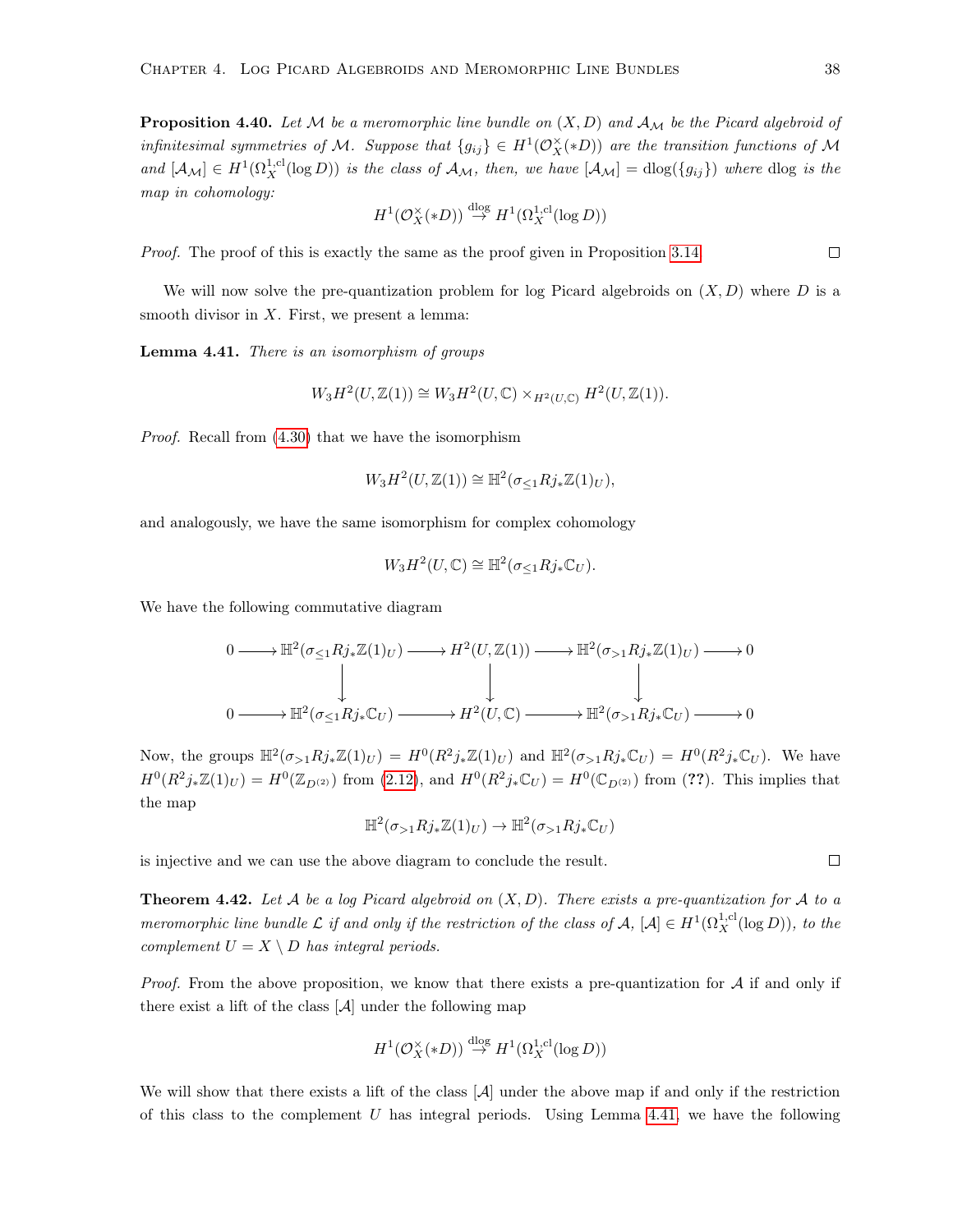isomorphism

$$
NS(X, D) \cong F^1 H^2(U, \mathbb{C}) \times_{H^2(U, \mathbb{C})} (W_3 H^2(U, \mathbb{C}) \times_{H^2(U, \mathbb{C})} H^2(U, \mathbb{Z}(1)))
$$
  
= 
$$
(F^1 H^2(U, \mathbb{C}) \cap W_3 H^2(U, \mathbb{C})) \cap \text{im}(H^2(U, \mathbb{Z}(1)) \to H^2(U, \mathbb{C})).
$$

Consider the following commutative diagram

$$
H^1(\Omega_X^{1,\text{cl}}(\log D)) \xrightarrow{\cong} F^1 H^2(U,\mathbb{C}) \cap W_3 H^2(U,\mathbb{C})
$$
  

$$
\downarrow^{\text{dlog}}
$$
  

$$
H^1(\mathcal{O}_X^{\times}(*D)) \xrightarrow{\cong} \text{NS}(X,D)
$$

where the top horizontal isomorphism comes from the proof of Theorem [4.13.](#page-28-0) Suppose that  $|\mathcal{A}|$  has a lift under the dlog map, then the above commutative diagram shows that this class must have integral periods. Conversely, suppose that the restriction of  $\mathcal{A}$  to the complement U has integral periods; by the above description of the meromorphic Néron-Severi group  $NS(X, D)$ , this means that [A] lies in the image of

$$
NS(X, D) \to F^1 H^2(U, \mathbb{C}) \cap W_3 H^2(U, \mathbb{C}).
$$

Hence, if we use the above diagram again, we obtain that there must exist a lift of  $[A]$  under the dlog map.

**Corollary 4.43.** The log Picard algebroids on  $(X, D)$  which admit pre-quantization are classified by the meromorphic Néron-Severi group NS(X, D).

**Proposition 4.44.** Let D be a smooth divisor in X. There is an action on the group  $H^{1,1}(U,\mathbb{Z}(1))$  of log Picard algebroids on  $(X, D)$  admitting pre-quantization by the group of meromorphic line bundles on  $(X, D)$  with flat logarithmic connection.

*Proof.* We know that log Picard algebroids  $A$  on  $X$  that can be pre-quantized are the ones whose class [A] can be lifted under the dlog map:

$$
H^1(\mathcal{O}_X^{\times}(*D))\stackrel{\mathrm{dlog}}{\to} H^1(\Omega_X^{1,\mathrm{cl}}(\log D)).
$$

The sheaf  $\Omega_X^{1,\text{cl}}(\log D)$  fits into the exact sequence,

$$
0 \to \mathbb{C}_X^{\times} \to \mathcal{O}_X^{\times}(*D) \stackrel{\text{dlog}}{\to} \Omega_X^{1,\text{cl}}(\log D) \to \mathbb{C}_D^{\times} \to 0
$$

which gives the quasi-isomorphism

$$
\Omega_X^{1,\text{cl}}(\log D) \sim \text{Cone}(\sigma_{\leq 1} R j_* \mathbb{C}_U^\times \to \mathcal{O}_X^\times(*D)).
$$

We have the long exact sequence associated to the above mapping cone:

$$
\cdots \to H^0(\Omega_X^{1,\text{cl}}(\log D)) \to H^1(U,\mathbb{C}^\times) \to H^1(\mathcal{O}_X^\times(*D)) \stackrel{\text{dlog}}{\to} H^1(\Omega_X^{1,\text{cl}}(\log D)) \to \cdots
$$

where we make the realization  $H^1(U, \mathbb{C}^\times) = \mathbb{H}^1(\sigma_{\leq 1} R j_* \mathbb{C}_U^\times)$  from the fact that D is smooth. Two lifts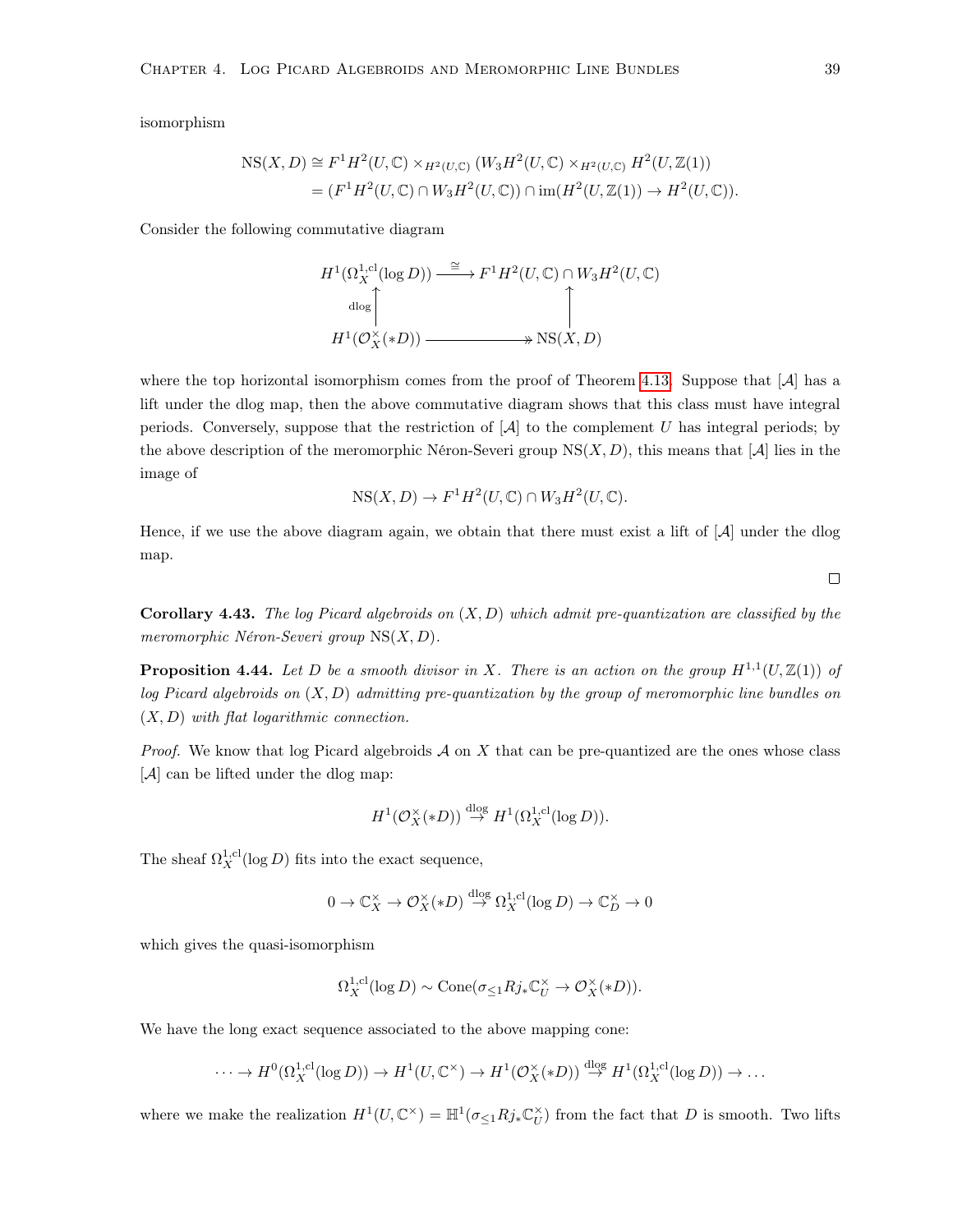of the class [ $\mathcal{A}$ ] differ by a class in  $H^1(\mathcal{O}_X^{\times}(*D))$  given in the image of the map

<span id="page-45-0"></span>
$$
H^1(U, \mathbb{C}^\times) \to H^1(\mathcal{O}_X^\times(*D))
$$
\n
$$
(4.33)
$$

However, this map is not injective as there are  $\mathbb{C}^{\times}$ -local systems on U that are trivial as holomorphic line bundles which are given by  $H^0(\Omega_X^{1,\text{cl}}(\log D))$ , the group of global logarithmic 1-forms. We denote the image of the above map by  $K'$  and we will now study this group. From the short exact sequence

$$
0 \to \mathbb{Z}(1)_U \to \mathbb{C}_U \to \mathbb{C}_U^{\times} \to 0,
$$

we obtain that:

$$
0 \to \frac{H^1(U, \mathbb{C})}{H^1(U, \mathbb{Z}(1))} \to H^1(U, \mathbb{C}^\times) \to H^2(U, \mathbb{Z})_{\text{tors}} \to 0
$$

Recall the long exact sequence given in [\(4.31\)](#page-39-1):

$$
\cdots \to H^1(U, \mathbb{Z}(1)) \to H^1(\mathcal{O}_X) \to H^1(\mathcal{O}_X^{\times}(*D)) \to H^2(U, \mathbb{Z}(1)) \to \dots
$$

where  $W_3H^2(U,\mathbb{Z}(1)) = H^2(U,\mathbb{Z}(1))$  as D is smooth. We find that the image of the map in [\(4.33\)](#page-45-0) will surject to  $H^2(U,\mathbb{Z}(1))_{\text{tors}}$  with kernel

$$
\frac{H^1(\mathcal{O}_X)}{\text{im}(H^1(U,\mathbb{Z}(1)) \to H^1(\mathcal{O}_X))}.
$$

This is precisely the meromorphic Jacobian  $Jac(X, D)$  of  $(X, D)$  and so we have:

$$
0 \to \text{Jac}(X, D) \to \mathcal{K} \to H^2(U, \mathbb{Z}(1))_{\text{tors}} \to 0
$$

The group K' is exactly the group of meromorphic line bundles on  $(X, D)$  with a flat logarithmic connection.  $\Box$ 

#### 4.2.4 Functorial properties and blowup

Let  $\varphi: Y \to X$  be a morphism of projective varieties and D a simple normal crossings divisor on X such that  $\varphi^*D$  is also a simple normal crossings divisor on Y. We define the pullback of meromorphic line bundles:

**Definition 4.45.** Let  $\mathcal{L}$  be a meromorphic line bundle on  $(X, D)$  given by transition functions  $\{g_{ij}\}\in$  $H^1({\mathcal O}_X^\times(*D)),$  the **pullback meromorphic line bundle**  $\varphi^*{\mathcal L}$  of  ${\mathcal L}$  is the locally-free  $\mathcal O_Y(*\varphi^*D)$ -module  $\varphi^* \mathcal{L}$  with transition functions  $\{\varphi^* g_{ij}\} \in H^1(\mathcal{O}_Y^{\times}(*\varphi^* D)).$ 

We now prove an analogue of Theorem [4.21](#page-33-0) in the context of meromorphic line bundles. This will be necessary when we give explicit constructions of meromorphic line bundles later. To do so, we begin with the following lemma:

**Lemma 4.46.** Let X be a smooth projective algebraic surface with first Betti number  $b_1(X) = 0$  and let  $\pi : \widetilde{X} \to X$  be the blowup of X at a point  $p \in X$ . The analytic Brauer group of  $\widetilde{X}$  is isomorphic to the analytic Brauer group of X.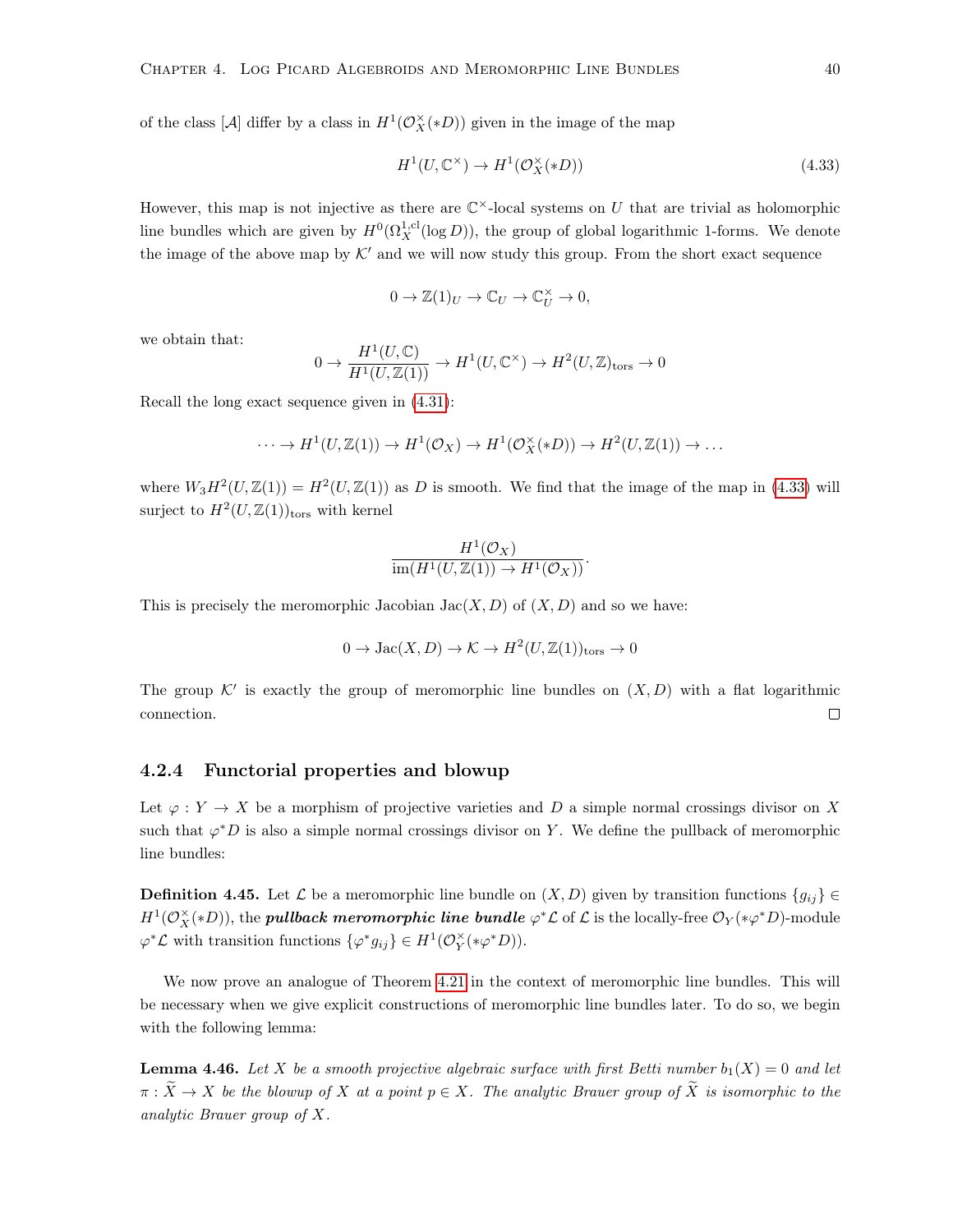*Proof.* Since  $b_1(X) = 0$ , we have  $H^1(\mathcal{O}_X) = 0$  and moreover by Poincaré duality, we have  $H^3(X, \mathbb{Z}) = 0$ . Hence, we can write the long exact sequence associated to the exponential sheaf sequence on  $X$  as follows

<span id="page-46-0"></span>
$$
0 \to Pic(X) \to H^2(X, \mathbb{Z}) \to H^2(\mathcal{O}_X) \to H^2(\mathcal{O}_X^{\times}) \to 0 \tag{4.34}
$$

Recall again that the first Betti number is a birational invariant for smooth projective surfaces which means that we analogously have the exact sequence for  $\widetilde{X}$ 

$$
0 \to Pic(\widetilde{X}) \to H^2(\widetilde{X}, \mathbb{Z}) \to H^2(\mathcal{O}_{\widetilde{X}}) \to H^2(\mathcal{O}_{\widetilde{X}}^{\times}) \to 0
$$

We have  $Pic(\widetilde{X}) = Pic(X) \oplus \mathbb{Z}$  and  $H^2(\widetilde{X}, \mathbb{Z}) = H^2(X, \mathbb{Z}) \oplus \mathbb{Z}$ . Moreover, by the fact that the plurigenus is a birational invariant along with Serre duality, we have  $H^2(\mathcal{O}_{\tilde{X}}) = H^2(\mathcal{O}_X)$ . Hence, we can re-write the above sequence as

$$
0 \to Pic(X) \oplus \mathbb{Z} \to H^2(X, \mathbb{Z}) \oplus \mathbb{Z} \to H^2(\mathcal{O}_X) \to H^2(\mathcal{O}_{\tilde{X}}^{\times}) \to 0
$$

Therefore, we can fit the above sequence and the sequence in [\(4.34\)](#page-46-0) in the commutative diagram

$$
0 \longrightarrow Pic(X) \longrightarrow H^{2}(X, \mathbb{Z}) \longrightarrow H^{2}(\mathcal{O}_{X}) \longrightarrow H^{2}(\mathcal{O}_{X}^{*}) \longrightarrow 0
$$
  
\n
$$
\downarrow \qquad \qquad \downarrow \qquad \qquad \downarrow \qquad \qquad \downarrow
$$
  
\n
$$
0 \longrightarrow Pic(X) \oplus \mathbb{Z} \longrightarrow H^{2}(X, \mathbb{Z}) \oplus \mathbb{Z} \longrightarrow H^{2}(\mathcal{O}_{X}) \longrightarrow H^{2}(\mathcal{O}_{X}^{*}) \longrightarrow 0
$$

where all the vertical arrows are induced by the pullback  $\pi^*$ . This shows that the map

$$
H^2(\mathcal{O}_X^{\times}) \to H^2(\mathcal{O}_{\widetilde{X}}^{\times})
$$

is an isomorphism which is what we wanted to prove.

<span id="page-46-1"></span>**Theorem 4.47.** Suppose that we have a smooth projective algebraic surface X with  $b_1(X) = 0$ , D a smooth irreducible divisor in X, and let  $\pi : \widetilde{X} \to X$  be the blowup of X at a point p where  $p \in D \subset X$ . The pullback of meromorphic line bundles defines an equivalence between the meromorphic Picard group  $Pic(X, D)$  on  $(X, D)$  and the meromorphic Picard group on  $Pic(\tilde{X}, \pi^*D)$  of  $(\tilde{X}, \pi^*D)$  where  $\pi^*D :=$  $D + E$  and E is the exceptional divisor of the blowup.

*Proof.* Let  $\mathcal L$  be a meromorphic line bundle on  $(X, D)$ , the assignment  $\mathcal L \mapsto \varphi^* \mathcal L$  induces the map in cohomology

$$
\operatorname{Pic}(X,D) \to \operatorname{Pic}(\widetilde{X},\pi^*D)
$$

We wish to show that this map is an isomorphism. First, we realize that the blowup of the point  $p$  on the divisor  $D$  does not change the complement  $U$ . Using Theorem [4.26,](#page-35-0) we have the exact sequence

$$
0 \to \mathrm{Pic}^{\mathrm{alg}}(U) \to \mathrm{Pic}(\widetilde{X}, \pi^* D) \to H^1(D, \mathbb{Z}) \oplus H^1(E, \mathbb{Z}) \to H^2(\mathcal{O}_{\widetilde{X}}^{\times})
$$

As  $E \cong \mathbb{P}^1$ , we have  $H^1(E, \mathbb{Z}) = 0$ . Furthermore, from the above lemma, we have that  $H^2(\mathcal{O}_{\widetilde{\mathbf{v}}}^{\times})$  $\chi(\tilde{X})$  is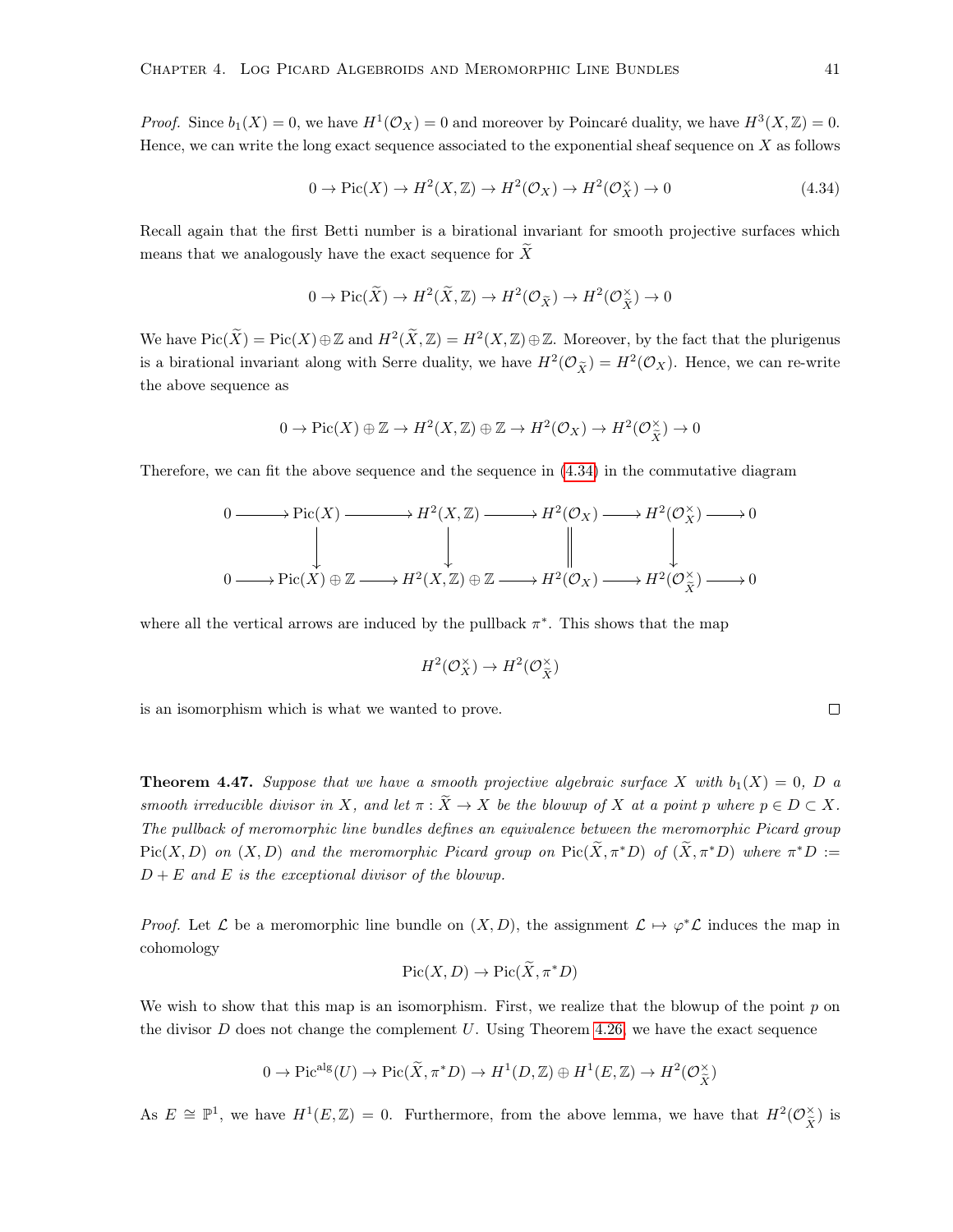isomorphic to  $H^2(\mathcal{O}_X^{\times})$  so we can re-write the above sequence as

<span id="page-47-0"></span>
$$
0 \to \text{Pic}^{\text{alg}}(U) \to \text{Pic}(\widetilde{X}, \pi^*D) \to H^1(D, \mathbb{Z}) \to H^2(\mathcal{O}_X^{\times})
$$
\n
$$
(4.35)
$$

Recall from [\(4.21\)](#page-36-0), we have

$$
0 \to \mathrm{Pic}^{\mathrm{alg}}(U) \to \mathrm{Pic}(X,D) \to H^1(D,\mathbb{Z}) \to H^2(\mathcal{O}_X^{\times})
$$

We can fit the above sequence and the sequence in  $(4.35)$  to obtain the commutative diagram:

$$
\begin{array}{ccc}\n0 & \longrightarrow \mathrm{Pic}^{\mathrm{alg}}(U) \longrightarrow \mathrm{Pic}(X, D) \longrightarrow H^{1}(D, \mathbb{Z}) \longrightarrow H^{2}(\mathcal{O}_{X}^{\times}) \\
\parallel & \parallel & \parallel & \parallel & \parallel \\
0 & \longrightarrow \mathrm{Pic}^{\mathrm{alg}}(U) \longrightarrow \mathrm{Pic}(\widetilde{X}, \pi^{*}D) \longrightarrow H^{1}(D, \mathbb{Z}) \longrightarrow H^{2}(\mathcal{O}_{X}^{\times})\n\end{array}
$$

This proves that the map

$$
\operatorname{Pic}(X,D) \to \operatorname{Pic}(\widetilde{X},\pi^*D)
$$

is an isomorphism which concludes the proof.

### 4.3 Explicit Constructions

In this section, we provide a method for constructing meromorphic line bundles on certain ruled surfaces equipped with simple normal crossing divisors. We then employ the method, together with the blowup constructions from the above section to construct all meromorphic line bundles on  $\mathbb{C}P^2$  with singularities along a smooth cubic curve.

#### 4.3.1 Meromorphic line bundles on Hirzebruch surfaces

Let  $\pi: X \to \mathbb{P}^1$  be a projective line bundle, and let  $D \subset X$  be a simple normal crossings divisor which is finite over the base. We define the discriminant locus  $\Delta \subset \mathbb{P}^1$  to be the union of the critical values of  $\pi|_D: D \to \mathbb{P}^1$  and  $\pi(D^{\text{sing}})$ , the image of the singular points of D.

As described in Figure [4.1,](#page-48-0) choose an oriented simple closed curve  $\gamma \subset \mathbb{P}^1 \setminus \Delta$ , and denote by  $\{V_0, V_1\}$ an open covering of  $\mathbb{C}P^1$  such that  $V_0$  contains the oriented interior of  $\gamma$ ,  $V_1$  contains the exterior, and  $V_0 \cap V_1$  is an annular neighbourhood  $A_\gamma$  of  $\gamma$  with no intersection with  $\Delta$ . The inverse images  $U_0 = \pi^{-1}(V_0)$  and  $U_1 = \pi^{-1}(V_1)$  then form an open covering of X with intersection  $U_0 \cap U_1 = \pi^{-1}(A_\gamma)$ .

In this way, the choice of the simple closed curve  $\gamma \subset \mathbb{P}^1 \backslash \Delta$  defines an analytic open covering of X. We now construct a meromorphic line bundle by specifying a Čech cocycle for this covering. That is, we require a function

$$
g_{01} \in \mathcal{O}_X^{\times}(*D)(U_0 \cap U_1).
$$

As the annulus  $A_{\gamma}$  does not intersect  $\Delta$ , the restriction  $D_{01} = D \cap (U_0 \cap U_1)$  is an unramified covering of  $A_\gamma$ . We now assume that there are two disjoint connected components  $\gamma^+, \gamma^-$  of  $D \cap \pi^{-1}(\gamma)$  which are isomorphic as covering spaces of  $\gamma$ ; as a result they lie on linearly equivalent connected components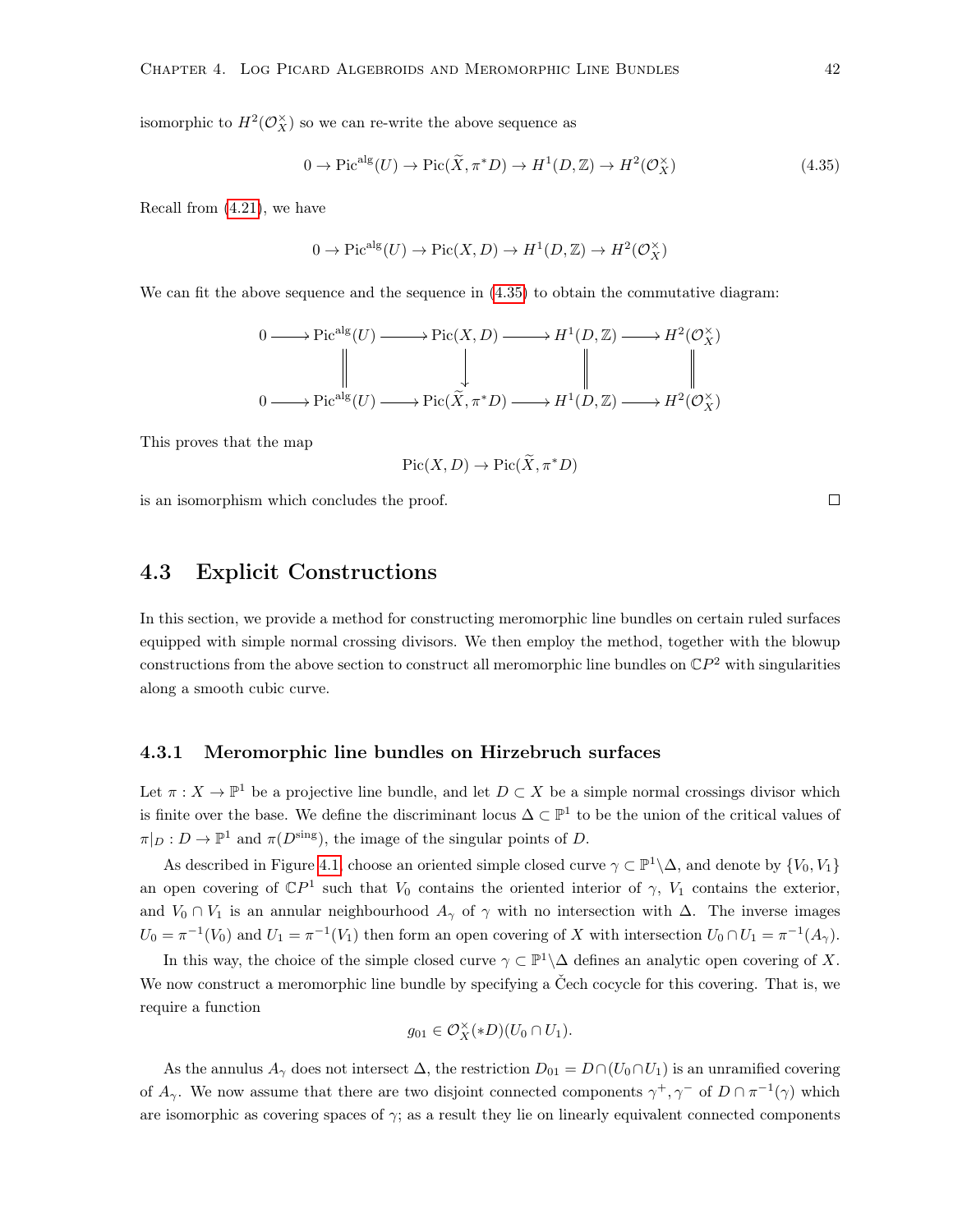

<span id="page-48-0"></span>Figure 4.1: A covering of  $\mathbb{C}P^1$  by discs  $V_0, V_1$  intersecting in an annular neighbourhood of an oriented simple closed curve  $\gamma$ . The annulus avoids the discriminant locus.

of  $D_{01}$  cut out by holomorphic sections  $s_+, s_-$  respectively. The resulting meromorphic function

$$
g_{01} = \frac{s_+}{s_-}
$$

gives the required cocycle. We denote the corresponding meromorphic line bundle by  $\mathcal{M}(\gamma^+,\gamma^-)$ .

In this situation, the analytic Brauer group of  $X$  vanishes, so by Theorem [4.26,](#page-35-0) the meromorphic Picard group  $Pic(X, D)$  maps surjectively to the moduli of Z-local systems on D via the order map:

$$
\operatorname{Pic}(X,D) \stackrel{\text{ord}}{\to} H^1(D,\mathbb{Z})
$$
\n(4.36)

The image of  $\mathcal{M}(\gamma^+,\gamma^-)$  under the above order map is a Z-local system on D described by the 1-cocycle which is +1 on  $D^+$ , -1 on  $D^-$ , and vanishes on any other components of  $D \cap (U_0 \cap U_1)$ . Equivalently, for any 1-cycle  $\beta$  in D,

$$
\langle \text{ord}_{*}(\mathcal{M}(\gamma^{+}, \gamma^{-})), [\beta] \rangle = \gamma^{+} \cdot \beta - \gamma^{-} \cdot \beta,
$$

where  $\gamma^{\pm} = \pi^{-1}(\gamma) \cap D^{\pm}$  are equipped with the orientation inherited from  $\gamma$ . We summarize this construction in the following theorem.

**Theorem 4.48.** Given an oriented simple closed curve  $\gamma \subset \mathbb{P}^1 \backslash \Delta$  having disjoint connected components  $\gamma^+, \gamma^-$  of  $D \cap \pi^{-1}(\gamma)$  of the same degree over  $\gamma$ , the above construction defines a meromorphic line bundle  $\mathcal{M}(\gamma^+,\gamma^-)$  whose corresponding local system is Poincaré dual to  $[\gamma^+] - [\gamma^-]$ , i.e.,

$$
\text{ord}_{*}\mathcal{M}(\gamma^{+}, \gamma^{-}) = \text{PD}([\gamma^{+}] - [\gamma^{-}]).
$$

**Example 4.49.** Consider  $(\mathbb{P}^2, D)$  where D is the smooth elliptic curve in  $\mathbb{P}^2$ . If we blow-up a point  $p \in D$ , we obtain the first Hirzebruch surface  $\mathbb{F}_1$  with the divisor  $D + E$  where  $E \cong \mathbb{P}^1$  is the exceptional divisor of the blow-up. We will now work with  $(\mathbb{F}_1, D+E)$ . Since the analytic Brauer group  $H^2(\mathcal{O}_{\mathbb{F}_1}^{\times})$  is trivial, by Theorem [4.26,](#page-35-0) the meromorphic Picard group  $Pic(\mathbb{F}_1, D + E)$  maps surjectively to the moduli of  $\mathbb{Z}$ -local systems on  $D + E$  via the order map

$$
Pic(\mathbb{F}_1, D+E) \stackrel{\text{ord}_*}{\to} H^1(D,\mathbb{Z}) \oplus H^1(E,\mathbb{Z}).
$$

There are no non-trivial Z-local systems on E since  $E \cong \mathbb{P}^1$ . Hence, we have the surjection

$$
Pic(\mathbb{F}_1, D+E) \stackrel{\text{ord}_*}{\to} H^1(D,\mathbb{Z}).
$$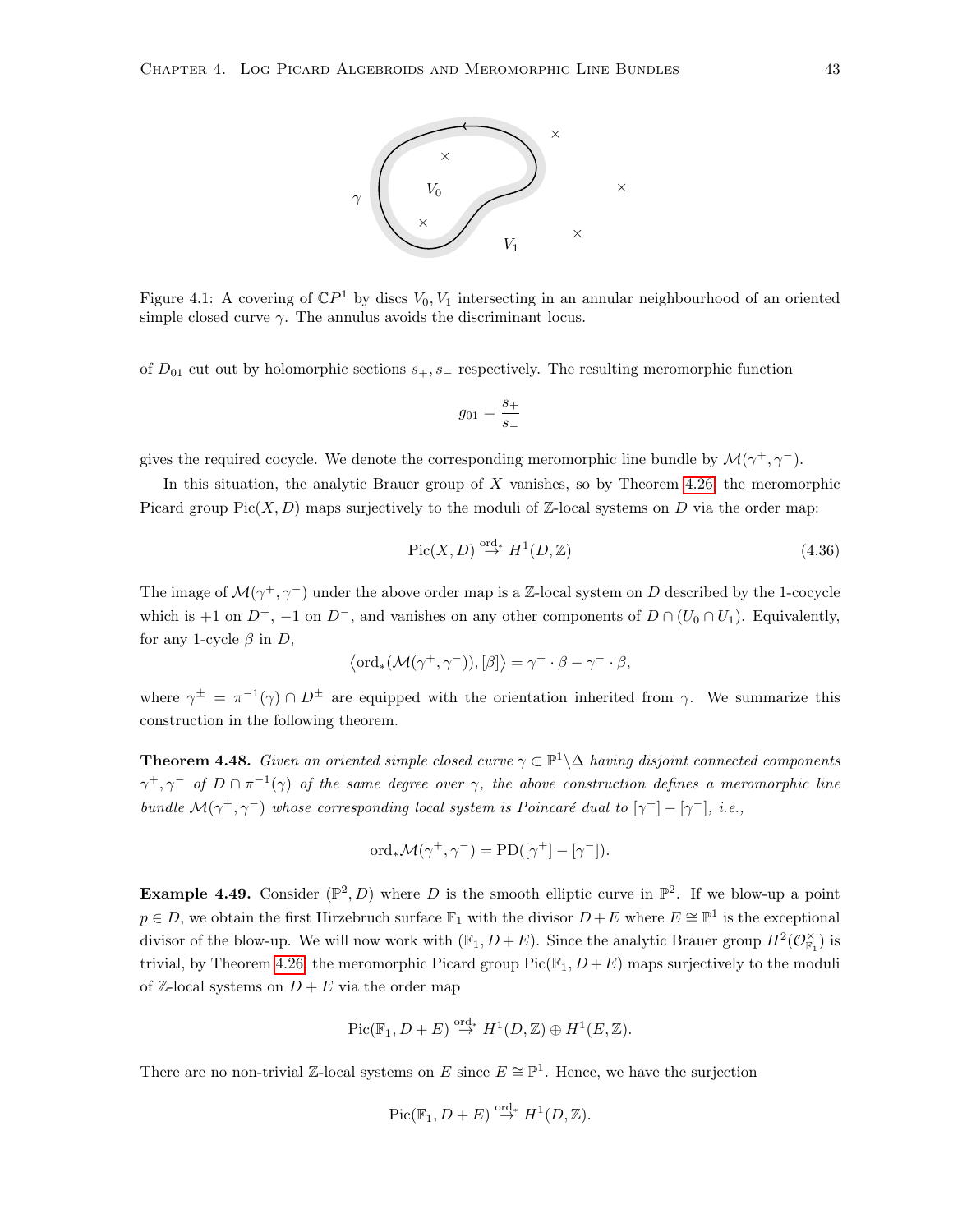The first Hirzebruch surface  $\mathbb{F}_1$  can be realized as a  $\mathbb{P}^1$ -bundle over  $\mathbb{P}^1$  where the divisor  $D + E$  on  $\mathbb{F}_1$  is a 3-to-1 cover of  $\mathbb{P}^1$  ramified at four points on  $\mathbb{P}^1$  which we label as  $p_1, p_2, p_3, p_4$ . The elliptic curve divisor D is the standard 2-to-1 cover of  $\mathbb{P}^1$  ramified at the four points. Consider the oriented simple closed curve  $\gamma_{12}$  containing the points  $p_1, p_2$  in its interior and two disjoint connected components  $\gamma_{12}^+$ ,  $\gamma_{12}^-$  of  $(D+E) \cap \pi^{-1}(\gamma_{12})$  where  $\gamma_{12}^+$  corresponds to one branch of D over  $\gamma_{12}$  and  $\gamma_{12}^-$  corresponds to the branch of E over  $\gamma_{12}$ . By the above theorem, this defines a meromorphic line bundle  $\mathcal{M}(\gamma_{12}^+,\gamma_{12}^-)$ and the order of this meromorphic line bundle,  $\text{ord}_{*}\mathcal{M}(\gamma_{12}^+,\gamma_{12}^-)$ , is a local system that is Poincaré dual to the cycle  $[\gamma_{12}^+]$  in  $H_1(D, \mathbb{Z})$ .

If we now repeat the same argument as above for a oriented simple closed curve  $\gamma_{23}$  containing the points  $p_2, p_3$  in its interior, we obtain the meromorphic line bundle  $\mathcal{M}(\gamma_{23}^+,\gamma_{23}^-)$  where the order of this bundle, ord<sub>\*</sub> $\mathcal{M}(\gamma_{23}^+,\gamma_{23}^-)$ , is a local system that is Poincaré dual to the cycle  $[\gamma_{23}^+]$  in  $H_1(D,\mathbb{Z})$ .



Figure 4.2: The oriented simple closed curves  $\gamma_{12}, \gamma_{23}$  on  $\mathbb{P}^1$  which give rise to cycles  $\gamma_{12}^+$ ,  $\gamma_{23}^+$  on the elliptic curve D.

Each of the cycles  $\gamma_{12}^+$  and  $\gamma_{23}^+$  have trivial self-intersection and  $\gamma_{12}^+ \cdot \gamma_{23}^+ = 1$ . Therefore, the two cycles together form a homology basis for  $H_1(D, \mathbb{Z})$ . As a result, the local systems ord<sub>\*</sub> $\mathcal{M}(\gamma_{12}^+,\gamma_{12}^-)$ and ord<sub>\*</sub> $\mathcal{M}(\gamma_{23}^+,\gamma_{23}^-)$  coming from the meromorphic line bundles ord<sub>\*</sub> $\mathcal{M}(\gamma_{12}^+,\gamma_{12}^-)$  and ord<sub>\*</sub> $\mathcal{M}(\gamma_{23}^+,\gamma_{23}^-)$ respectively generate the cohomology group  $H^1(D, \mathbb{Z})$ .

# 4.3.2 Smooth cubic in  $\mathbb{P}^2$

We conclude this chapter by providing explicit constructions of meromorphic line bundles on  $(\mathbb{P}^2, D)$ where D is the smooth elliptic curve in  $\mathbb{P}^2$ . By Theorem [4.47,](#page-46-1) we know that the pullback defines an equivalence between  $Pic(\mathbb{P}^2, D)$  and  $Pic(\mathbb{F}_1, D + E)$  and so we have meromorphic line bundles  $\mathcal{M}_1$ ,  $\mathcal{M}_2$ on  $(\mathbb{P}^2, D)$  such that  $\pi^* \mathcal{M}_1 = \mathcal{M}(\gamma_{12}^+, \gamma_{12}^-), \pi^* \mathcal{M}_2 = \mathcal{M}(\gamma_{23}^+, \gamma_{23}^-)$  are unique up to isomorphism. From Example [4.27,](#page-36-1) the meromorphic Picard group of  $(\mathbb{P}^2, D)$  is given by

$$
Pic(\mathbb{P}^2, D) = \mathbb{Z}_3 \oplus \mathbb{Z}^2.
$$

The following theorem will provide a complete description of the generators of this group.

**Theorem 4.50.** Any meromorphic line bundle on  $(\mathbb{P}^2, D)$  is isomorphic to one of

$$
\mathcal{O}_{\mathbb{P}^2}(1)^k \otimes \mathcal{M}_1^{l_1} \otimes \mathcal{M}_2^{l_2},
$$

where  $k \in \mathbb{Z}_3$  and  $l_1, l_2 \in \mathbb{Z}$ .

*Proof.* As the pullbacks of the meromorphic line bundles  $\mathcal{M}_1$  and  $\mathcal{M}_2$  on  $(\mathbb{P}^2, D)$  are the meromorphic line bundles  $\mathcal{M}(\gamma_{12}^+,\gamma_{12}^-)$  and  $\mathcal{M}(\gamma_{23}^+,\gamma_{23}^-)$  on  $(\mathbb{F}_1,D+E)$  respectively, the local systems corresponding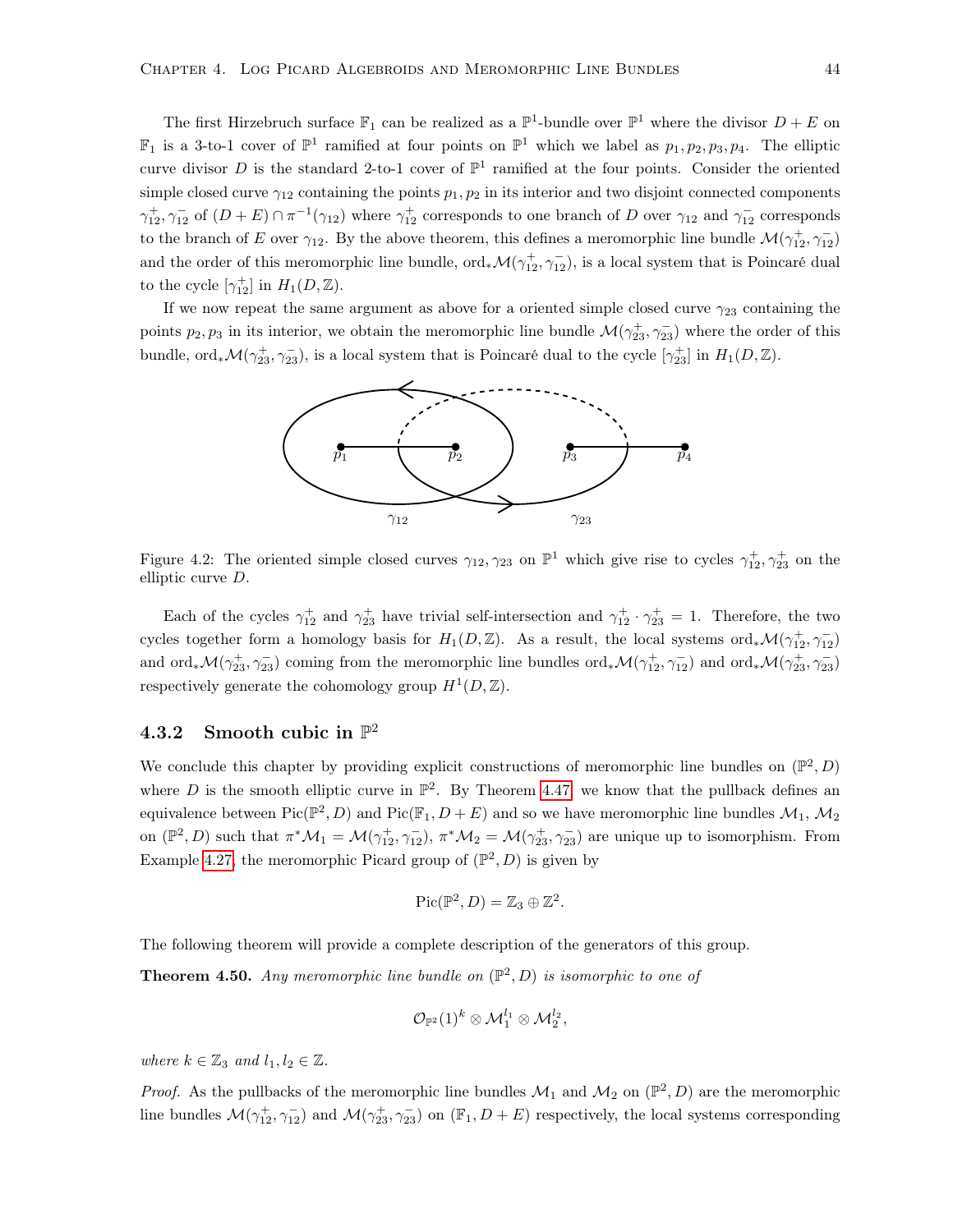to  $\mathcal{M}_1$  and  $\mathcal{M}_2$  under the order map generates all of  $H^1(D,\mathbb{Z})$ . If the order is trivial, then it must be in the image of the map

$$
Pic(\mathbb{P}^2) \to Pic(\mathbb{P}^2, D).
$$

However, the image of the above map is the cokernel of the degree map

<span id="page-50-0"></span>
$$
H^{0}(D, \mathbb{Z}) \stackrel{\cdot 3}{\rightarrow} \text{Pic}(\mathbb{P}^{2}),\tag{4.37}
$$

which is the cyclic group  $\mathbb{Z}_3$  generated by the line bundle  $\mathcal{O}_{\mathbb{P}^2}(1)$ .

Lastly, we make the following observation. We are working with the smooth elliptic curve  $D$  in  $\mathbb{P}^2$ and  $\mathbb{P}^2$  has vanishing Hodge numbers  $h^{0,1}, h^{0,2}$ , so by Corollary [4.36,](#page-41-1) the meromorphic Picard group  $Pic(\mathbb{P}^2, D)$  is isomorphic to the analytic Picard group Pic( $U^{\text{an}}$ ) of the complement U.

The algebraic Picard group of  $U$  can be characterized as the cokernel of the degree map in  $(4.37)$  and so Pic<sup>alg</sup>(U)  $\cong \mathbb{Z}_3$ . The generator of this cyclic group is  $\mathcal{O}_{\mathbb{P}^2}(1)|_U$ . Thus, if we restrict the meromorphic line bundles  $\mathcal{M}_1$  and  $\mathcal{M}_2$  on  $(\mathbb{P}^2, D)$  to U, these give holomorphic line bundles on U that are not algebraic.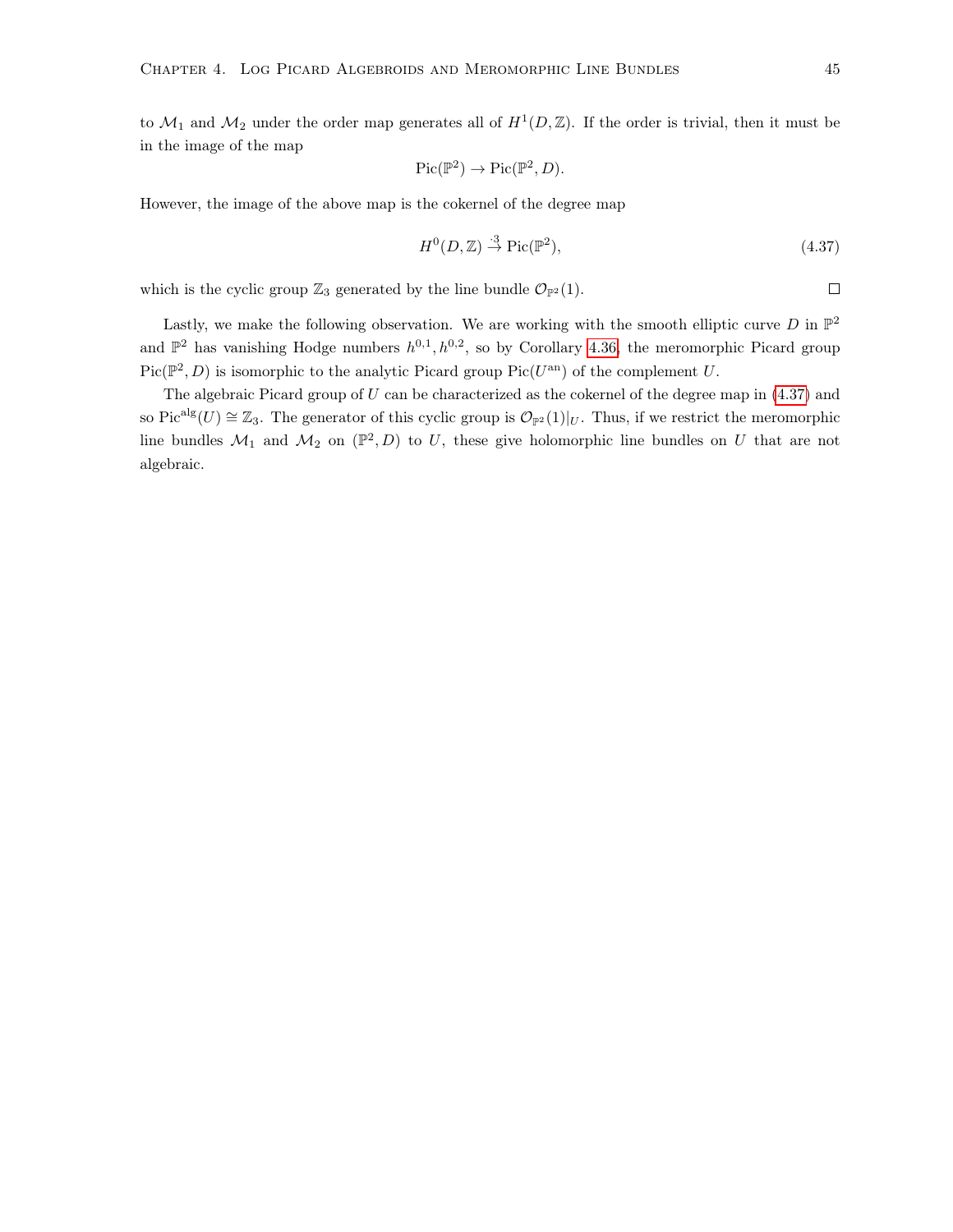# Chapter 5

# Log Courant Algebroids and Meromorphic Gerbes

Our primary aims in this chapter are to replicate the theory of log Picard algebroids and meromorphic line bundles in Chapter [4](#page-24-0) in the domain of Courant algebroids and gerbes. We define log Courant algebroids and establish classification properties of these objects through mixed Hodge theory. We proceed to discuss the topological aspects of log Courant algebroids in Section [5.1.3](#page-57-0) and how they may be used to give a geometric iinterpretation of the standard residue short exact sequence. Furthermore, we define log Dirac structures on  $(X, D)$  which may be viewed as a generalization of Dirac structures. While we do not explore this path in our work, it is our hope that our formulation of log Courant algebroids and log Dirac structures may be used to understand existing geometries on the direct sum bundle  $\mathcal{T}_X(-\log D) \oplus \Omega^1_X(\log D)$ .

In the second half of this chapter, we introduce the notion of meromorphic gerbes. Our methodology here is inspired by the Hitchin-Chatterjee approach to gerbes - using Čech cocycles rather than sheaves of groupoids to define gerbes. We then proceed to define a logarithmic connective structure on a meromorphic gerbe. In Theorem [5.32,](#page-65-0) we show that under certain hypotheses, the meromorphic Brauer group is isomorphic to the analytic Brauer group of the complement. We conclude this chapter by proving the prequantization theorem for log Courant algebroids; demonstrating that under an integrality condition, these algebroids may be prequantized to a meromorphic gerbe with 0-connection.

## 5.1 Log Courant Algebroids

#### 5.1.1 Basic Setup

**Definition 5.1.** A log Courant algebroid  $(\mathcal{E}, \langle \cdot, \cdot \rangle, [\cdot, \cdot], \pi)$  is a locally free  $\mathcal{O}_X$ -module  $\mathcal{E}$  equipped with a symmetric bilinear nondegenerate pairing  $\langle \cdot, \cdot \rangle : \mathcal{E} \times \mathcal{E} \to \mathcal{O}_X$ , a bilinear bracket  $[\cdot, \cdot]$  on sections of E which we call the **log Courant bracket**, a morphism of  $\mathcal{O}_X$ -modules  $\pi : \mathcal{E} \to \mathcal{T}_X(- \log D)$  such that the following hold

- $[e_1, [e_2, e_3]] = [[e_1, e_2], e_3] + [e_2, [e_1, e_3]]$
- $\pi([e_1, e_2]) = [\pi(e_1), \pi(e_2)]$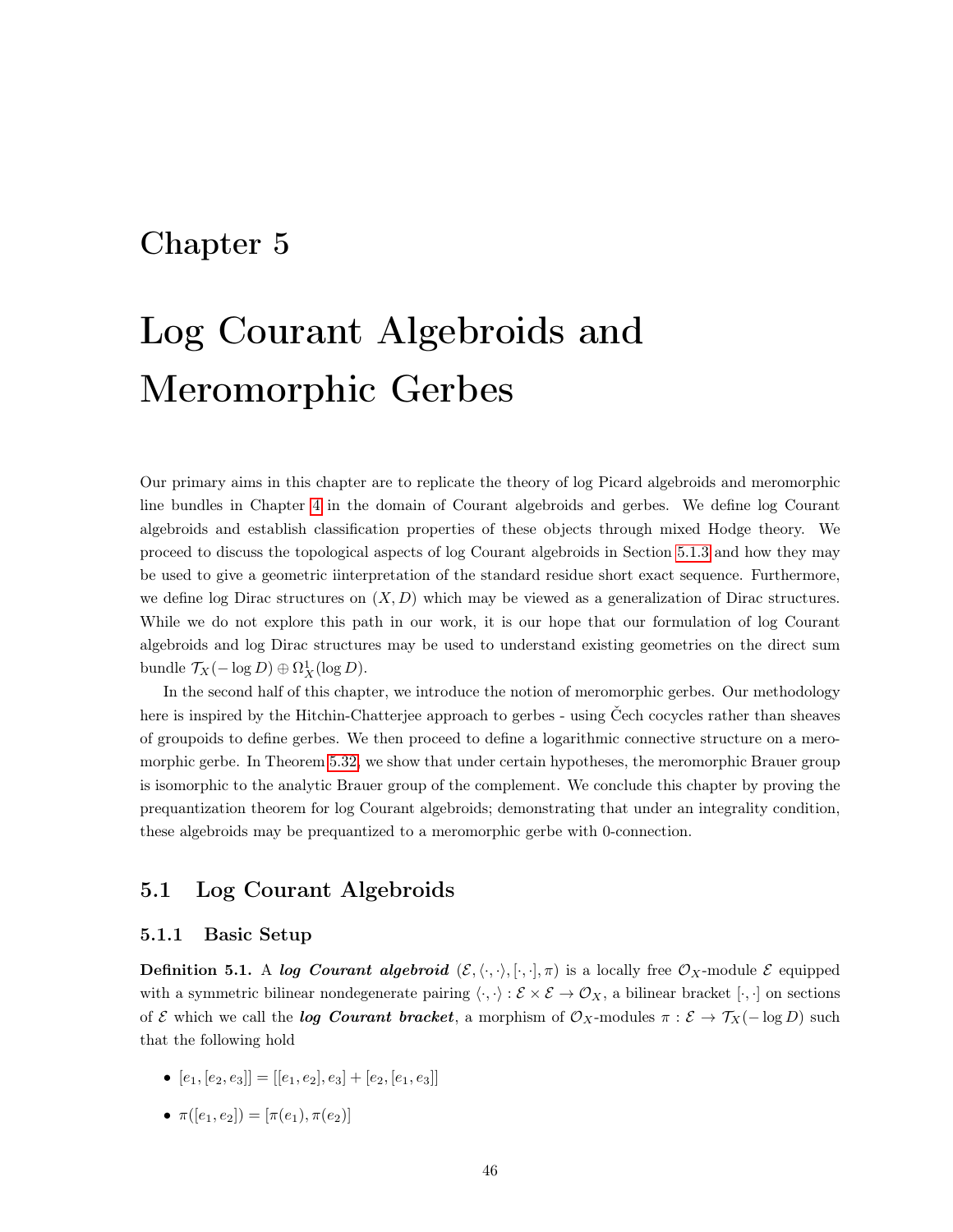- $[e_1, fe_2] = f[e_1, e_2] + (\pi(e_1)f)e_2$
- $\pi(e_1)\langle e_2, e_3 \rangle = \langle [e_1, e_2], e_3 \rangle + \langle e_2, [e_1, e_3] \rangle$
- $[e_1, e_1] = \mathcal{D}\langle e_1, e_1 \rangle$

where  $\mathcal{D} := \frac{1}{2}\pi^* \circ d : \mathcal{O}_X \to \mathcal{E}$ ,  $e_1, e_2, e_3 \in \mathcal{E}$ ,  $f \in \mathcal{O}_X$ . When following sequence is exact

<span id="page-52-0"></span>
$$
0 \to \Omega_X^1(\log D) \stackrel{\pi^*}{\to} \mathcal{E} \stackrel{\pi}{\to} \mathcal{T}_X(-\log D) \to 0,
$$
\n(5.1)

we say that the log Courant algebroid is an exact log Courant algebroid. We will usually denote the quadruple  $(\mathcal{E}, \langle \cdot, \cdot \rangle, [\cdot, \cdot], \pi)$  simply by  $\mathcal{E}$ . For the remainder of the thesis, all log Courant algebroids will be assumed to be exact.

Remark 5.2. When the divisor is empty, we recover the usual definition of exact Courant algebroids on X as introduced in  $[6]$ . We refer the reader to  $[26, 27, 34]$  $[26, 27, 34]$  $[26, 27, 34]$  for an extensive treatment of Courant algebroids in the smooth category and [\[21\]](#page-80-2) for a treatment in the holomorphic category.

Similar to log Picard algebroids in Chapter [4,](#page-24-0) log Courant algebroids over a fixed base  $(X, D)$  form a Picard category, with monoidal structure given as follows. For  $(\mathcal{E}_i, \langle \cdot, \cdot \rangle, [\cdot, \cdot]_i, \pi_i)_{i=1,2}$  log Courant algebroids, we define the Baer sum

<span id="page-52-1"></span>
$$
\mathcal{E}_1 \boxplus \mathcal{E}_2 = (\mathcal{E}_1 \oplus_{\mathcal{T}_X(-\log D)} \mathcal{E}_2) / \langle \pi^*(\alpha), -\pi^*(\alpha) \rangle, \qquad (5.2)
$$

where  $\pi^*: \Omega^1_X(\log D) \to \mathcal{E}_1 \oplus_{\mathcal{T}_X(-\log D)} \mathcal{E}_2$  and  $\alpha \in \Omega^1_X(\log D)$ . The Baer sum is equipped with morphism  $\pi_1 + \pi_2$  to  $\mathcal{T}_X(-\log D)$ , a log Courant bracket defined as

$$
\left[(e_1,e_2),(e_1^\prime,e_2^\prime)\right]=\left([e_1,e_1^\prime],[e_2,e_2^\prime]\right)
$$

and a bilinear pairing defined as

$$
\langle (e_1,e_2), (e'_1,e'_2)\rangle = \langle e_1,e'_1\rangle + \langle e_2,e'_2\rangle
$$

where  $e_i, e'_i \in \mathcal{E}_i$  for  $i = 1, 2$ . This gives the Baer sum the structure of an log Courant algebroid.

**Definition 5.3.** A *connection* on a log Courant algebroid  $\mathcal{E}$  is a splitting

$$
\nabla : \mathcal{T}_X(-\log D) \to \mathcal{E},
$$

of the sequence [\(5.1\)](#page-52-0) which is isotropic, i.e.,  $\langle \nabla(\xi_1), \nabla(\xi_2) \rangle = 0$ . The sheaf of connections therefore forms a sheaf of affine spaces over  $\Omega_X^2(\log D)$ . Given connections  $\nabla, \nabla'$  on  $\mathcal{E}, \mathcal{E}'$ , the sum  $\nabla + \nabla'$  defines a natural connection on the Baer sum  $\mathcal{E} \boxplus \mathcal{E}'$ , so that the abovementioned Picard category structure extends to log Courant algebroids with connections.

The *curvature* associates to any connection  $\nabla$  the 3-form  $H_{\nabla} \in \Omega_X^3(\log D)$  defined by

$$
H_{\nabla}(\xi_1, \xi_2, \xi_3) = \iota_{\xi_1}([\nabla \xi_2, \nabla \xi_3] - \nabla [\xi_2, \xi_3])
$$
\n(5.3)

for  $\xi_1, \xi_2, \xi_3 \in \mathcal{T}_X(-\log D)$ .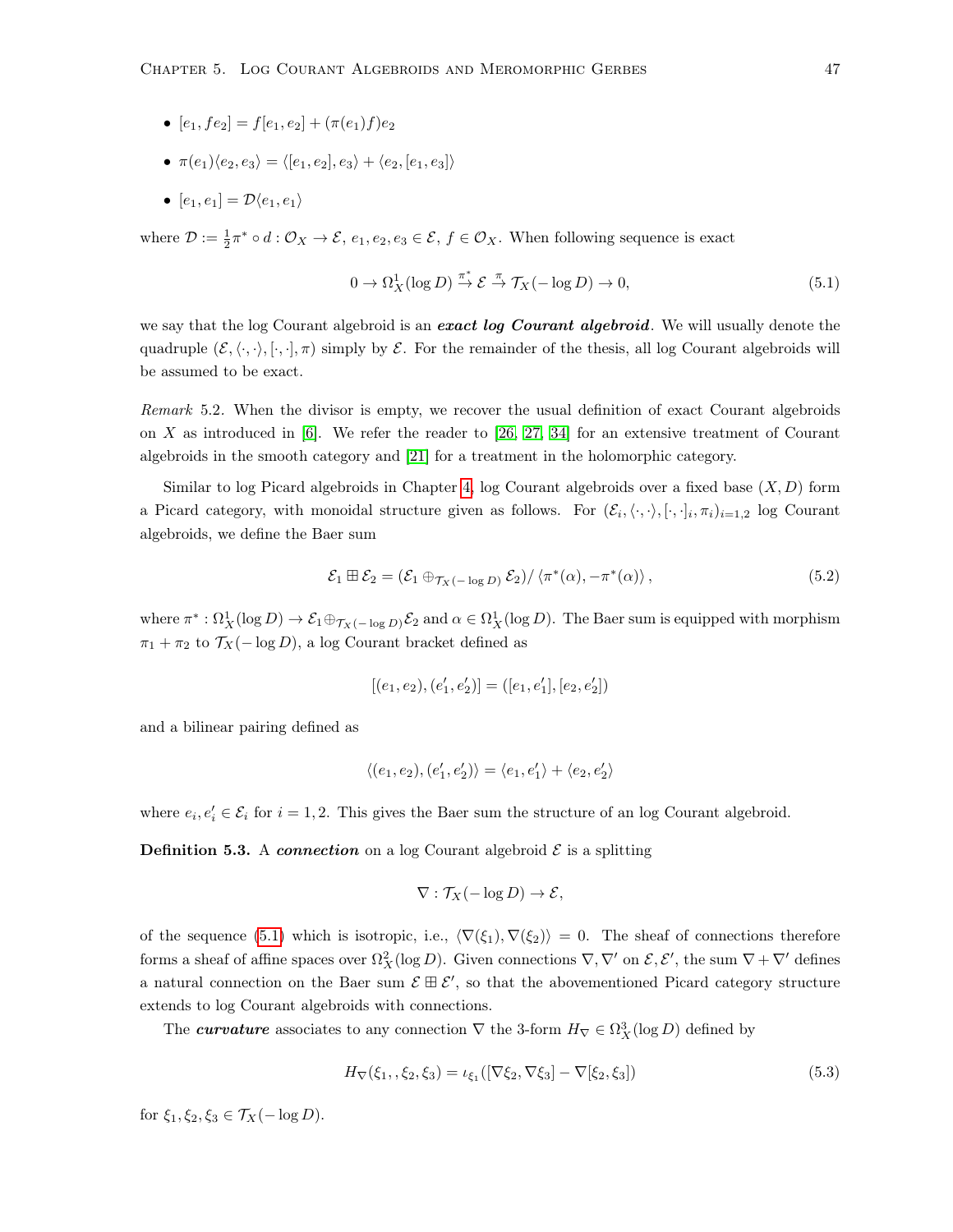<span id="page-53-1"></span>**Lemma 5.4.** The curvature  $H_{\nabla}$  is a closed logarithmic 3-form. Modifying the connection by  $B \in$  $\Omega_X^2(\log D)$  gives the curvature

<span id="page-53-0"></span>
$$
H_{\nabla + B} = H_{\nabla} + dB,\tag{5.4}
$$

and if  $\psi : \mathcal{E} \to \mathcal{E}'$  is an isomorphism of log Courant algebroids, then  $H_{\psi \circ \nabla} = H_{\nabla}$ . Finally, if  $\nabla, \nabla'$  are connections for  $\mathcal{E}, \mathcal{E}'$ , then the curvature of the Baer sum is  $H_{\nabla+\nabla'}=H_{\nabla}+H_{\nabla'}$ .

*Proof.* The isotropic nature of the connection  $\nabla$  enables us to write the curvature 3-form as  $H_{\nabla}(\xi_1, \xi_2, \xi_3)$  $\langle \nabla(\xi_1), [\nabla(\xi_2), \nabla(\xi_3)]\rangle$ . The fact that this 3-form is closed follows from the observation that

$$
i_{\xi_1} i_{\xi_2} i_{\xi_3} dH_{\nabla} = \text{Jac}(\nabla(\xi_1), \nabla(\xi_2), \nabla(\xi_3)),
$$

where Jac is the Jacobinator defined as:

$$
Jac(\nabla(\xi_1),\nabla(\xi_2),\nabla(\xi_3)):= [\nabla(\xi_1),[\nabla(\xi_2),\nabla(\xi_3)]]-[[\nabla(\xi_1),\nabla(\xi_2)],\nabla(\xi_3)]-[\nabla(\xi_2),[\nabla(\xi_1),\nabla(\xi_3)]].
$$

For property [5.4,](#page-53-0) if  $\nabla' = \nabla + B$ , we have

$$
H_{\nabla'}(\xi_1,\xi_2,\xi_3)=H_{\nabla}(\xi_1,\xi_2,\xi_3)+i_{\xi_1}([\nabla \xi_2,B\xi_3]+[B\xi_2,\nabla \xi_3]-B[\xi_2,\xi_3])=(H_{\nabla}+dB)(\xi_1,\xi_2,\xi_3),
$$

as required. For the remaining statements, note that an isomoprhism of log Courant algebroids is an isomorphism of extensions  $\psi : \mathcal{E} \to \mathcal{E}'$  which preserves the log Courant bracket  $[\cdot, \cdot]$  and the bilinear bracket  $\langle \cdot, \cdot \rangle$  which gives  $H_{\psi \circ \nabla} = H_{\nabla}$  immediately. The final assertion follows from the fact that the two brackets on the Baer sum  $\mathcal{E} \oplus \mathcal{E}'$  is defined componentwise.  $\Box$ 

Consider the trivial extension  $\mathcal{T}_X(-\log D) \oplus \Omega^1_X(\log D)$ . The splitting determined by the connection  $\nabla$  takes the log Courant bracket on the log Courant algebroid  $\mathcal E$  to the bracket on  $\mathcal T_X(- \log D) \oplus$  $\Omega^1_X(\log D)$  given by

<span id="page-53-2"></span>
$$
[\xi_1 + \tau_1, \xi_2 + \tau_2] = [\xi_1, \xi_2] + \mathcal{L}_{\xi_1} \tau_2 - i_{\xi_2} d\tau_1 + i_{\xi_2} i_{\xi_1} H_{\nabla},
$$
\n(5.5)

where  $\xi_1, \xi_2 \in \mathcal{T}_X(-\log D)$  and  $\tau_1, \tau_2 \in \Omega^1_X(\log D)$ . Moreover, the isomorphism of locally free  $\mathcal{O}_X$ modules given by

$$
\nabla + \frac{1}{2}\pi^* : \mathcal{T}_X(-\log D) \oplus \Omega^1_X(\log D) \stackrel{\cong}{\to} \mathcal{E},
$$

yields the following bilinear pairing  $\langle \cdot, \cdot \rangle$  on  $\mathcal{T}_X(- \log D) \oplus \Omega^1_X(\log D)$ :

<span id="page-53-3"></span>
$$
\langle \xi_1 + \tau_1, \xi_2 + \tau_2 \rangle = \frac{1}{2} (\tau_1(\xi_2) + \tau_2(\xi_1)). \tag{5.6}
$$

Thus, we obtain an log Courant algebroid structure on  $\mathcal{T}_X(-\log D) \oplus \Omega^1_X(\log D)$ .

<span id="page-53-5"></span>**Definition 5.5.** Let  $H \in \Omega_X^{3,cl}(\log D)$  be a closed logarithmic 3-form and  $\mathcal E$  be a log Courant algebroid on  $(X, D)$ . We define the *twist* of  $\mathcal E$  to be the log Courant algebroid  $(\mathcal E,\langle\cdot,\cdot\rangle,[\cdot,\cdot]_H,\pi)$  where  $[\cdot,\cdot]_H$  is given as

$$
[e_1, e_2]_H = [e_1, e_2] + \iota_{\pi(e_2)} \iota_{\pi(e_1)} H,
$$

for  $e_1, e_2 \in \mathcal{E}$  and  $\xi_1, \xi_2 \in \mathcal{T}_X(-\log D)$ . We denote this algebroid by  $\mathcal{E}_H$ .

<span id="page-53-4"></span>**Example 5.6** (Split log Courant algebroid). Consider a closed logarithmic 3-form  $H \in \Omega_X^{3, \text{cl}}(\log D)$ .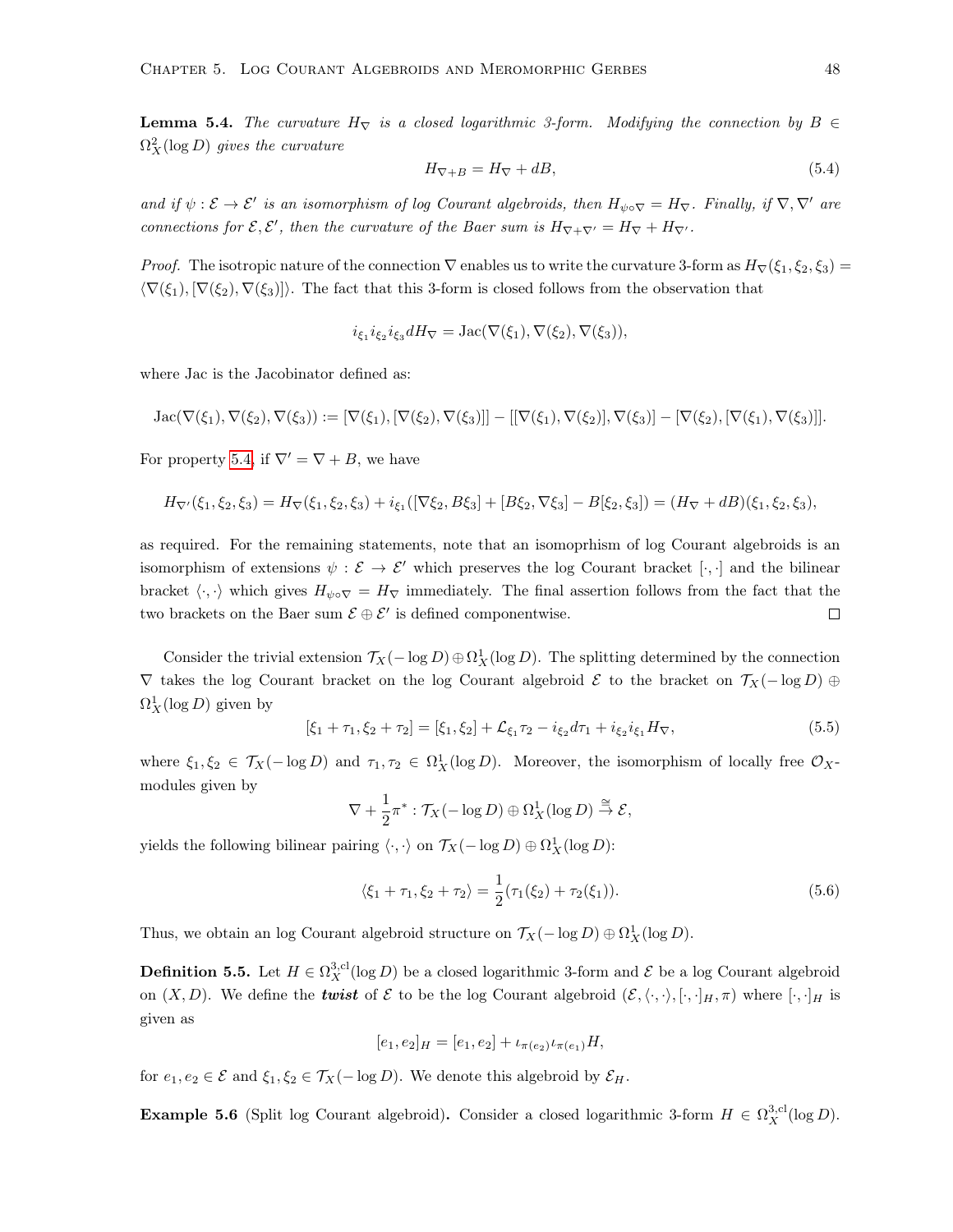We can twist the trivial extension  $\mathcal{T}_X(-\log D) \oplus \Omega^1_X(\log D)$  by H

$$
[\xi_1 + \tau_1, \xi_2 + \tau_2]_H = [\xi_1, \xi_2] + \mathcal{L}_{\xi_1} \tau_2 - i_{\xi_2} d\tau_1 + i_{\xi_2} i_{\xi_1} H.
$$

Hence, we obtain a log Courant algebroid admitting a global connection with curvature  $H$ .

#### 5.1.2 Classification of log Courant algebroids

<span id="page-54-0"></span>**Theorem 5.7.** Log Courant algebroids on  $(X, D)$  are classified by the cohomology group

$$
\mathbb{H}^3(F^2\Omega_X^{\bullet}(\log D)),
$$

with addition deriving from the Baer sum operation [\(5.2\)](#page-52-1).

Proof. The structure of this proof is identical to the proof of Theorem [4.8](#page-26-0) with appropriate modifications. Let  $\mathcal E$  be a log Courant algebroid on  $(X, D)$  and take an open affine cover  $\{U_i\}$  of X. Then over each  $U_i$  we may choose a connection  $\nabla_i$  which has curvature  $H_i \in \Omega^{3,cl}(U_i, \log D)$ . On the double overlap  $U_i \cap U_j$ , by Lemma [5.4,](#page-53-1) we have

$$
H_i - H_j = dB_i j,
$$

where  $B_{ij} = \nabla_i - \nabla_j \in \Omega^2(U_i \cap U_j, \log D)$ . Since we have  $B_{ij} + B_{jk} + B_{ki} = 0$  on triple overlaps, this gives a Čech-de Rham cocycle  $(A_{ij}, B_i)$ . If we modify our choice of local connections, this shifts the cocycle by a Čech coboundary and so we obtain a well-defined map from log Courant algebroids to the hypercohomology group  $\mathbb{H}^3(F^2\Omega_X^{\bullet}(\log D))$ . An isomorphism  $\psi : \mathcal{E} \to \mathcal{E}'$  of log Courant algebroids induces an isomorphism of sheaves of connections which preserves the curvature (Lemma [5.4\)](#page-53-1), so that  $\mathcal E$  and  $\mathcal E'$  give rise to cohomologous cocycles by the above argument.

We proceed now to show that this classifying map is surjective. Any such cocycle  $(A_{ij}, B_i)$  may be used to construct a log Courant algebroid as follows: on each  $U_i$  we define local log Courant algebroids  $\mathcal{E}_i$ to be trivial extensions  $\mathcal{E}_i = \mathcal{T}_{U_i}(-\log D) \oplus \Omega^1_{U_i}(\log D)$  equipped with the log Courant bracket in [\(5.5\)](#page-53-2):

$$
[\xi_1 + \tau_1, \xi_2 + \tau_2]_i = [\xi_1, \xi_2] + \mathcal{L}_{\xi_1} \tau_2 + i_{\xi_2} d\tau_1 + i_{\xi_2} i_{\xi_1} H_i,
$$

and the bilinear bracket in [\(5.6\)](#page-53-3):

$$
\langle \xi_1 + \tau_1, \xi_2 + \tau_2 \rangle = \frac{1}{2} (\tau_1(\xi_2) + \tau_2(\xi_1)).
$$

We then glue  $\mathcal{E}_i$  to  $\mathcal{E}_j$  using the map

$$
\Phi_{ij} : \xi + \tau \mapsto \xi + \tau + B_{ij}(\xi).
$$

Note that this map preserves both the log Courant bracket and the bilinear bracket above and so it defines an isomorphism of log Courant algebroids. Moreover, the cocycle condition on  $B_{ij}$  implies that  $\Phi_{ki}\Phi_{jk}\Phi_{ij} = 1$  and so this yields a global log Courant algebroid which proves surjectivity. For the correspondence between the Baer sum and addition in cohomology, note that by choosing local connections  $\nabla_i, \nabla'_i$  on  $\mathcal{E}, \mathcal{E}'$ , the sum  $\nabla_i + \nabla'_i$  defines local connections for the Baer sum  $\mathcal{E} \boxplus \mathcal{E}'$  and by Lemma [5.4](#page-53-1) the corresponding cocycle for  $\nabla_i + \nabla_i'$  is the sum of the cocycles for the summands, as required. $\Box$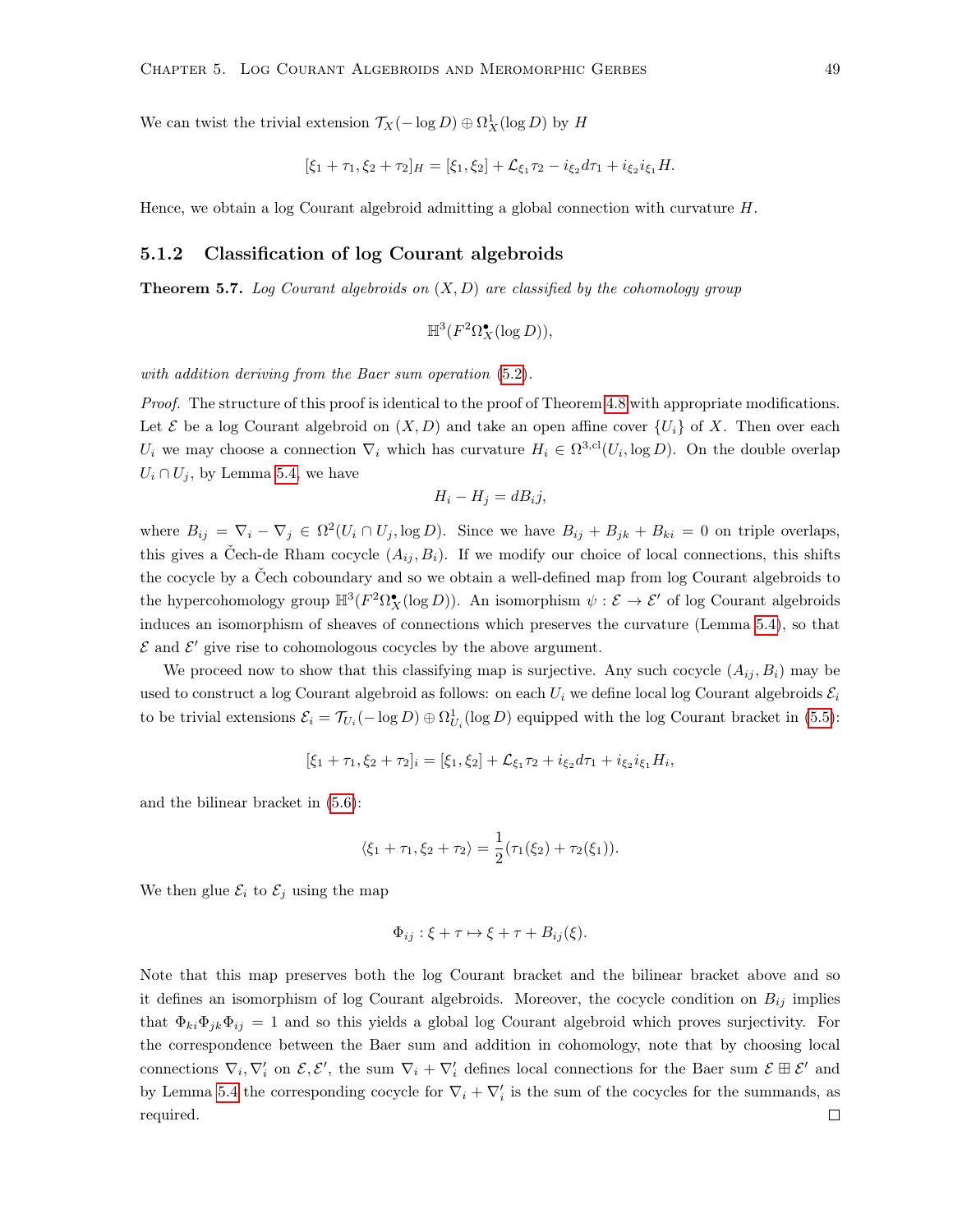**Example 5.8** (Family of split log Courant algebroids). Given two closed logarithmic 3-forms  $H, H' \in$  $\Omega_X^{3,cl}(\log D)$ , we can twist the trivial extension  $\mathcal{T}_X(-\log D) \oplus \Omega^1_X(\log D)$  by H and H' as shown in Example [5.6](#page-53-4) to obtain split log Courant algebroids  $\mathcal{E}_H$  and  $\mathcal{E}_{H'}$  respectively. An automorphism of the trivial extension given by  $\Phi: \xi + f \mapsto \xi + f + B(\xi)$  for  $B \in H^0(\Omega_X^2(\log D))$  takes  $[\cdot, \cdot]_H$  to  $[\cdot, \cdot]_{H'}$  if and only if  $H' - H = dB$ . But by [\[15,](#page-79-2) Proposition 1.3.2], any global closed logarithmic form on  $(X, D)$  is exact if and only if it vanishes, hence we see that  $\mathcal{E}_H \cong \mathcal{E}_{H'}$  if and only if  $H' = H$ . Therefore we obtain a universal family of split log Courant algebroids over  $H^0(\Omega_X^{3,\text{cl}}(\log D))$  by this construction.

**Theorem 5.9.** Any extension of  $\mathcal{T}_X(-\log D)$  by  $\Omega^1_X(\log D)$  admits the structure of a log Courant algebroid on  $(X, D)$  and if  $\mathcal{E}, \mathcal{E}'$  are two log Courant algebroid with isomorphic underlying extensions, then  $\mathcal{E}'$  is isomorphic to  $\mathcal E$  up to a twist by a closed logarithmic 3-form as defined in Definition [5.5.](#page-53-5)

*Proof.* By the above theorem, we know that a log Courant algebroid on  $(X, D)$  is given by a cocycle  ${B_{ij}, H_i}$  where  $H_i$  is a closed log 3-form and  $B_{ij}$  is a log 2-form such that  $H_i-H_j = dB_{ij}$ . The forgetful map from  ${B_{ij}, H_i}$  to  ${B_{ij}}$  induces the map in cohomology

$$
\Phi: \mathbb{H}^3(F^2\Omega_X^{\bullet}(\log D)) \to H^1(\Omega_X^2(\log D)).
$$

We can proceed exactly as in the proof of Theorem [4.10](#page-27-0) to obtain that this map fits into the following short exact sequence

$$
0 \to H^0(\Omega_X^{3,\mathrm{cl}}(\log D)) \to \mathbb{H}^3(F^2\Omega_X^\bullet(\log D)) \stackrel{\Phi}{\to} H^1(\Omega_X^2(\log D)) \to 0,
$$

which gives the desired result.

**Definition 5.10.** Let  $\mathcal{E}$  be a log Courant algebroid on  $(X, D)$ . We say that  $\mathcal{E}$  is **locally trivial** if a flat connection (a splitting of  $\mathcal E$  with zero curvature) exists in a neighbourhood of every point.

**Proposition 5.11.** Locally trivial log Courant algebroids on  $(X, D)$  are classified by the subgroup

$$
H^1(\Omega_X^{2,\mathrm{cl}}(\log D))\subset \mathbb{H}^3(F^2\Omega_X^\bullet(\log D)).
$$

If D is smooth, the above inclusion is an equality, so that all log Courant algebroids on  $(X, D)$  are locally trivial.

*Proof.* As described in Theorem [5.7,](#page-54-0) a log Courant algebroid is classified by cohomological data  $\{B_{ij}, H_{\nabla_i}\}$ where  $H_{\nabla_i} - H_{\nabla_j} = dB_{ij}$ . In the locally trivial case, local flat splittings may be chosen, in which case  $H_{\nabla_i}$  and  $H_{\nabla_j}$  are zero, yielding a Čech 1-cocycle  $B_{ij}$  for  $\Omega_X^{2,\text{cl}}(\log D)$ , as required. The inclusion of complexes

$$
\Omega_X^{2,\text{cl}}(\log D) \hookrightarrow [\Omega_X^2(\log D) \to \Omega_X^{3,\text{cl}}(\log D)],
$$

induces an inclusion on first cohomology groups, and since the Poincaré lemma for logarithmic forms holds in degree  $\geq 2$  when D is smooth, we obtain surjectivity in that case.  $\Box$ 

As in the case of log Picard algebroids, a log Courant algebroid on  $(X, D)$  restricts to an usual exact Courant algebroid on  $U = X \setminus D$ , and so determines a class in  $H^1(\Omega_U^{2, \text{cl}})$ , which itself defines a class in  $H^3(U,\mathbb{C})$ . We now give the analogue of Theorem [4.13](#page-28-0) in the context of locally trivial log Courant algebroids.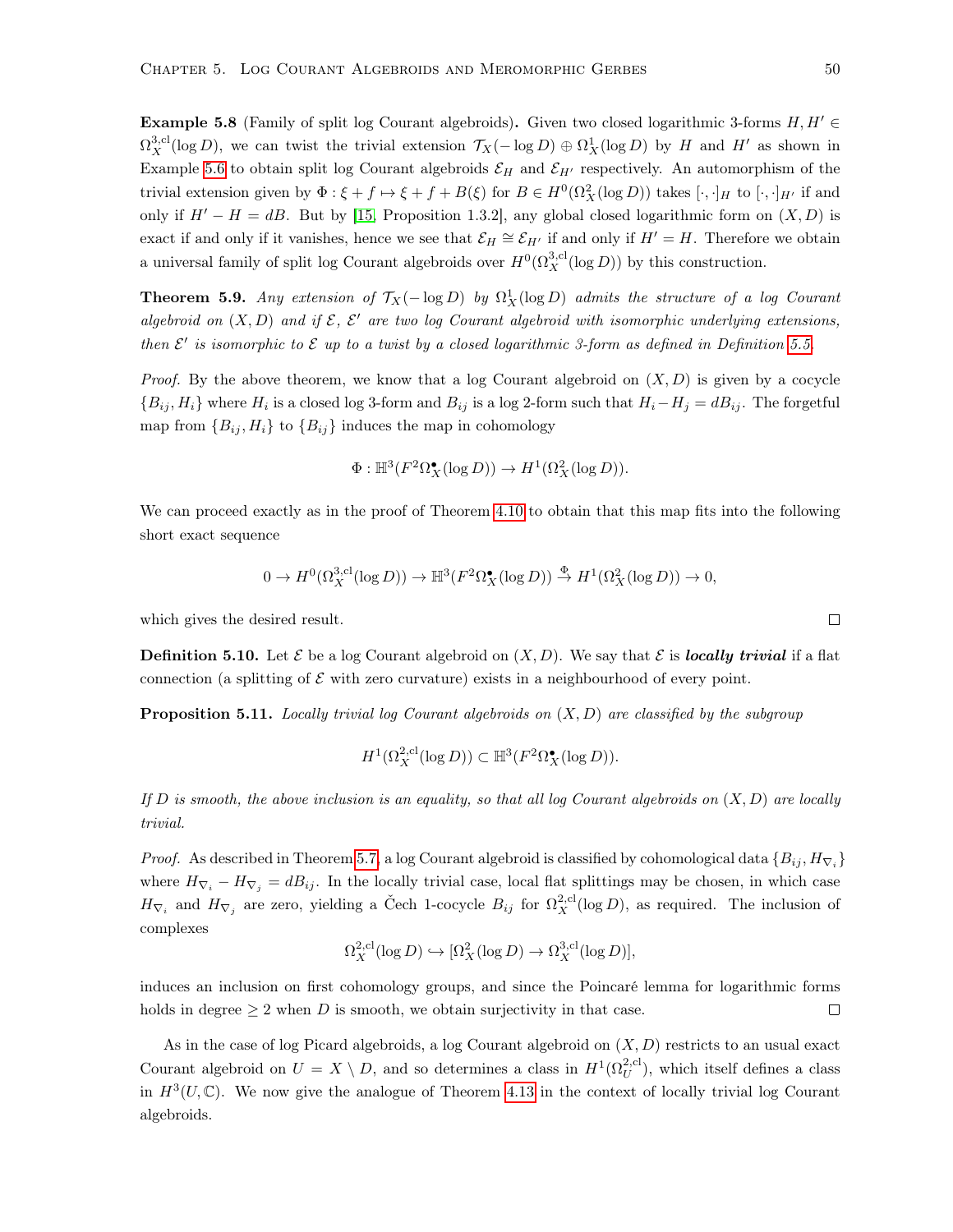**Theorem 5.12.** The restriction of a locally trivial log Courant algebroid on  $(X, D)$  to the complement  $U = X \setminus D$  defines a cohomology class in the subgroup

$$
F^2H^3(U,\mathbb{C}) \cap W_4H^3(U,\mathbb{C}) \subset H^3(U,\mathbb{C}),
$$

and this defines a bijection on isomorphism classes.

Proof. The proof of this theorem is similar to the proof of Theorem [4.13](#page-28-0) with appropriate modifications. Our goal here is to prove the following

$$
H^1(\Omega_X^{2,\text{cl}}(\log D)) \cong F^2 H^3(U,\mathbb{C}) \cap W_4 H^3(U,\mathbb{C})
$$

The sheaf  $\Omega_X^{2,\text{cl}}(\log D)$  can be resolved by the following complex

$$
\Omega_X^2(\log D) \to \Omega_X^1 \wedge \Omega_X^2(\log D) \to \Omega_X^2 \wedge \Omega_X^2(\log D) \to \dots
$$

This complex is precisely  $F^2W_2\Omega_X^{\bullet}(\log D)$  and so we have the isomorphism

<span id="page-56-1"></span>
$$
H^1(\Omega_X^{2,\text{cl}}(\log D)) \cong \mathbb{H}^3(F^2W_2\Omega_X^{\bullet}(\log D)).\tag{5.7}
$$

There is a commutative diagram of complexes

$$
F^2W_2\Omega_X^{\bullet}(\log D) \longrightarrow W_2\Omega_X^{\bullet}(\log D)
$$
  
\n
$$
\downarrow \qquad \qquad \downarrow
$$
  
\n
$$
F^2\Omega_X^{\bullet}(\log D) \longrightarrow \Omega_X^{\bullet}(\log D)
$$

Using exactly the same methodology as outlined in the proof of Theorem [4.13,](#page-28-0) we find that if we take the third hypercohomology  $\mathbb{H}^3$  of all the complexes in the above diagram, then all of the induced maps are injective. This proves that the map

<span id="page-56-0"></span>
$$
\mathbb{H}^{3}(F^{2}W_{2}\Omega_{X}^{\bullet}(\log D)) \to F^{2}H^{3}(U,\mathbb{C}) \cap W_{4}H^{3}(U,\mathbb{C})
$$
\n
$$
(5.8)
$$

is injective. To show surjectivity, we see that the group  $\mathbb{H}^3(F^2W_2\Omega_X^{\bullet}(\log D))$  injects into  $\mathbb{H}^3(W_2\Omega_X^{\bullet}(\log D))$ with cokernel  $\mathbb{H}^3(\mathcal{O}_X \to \Omega^1_X(\log D)),$ 

$$
0 \to \mathbb{H}^3(F^2W_2\Omega_X^{\bullet}(\log D)) \to \mathbb{H}^3(W_2\Omega_X^{\bullet}(\log D)) \to \mathbb{H}^3(\mathcal{O}_X \to \Omega_X^1(\log D)) \to 0,
$$
 (5.9)

and it injects into  $\mathbb{H}^3(F^2 \Omega_X^{\bullet}(\log D))$  with cokernel  $H^0(D^{(3)}, \mathbb{C}),$ 

$$
0 \to \mathbb{H}^3(F^2W_2\Omega_X^{\bullet}(\log D)) \to \mathbb{H}^3(F_2\Omega_X^{\bullet}(\log D)) \to H^0(D^{(3)}, \mathbb{C}) \to 0 \tag{5.10}
$$

Suppose that there exists a class in  $F^2H^3(U,\mathbb{C}) \cap W_4H^3(U,\mathbb{C})$  such that it is not in the image of  $\mathbb{H}^3(F^2W_2\Omega_X^{\bullet}(\log D)).$  Then, this class must either map to  $\mathbb{H}^3(\mathcal{O}_X \to \Omega^1_X(\log D))$  or map to  $H^0(D^{(3)}, \mathbb{C}).$ In the former case, this contradicts that this class lies in  $F^2H^3(U,\mathbb{C})$  and in the latter case, this contradicts that this class lies in  $W_4H^3(U,\mathbb{C})$ . Therefore, we obtain surjectivity of the map [\(5.8\)](#page-56-0). Thus, we have  $\mathbb{H}^3(F^2W_2\Omega_X^{\bullet}(\log D))$  is isomorphic to the group  $F^2H^3(U,\mathbb{C})\cap W_4H^3(U,\mathbb{C})$  and using the isomorphism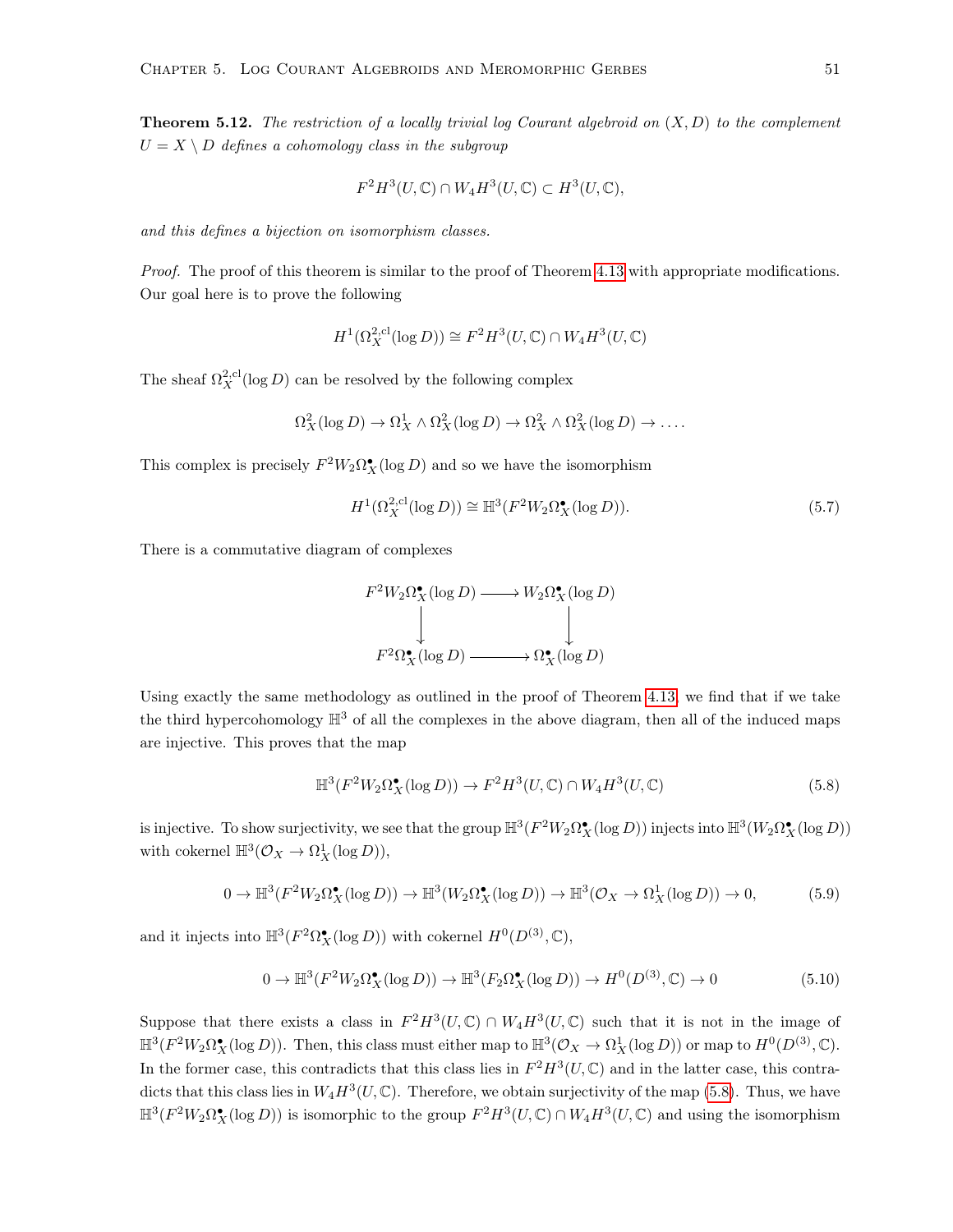given in [\(5.7\)](#page-56-1), we obtain the desired isomorphism

$$
H^1(\Omega_X^{2,\text{cl}}(\log D)) \cong F^2 H^3(U,\mathbb{C}) \cap W_4 H^3(U,\mathbb{C}).
$$

#### <span id="page-57-0"></span>5.1.3 Residues and relationship to Picard algebroids on D

We now introduce the topological aspects of the theory of locally trivial log Courant algebroids. For this subsection, we restrict our attention to the case where  $D$  is a smooth divisor in X. First, we have the residue short exact sequence

$$
0\to \Omega^2_X\to \Omega^2_X(\log D)\stackrel{\text{res}}{\to}\Omega^1_D\to 0.
$$

If we restrict ourselves to closed differential forms, we have the following analogue of the residue short exact sequence

$$
0 \to \Omega_X^{2,\text{cl}} \to \Omega_X^{2,\text{cl}}(\log D) \overset{\text{res}}{\to} \Omega_D^{1,\text{cl}} \to 0,
$$

with the following long exact sequence in cohomology

<span id="page-57-1"></span>
$$
\cdots \to H^1(\Omega_X^{2,\text{cl}}) \to H^1(\Omega_X^{2,\text{cl}}(\log D)) \stackrel{\text{res}}{\to} H^1(\Omega_D^{1,\text{cl}}) \to \dots
$$
\n(5.11)

We now describe what this long exact sequence means geometrically. The map from  $H^1(\Omega_X^{2,\text{cl}})$  to  $H^1(\Omega_X^{2,\text{cl}}(\log D))$  corresponds to locally trivial log Courant algebroids on  $(X,D)$  which come from exact Courant algebroids on X. Let  $\widetilde{\mathcal{E}}$  be a locally trivial exact Courant algebroid on X

$$
0 \to \Omega_X^1 \xrightarrow{\widetilde{\pi}^*} \widetilde{\mathcal{E}} \xrightarrow{\widetilde{\pi}} \mathcal{T}_X \to 0.
$$

Consider the pullback square of the map  $\tilde{\pi}: \mathcal{E} \to \mathcal{T}_X$  and the inclusion map  $i: \mathcal{T}_X(-\log D) \hookrightarrow \mathcal{T}_X$ , we have the commutative diagram



Now, if we take the pushout square of the inclusion map  $\varphi : \Omega^1_X \to \Omega^1_X(\log D)$  and the map  $\widetilde{\pi}^* : \Omega^1_X \to \overline{\mathcal{E}}$ , we obtain a log Courant algebroid  $\mathcal E$ 



**Definition 5.13.** Let  $\widetilde{\mathcal{E}}$  be an exact Courant algebroid on X, we define the *induced log Courant* **algebroid** to be the log Courant algebroid  $\mathcal{E}$  constructed from  $\tilde{\mathcal{E}}$  as above.

The residue map from  $H^1(\Omega_X^{2,\text{cl}}(\log D))$  to  $H^1(\Omega_D^{1,\text{cl}})$  in [\(5.11\)](#page-57-1) can be understood in the following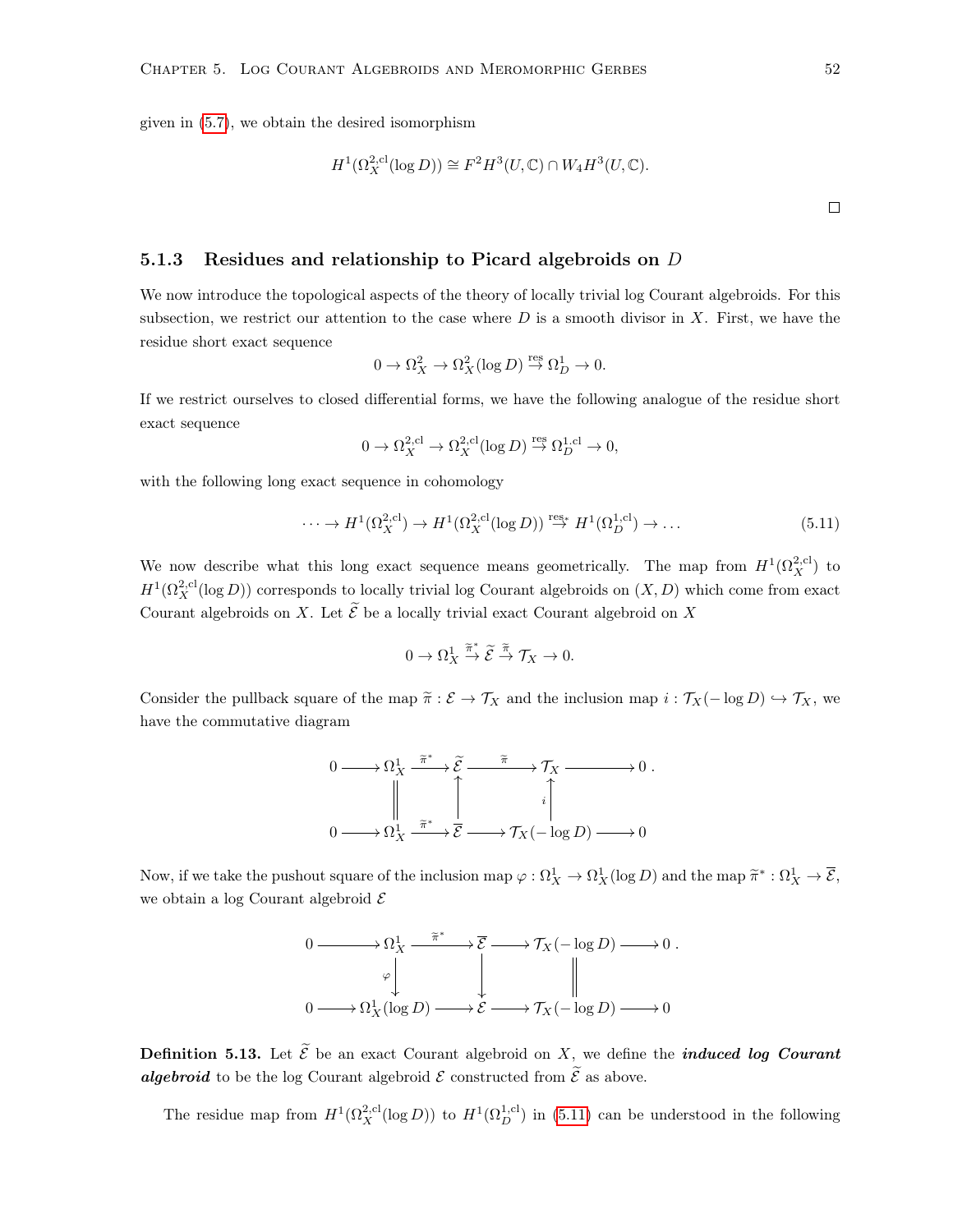way. Let  $\mathcal{E}_D$  be the restriction of an exact locally trivial log Courant algebroid  $\mathcal E$  on  $D$ 

<span id="page-58-0"></span>
$$
0 \to \Omega_X^1(\log D)|_D \to \mathcal{E}|_D \to \mathcal{T}_X(-\log D)|_D \to 0. \tag{5.12}
$$

The sheaf  $\mathcal{T}_X(-\log D)|_D$  is the Atiyah algebroid of the normal bundle  $N_D$  of D, so in particular, it is a Picard algebroid on D

<span id="page-58-1"></span>
$$
0 \to \mathcal{O}_D \to \mathcal{T}_X(-\log D)|_D \stackrel{\sigma}{\to} \mathcal{T}_D \to 0. \tag{5.13}
$$

The sheaf  $\Omega_X^1(\log D)|_D$  fits into the restriction of the residue short exact sequence on D

<span id="page-58-2"></span>
$$
0 \to \Omega_D^1 \to \Omega_X^1(\log D)|_D \stackrel{\text{res}|_D}{\to} \mathcal{O}_D \to 0. \tag{5.14}
$$

If we combine the sequences  $(5.12)$ ,  $(5.13)$ ,  $(5.14)$  and consider the commutative diagram

$$
0 \longrightarrow \Omega_X^1(\log D)|_D \longrightarrow \mathcal{E}|_D \longrightarrow \mathcal{T}_X(-\log D)|_D \longrightarrow 0.
$$
  

$$
\downarrow \qquad \qquad \downarrow \qquad \qquad \sigma \downarrow
$$
  

$$
0 \longrightarrow \mathcal{O}_D \longrightarrow \mathcal{F} \longrightarrow \mathcal{T}_D \longrightarrow 0
$$

There is a Lie bracket [ $\cdot$ ,  $\cdot$ ] on the sections of F which is obtained by descending the bracket on  $\mathcal{E}|_D$  and hence, the sheaf  $\mathcal F$  admits the structure of a Picard algebroid on  $D$ .

**Definition 5.14.** Let  $\mathcal{E}$  be a locally trivial log Courant algebroid on  $(X, D)$ , the **residue** of  $\mathcal{E}$  along D is the Picard algebroid  $\mathcal F$  constructed above.

We note that if we take the kernels of all of the vertical maps in the commutative diagram above, we obtain the dual extension  $\check{\mathcal{F}}$  of  $\mathcal{F}$ 

$$
0\to \Omega^1_D\to \check{\mathcal{F}}\to \mathcal{O}_D\to 0.
$$

This extension is a class in the cohomology group  $H^1(\mathcal{T}_D)$  which classifies the deformations of the complex structure on D.

Remark 5.15. For the case of log Picard algebroids, we had to work in the analytic topology in order to obtain interesting examples of log Picard algebroids on  $(X, D)$  which do not arise as pullbacks of Picard algebroids on X. This is due to the fact that the group  $H^1(D, \mathbb{C})$  is trivial in the Zariski topology and hence, the following map

$$
H^1(\Omega_X^{1,\text{cl}}) \to H^1(\Omega_X^{1,\text{cl}}(\log D))
$$

is necessarily surjective. In contrast, for log Courant algebroids, we do not need to make this distinction since  $H^1(\Omega_D^{1,\text{cl}})$  is the same whether it is the Zariski topology or the analytic topology.

#### 5.1.4 Examples

We will now present several examples of locally trivial log Courant algebroids on  $(X, D)$ .

**Example 5.16.** Let  $(\mathbb{P}^3, Q)$  such that Q is the quadric hypersurface in  $\mathbb{P}^3$ . We apply the sequence [\(5.11\)](#page-57-1) to this example:

$$
\cdots \to H^1(\Omega_{\mathbb{P}^3}^{2,\text{cl}}) \to H^1(\Omega_{\mathbb{P}^3}^{2,\text{cl}}(\log Q)) \to H^1(\Omega_Q^{1,\text{cl}}) \to H^2(\Omega_{\mathbb{P}^3}^{2,\text{cl}}) \to \dots
$$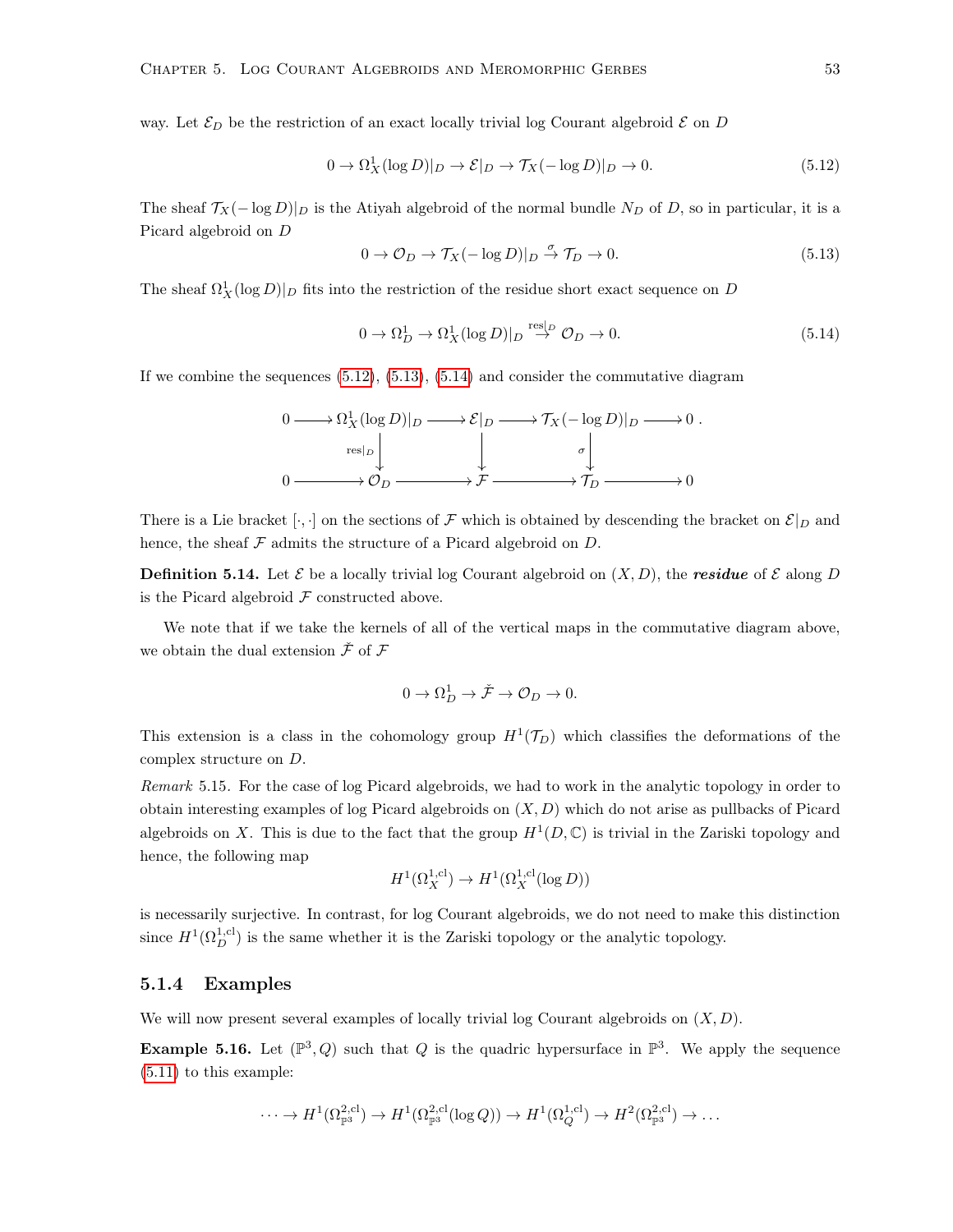Using the result of the previous lemma and standard facts about the Hodge numbers of  $\mathbb{P}^3$  and  $Q$ , we obtain  $H^1(\Omega_{\mathbb{P}^3}^{2,cl})=0$ ,  $H^1(\Omega_Q^{1,cl})=\mathbb{C}^2$  and  $H^2(\Omega_{\mathbb{P}^3}^{2,cl})=\mathbb{C}$ . Thus, the group  $H^1(\Omega_{\mathbb{P}^3}^{2,cl}(\log Q))$  must be nonzero by the above sequence and we can conclude that there are non-trivial locally trivial log Courant algebroids on this pair.

In the above example, all of the locally trivial log Courant algebroids have non-trivial residues on the divisor. The next example will be a situation where this is not the case and certain classes of the log Courant algebroids will be obtained from exact Courant algebroids.

<span id="page-59-1"></span>**Example 5.17.** Let  $(X, D)$  such that X is the cubic hypersurface in  $\mathbb{P}^4$  and  $D \in |-K_X|$  a K3 surface. If we apply the sequence [\(5.11\)](#page-57-1), we have

$$
\cdots \to H^0(\Omega_D^{1,\text{cl}}) \to H^1(\Omega_X^{2,\text{cl}}) \to H^1(\Omega_X^{2,\text{cl}}(\log D)) \to H^1(\Omega_D^{1,\text{cl}}) \to H^2(\Omega_X^{2,\text{cl}}) \to \cdots
$$

The divisor D is a K3 surface and so the Hodge numbers are  $h_D^{1,0} = h_D^{0,1} = 0$ ,  $h_D^{2,0} = h_D^{0,2} = 1$  and  $h_D^{1,1} = 20$ . Using Lemma [2.2,](#page-11-0) we obtain  $H^0(\Omega_D^{1,\text{cl}}) = 0$  and  $H^1(\Omega_D^{1,\text{cl}}) = \mathbb{C}^{21}$ . We can re-write the above sequence

$$
0 \to H^1(\Omega_X^{2,\text{cl}}) \to H^1(\Omega_X^{2,\text{cl}}(\log D)) \to \mathbb{C}^{21} \to H^2(\Omega_X^{2,\text{cl}}) \to \dots
$$

To determine the groups  $H^1(\Omega_X^{2,\text{cl}})$  and  $H^1(\Omega_X^{2,\text{cl}})$ , we need to find the Hodge numbers  $h_X^{3,0}, h_X^{2,1}, h_X^{3,1}, h_X^{2,2}$ of X and then appeal to Lemma [2.2.](#page-11-0) From the Lefschetz theorem, we have  $H^2(X, \mathbb{C}) \cong H^2(\mathbb{P}^4, \mathbb{C}) = \mathbb{C}$ and so  $H^4(X, \mathbb{C}) = \mathbb{C}$ . This implies that  $h_X^{3,1} = 0$  and  $h_X^{2,2} = 1$ .

We now determine the Hodge numbers  $h_X^{3,0}$  and  $h_X^{2,1}$ . From the adjunction formula, we have  $\Omega_X^3$  =  $\mathcal{O}_X(-2)$  and so  $h_X^{3,0} = 0$ . To determine  $h_X^{2,1}$ , it suffices to determine  $h^{1,2}$  due to the symmetry of the Hodge diamond. From the conormal sequence

$$
0 \to \mathcal{O}_X(-3) \to \Omega_{\mathbb{P}^4}^1|_X \to \Omega_X^1 \to 0,
$$

we have the long exact sequence in cohomology

$$
\cdots \to H^2(\mathcal{O}_X(-3)) \to H^2(\Omega_{\mathbb{P}^4}^1|_X) \to H^2(\Omega_X^1) \to H^3(\mathcal{O}_X(-3)) \to H^3(\Omega_{\mathbb{P}^4}^1|_X) \to \cdots
$$

By Serre duality, we have  $H^2(\mathcal{O}_X(-3)) \cong H^1(\mathcal{O}_X(1)) = 0$  and  $H^3(\mathcal{O}_X(-3)) \cong H^0(\mathcal{O}_X(1)) = \mathbb{C}^5$  and so we can re-write the above sequence

<span id="page-59-0"></span>
$$
0 \to H^2(\Omega^1_{\mathbb{P}^4}|_X) \to H^2(\Omega^1_X) \to \mathbb{C}^5 \to H^3(\Omega^1_{\mathbb{P}^4}|_X) \to \dots
$$
\n
$$
(5.15)
$$

To find the cohomology groups  $H^2(\Omega_{\mathbb{P}^4}^1|_X)$  and  $H^3(\Omega_{\mathbb{P}^4}^1|_X)$ , we can use the Euler sequence

$$
0 \to \Omega_{\mathbb{P}^4}^1|_X \to \mathcal{O}_X(-1)^{\oplus 5} \to \mathcal{O}_X \to 0.
$$

By the Kodaira vanishing theorem,  $H^{i}(\mathcal{O}_X) = 0$  for  $i > 0$ . Therefore, the long exact sequence in cohomology for the Euler sequence gives us

$$
H^j(\Omega^1_{\mathbb{P}^4}|_X)=H^j(\mathcal{O}_X(-1))^{\oplus 5}.
$$

for  $j = 2, 3$ . Using the Kodaira vanishing theorem again, we get  $H^2(\mathcal{O}_X(-1)) = 0$  and moreover,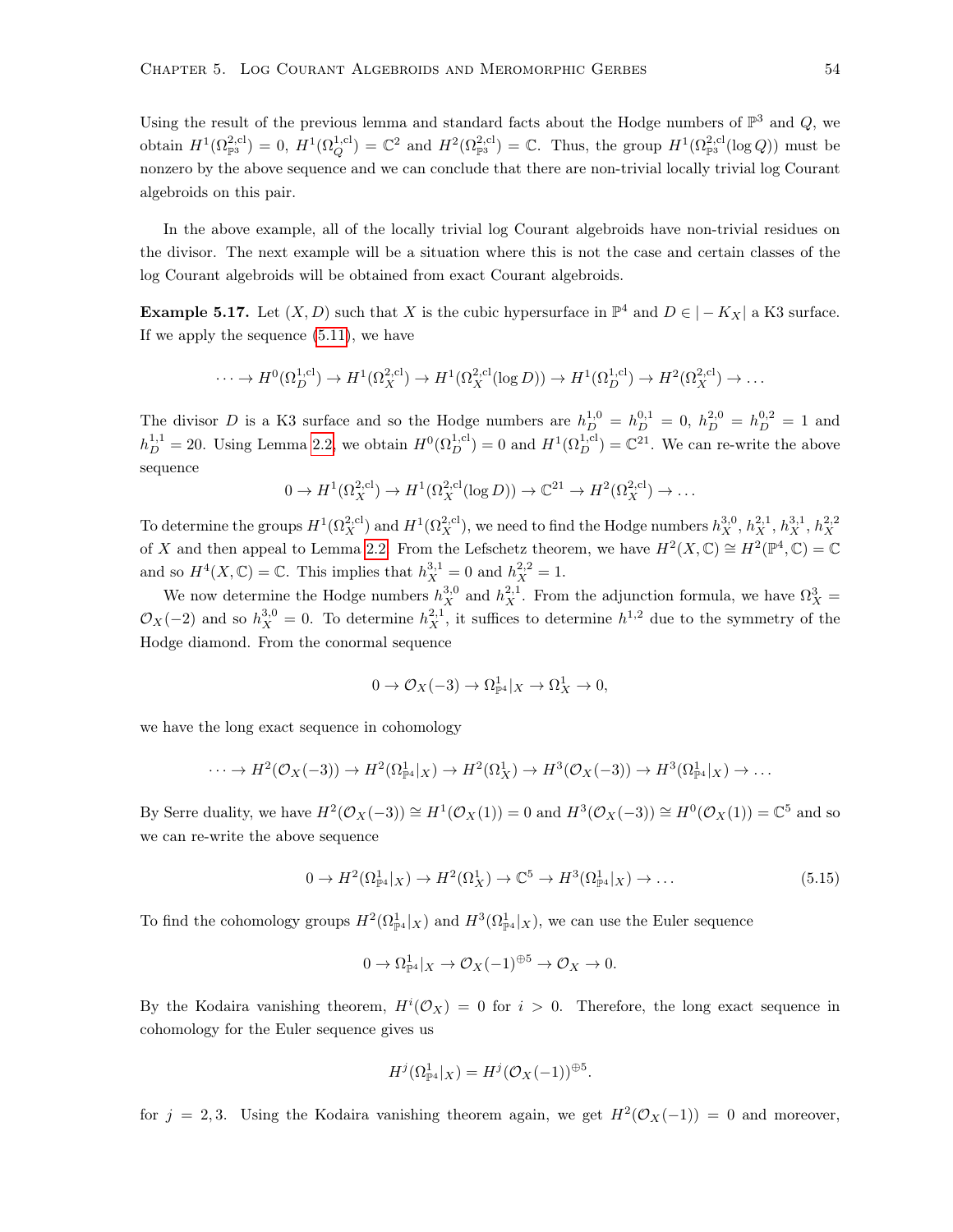$H^3(\mathcal{O}_X(-1)) \cong H^0(\mathcal{O}_X(-1)) = 0$ . This gives us

$$
H^j(\Omega_{\mathbb{P}^4}^1|_X)=0,
$$

for  $j = 2, 3$  and if we return now to the sequence [\(5.15\)](#page-59-0), we have  $H^2(\Omega_X^1) \cong \mathbb{C}^5$ . Since we have shown  $h_X^{3,0} = 0$ ,  $h^{2,1} = 5$ , by Lemma [2.2,](#page-11-0) we have

$$
0 \to \mathbb{C}^5 \to H^1(\Omega_X^{2,\text{cl}}(\log D)) \to \mathbb{C}^{21} \to \mathbb{C} \to \dots
$$

Thus, we have locally trivial log Courant algebroids on this pair which come from exact Courant algebroids on X and also ones which give non-trivial residues on D.

#### 5.1.5 Log Dirac Geometry

In this subsection, we will work with the log Courant algebroid given by the trivial extension  $\mathcal{T}_X(- \log D) \oplus$  $\Omega_X^1(\log D)$  with log Courant bracket given in [\(5.5\)](#page-53-2)

$$
[\xi_1 + \tau_1, \xi_2 + \tau_2] = [\xi_1, \xi_2] + \mathcal{L}_{\xi_1} \tau_2 - i_{\xi_2} d\tau_1,
$$

with  $\xi_1, \xi_2 \in \mathcal{T}_X(-\log D), \tau_1, \tau_2 \in \Omega^1_X(\log D)$  and the closed 3-form H is taken to be trivial. The bilinear bracket  $\langle \cdot, \cdot \rangle$  is as given in [\(5.6\)](#page-53-3):

$$
\langle \xi_1 + \tau_1, \xi_2 + \tau_2 \rangle = \frac{1}{2} (\tau_1(\xi_2) + \tau_2(\xi_1)).
$$

We will now study a distinguished class of subsheaves of  $\mathcal{T}_X(-\log D) \oplus \Omega^1_X(\log D)$  which yield interesting geometric structures.

**Definition 5.18.** A log Dirac structure  $\mathcal{L} \subset \mathcal{T}_X(-\log D) \oplus \Omega^1_X(\log D)$  is a locally free  $\mathcal{O}_X$ -module such that:

- $\mathcal L$  is Lagrangian:  $\mathcal L = \mathcal L^{\perp}$  with respect to the pairing  $\langle \cdot, \cdot \rangle$
- $[\mathcal{L}, \mathcal{L}] \subset \mathcal{L}$ : the sections of  $\mathcal{L}$  are involutive under the log Courant bracket

**Proposition 5.19.** A log Dirac structure  $\mathcal{L}$  admits the structure of a Lie algebroid.

Proof. The anchor map is obtained from first restricting the projection map

$$
\pi: \mathcal{T}_X(-\log D) \oplus \Omega^1_X(\log D) \to \mathcal{T}_X(-\log D),
$$

to the subsheaf L followed by the inclusion  $\mathcal{T}_X(-\log D) \hookrightarrow \mathcal{T}_X$ . The Lie bracket is obtained from restricting the log Courant bracket on  $\mathcal{T}_X(-\log D) \oplus \Omega^1_X(\log D)$  to  $\mathcal{L}$ .  $\Box$ 

Let  $\omega$  be a logarithmic 2-form which is non-degenerate,  $\omega \in H^0(\Omega_X^2(\log D))$ . The form  $\omega$  gives an isomorphism of  $\mathcal{O}_X$ -modules

$$
\omega^{\#} : \mathcal{T}_X(\log D) \stackrel{\cong}{\to} \Omega^1_X(\log D),
$$

defined by  $\xi \mapsto i_{\omega} \xi$ . Consider the graph of  $\omega$ ,  $Gr(\omega)$ , which is given by

$$
Gr(\omega) = \{ \xi + \omega^{\#}(\xi) : \xi \in \mathcal{T}_X(-\log D) \}.
$$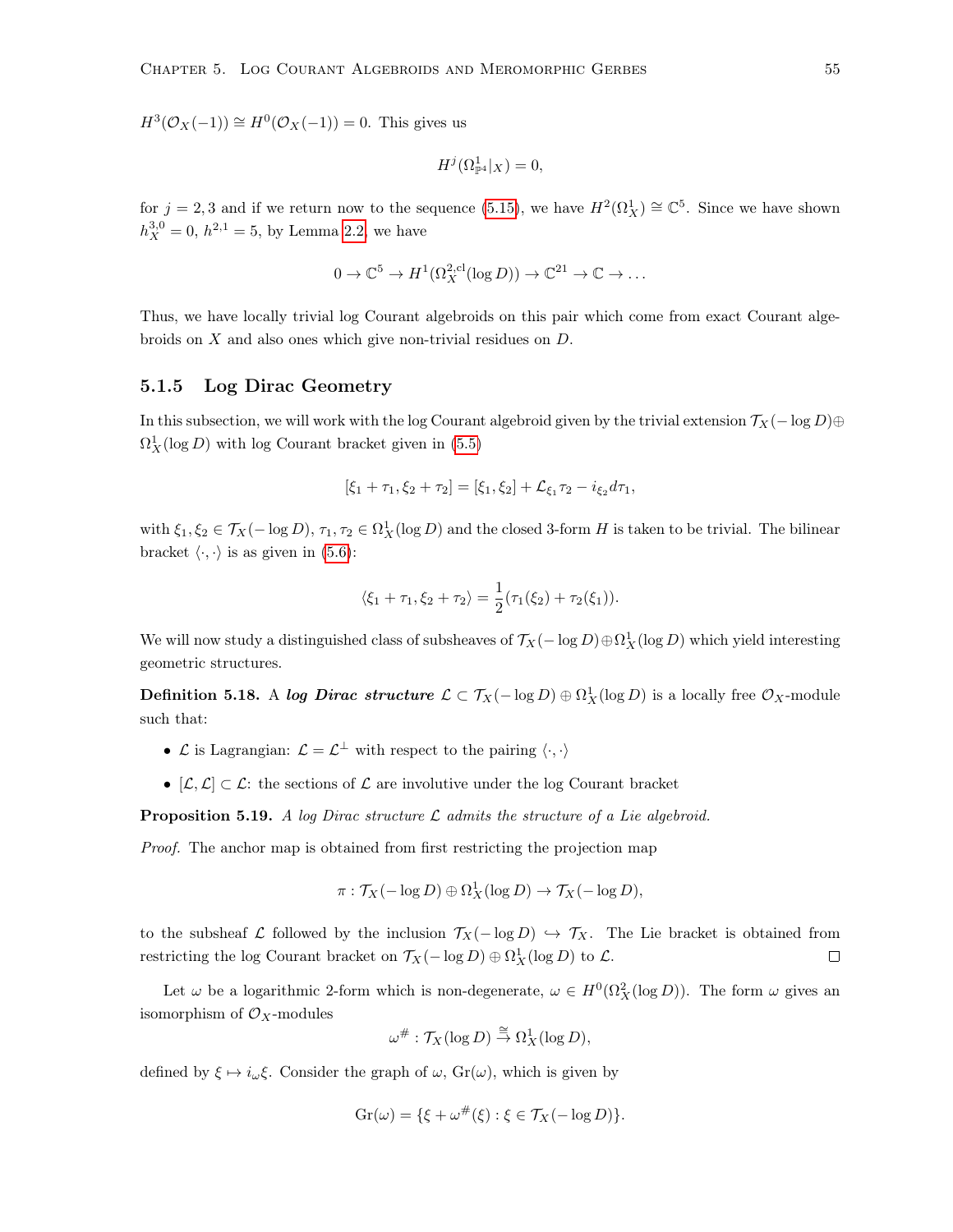**Proposition 5.20.** The non-degenerate logarithmic 2-form  $\omega$  is closed if and only if  $Gr(\omega)$  is a log Dirac structure. We call such a geometric structure a **log symplectic structure** on  $(X, D)$ .

*Proof.* Gr( $\omega$ ) is clearly Lagrangian and if we take  $\xi_1 + \omega^{\#}(\xi_1), \xi_2 + \omega^{\#}(\xi_2) \in \text{Gr}(\omega)$ , we have

$$
[\xi_1 + \omega^{\#}(\xi_1), \xi_2 + \omega^{\#}(\xi_2)] = [\xi_1 + i_{\xi_1}\omega, \xi_2 + i_{\xi_2}\omega]
$$
  
\n
$$
= [\xi_1, \xi_2] + \mathcal{L}_{\xi_1}i_{\xi_2}\omega - i_{\xi_2}di_{\xi_1}\omega
$$
  
\n
$$
= [\xi_1, \xi_2] + (\mathcal{L}_{\xi_1}i_{\xi_2} - i_{\xi_2}\mathcal{L}_{\xi_1})\omega + (i_{\xi_2}\mathcal{L}_{\xi_1} - i_{\xi_2}di_{\xi_1})\omega
$$
  
\n
$$
= [\xi_1, \xi_2] + i_{[\xi_1, \xi_2]}\omega + i_{\xi_2}i_{\xi_1}d\omega.
$$

Hence, we see that involutivity of the log Courant bracket holds if and only if  $i_{\xi_2}i_{\xi_1}d\omega = 0$ , in other words,  $\omega$  must be closed.  $\Box$ 

**Example 5.21.** Let X be a Calabi-Yau surface with a reduced anticanonical divisor  $D \subset X$ . Since  $\Omega_X^3(\log D) = 0$ , every logarithmic 2-form is necessarily closed. By the Calabi-Yau condition,  $\Omega_X^2(\log D) \cong$  $\mathcal{O}_X(D)$  and so every log symplectic structure on  $(X, D)$  is given by a non-vanishing section of the line bundle  $\mathcal{O}_X(D)$ . We refer the reader to [\[33\]](#page-81-1) for an algebraic study of the theory of log symplectic structures.

### 5.2 Meromorphic Gerbes

**Definition 5.22.** A *meromorphic gerbe*  $\mathcal{G}(\mathcal{M}, \theta)$  on  $(X, D)$  with respect to a chosen open covering  ${U_i}$  of X consists of the following data:

- A family of meromorphic line bundles  $\mathcal{M}_{ij} \to U_{ij}$  such that  $U_{ii}$  is the trivial meromorphic line bundle,  $\mathcal{M}_{ii} \cong \mathcal{O}_{U_i}(*D)$
- For each ordered pair,  $(i, j)$ , we have  $\mathcal{M}_{ij} \cong \mathcal{M}_{ji}^{-1}$
- For  $i, j, k$ , a non-vanishing section  $\theta_{ijk}$  of  $\mathcal{M}_{ij} \otimes \mathcal{M}_{jk} \otimes \mathcal{M}_{ki}$  over  $U_{ijk}$  satisfying the cocycle condition

$$
\theta_{ijkl} \otimes \theta_{jkli} \otimes \theta_{klij} \otimes \theta_{lijk} = 1.
$$

We usually denote  $\mathcal{G}(\mathcal{M}, \theta)$  simply by  $\mathcal{G}$ .

<span id="page-61-0"></span>**Definition 5.23.** Fix an open covering  $\{U_i\}$  of X. Let G and G' be two gerbes on  $(X, D)$ . We say that  $\mathcal G$  and  $\mathcal G'$  are gauge-equivalent if the following two properties hold:

- There exists  $h_{ij}: U_{ij} \to \mathcal{O}_{U_{ij}}^{\times}(*D)$  such that  $\theta'_{ijk} = \theta_{ijk} + h_{ij} + h_{jk} + h_{ki}$
- There exists meromorphic line bundles  $E_i \to U_i$  such that  $\mathcal{M}_{ij} = E_i \otimes \mathcal{M}'_{ij} \otimes E_j^{-1}$ . Note that as  $\mathcal{M}_{ij}\otimes\mathcal{M}_{jk}\otimes\mathcal{M}_{ki}$  is canonically isomorphic to  $\mathcal{M}_{ij}'\otimes\mathcal{M}_{jk}'\otimes\mathcal{M}_{ki}'$ , the section  $\theta_{ijk}$  is a non-vanishing section of  $\mathcal{M}_{ij}' \otimes \mathcal{M}_{jk}' \otimes \mathcal{M}_{ki}'$  which satisfies the coherence condition.

We now define the notion of a logarithmic connective structure on meromorphic gerbes.

**Definition 5.24.** Let  $\mathcal G$  be a meromorphic gerbe on  $(X, D)$ . A logarithmic connective structure  $(\nabla, B)$  on  $\mathcal G$  consists of the following: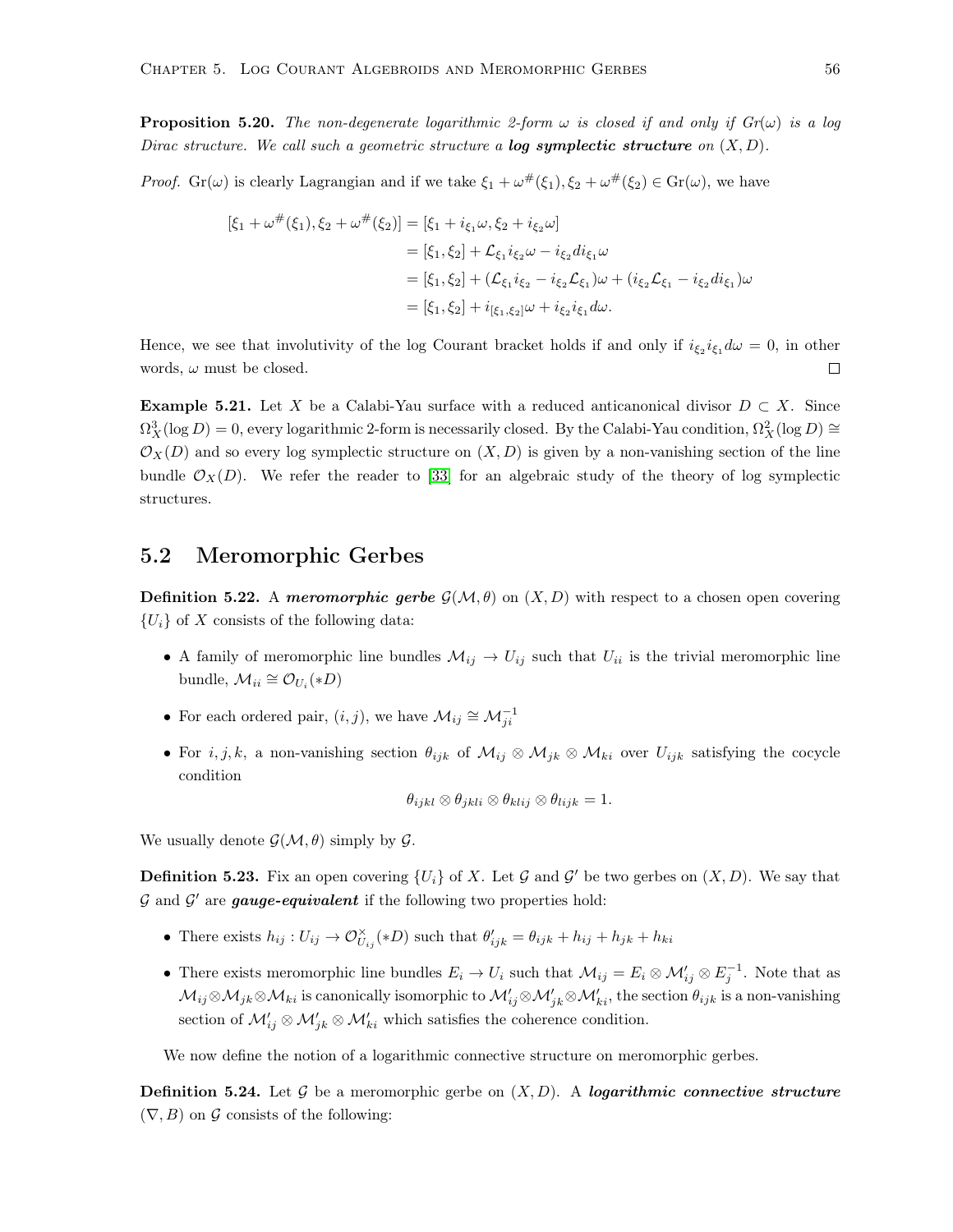- The 0-connection  $\nabla$  which is a family of logarithmic connections  $\nabla_{ij}$  on the meromorphic line bundles  $\mathcal{M}_{ij}$  such that  $\theta_{ijk}$  is flat with respect to the tensor product connection on  $\mathcal{M}_{ij} \otimes \mathcal{M}_{jk} \otimes$  $\mathcal{M}_{ki}$
- The 1-connection B which is a collection of logarithmic 2-forms  $B_i$  on  $U_i$  such that  $B_j B_i = F_{\nabla_{ij}}$ where  $F_{\nabla_{ij}}$  denotes the curvature of the connection  $\nabla_{ij}$ .

The curvature of the connective structure is the global closed 3-form H defined as  $H_i = dB_i$ .

<span id="page-62-1"></span>Remark 5.25. If we ignore the 1-connection part in the above definition, we obtain the notion of a meromorphic gerbe with 0-connection on  $(X, D)$ .

The notion of gauge-equivalence also extends to meromorphic gerbes with logarithmic connective structure.

<span id="page-62-0"></span>**Definition 5.26.** Let  $\mathcal{G}$  and  $\mathcal{G}'$  be two meromorphic gerbes with logarithmic connective structures  $(\nabla, B)$  and  $(\nabla, B')$  respectively. We say that these two objects are **gauge-equivalent** if the following properties hold:

- $G$  and  $G'$  are gauge-equivalent gerbes as given in Definition [5.23](#page-61-0)
- There exists meromorphic line bundles  $E_i, E_j$  with logarithmic connections  $\nabla_i, \nabla_j$  such that the logarithmic connections  $\nabla'_{ij}$  on  $\mathcal{M}'_{ij}$  are given by  $\nabla_i + \nabla_{ij} - \nabla_j + \text{dlog}(h_{ij})$  where  $h_{ij} : U_{ij} \to$  $\mathcal{O}_{U_{ij}}^{\times}(*D)$
- The logarithmic 2-forms  $B'_i$  are given by  $B_i + F_{\nabla_i}$ .

**Theorem 5.27.** The meromorphic Brauer group  $Br(X, D)$  of gauge-equivalence classes of meromorphic gerbes on  $(X, D)$  is given by the cohomology group

$$
H^2({\mathcal O}_X^\times(*D)).
$$

*Proof.* We choose a good open covering of X such that all the meromorphic line bundles  $\mathcal{M}_{ij}$  in the datum of the gerbe is trivial. In this case, the sections  $\theta_{ijk}$  are given by  $g_{ijk}: U_{ijk} \to \mathcal{O}_{U_{ijk}}^{\times}(*D)$ , a Čech 2-cocycle with values in the sheaf  $\mathcal{O}_X^{\times}(*D)$ . From Definition [5.23,](#page-61-0) two gerbes are gauge-equivalent if there exists  $h_{ij}: U_{ij} \to \mathcal{O}_{U_{ij}}^{\times}(*D)$  such that  $g'_{ijk} = g_{ijk} + h_{ij} + h_{jk} + h_{ki}$ . This is a shift of the Čech cocyle  ${g_{ijk}}$  by a coboundary and so we obtain the desired result.  $\Box$ 

Theorem 5.28. The group of equivalence classes of gauge-equivalence classes of meromorphic gerbes with connective structure on  $(X, D)$  is given by the hypercohomology group

$$
\mathbb{H}^{2}(\mathcal{O}_{X}^{\times}(*D) \stackrel{\mathrm{dlog}}{\rightarrow} \Omega_{X}^{1}(\log D) \stackrel{d}{\rightarrow} \Omega_{X}^{2}(\log D)).
$$

*Proof.* As in the proof of the previous theorem, we again take a good open covering of  $X$  such that all the meromorphic line bundles  $\mathcal{M}_{ij}$  are trivial. The family of 0-connections  $\nabla_{ij}$  is given by logarithmic 1-forms  $A_{ij}$  and these 1-forms satisfy

$$
A_{ij} + A_{jk} + A_{ki} = \text{dlog}(g_{ijk}).
$$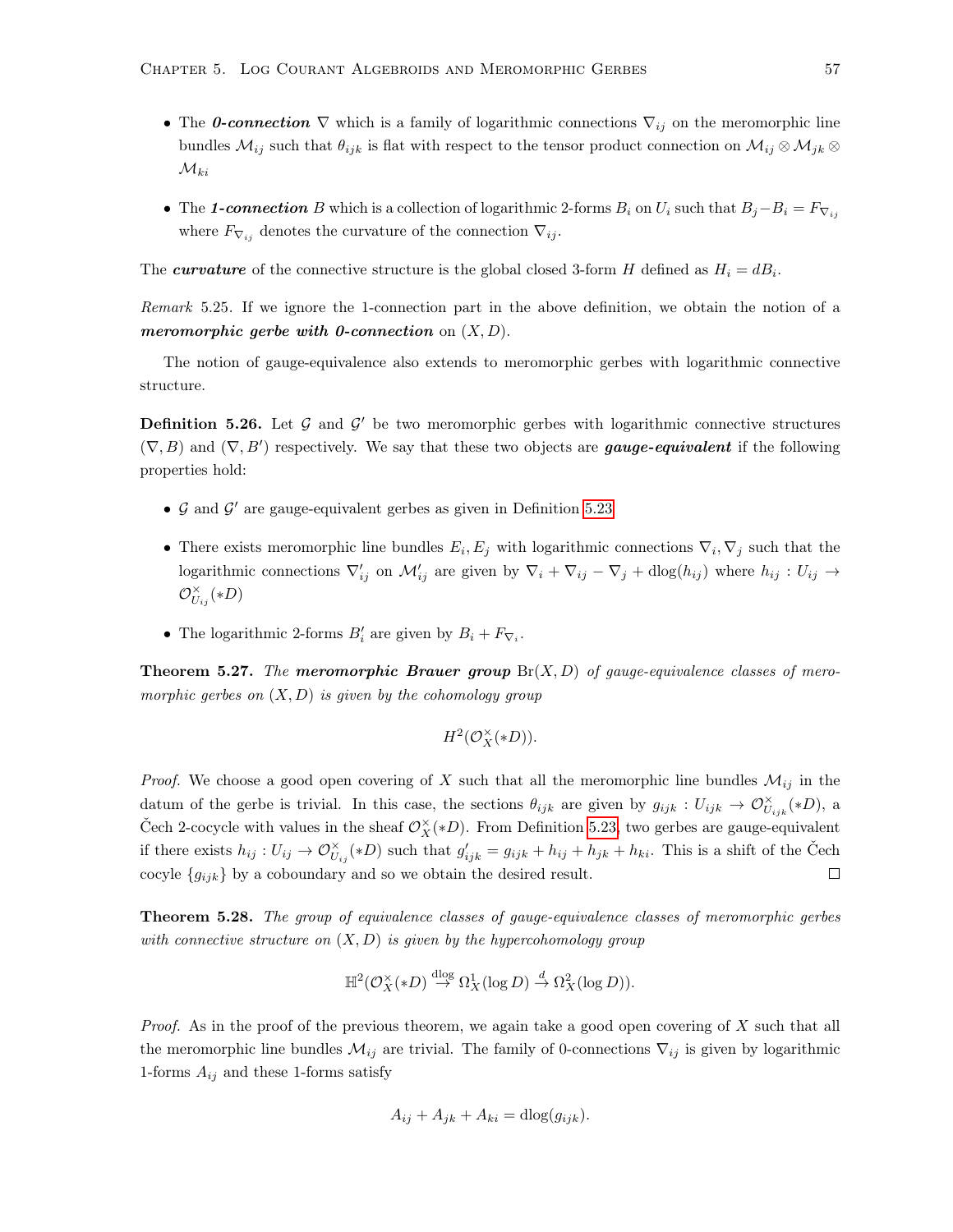The logarithmic 2-forms  $B_i$  satisfy  $B_j - B_i = dA_{ij}$  and so  $(g_{ijk}, A_{ij}, B_i)$  is a Čech 2-cocycle. If we use Definition [5.26,](#page-62-0) we have the following equations for two gauge-equivalent gerbes:

$$
\begin{cases}\ng'_{ijk} = g_{ijk} + h_{ij} + h_{jk} + h_{ki} \\
A'_{ij} = A_{ij} + \gamma_i - \gamma_j + \text{dlog}(h_{ij}) \\
B'_i = B_i + d\gamma_i\n\end{cases}
$$

where  $\gamma_i$  are the logarithmic 1-forms for the connections  $\nabla_i$  on  $E_i$ . This shows that two gauge-equivalent meromorphic gerbes with connective structure correspond to a Čech coboundary and so we obtain the desired result.  $\Box$ 

**Corollary 5.29.** The group of equivalence classes of meromorphic gerbes with 0-connection on  $(X, D)$ as mentioned in Remark [5.25](#page-62-1) is given by the hypercohomology group

$$
\mathbb{H}^2(\mathcal{O}_X^\times(*D) \to \Omega_X^1(\log D)).
$$

We now recall the short exact sequence in [\(4.17\)](#page-34-3)

$$
0 \to \mathcal{O}_X^{\times} \to \mathcal{O}_X^{\times}(*D) \stackrel{\text{ord}}{\to} \mathbb{Z}_D \to 0,
$$

which induces the long exact sequence in cohomology

<span id="page-63-1"></span>
$$
\cdots \to H^2(\mathcal{O}_X^\times) \to H^2(\mathcal{O}_X^\times(*D)) \stackrel{\text{ord}}{\to} H^2(\mathbb{Z}_D) \to \dots \tag{5.16}
$$

The following proposition will provide a geometric description of the map

<span id="page-63-0"></span>
$$
H^2(\mathcal{O}_X^{\times}(*D)) \stackrel{\text{ord}}{\to} H^2(\mathbb{Z}_D). \tag{5.17}
$$

**Proposition 5.30.** A meromorphic gerbe G determines a flat  $\mathbb{Z}$ -gerbe on D, ord(G), which induces the map in cohomology

$$
H^2(\mathcal{O}_X^{\times}(*D)) \stackrel{\text{ord}}{\rightarrow} H^2(D,\mathbb{Z}).
$$

Furthermore, the sheaf of sections of  $\mathcal G$  is filtered with the filtered pieces labelled by the local system  $\mathrm{ord}(\mathcal{G}).$ 

*Proof.* By Proposition [4.23,](#page-34-2) the meromorphic line bundle  $\mathcal{M}_{ij}$  in the datum of the gerbe G determines a Z-local system on D with respect to which it is filtered. We denote this local system by  $\Lambda_{ij}$ . Similarly, the meromorphic line bundles  $\mathcal{M}_{jk}$  and  $\mathcal{M}_{ki}$  determine Z-local systems  $\Lambda_{jk}$  and  $\Lambda_{ki}$  on D with respect to which it is filtered.

Now, consider the class of the gerbe given by  $[\theta_{ijk}]$  and its image under the order map [\(5.17\)](#page-63-0) above which we denote by  $c_{ijk}$ . The image  $c_{ijk}$  glues together the Z-local systems  $\Lambda_{ij}$ ,  $\Lambda_{jk}$  and  $\Lambda_{ki}$  to give rise to a flat Z-gerbe on D. Since this flat Z-gerbe was constructed using the gluing map  $c_{ijk} = \text{ord}(g_{ij})$ , we have that  $\mathcal{G} \mapsto \text{ord}(\mathcal{G})$  induces the map in cohomology

$$
H^2(\mathcal{O}_X^{\times}(*D)) \stackrel{\text{ord}}{\rightarrow} H^2(D,\mathbb{Z}).
$$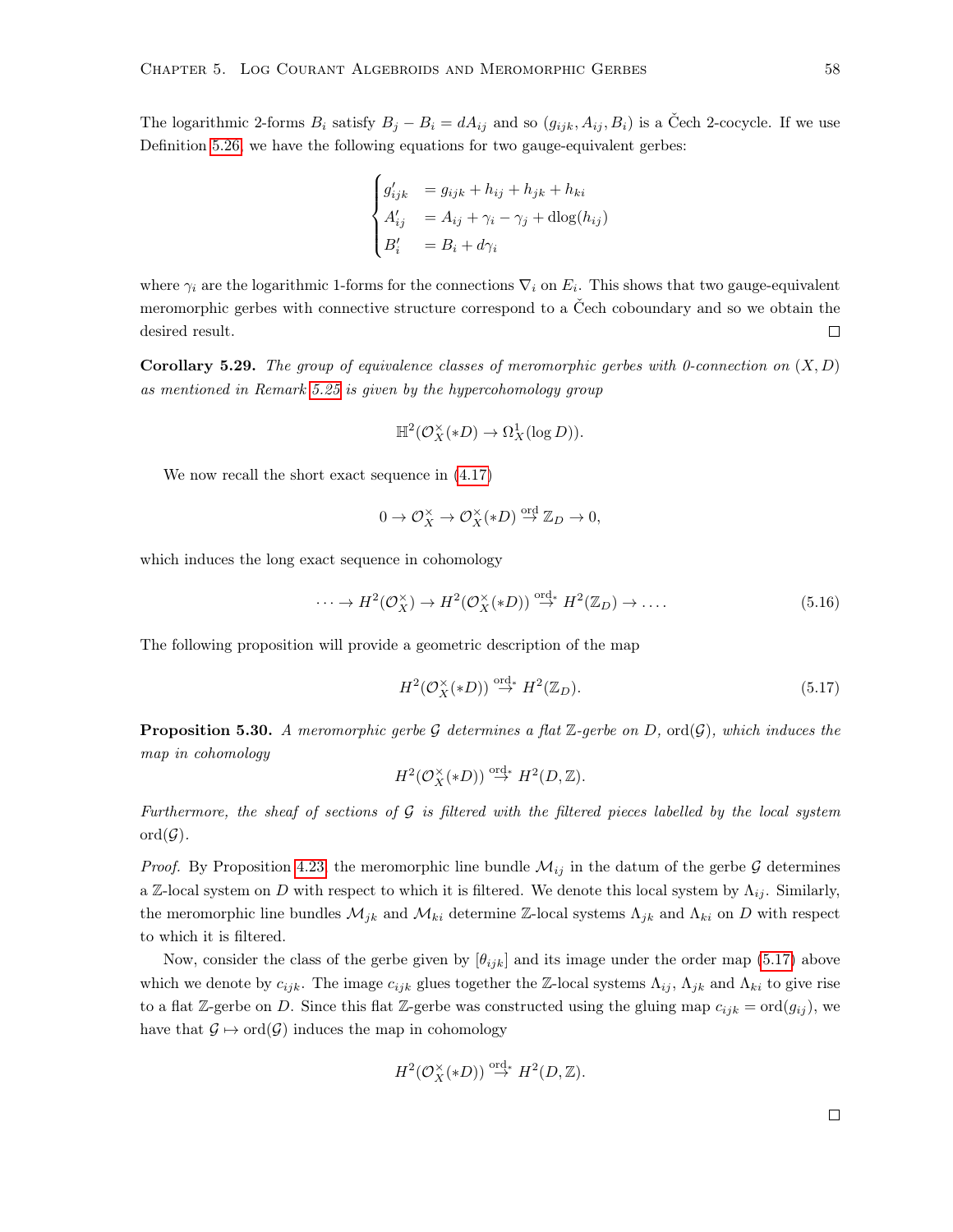Remark 5.31. As in the case of meromorphic line bundles in Section [4.2,](#page-34-4) we must work in the analytic topology rather than the Zariski topology in order to obtain interesting examples of meromorphic gerbes. If we had work in the Zariski topology, the cohomology group  $H^2(D, \mathbb{Z}) = 0$  and using the sequence in  $(5.16)$ , we find that all meromorphic gerbes on  $(X, D)$  arise from holomorphic gerbes on X.

#### 5.2.1 Classification

We now apply the theory of integral weight filtrations in [2.2.2](#page-14-0) to provide classification results for meromorphic gerbes on  $(X, D)$ . Recall from  $(4.26)$  that we have the following quasi-isomorphism

$$
\mathcal{O}_X^{\times}(*D) \sim \text{Cone}(\sigma_{\leq 1} \mathbb{R} j_* \mathbb{Z}(1)_U \to \mathcal{O}_X).
$$

This induces the long exact sequence in hypercohomology

<span id="page-64-0"></span>
$$
\cdots \to \mathbb{H}^2(\sigma_{\leq 1}\mathbb{R}j_*\mathbb{Z}(1)_U) \to H^2(\mathcal{O}_X) \stackrel{\text{exp}}{\to} \text{Br}(X, D) \to \mathbb{H}^3(\sigma_{\leq 1}\mathbb{R}j_*\mathbb{Z}(1)_U) \to H^3(\mathcal{O}_X) \to \dots \quad (5.18)
$$

Let us suppose that the divisor  $D$  is smooth, this implies that

$$
\sigma_{\leq 1} \mathbb{R} j_* \mathbb{Z}(1)_U \cong \mathbb{R} j_* \mathbb{Z}(1)_U,
$$

and so we can rewrite the sequence [\(5.18\)](#page-64-0) in the following way

<span id="page-64-1"></span>
$$
\cdots \to H^2(U, \mathbb{Z}(1)) \to H^2(\mathcal{O}_X) \stackrel{\text{exp}}{\to} \text{Br}(X, D) \to H^3(U, \mathbb{Z}(1)) \to H^3(\mathcal{O}_X) \to \dots \tag{5.19}
$$

We will now study the image of the meromorphic Brauer group  $Br(X, D)$  in  $H^3(U, \mathbb{Z}(1))$ . Using the above sequence, we obtain

$$
0 \to \text{im}(\text{Br}(X,D) \to H^3(U,\mathbb{Z}(1)) \to H^3(U,\mathbb{Z}(1)) \to H^3(\mathcal{O}_X) \to \dots
$$

The map  $H^3(U, \mathbb{Z}(1)) \to H^3(\mathcal{O}_X)$  factors through the composition of maps

$$
H^3(U, \mathbb{Z}(1)) \to H^3(U, \mathbb{C}) \to H^3(\mathcal{O}_X),
$$

where the second map comes from taking the quotient of  $H^3(U, \mathbb{C})$  by the Hodge filtration  $F^1H^3(U, \mathbb{C})$ . Hence, we have the following commutative diagram

$$
\text{im}(\text{Br}(X, D) \to H^3(U, \mathbb{Z}(1)) \longrightarrow H^3(U, \mathbb{Z}(1))
$$
\n
$$
\downarrow \qquad \qquad \downarrow
$$
\n
$$
0 \longrightarrow F^2 H^3(U, \mathbb{C}) \longrightarrow H^3(U, \mathbb{C}) \longrightarrow H^3(\mathcal{O}_X) \longrightarrow 0
$$

Thus, we find that the image of  $Br(X, D)$  in  $H^3(U, \mathbb{Z}(1))$  is exactly the fibre product  $F^2H^3(U, \mathbb{C}) \times_{H^3(U, \mathbb{C})} H^3(U, \mathbb{C})$  $H^3(U, \mathbb{Z}(1))$ . We can now rewrite the sequence in [\(5.19\)](#page-64-1) to express the meromorphic Brauer group  $Br(X, D)$  as an extension

<span id="page-64-2"></span>
$$
0 \to \frac{H^2(\mathcal{O}_X)}{\operatorname{im}(H^2(U,\mathbb{Z}(1)) \to H^2(\mathcal{O}_X))} \to \operatorname{Br}(X,D) \to F^2 H^3(U,\mathbb{C}) \times_{H^3(U,\mathbb{C})} H^3(U,\mathbb{Z}(1)) \to 0. \tag{5.20}
$$

.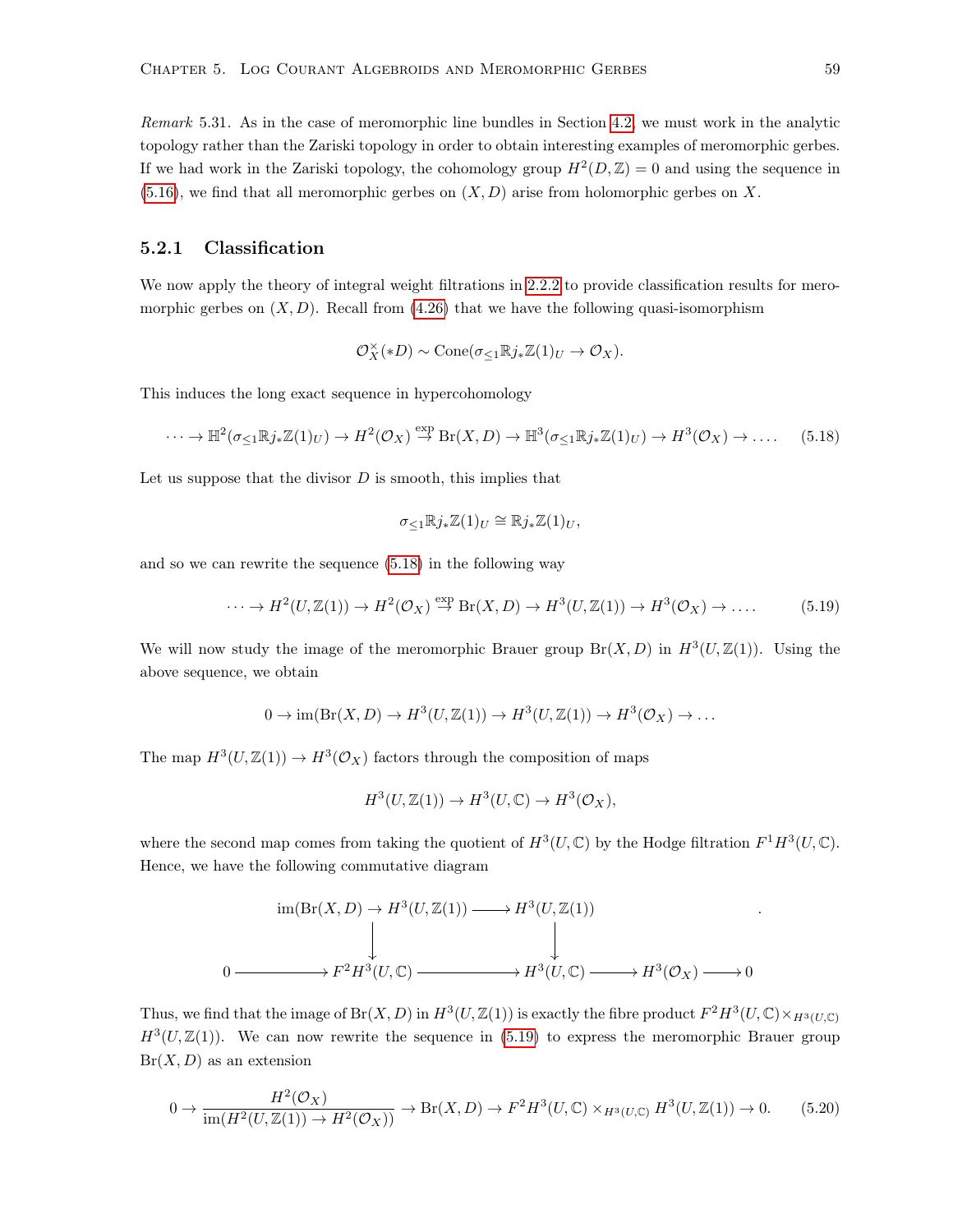We will now prove that under specific conditions the meromorphic Brauer group  $Br(X, D)$  is isomorphic to the analytic Brauer group  $Br(U^{an})$  of the complement U.

<span id="page-65-0"></span>**Theorem 5.32.** Consider  $(X, D)$  where X is a smooth projective variety with vanishing Hodge numbers  $h^{0,2} = 0, h^{0,3} = 0$  and D is a smooth ample divisor in X. There is an isomorphism between the meromorphic Brauer group  $Br(X, D)$  and the analytic Brauer group  $Br(U^{an})$  of the complement U:

$$
Br(X, D) \cong Br(U^{an}).
$$

*Proof.* Using the assumptions  $h^{0,2} = 0, h^{0,3} = 0$  combined with the sequence in [\(5.20\)](#page-64-2) shows that

$$
Br(X, D) \cong H^3(U, \mathbb{Z}(1)).
$$

To conclude the proof, we need to show that the analytic Brauer group  $Br(U^{an})$  is also isomorphic to  $H^3(U, \mathbb{Z}(1))$ . Consider the long exact sequence arising from the exponential sheaf sequence on U:

$$
\cdots \to H^2(\mathcal{O}_U) \to \text{Br}(U^{an}) \to H^3(U, \mathbb{Z}(1)) \to H^3(\mathcal{O}_U) \to \cdots
$$

Since  $U$  is the complement of a smooth ample divisor in  $X, U$  must be an affine variety. Therefore, the higher cohomologies of coherent sheaves necessarily vanish which yields:

$$
Br(U^{an}) \cong H^3(U, \mathbb{Z}(1)).
$$

#### 5.2.2 Examples

We will now provide examples of pairs  $(X, D)$  which admit non-trivial meromorphic Brauer groups  $Br(X, D)$ .

**Example 5.33.** Consider  $(\mathbb{P}^3, Q)$  where Q is the smooth quadric in  $\mathbb{P}^3$  obtained by taking a global non-vanishing section of the line bundle  $\mathcal{O}_{\mathbb{P}^3}(2)$ . Using Theorem [5.32,](#page-65-0) we know that

$$
\operatorname{Br}(\mathbb{P}^3, Q) \cong H^3(U, \mathbb{Z}(1)),
$$

where  $U := \mathbb{P}^3 \setminus Q$  is the complement. From the integral Gysin sequence, we have

$$
\cdots \to H^3(\mathbb{P}^3, \mathbb{Z}(1)) \to H^3(U, \mathbb{Z}(1)) \to H^2(Q, \mathbb{Z}(1)) \to H^4(\mathbb{P}^3, \mathbb{Z}(1)) \to H^4(U, \mathbb{Z}(1)) \to \dots
$$

Since U is an affine variety, we have  $H^4(U, \mathbb{Z}(1)) = 0$ . The quadric  $Q \cong \mathbb{P}^1 \times \mathbb{P}^1$  and so  $H^2(Q, \mathbb{Z}(1)) = \mathbb{Z}^2$ . Moreover, the integral cohomology of  $\mathbb{P}^3$  is concentrated in even degrees and so we can rewrite the sequence as

$$
0 \to H^3(U, \mathbb{Z}(1)) \to \mathbb{Z}^2 \to \mathbb{Z} \to 0.
$$

Thus,  $H^3(U, \mathbb{Z}(1)) = \mathbb{Z}$  and hence  $\text{Br}(\mathbb{P}^3, Q) = \mathbb{Z}$ . The projective 3-space  $\mathbb{P}^3$  has a trivial analytic Brauer group and so from [\(5.16\)](#page-63-1), this one-dimensional family of meromorphic gerbes on  $(\mathbb{P}^3, Q)$  must determine non-trivial flat  $\mathbb{Z}$ -gerbes on  $Q$ .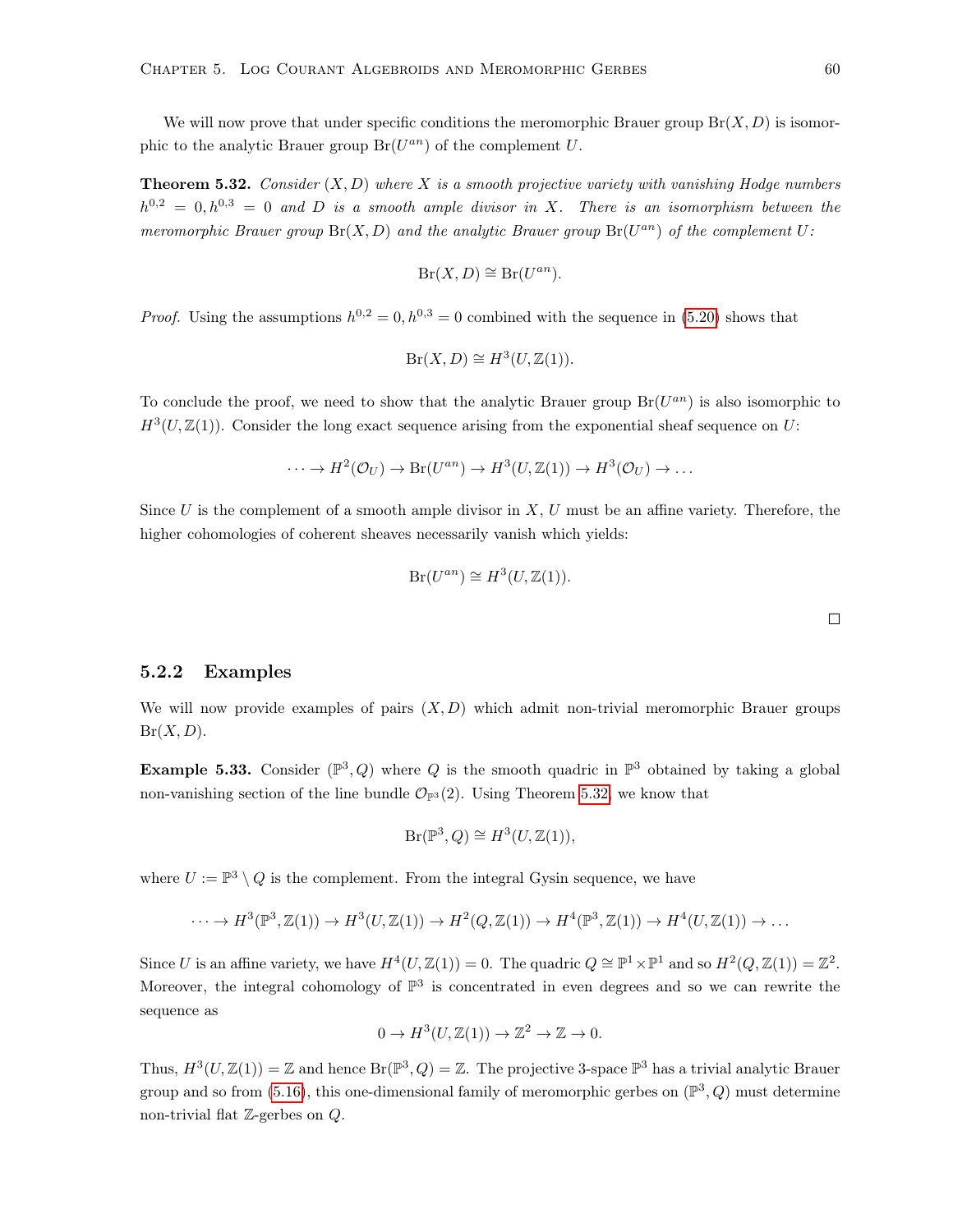In the previous example, there are no holomorphic gerbes on X and all meromorphic gerbes on  $(X, D)$ give rise to flat  $\mathbb{Z}$ -gerbes on D. The next example will be an example where this is not the case.

**Example 5.34.** Let  $(X, D)$  such that X is the cubic hypersurface in  $\mathbb{P}^4$  and  $D \in |-K_X|$  a K3 surface as in Example [5.17.](#page-59-1) We have the exact sequence from [\(5.16\)](#page-63-1):

<span id="page-66-0"></span>
$$
\cdots \to H^1(D, \mathbb{Z}) \to H^2(\mathcal{O}_X^{\times}) \to \text{Br}(X, D) \to H^2(D, \mathbb{Z}) \to H^3(\mathcal{O}_X^{\times}) \to H^3(\mathcal{O}_X^{\times}(*D)) \to \dots \tag{5.21}
$$

Since D is a K3 surface, we have  $H^1(D, \mathbb{Z}) = 0$ . To prove the vanishing of  $H^3(\mathcal{O}_X^{\times}(*D))$ , we use the following long exact sequence associated to the quasi-isomorphism in [\(4.26\)](#page-38-1)

$$
\cdots \to H^3(\mathcal{O}_X) \to H^3(\mathcal{O}_X^{\times}(*D)) \to H^4(U,\mathbb{Z}(1)) \to H^4(\mathcal{O}_X) \to \ldots
$$

The Hodge numbers  $h^{k,0}$  of X are all zero for all  $k \geq 1$  and moreover, since U is an affine variety, we have  $H^4(U, \mathbb{Z}(1)) = 0$ . Hence, we obtain the vanishing of  $H^3(\mathcal{O}_X^{\times}(*D)).$ 

Using the exponential sheaf sequence on X and the vanishing of the Hodge numbers  $h^{k,0}$  of X again, we find that  $H^2(\mathcal{O}_X^{\times}) \cong H^3(X,\mathbb{Z}) = \mathbb{Z}^{10}$  and  $H^3(\mathcal{O}_X^{\times}) \cong H^4(X,\mathbb{Z}) = \mathbb{Z}$ . Furthermore, we can again use the fact that D is a K3 surface and so  $H^2(D,\mathbb{Z}) = \mathbb{Z}^{22}$ . Finally, if we return to the sequence in [\(5.21\)](#page-66-0), we have

$$
0 \to \mathbb{Z}^{10} \to \text{Br}(X, D) \to \mathbb{Z}^{22} \to \mathbb{Z} \to 0.
$$

Thus, the meromorphic Brauer group  $Br(X, D) = \mathbb{Z}^{31}$  and this is an extension of a subgroup of flat  $\mathbb{Z}$ -gerbes on D by the analytic Brauer group of X.

#### 5.2.3 Geometric Pre-quantization

In this section, we will discuss the geometric pre-quantization of log Courant algebroids. First, we describe how to canonically associate a log Courant algebroid to a meromorphic gerbe based on ideas given in [\[21,](#page-80-2) Theorem 1.10]. Fix an open covering  $\{U_i\}$  of X and consider a meromorphic gerbe with 0-connection  $(\mathcal{G}, \nabla)$  on  $(X, D)$  as described in Remark [5.25.](#page-62-1) Let  $\nabla_{ij}$  be the logarithmic connection and  $F_{\nabla_{ij}}$  be its curvature. This gives a closed logarithmic 2-form on  $U_{ij}$ . Consider the trivial extensions  $\mathcal{E}_i = \mathcal{T}_{U_i}(-\log D) \oplus \Omega^1_{U_i}(\log D)$  equipped with log Courant bracket:

$$
[\xi_1 + \tau_1, \xi_2 + \tau_2] := [\xi_1, \xi_2] + \mathcal{L}_{\xi_1} \tau_2 + i_{\xi_2} d\tau_1
$$

and the bilinear bracket:

$$
\langle \xi_1 + \tau_1, \xi_2 + \tau_2 \rangle = \frac{1}{2} (\tau_1(\xi_2) + \tau_2(\xi_1)).
$$

We can glue  $\mathcal{E}_i$  and  $\mathcal{E}_j$  using the map

$$
\varphi_{ij} : \xi + \tau \mapsto \xi + \tau + F_{\nabla_{ij}}(\xi).
$$

As shown in the proof of Theorem [5.7,](#page-54-0) this construction gives a global log Courant algebroid on  $(X, D)$ which we denote as  $\mathcal{E}$ . It remains to check that this is indeed a well-defined operation. Let  $(\mathcal{G}', \nabla')$  be a meromorphic gerbe with 0-connection that is gauge-equivalent to  $(\mathcal{G}, \nabla)$ . The 0-connection for this gerbe is given by  $\nabla_i + \nabla_{ij} - \nabla_j$  where  $\nabla_i$  are logarithmic connections for the auxiliary line bundles  $E_i$ involved in the definition of gauge-equivalence of 0-connections. We can then use the closed logarithmic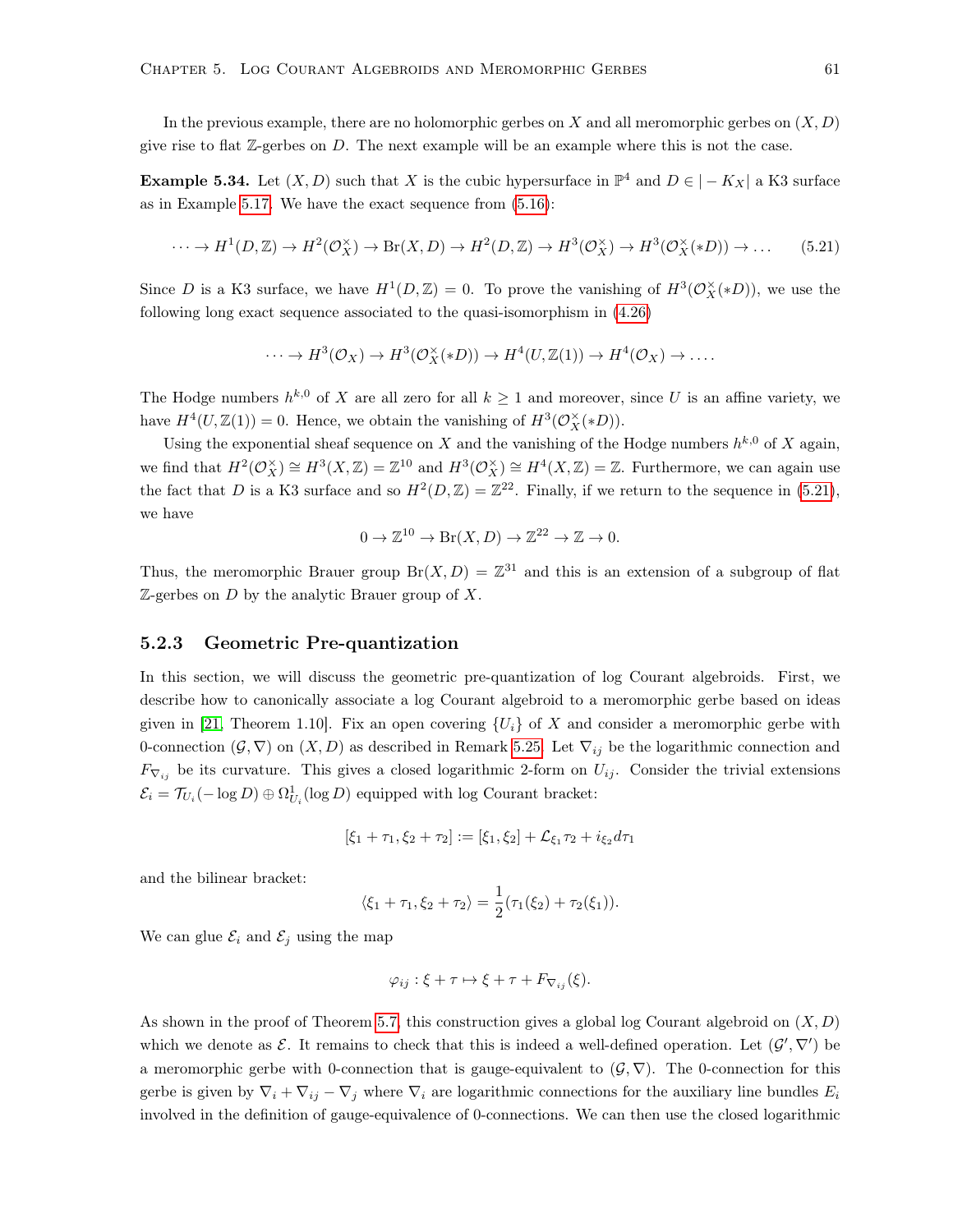2-form  $F_{\nabla_i} + F_{\nabla_{ij}} - F_{\nabla_j}$  to construct a log Courant algebroid  $\mathcal{E}$ .

There is a map  $\varphi : \mathcal{E} \to \mathcal{E}'$  defined as  $\varphi|_{U_i} = \varphi_i$  where  $\varphi_i$  is given as

$$
\varphi_i : \xi + \tau \mapsto \xi + \tau + F_{\nabla_i}(\xi).
$$

The map  $\varphi$  is an isomorphism of log Courant algebroids as it interwines the gluing maps with isomorphisms of the log Courant structure:

$$
\begin{array}{c}\mathcal{T}_{U_i}(-\log D) \oplus \Omega^1_{U_i}(\log D) \xrightarrow{\varphi_{ij}} \mathcal{T}_{U_j}(-\log D) \oplus \Omega^1_{U_j}(\log D)\\ \downarrow^{\varphi_i} \downarrow^{\qquad \qquad \downarrow^{\varphi_j}}\\ \mathcal{T}_{U_i}(-\log D) \oplus \Omega^1_{U_i}(\log D) \underset{\varphi_{i} + \varphi_{ij} - \varphi_{j} \mathcal{T}_{U_j}}{\rightarrow} (-\log D) \oplus \Omega^1_{U_j}(\log D)\end{array}
$$

Thus, we obtain a well-defined log Courant algebroid  $\mathcal E$  associated to a meromorphic gerbe with 0connection. We denote this algebroid by  $\mathcal{E}_{\mathcal{G}}$ .

If we trivialize all the meromorphic line bundles  $\mathcal{M}_{ij}$ , then  $(\mathcal{G}, \nabla)$  is given by  $\{g_{ijk}\}\in C^2(\mathcal{O}_X^{\times}(*D))$ and  $\{A_{ij}\}\in C^1(\Omega^1_X(\log D))$ . The gluing logarithmic 2-forms in the above construction are given by  $dA_{ij}$ and so  $[\mathcal{E}_G]$  is given by  $d[(\mathcal{G}, \nabla)]$ . We can summarize this entire construction by the following theorem.

**Theorem 5.35.** Let  $(G, \nabla)$  be a meromorphic gerbe with 0-connection on  $(X, D)$ . There is a canonically associated log Courant algebroid  $\mathcal{E}_G$  with isomorphism class given by the map in hypercohomology

$$
\mathbb{H}^2(\mathcal{O}_X^{\times}(*D) \to \Omega_X^1(\log D)) \stackrel{d}{\to} H^1(\Omega_X^{2,\mathrm{cl}}(\log D)).
$$

We will now address the pre-quantization problem for log Courant algebroids on  $(X, D)$ . The prequantization problem asks the following: given a log Courant algebroid  $\mathcal E$  on  $(X,D)$ , under what conditions can E be pre-quantized, i.e., there exist a meromorphic gerbe with 0-connection  $(\mathcal{G}, \nabla)$  such that  $\mathcal{E} = \mathcal{E}_{\mathcal{G}}$ .

<span id="page-67-0"></span>**Theorem 5.36.** Let D be a smooth divisor in X and  $\mathcal{E}$  be a log Courant algebroid on  $(X, D)$ . There exists a pre-quantization for  $\mathcal E$  if and only if the class of  $\mathcal E$ ,  $[\mathcal E] \in H^1(\Omega_X^{2,cl}(\log D)) \subset H^3(U,\mathbb C)$ , lies in the image of  $H^3(U, \mathbb{Z}(1)) \to H^3(U, \mathbb{C})$ .

*Proof.* From the above theorem, we know there exists a pre-quantization for  $\mathcal E$  if and only if the class of  $|\mathcal{E}|$  is in the image of the map

$$
\mathbb{H}^2(\mathcal{O}_X^{\times}(*D) \to \Omega_X^1(\log D)) \stackrel{d}{\to} H^1(\Omega_X^{2,\text{cl}}(\log D)).
$$

We shall show that  $[\mathcal{E}]$  lies in the image of the above map if and only if  $[\mathcal{E}]$  lies in the image of the map  $H^3(U, \mathbb{Z}(1)) \to H^3(U, \mathbb{C})$ . The sheaf  $\Omega_X^{1, \text{cl}}(\log D)$  fits into the two short exact sequences

$$
0 \to Rj_*\mathbb{C}_U \to \mathcal{O}_X \to \Omega_X^{1,\text{cl}}(\log D) \to 0
$$
  

$$
0 \to Rj_*\mathbb{C}_U^\times \to \mathcal{O}_X^\times(*D) \to \Omega_X^{1,\text{cl}}(\log D) \to 0
$$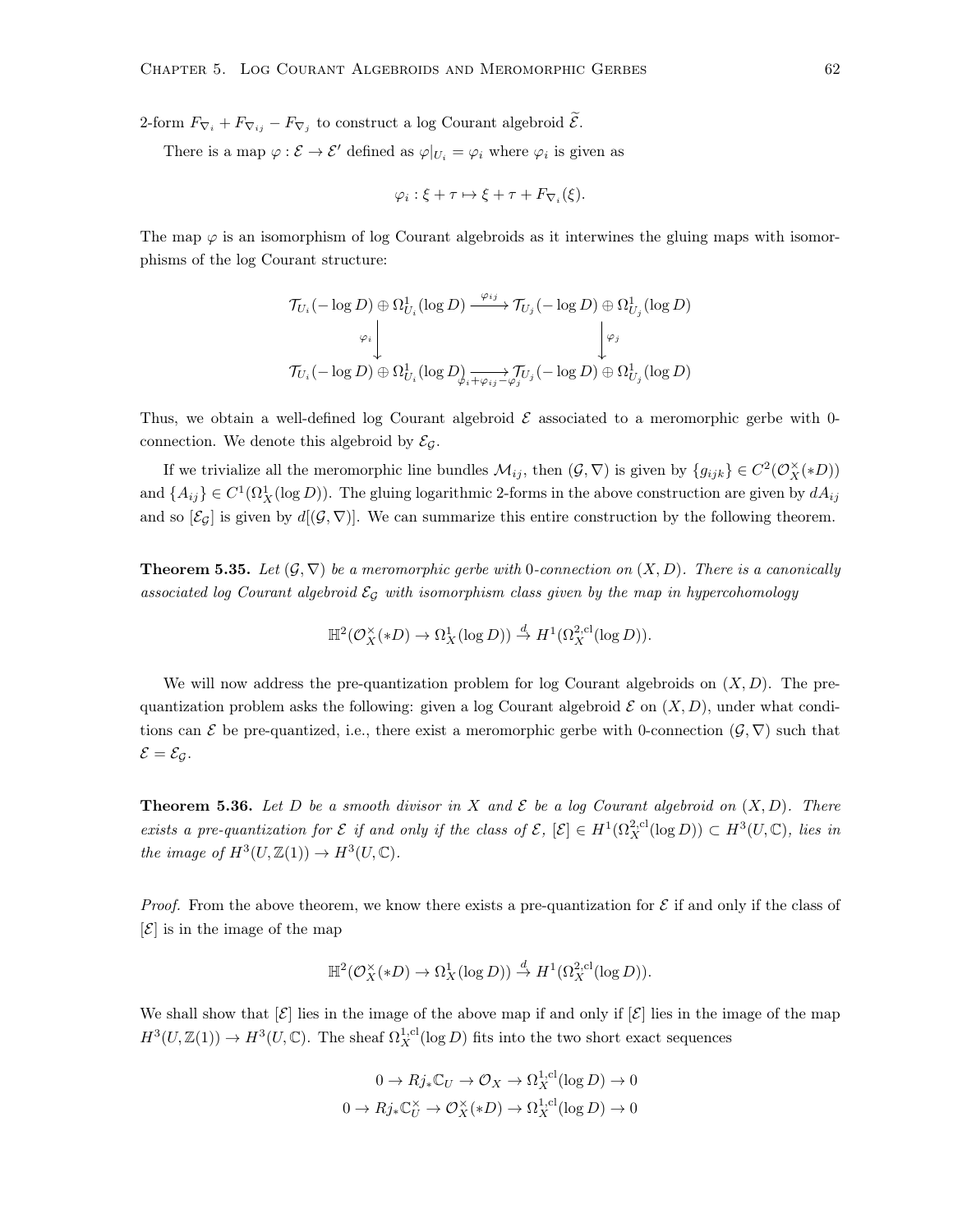As the Poincaré lemma holds for logarithmic forms for degrees  $\geq 2$ , we obtain the exact sequences

$$
0 \to Rj_*\mathbb{C}_U \to [\mathcal{O}_X \to \Omega^1_X(\log D)] \to \Omega^{2, \text{cl}}_X(\log D)[-1] \to 0
$$
  

$$
0 \to Rj_*\mathbb{C}_U^\times \to [\mathcal{O}_X^\times(*D) \to \Omega^1_X(\log D)] \to \Omega^{2, \text{cl}}_X(\log D)[-1] \to 0
$$

We can map the first complex to the second complex to obtain the following commutative diagram



There is the long exact sequence associated to the top short exact sequence

$$
\cdots \to \mathbb{H}^2(\mathcal{O}_X^{\times}(*D) \to \Omega_X^1(\log D)) \stackrel{d}{\to} H^1(\Omega_X^{2,\text{cl}}(\log D)) \to H^3(U,\mathbb{C}^{\times}) \to \ldots
$$

Suppose that  $[\mathcal{E}] \in H^1(\Omega_X^{2,\text{cl}}(\log D))$  lies in the image of  $H^3(U,\mathbb{Z}(1)) \to H^3(U,\mathbb{C})$ , this implies that  $[\mathcal{E}]$ is mapped to the trivial element in  $H^3(U, \mathbb{C}^\times)$ . By the above sequence, this implies that  $[\mathcal{E}]$  must lie in the image of  $\mathbb{H}^2(\mathcal{O}_X^{\times}(*D) \to \Omega^1_X(\log D)).$ 

Conversely, suppose that  $[\mathcal{E}]$  lies in the image of  $\mathbb{H}^2(\mathcal{O}_X^{\times}(*D) \to \Omega^1_X(\log D))$ , using the above sequence again, we find that  $[\mathcal{E}]$  belongs to the kernel of the exponential map. Thus,  $[\mathcal{E}]$  lies in the image of  $H^3(U, \mathbb{Z}(1)) \to H^3(U, \mathbb{C}).$  $\Box$ 

**Corollary 5.37.** Let D be a smooth divisor in X. Then log Courant algebroids on  $(X, D)$  which admit pre-quantization are classified by the following subgroup of  $H^1(\Omega_X^{2,\text{cl}}(\log D))$ :

$$
H^{2,1}(U,\mathbb{Z}(1))=H^1(\Omega_X^2(\log D))\cap \mathrm{im}(H^3(U,\mathbb{Z}(1))\rightarrow H^3(U,\mathbb{C}))\subset H^1(\Omega_X^{2,\mathrm{cl}}(\log D)).
$$

*Proof.* Let  $\mathcal E$  be a log Courant algebroid on  $(X, D)$  which admits pre-quantization. From the above theorem, we know that the class of  $\mathcal{E}, [\mathcal{E}] \in H^1(\Omega_X^{2,cl}(\log D))$ , lies in the image of the map  $H^3(U, \mathbb{Z}(1)) \to$  $H^3(U, \mathbb{C})$ . It remain to prove that  $[\mathcal{E}]$  must be a class in  $H^1(\Omega_X^2(\log D))$ . Since D is assumed to be smooth, we have the short exact sequence

$$
0 \to H^0(\Omega_X^{3,\text{cl}}(\log D)) \to H^1(\Omega_X^{2,\text{cl}}(\log D)) \to H^1(\Omega_X^2(\log D)) \to 0.
$$

The group  $H^0(\Omega_X^{3,\text{cl}}(\log D))$  lies in the residue exact sequence:

$$
0 \to H^0(\Omega_X^{3,\text{cl}}) \to H^0(\Omega_X^{3,\text{cl}}(\log D)) \to H^0(\Omega_D^{2,\text{cl}}) \to \dots
$$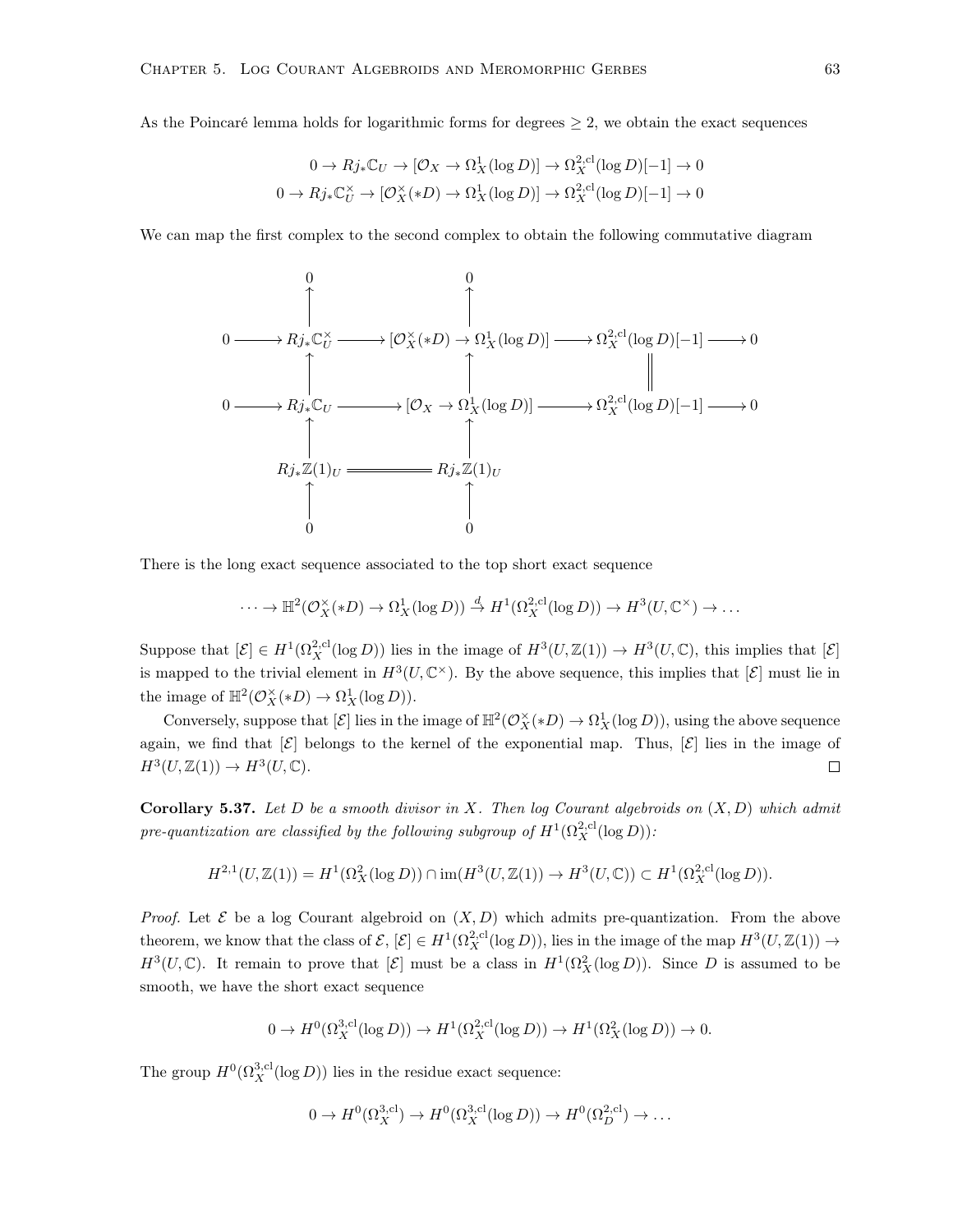The groups  $H^0(\Omega_X^{3,\text{cl}})$  and  $H^0(\Omega_D^{2,\text{cl}})$  lies in the holomorphic part of the Hodge decomposition of X and D respectively so its intersection with the groups  $H^3(X, \mathbb{Z}(1))$  and  $H^2(D, \mathbb{Z}(1))$  respectively is zero. Using the integral Gysin sequence

$$
\cdots \to H^3(X, \mathbb{Z}(1)) \to H^3(U, \mathbb{Z}(1)) \to H^2(D, \mathbb{Z}(1)) \to \ldots,
$$

this implies that the intersection of the group  $H^0(\Omega_X^{3,cl}(\log D))$  with  $H^3(U,\mathbb{Z}(1))$  must be zero. Thus, the class  $[\mathcal{E}] \in H^1(\Omega_X^{2,\text{cl}}(\log D))$  must lie in  $H^1(\Omega_X^2(\log D)).$ 

Conversely, suppose that  $[\mathcal{E}]$  is an element of the subgroup  $H^{2,1}(U,\mathbb{Z}(1)) \subset H^1(\Omega_X^{2,\text{cl}}(\log D)).$  By definition, this implies that  $[\mathcal{E}]$  lies in the image of  $H^3(U,\mathbb{Z}(1)) \to H^3(U,\mathbb{C})$ . Using Theorem [5.36,](#page-67-0) we can conclude that there exists a pre-quantization for  $\mathcal{E}$ .  $\Box$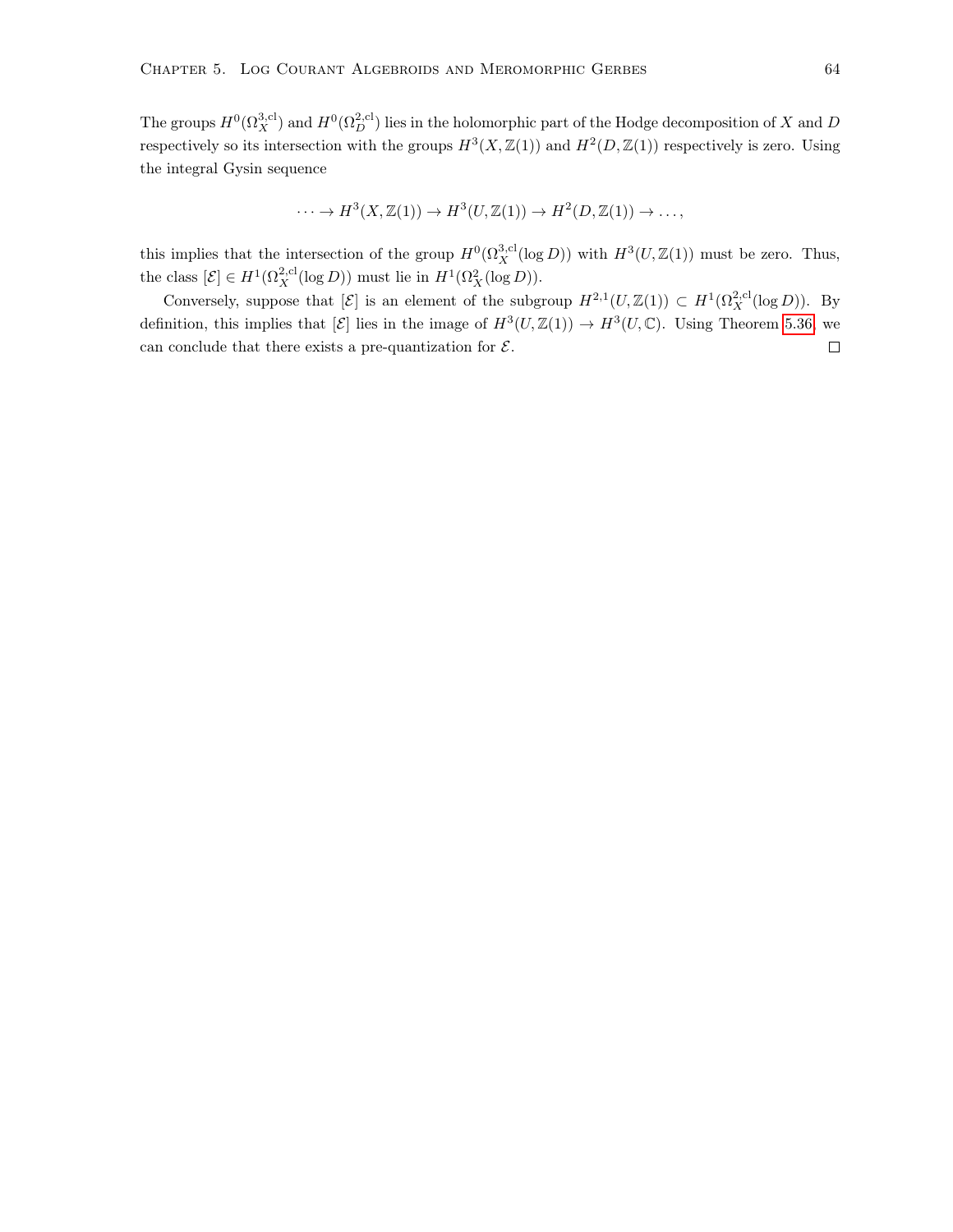# Chapter 6

# Geometry of Deligne and Deligne-Beĭlinson Cohomology

In this chapter, we begin by introducing the basic ideas of Deligne cohomology theory. We proceed to provide a geometric interpretation of a specific class of Deligne cohomology groups using the Hitchin-Chatterjee viewpoint of higher gerbes with connective structure. We then review the classical quantization result of Kostant-Weil which states that a closed 2-form on X is the curvature of some line bundle  $\mathcal L$  on X if and only if its cohomology class is integral. Using the methodology outlined by Brylinski and Deligne in the degree 3 case, we establish the quantization of closed  $k$ -forms on X in Theorem [6.4.](#page-73-0)

In the latter half of the chapter, we introduce Deligne-Beĭlinson cohomology theory and provide a geometric interpretation of a certain class of these groups as higher meromorphic gerbes with connective structure. We conclude by proving the pre-quantization of closed logarithmic k-forms in Theorem [6.7.](#page-76-0)

## 6.1 Deligne Cohomology

In this section, we will give a brief overview of Deligne cohomology. For a more extensive treatment, we refer to the reader to [\[37,](#page-81-2) [18,](#page-80-3) [17\]](#page-80-4).

**Definition 6.1.** Let X be a smooth projective variety over the complex numbers  $\mathbb{C}$ . The **Deligne complex**  $\mathbb{Z}(k)_{\text{Del}}$  of X is the complex of sheaves

$$
Cone(\mathbb{Z}(k) \oplus F^k\Omega_X^{\bullet} \to \Omega_X^{\bullet})[-1],
$$

where  $\mathbb{Z}(k) = (2\pi i)^k \mathbb{Z}$  is the Tate twist of  $\mathbb{Z}$  by  $(2\pi i)^k$ . The **Deligne cohomology** groups  $H_{\text{Del}}^p(X, \mathbb{Z}(k))$ are defined as the hypercohomology groups:

$$
H^p_{\mathrm{Del}}(X,{{\mathbb Z}}(k)):=\mathbb{H}^p(X,{{\mathbb Z}}(k)_{\mathrm{Del}}).
$$

As the Deligne complex  $\mathbb{Z}(k)_{\text{Del}}$  is defined as a mapping cone of complexes, we have the long exact sequence in cohomology

 $\cdots \to H_{\mathrm{Del}}^p(X,\mathbb{Z}(k)) \to H^p(X,\mathbb{Z}(k)) \oplus F^k H^p(X,\mathbb{C}) \to H^p(X,\mathbb{C}) \to H_{\mathrm{Del}}^{p+1}(X,\mathbb{Z}(k)) \to \ldots$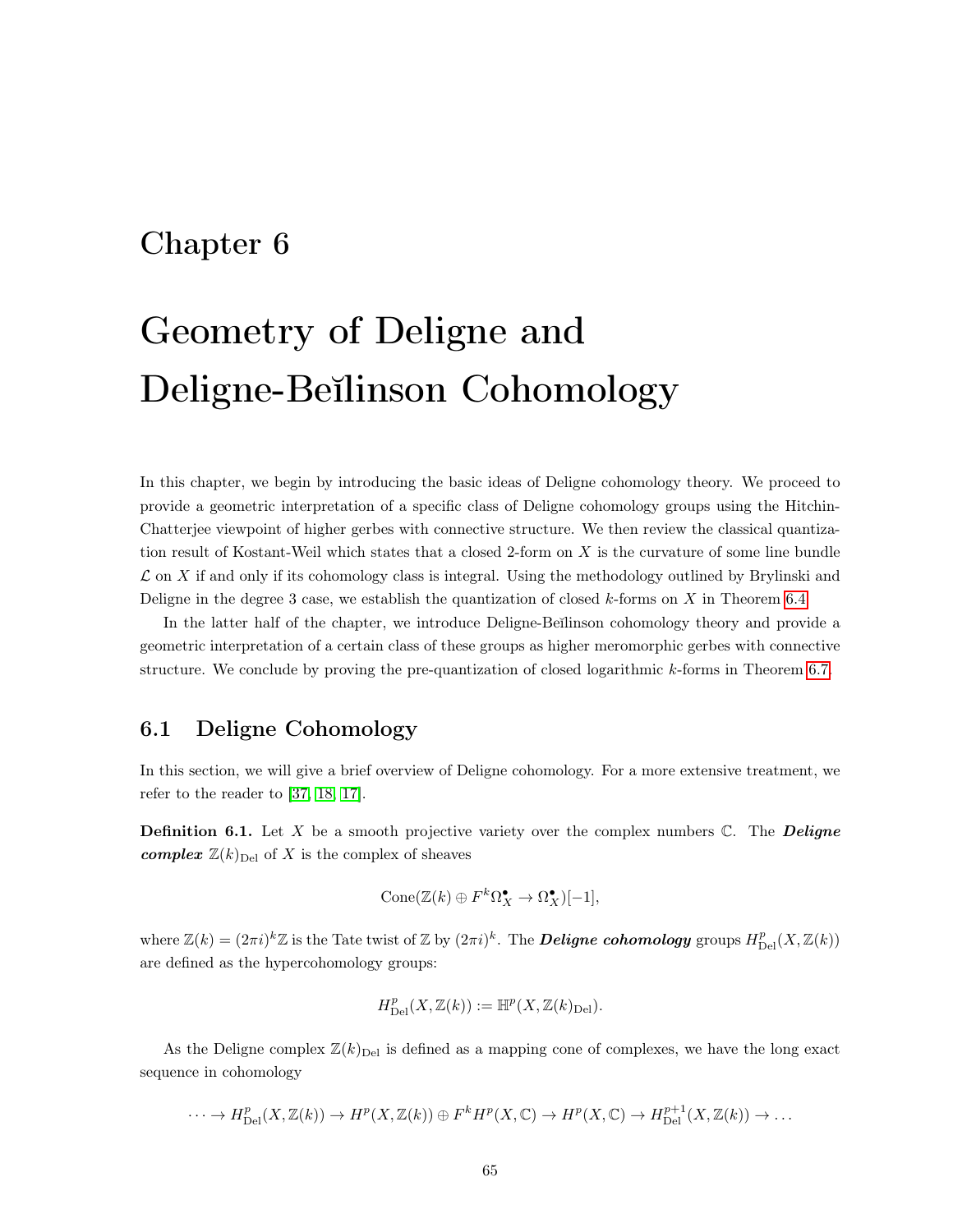Moreover, as  $\mathbb{Z}(k)_{\text{Del}}$  is a mapping cone, we can rewrite it as the following complex

$$
\mathbb{Z}(k)_{\text{Del}} = [\mathbb{Z}(k) \to \mathcal{O}_X \to \cdots \to \Omega_X^{k-1}].
$$

This interpretation of the Deligne complex is useful as we have the following quasi-isomorphism of complexes

$$
\mathbb{Z}(k) \longrightarrow \mathcal{O}_X \longrightarrow \Omega^1_X \longrightarrow \dots \longrightarrow \Omega^{k-1}_X ,
$$
  
\n
$$
\downarrow^{\alpha} \qquad \qquad \downarrow^{(2\pi i)^{1-k}} \qquad \qquad \downarrow^{(2\pi i)^{1-k}}.
$$
  
\n
$$
0 \longrightarrow \mathcal{O}_X^{\times} \xrightarrow{\mathrm{dlog}} \Omega^1_X \longrightarrow \dots \longrightarrow \Omega^{k-1}_X
$$

where  $\alpha(f) = \exp((2\pi i)^{1-k} \cdot f)$ . Using this quasi-isomorphism of complexes, we have the isomorphism of the Deligne cohomology group with the hypercohomology group

$$
H_{\mathrm{Del}}^p(X,\mathbb{Z}(k)) \cong \mathbb{H}^{p-1}(\mathcal{O}_X^{\times} \to \cdots \to \Omega_X^{k-1}).\tag{6.1}
$$

This isomorphism immediately gives a number of geometric interpretations for Deligne cohomology groups in low degrees:

- $H_{\text{Del}}^2(X,\mathbb{Z}(1)) \cong H^1(\mathcal{O}_X^{\times})$ , the Picard group of holomorphic line bundles on X
- $H_{\text{Del}}^2(X,\mathbb{Z}(2)) \cong \mathbb{H}^1(\mathcal{O}_X^{\times} \to \Omega_X^1)$ , the group of isomorphism classes of holomorphic line bundles on X with connection. We refer to [\[4\]](#page-79-3) for detailed explanation of this example and how it may be viewed as a geometric construction of a regulator map
- $H_{\text{Del}}^2(X,\mathbb{Z}(k))$  for  $k \geq 3$  corresponds to the group of isomorphism classes of holomorphic line bundles on  $X$  with flat connection
- $H_{\text{Del}}^3(X,\mathbb{Z}(1)) \cong H^2(\mathcal{O}_X^{\times})$ , the analytic Brauer group of gerbes on X
- $H_{\text{Del}}^3(X,\mathbb{Z}(3)) \cong \mathbb{H}^2(\mathcal{O}_X^{\times} \to \Omega_X^1 \to \Omega_X^2)$ , the group of equivalence classes of holomorphic gerbes on X with connective structure. This example is studied extensively in Chapter 5 of [\[9\]](#page-79-4).

It is difficult, in general, to provide a geometric interpretation to Deligne cohomology groups for higher degrees. We will now use the Čech cohomological perspective of higher gerbes with connective structures as introduced in [\[10,](#page-79-5) [23,](#page-80-5) [31\]](#page-80-6) to give a geometric description of the Deligne cohomology group

$$
H^k_{\mathrm{Del}}(X,{{\mathbb Z}}(k)).
$$

We will first present the Čech theory of a 1-gerbe with connective structure. Let  $\mathcal{U} = \{U_i\}_{i\in I}$  be an open cover of X. A 1-gerbe with connective structure on X is given by the 3-tuple  $(g, A, B)$  where  $g = \{g_{ijk}\}\in C^2(\mathcal{U}, \mathcal{O}_X^{\times})$  is the cochain of transition functions,  $A = \{A_{ij}\}\in C^1(\mathcal{U}, \Omega_X^1)$  is the cochain of connection 1-forms, and  $B = \{B_i\} \in C^0(\mathcal{U}, \Omega_X^2)$  is the cochain of connection 2-forms. These cochains satisfy the following conditions:

$$
\begin{cases}\n(\delta g)_{ijkl} &= 1\\
(\delta A)_{ijk} &= d \log(g_{ijk})\\
(\delta B)_{ij} &= d A_{ij}\n\end{cases}
$$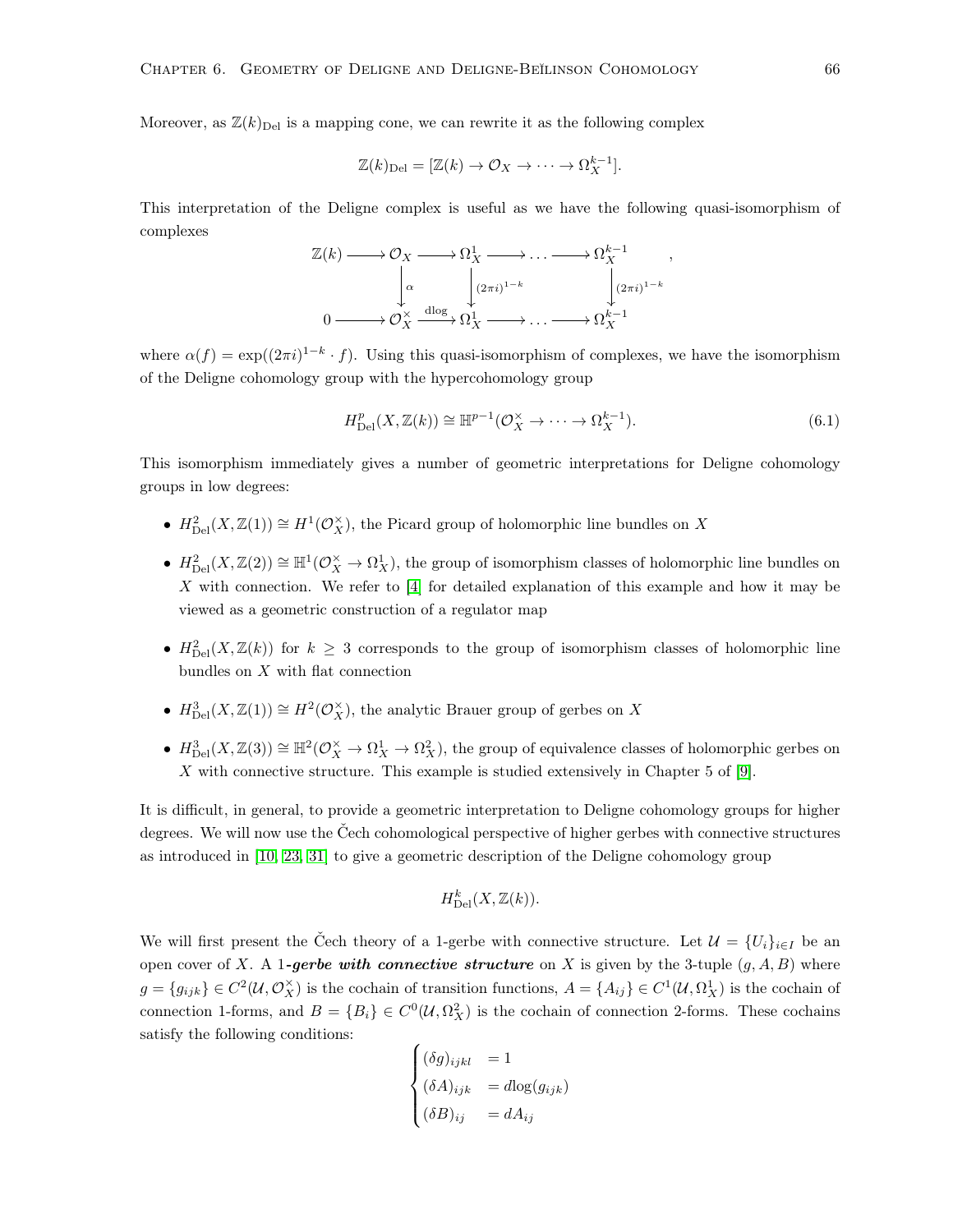On the double intersection  $U_{ij}$ , we have  $B_i - B_j = dA_{ij}$  and so  $dB_i = dB_j$ . This means that all of the  $dB_i$ 's glue together to a global 3-form  $dB$ . We denote this global 3-form by F and we call this the curvature of the gerbe.

Given two 1-gerbes with connective structure  $(g, A, B)$  and  $(g', A', B')$ , we say that these two gerbes are **gauge equivalent** if there exists a pair  $(h, \phi)$  such that  $h = \{h_{ij}\}\in C^1(\mathcal{U}, \mathcal{O}_X^{\times})$  and  $\phi = \{\phi_i\}\in$  $C^0(\mathcal{U}, \Omega^1_X)$  which satisfies the following conditions

$$
\begin{cases}\ng'_{ijk} - g_{ijk} &= (\delta f)_{ij} \\
A'_{ij} - A_{ij} &= d \log h_{ij} + (\delta \phi)_{ij}.\n\end{cases}
$$

Gauge equivalences correspond to a Čech coboundary and so 1-gerbes with connective structure are classifed up to gauge equivalence by the hypercohomology group

$$
\mathbb{H}^2(\mathcal{O}_X^{\times} \to \Omega_X^1 \to \Omega_X^2).
$$

Recall from [\(6.1\)](#page-71-0) that we have the isomorphism

$$
\mathbb{H}^2(\mathcal{O}_X^{\times} \to \Omega_X^1 \to \Omega_X^2) \cong H^3_{\mathrm{Del}}(X,\mathbb{Z}(3)),
$$

and so we obtain a geometric description for the Deligne cohomology group.

We may now extend this idea to higher gerbes with connective structure. First, consider the Čech-de Rham complex with respect to an open cover  $\{U_j\}_{j\in J}$  of X:

$$
\begin{array}{ccc}\n\vdots & \vdots & \vdots \\
C^{0}(\Omega_{X}^{2}) & \stackrel{\delta}{\longrightarrow} C^{1}(\Omega_{X}^{2}) & \longrightarrow & \cdots \\
\uparrow_{d} & \uparrow_{d} & \uparrow_{d} & \uparrow_{d} \\
C^{0}(\Omega_{X}^{1}) & \stackrel{\delta}{\longrightarrow} C^{1}(\Omega_{X}^{1}) & \stackrel{\delta}{\longrightarrow} C^{2}(\Omega_{X}^{1}) & \longrightarrow & \cdots \\
\uparrow_{d\log} & \uparrow_{d\log} & \uparrow_{d\log} & \uparrow_{d\log} \\
C^{0}(\mathcal{O}_{X}^{\times}) & \stackrel{\delta}{\longrightarrow} C^{1}(\mathcal{O}_{X}^{\times}) & \stackrel{\delta}{\longrightarrow} C^{2}(\mathcal{O}_{X}^{\times}) & \longrightarrow & \cdots\n\end{array}
$$

The associated total complex  $(Tot^{\bullet}, \mathcal{D})$  is given by

$$
\mathrm{Tot}^k = C^k(\mathcal{O}_X^{\times}) \oplus C^{k-1}(\Omega_X^1) \oplus \cdots \oplus C^0(\Omega_X^k),
$$

where the total differential  $\mathcal{D}: \text{Tot}^k \to \text{Tot}^{k+1}$  is defined by

$$
D = \delta + (-1)^k d.
$$

We define a *holomorphic*  $k$ -gerbe with connective structure on  $X$  to be an element of the kernel of the differential  $\mathcal{D}: \text{Tot}^{k+1} \to \text{Tot}^{k+2}$ . We can write this as a  $k + 2$ -tuple  $(g, A_1, A_2, \ldots, A_k)$  where  $g \in C^{k+1}(\mathcal{O}_X^{\times})$  and  $A_i \in C^{k+1-i}(\Omega_X^i)$  for  $i = 1, \ldots, k+1$ . The *curvature* of the k-gerbe is the global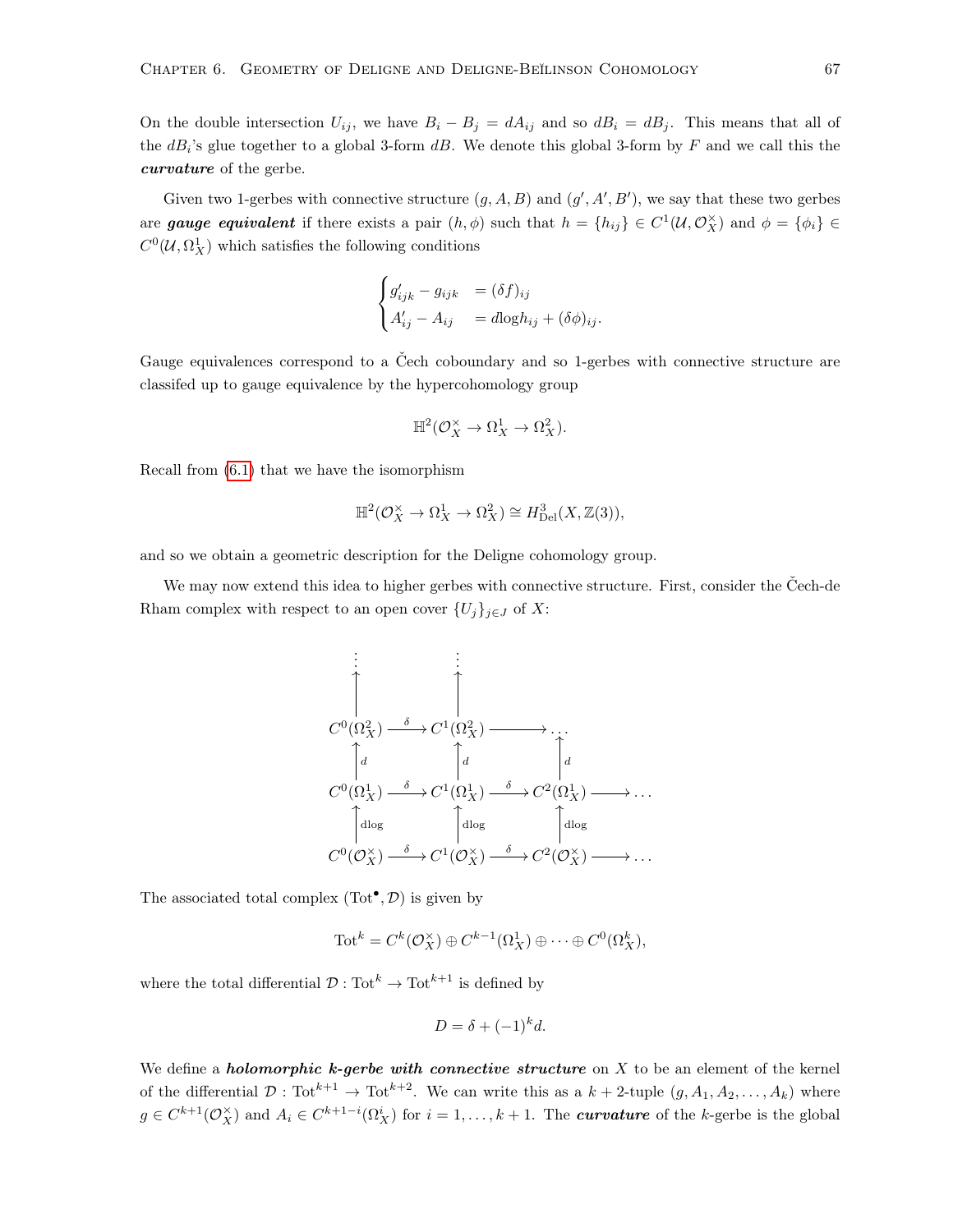k + 2-form F where  $F = (dA_k)_j$  for every  $j \in J$ . We say that two k-gerbes with connective structure  $(g, A_1, A_2, \ldots, A_k)$  and  $(g', A'_1, A'_2, \ldots, A'_k)$  are gauge-equivalent if there exists a  $\mathcal{T} \in \text{Tot}^{k-1}$  such that

$$
(g', A'_1, A'_2, \dots, A'_k) - (g, A_1, A_2, \dots, A_k) = \mathcal{DT}.
$$

Thus, we can conclude that holomorphic k-gerbes with connective structure are classified up to equivalence by the hypercohomology group

$$
\mathbb{H}^k(\mathcal{O}_X^{\times} \to \cdots \to \Omega_X^k).
$$

Using the isomorphism in [\(6.1\)](#page-71-0), this gives a geometric description of the Deligne cohomology group  $H_{\text{Del}}^{k+1}(X,\mathbb{Z}(k+1))$  as the group of gauge-equivalent classes of holomorphic k-gerbes with connective structure.

Remark 6.2. In the above, we have worked with an entirely Čech cohomological viewpoint of k-gerbes. Strictly speaking, this is the gerbe data of a gerbe. We can define k-gerbes in a more geometric fashion as in Section [5.2](#page-61-0) using sheaves of groupoids. The reason why we do not pursue this approach is that we wish to abstain ourselves from using higher categories in order to minimize technicalities.

Remark 6.3. In [\[17\]](#page-80-0), Gajer gives an alternate geometric description of the Deligne cohomology group  $H_{\text{Del}}^k(X,\mathbb{Z}(k))$  as the group of equivalence classes of holomorphic principal  $B^{k-2}\mathbb{C}^*$ -bundles over X with holomorphic *i*-connections for  $i = 1, \ldots, k - 1$ .

## 6.1.1 Kostant-Weil theory for  $k$ -forms

We now recall the classical quantization result of Kostant and Weil for 2-forms on  $X$  [\[25,](#page-80-1) [38\]](#page-81-0). Let  $B \in H^0(\Omega_X^{2,\text{cl}})$  be a closed 2-form on X. The result states that B is the curvature of a pair  $(\mathcal{L}, \nabla)$  where L is a holomorphic line bundle on X and  $\nabla$  is a connection on L if and only if B is an integral cohomology class. This was generalized to degree 3 cohomology using the language of gerbes with connections by Brylinski and Deligne in [\[9\]](#page-79-0). The following theorem will be a generalization of this result to closed  $k$ -forms on  $X$ .

<span id="page-73-0"></span>**Theorem 6.4.** Assume that  $k \geq 2$ . The curvature of a holomorphic k-2-gerbe with connective structure is quantized, i.e., it lies in the image of  $H^k(X, \mathbb{Z}(1)) \to H^k(X, \mathbb{C})$ . Conversely, if  $[F] \in H^0(\Omega_X^{k, \text{cl}})$  is a closed k-form on X such that [F] lies in the image of  $H^k(X,\mathbb{Z}(1)) \to H^k(X,\mathbb{C})$ , then there exists a holomorphic  $k-2$ -gerbe with connective structure on X with curvature [F].

*Proof.* Let  $(g, A_1, \ldots, A_{k-2})$  be the Čech cocyle defining the k−2-gerbe with connective structure. Since the curvature of this  $k-2$ -gerbe F is defined as  $F_j = (dA_{k-2})_j$  on every open set  $U_j$ , this is obtained by applying the morphism of complexes

$$
[\mathcal{O}_X^\times \to \cdots \to \Omega_X^{k-1}] \to \Omega_X^{k, \text{cl}}[-k+1].\tag{6.2}
$$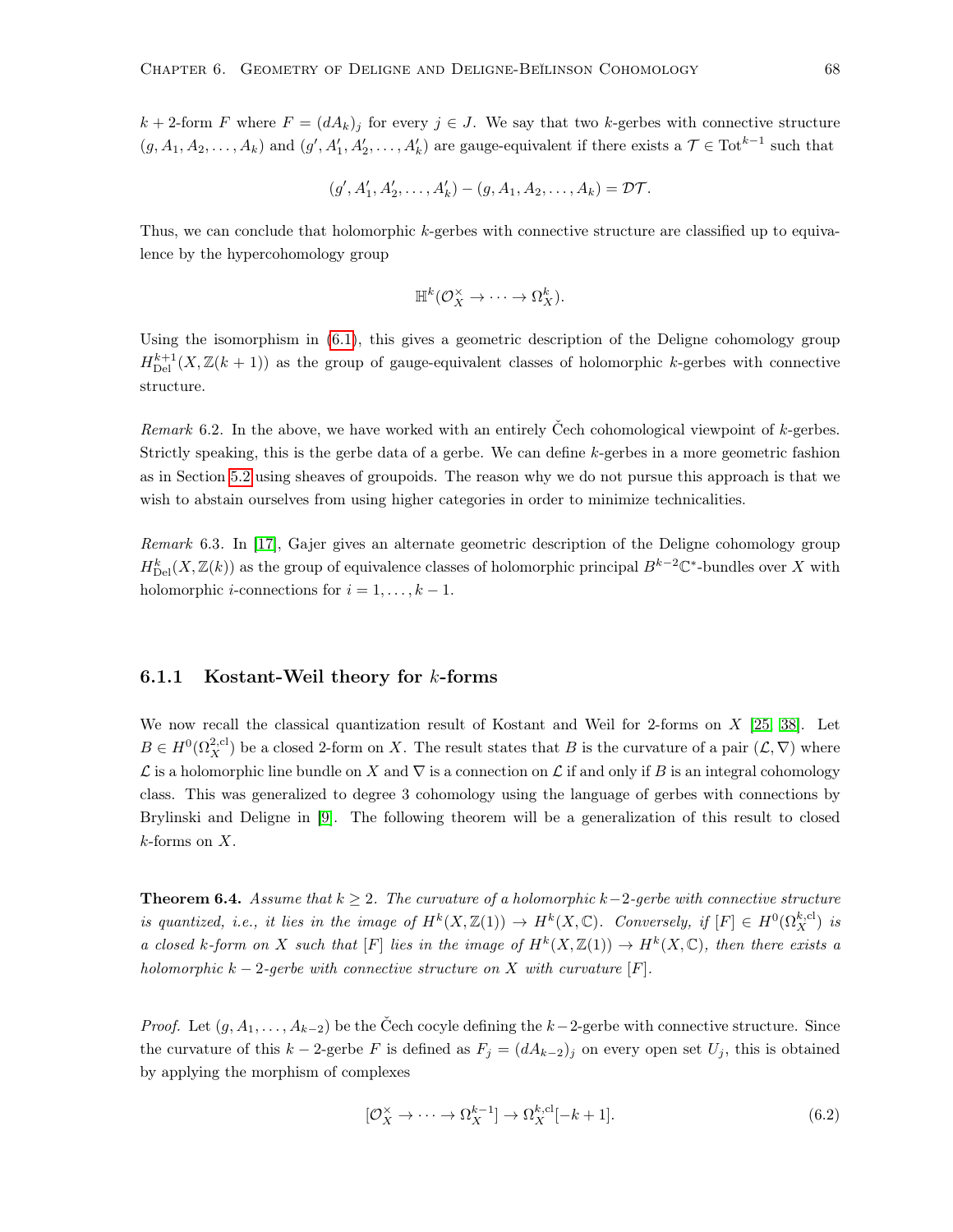To prove that the curvature  $F$  is quantized, we consider the commutative diagram



There is the long exact sequence associated to the top horizontal short exact sequence

<span id="page-74-0"></span>
$$
\cdots \to \mathbb{H}^{k-1}(\mathcal{O}_X^{\times} \to \cdots \to \Omega_X^{k-1}) \to H^0(\Omega_X^{k, \mathrm{cl}}) \to H^k(X, \mathbb{C}^{\times}) \to \dots
$$
\n(6.3)

It follows that the curvature F belongs to the kernel of the exponential map  $H^k(X, \mathbb{C}) \to H^k(X, \mathbb{C}^\times)$ and hence, it lies in the image of  $H^k(X, \mathbb{Z}(1)) \to H^k(X, \mathbb{C})$ .

Conversely, suppose that  $[F] \in H^0(\Omega_X^{k, \text{cl}})$  lies in the image of  $H^k(X, \mathbb{Z}(1)) \to H^k(X, \mathbb{C})$ . This implies that [F] is mapped to the trivial element in  $H^k(X,\mathbb{C}^\times)$ . Using the exact sequence [\(6.3\)](#page-74-0) again, we find that the class  $[F]$  has a lift under the map

$$
\mathbb{H}^{k-1}(\mathcal{O}_X^{\times} \to \cdots \to \Omega_X^{k-1}) \to H^0(\Omega_X^{k, \mathrm{cl}}).
$$

This lift of the class  $[F]$  in  $\mathbb{H}^{k-1}(\mathcal{O}_X^{\times} \to \cdots \to \Omega_X^{k-1})$  is precisely a  $k-2$ -gerbe with connective structure with  $[F]$  as its curvature.  $\Box$ 

<span id="page-74-1"></span>**Corollary 6.5.** Let  $[F] \in H^0(\Omega_X^{k, \text{cl}})$  be a closed k-form on X which lies in the image of  $H^k(X, \mathbb{Z}(k)) \to$  $H^k(X,\mathbb{C})$ . The set of isomorphism classes of k-gerbes with connective structure on X with curvature F is a principal homogeneous space under the group  $H^{k-1}(X,\mathbb{C}^{\times})$  of isomorphism classes of flat  $k-2$  $\mathbb{C}^{\times}$ -gerbes on X.

Proof. Recall the long exact sequence in [\(6.3\)](#page-74-0)

$$
0 \to H^{k-1}(X, \mathbb{C}^{\times}) \to \mathbb{H}^{k-1}(\mathcal{O}_X^{\times} \to \cdots \to \Omega_X^{k-1}) \to H^0(\Omega_X^{k, \mathrm{cl}}) \to \ldots
$$

It follows that the set of preimages of F in  $\mathbb{H}^{k-1}(\mathcal{O}_X^{\times} \to \cdots \to \Omega_X^{k-1})$  forms a principal homogeneous space under the group  $H^{k-1}(X,\mathbb{C}^{\times}).$  $\Box$ 

## 6.2 Deligne-Beĭlinson Cohomology

In this section, we work with  $(X, D)$  where X is a smooth projective variety over  $\mathbb C$  and D is a smooth divisor in X. As usual, we denote the complement by  $U := X \setminus D$  and the inclusion by  $j : U \hookrightarrow X$ . We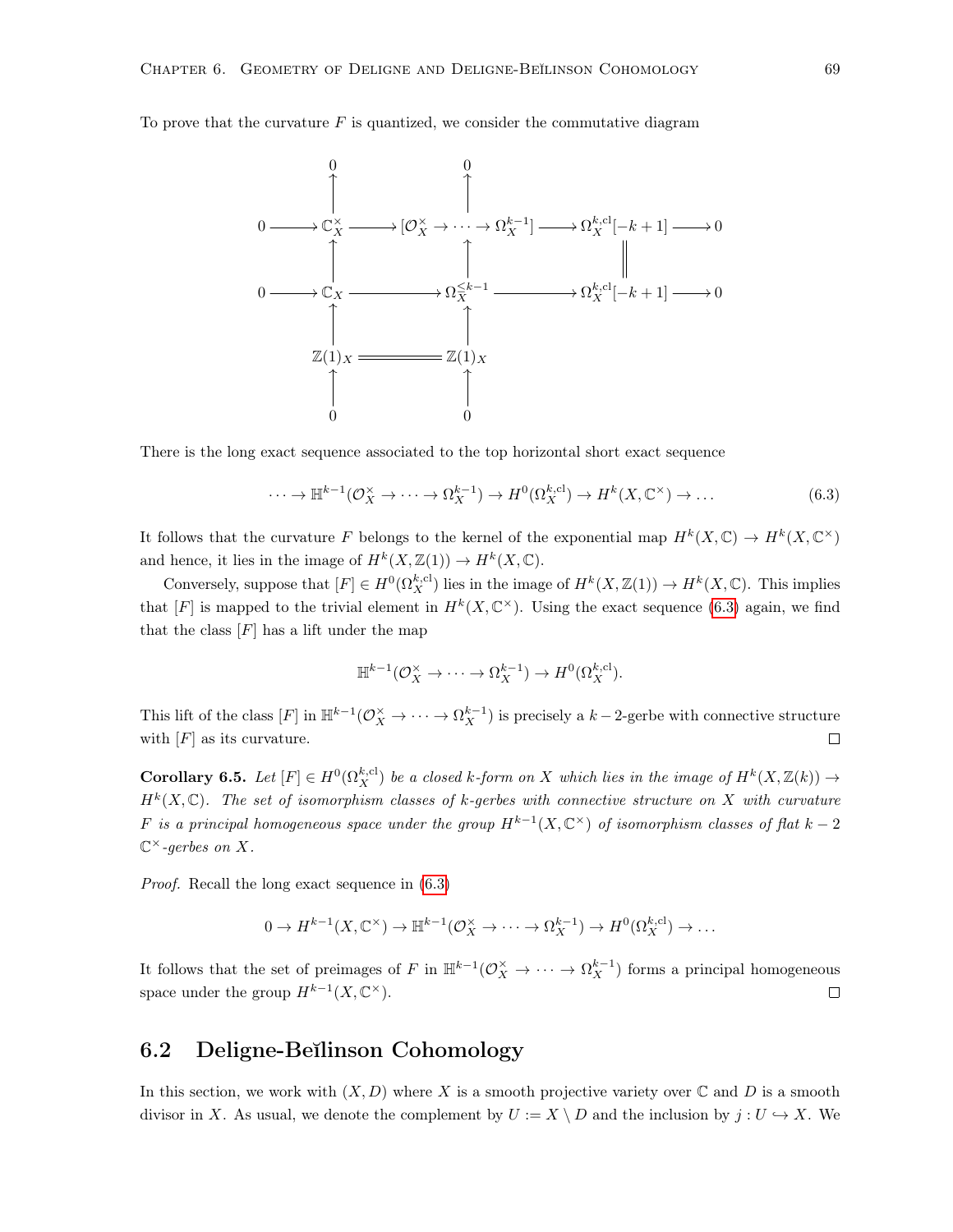will follow closely the treatment of  $[16]$ .

**Definition 6.6.** The *Deligne-Beilinson complex*  $\mathbb{Z}(k)_{\text{DB}}$  of  $(X, D)$  is the complex of sheaves

$$
Cone(Rj_*\mathbb{Z}(k)_U \oplus F^k\Omega_X^{\bullet}(\log D) \to \Omega_X^{\bullet}(\log D))[-1].
$$

The  $\bm{Deligne}\bm{\text{-}Beilinson\,\, cohomology}$  groups  $H^p_{DB}(U,\mathbb Z(k))$  are defined as the hypercohomology groups:

$$
H_{DB}^p(U,\mathbb{Z}(k)) := \mathbb{H}^p(X,\mathbb{Z}(k)_{\text{DB}}).
$$

As in the case of Deligne cohomology, we have the long exact sequence in cohomology involving Deligne-Beĭlinson cohomology groups

$$
\cdots \to H_{\rm DB}^{p}(U, \mathbb{Z}(k)) \to H^{p}(U, \mathbb{Z}(k)) \oplus F^{k}H^{p}(U, \mathbb{C}) \to H^{p}(U, \mathbb{C}) \to H_{\rm DB}^{p+1}(U, \mathbb{Z}(k)) \to \ldots
$$

We can also alternatively write the mapping cone in the definition of the Deligne-Beĭlinson complex  $\mathbb{Z}(k)_{\text{DB}}$  as

<span id="page-75-0"></span>
$$
Cone(Rj_*\mathbb{Z}(k)_U \to \Omega_X^{\leq k-1}(\log D))[-1],\tag{6.4}
$$

where  $\Omega_X^{\leq k-1}(\log D)$  is the truncation of the logarithmic de Rham complex  $\Omega_X^{\bullet}(\log D)$  in degrees  $\geq k$ . There is an exact sequence of sheaves

$$
0\to {\mathbb Z}(k)_X\to {\mathcal O}_X\stackrel{\gamma}{\to} {\mathcal O}_X^\times(*D)\to R^1j_*{\mathbb Z}(k)_U\to 0,
$$

where  $\gamma(f) = \exp((2\pi i)^{1-k} \cdot f)$ . This gives a quasi-isomorphism

$$
\mathcal{O}_X^{\times}(*D) \sim \text{Cone}(\sigma_{\leq 1}Rj_*\mathbb{Z}(k)_U \to \mathcal{O}_X).
$$

Furthermore, we have the quasi-isomorphism of complexes

$$
[\mathcal{O}_X^{\times}(*D) \to \cdots \to \Omega_X^{k-1}(\log D)] \sim \text{Cone}(\sigma_{\leq 1}Rj_*\mathbb{Z}(k)_U \to \Omega_X^{\leq k-1}(\log D)).
$$

However, since D is assumed to be smooth, we have  $\sigma_{\leq 1}Rj_*\mathbb{Z}(k)_U = Rj_*\mathbb{Z}(k)_U$ . Using the alternate definition of the Deligne-Beĭlinson complex in  $(6.4)$ , we have the following isomorphism

<span id="page-75-1"></span>
$$
H_{\text{DB}}^p(U, \mathbb{Z}(k)) \cong \mathbb{H}^{p-1}(\mathcal{O}_X^{\times}(*D) \to \cdots \to \Omega_X^{k-1}(\log D)).
$$
\n
$$
(6.5)
$$

We immediately obtain the following geometric description of the following Deligne-Beĭlinson cohomology groups:

- $H_{\text{DB}}^2(U,\mathbb{Z}(1)) \cong H^1(\mathcal{O}_X^{\times}(*D))$ , the group of isomorphism classes of meromorphic line bundles on  $(X, D)$
- $H_{\text{DB}}^3(U, \mathbb{Z}(1)) \cong H^2(\mathcal{O}_X^{\times}(*D))$ , the group of equivalence classes of meromorphic gerbes on  $(X, D)$
- $H_{\text{DB}}^3(U,\mathbb{Z}(3)) \cong \mathbb{H}^2(\mathcal{O}_X^{\times}(*D) \to \Omega_X^1(\log D) \to \Omega_X^2(\log D)),$  the group of equivalence classes of meromorphic gerbes with connective structure on  $(X, D)$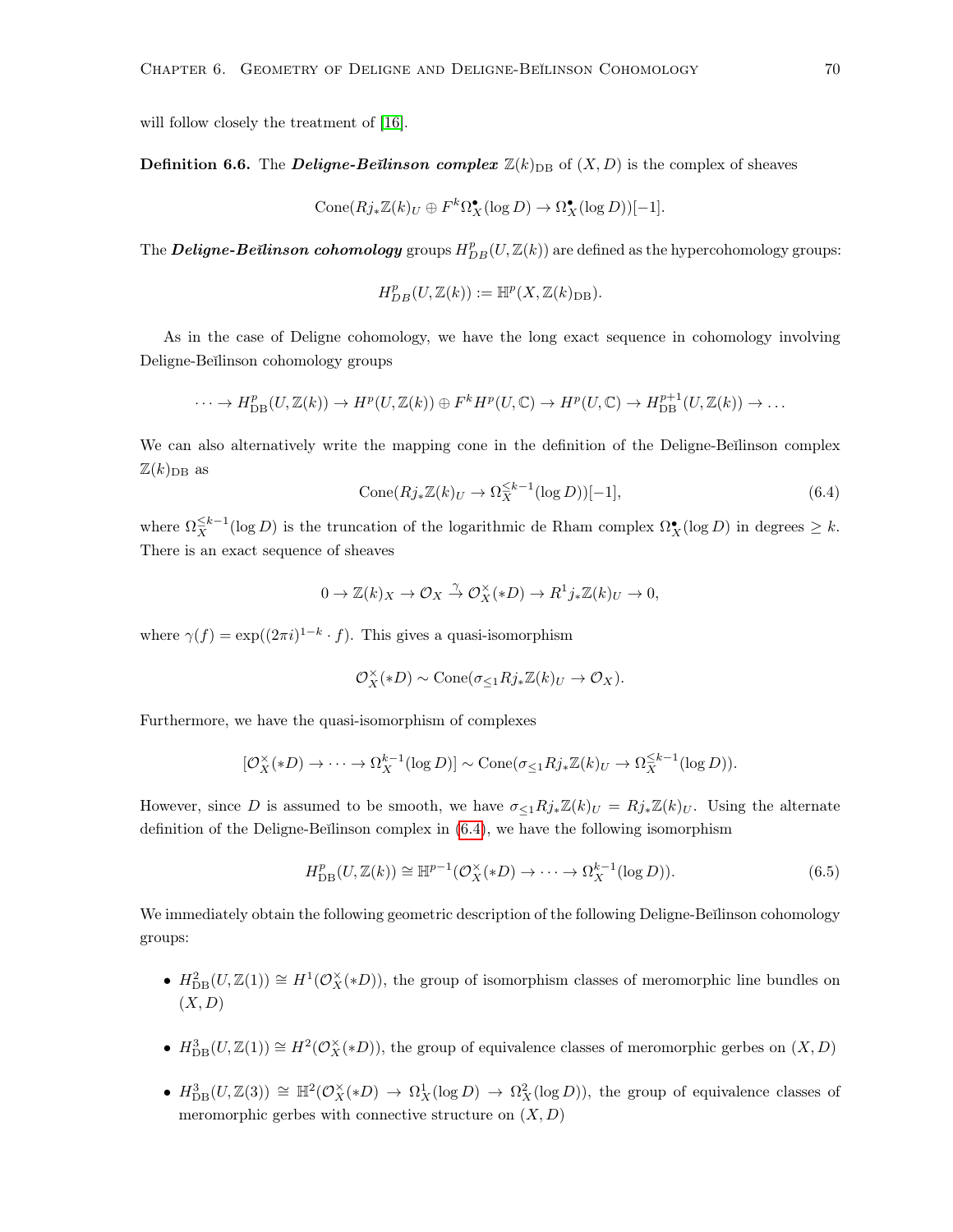•  $H_{\text{DB}}^3(U,\mathbb{Z}(2)) \cong \mathbb{H}^2(\mathcal{O}_X^{\times}(*D) \to \Omega_X^1(\log D))$ , the group of gauge-equivalence classes of meromorphic gerbes with 0-connection on  $(X, D)$ .

We now give a geometric description of the Deligne-Beĭlinson cohomology groups  $H_{\text{DB}}^k(U, \mathbb{Z}(k))$  using Čech theory. Consider the Čech-log de Rham complex with respect to an open cover  $\{U_j\}_{j\in J}$  of  $(X,D)$ :

$$
C^{0}(\Omega_{X}^{2}(\log D)) \xrightarrow{\delta} C^{1}(\Omega_{X}^{2}(\log D)) \longrightarrow \dots
$$
  
\n
$$
C^{0}(\Omega_{X}^{1}(\log D)) \xrightarrow{\delta} C^{1}(\Omega_{X}^{1}(\log D)) \xrightarrow{\delta} C^{2}(\Omega_{X}^{1}(\log D)) \longrightarrow \dots
$$
  
\n
$$
\downarrow d
$$
  
\n
$$
C^{0}(\Omega_{X}^{1}(\log D)) \xrightarrow{\delta} C^{1}(\Omega_{X}^{1}(\log D)) \xrightarrow{\delta} C^{2}(\Omega_{X}^{1}(\log D)) \longrightarrow \dots
$$
  
\n
$$
C^{0}(\mathcal{O}_{X}^{\times}(*D)) \xrightarrow{\delta} C^{1}(\mathcal{O}_{X}^{\times}(*D)) \xrightarrow{\delta} C^{2}(\mathcal{O}_{X}^{\times}(*D)) \longrightarrow \dots
$$

Again, we have the associated total complex  $(Tot^{\bullet}, \mathcal{D})$  given by

$$
\mathrm{Tot}^k = C^k(\mathcal{O}_X^{\times}(*D)) \oplus C^{k-1}(\Omega_X^1(\log D)) \oplus \cdots \oplus C^0(\Omega_X^k(\log D)),
$$

and where the total differential  $\mathcal{D}: \text{Tot}^{k} \to \text{Tot}^{k+1}$  is defined by

$$
\mathcal{D} = \delta + (-1)^k d.
$$

We define a meromorphic gerbe with k-logarithmic connective structure on  $(X, D)$  to be an element of the kernel of the differential  $\mathcal{D}: \text{Tot}^{k+1} \to \text{Tot}^{k+2}$  which we can write as a  $k+2$ -tuple  $(g, A_1, \ldots, A_k)$  with  $g \in C^{k+1}(\mathcal{O}_X^{\times}(*D))$  and  $A_i \in C^{k+1-i}(\Omega_X^i(\log D))$  for  $i = 1, \ldots, k+1$ . The **curva**ture of the meromorphic k-gerbe with connective structure is the global logarithmic  $k + 2$ -form F where  $F = (dA_k)_j$  for every  $j \in J$ . As in the case of k-gerbes, we say that two meromorphic k-gerbes with connective structure are gauge-equivalent if they differ up to a Čech k-coboundary. Thus, we see that meromorphic k-gerbes with connective structure are classifed up to equivalence by the hypercohomology group

$$
\mathbb{H}^k(\mathcal{O}_X^{\times}(*D) \to \cdots \to \Omega_X^k(\log D)).
$$

Using the isomorphism in  $(6.5)$ , this gives a geometric description of the Deligne-Beĭlinson cohomology group  $H_{\text{DB}}^{k+1}(U, \mathbb{Z}(k+1)).$ 

## 6.2.1 Kostant-Weil theory for logarithmic  $k$ -forms

We now establish a version of Kostant-Weil quantization for logarithmic k-forms on  $(X, D)$ .

**Theorem 6.7.** Assume that  $k \geq 2$ . The curvature of a meromorphic k-2-gerbe with connective structure is quantized, i.e., it lies in the image of  $H^k(U, \mathbb{Z}(1)) \to H^k(U, \mathbb{C})$ . Conversely, if  $[F] \in H^0(\Omega_X^{k, \text{cl}}(\log D))$ is a closed logarithmic k-form on  $(X, D)$  such that  $[F]$  lies in the image of  $H^k(U, \mathbb{Z}(1)) \to H^k(U, \mathbb{C}),$ then there exists a meromorphic  $k-2$ -gerbe with connective structure on  $(X,D)$  with curvature [F].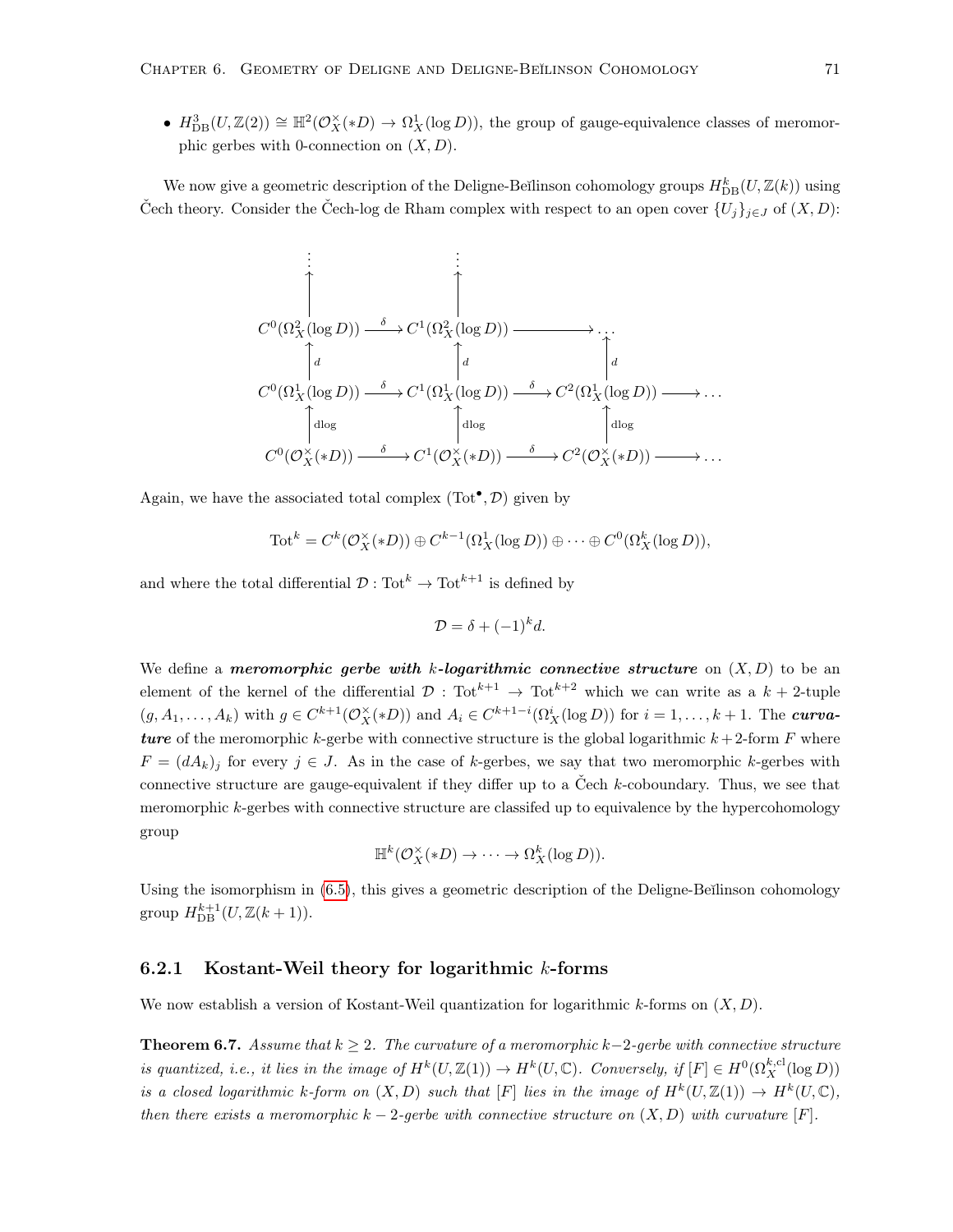*Proof.* The structure of the proof is similar to the proof of Theorem [6.4.](#page-73-0) Let  $(g, A_1, \ldots, A_k)$  be the Čech cocycle defining the meromorphic  $k-2$ -gerbe with connective structure. As the curvature of the k – 2-gerbe F is defined as  $F_j = (dA_{k-2})_j$  on every open set  $U_j$ , the curvature is then obtained by applying the morphism of complexes

$$
[\mathcal{O}_X^{\times}(*D) \to \cdots \to \Omega_X^{k-1}(\log D)] \to \Omega_X^{k, \text{cl}}(\log D)[-k+1].\tag{6.6}
$$

Recall from the proof of Theorem [4.42](#page-43-0) that the sheaf  $\Omega_X^{1,\text{cl}}(\log D)$  fits into the two short exact sequences

$$
0 \to Rj_*\mathbb{C}_U \to \mathcal{O}_X \to \Omega_X^{1,\text{cl}}(\log D) \to 0
$$
  

$$
0 \to Rj_*\mathbb{C}_U^\times \to \mathcal{O}_X^\times(*D) \to \Omega_X^{1,\text{cl}}(\log D) \to 0
$$

As the Poincaré lemma holds for logarithmic forms for degrees  $\geq 2$ , we obtain the exact sequences

$$
0 \to Rj_*\mathbb{C}_U \to \Omega_X^{\leq k-1}(\log D) \to \Omega_X^{k, \text{cl}}(\log D)[-k+1] \to 0
$$
  

$$
0 \to Rj_*\mathbb{C}_U^\times \to [\mathcal{O}_X^\times(*D) \to \cdots \to \Omega_X^{k-1, \text{cl}}(\log D)] \to \Omega_X^{k, \text{cl}}(\log D)[-k+1] \to 0
$$

Now, we can map the first complex to the second complex in the following way which give the commutative diagram

$$
0 \longrightarrow Rj_{*}\mathbb{C}_{U}^{\times} \longrightarrow [\mathcal{O}_{X}^{\times}(*D) \to \cdots \to \Omega_{X}^{k-1}(\log D)] \longrightarrow \Omega_{X}^{k,\text{cl}}(\log D)[-k+1] \longrightarrow 0
$$
  
\n
$$
0 \longrightarrow Rj_{*}\mathbb{C}_{U} \longrightarrow \Omega_{X}^{\leq k-1}(\log D) \longrightarrow \Omega_{X}^{k,\text{cl}}(\log D)[-k+1] \longrightarrow 0
$$
  
\n
$$
\uparrow
$$
  
\n
$$
Rj_{*}\mathbb{Z}(1)_{U} \longrightarrow \uparrow
$$
  
\n
$$
\uparrow
$$
  
\n0  
\n0  
\n0

We have the long exact sequence associated to the top horizontal short exact sequence

<span id="page-77-0"></span>
$$
\cdots \to \mathbb{H}^{k-1}(\mathcal{O}_X^{\times}(*D) \to \cdots \to \Omega_X^{k-1}(\log D)) \to H^0(\Omega_X^{k, \mathrm{cl}}(\log D)) \to H^k(U, \mathbb{C}^\times) \to \dots \tag{6.7}
$$

It follows that the curvature F belongs to the kernel of the exponential map  $H^k(U,\mathbb{C}) \to H^k(U,\mathbb{C}^\times)$ and hence, it lies in the image of  $H^k(U, \mathbb{Z}(k)) \to H^k(U, \mathbb{C})$ .

Conversely, suppose that  $[F] \in H^0(\Omega_X^{k, \text{cl}}(\log D))$  lies in the image of  $H^k(U, \mathbb{Z}(k)) \to H^k(U, \mathbb{C})$ . This implies that  $[F]$  is mapped to the trivial element in  $H^k(U, \mathbb{C}^\times)$ . If we use the exact sequence [\(6.7\)](#page-77-0), we find that the class  $[F]$  has a lift under the map

$$
\mathbb{H}^{k-1}(\mathcal{O}_X^{\times}(*D) \to \cdots \to \Omega_X^{k-1}(\log D)) \to H^0(\Omega_X^{k, \text{cl}}(\log D)).
$$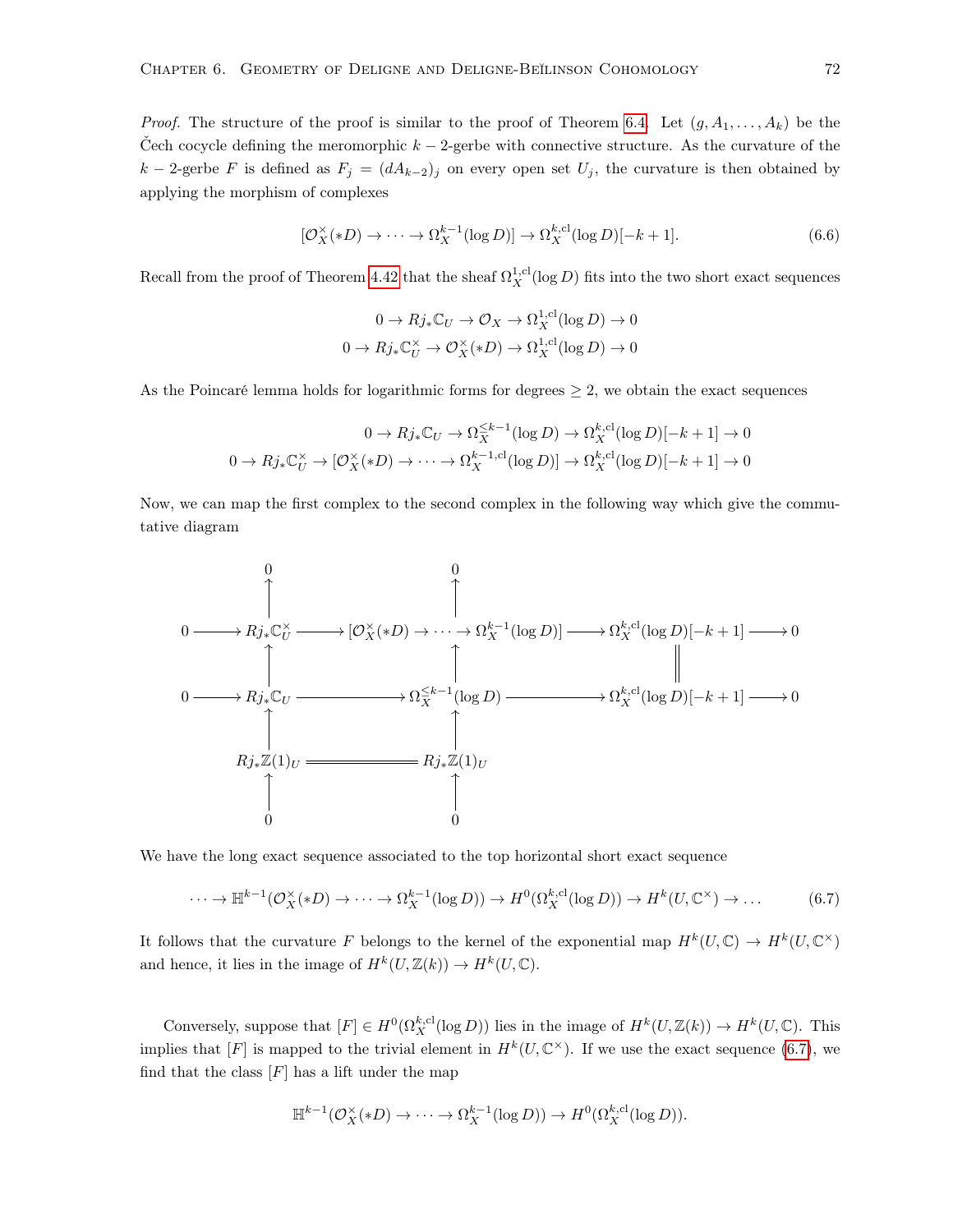This lift of  $[F]$  in  $\mathbb{H}^{k-1}(\mathcal{O}_X^{\times}(*D) \to \cdots \to \Omega_X^{k-1}(\log D))$  is precisely a meromorphic  $k-2$ -gerbe with connective structure with  $[F]$  as its curvature.  $\Box$ 

We have the analogue of Corollary [6.5](#page-74-1) in the logarithmic case:

**Corollary 6.8.** Let  $[F] \in H^0(\Omega_X^{k,cl}(\log D))$  be a closed logarithmic k-form on  $(X, D)$  which lies in the image of  $H^k(U,\mathbb{Z}(1)) \to H^k(U,\mathbb{C})$ . The set of isomorphism classes of meromorphic k-gerbes with connective structure on  $(X, D)$  with curvature F is a principal homogeneous space under the group  $H^{k-1}(U, \mathbb{C}^{\times})$  of isomorphism classes of flat  $k-2 \mathbb{C}^{\times}$ -gerbes on U.

Proof. Recall the long exact sequence in [\(6.7\)](#page-77-0)

$$
0 \to H^{k-1}(U, \mathbb{C}^{\times}) \to \mathbb{H}^{k-1}(\mathcal{O}_X^{\times}(*D) \to \cdots \to \Omega_X^{k-1}(\log D)) \to H^0(\Omega_X^{k, \text{cl}}(\log D)) \to \dots
$$

It follows that the set of preimages of F in  $\mathbb{H}^{k-1}(\mathcal{O}_X^{\times}(*D) \to \cdots \to \Omega_X^{k-1}(\log D))$  forms a principal homogeneous space under the group  $H^{k-1}(U,\mathbb{C}^{\times}).$  $\Box$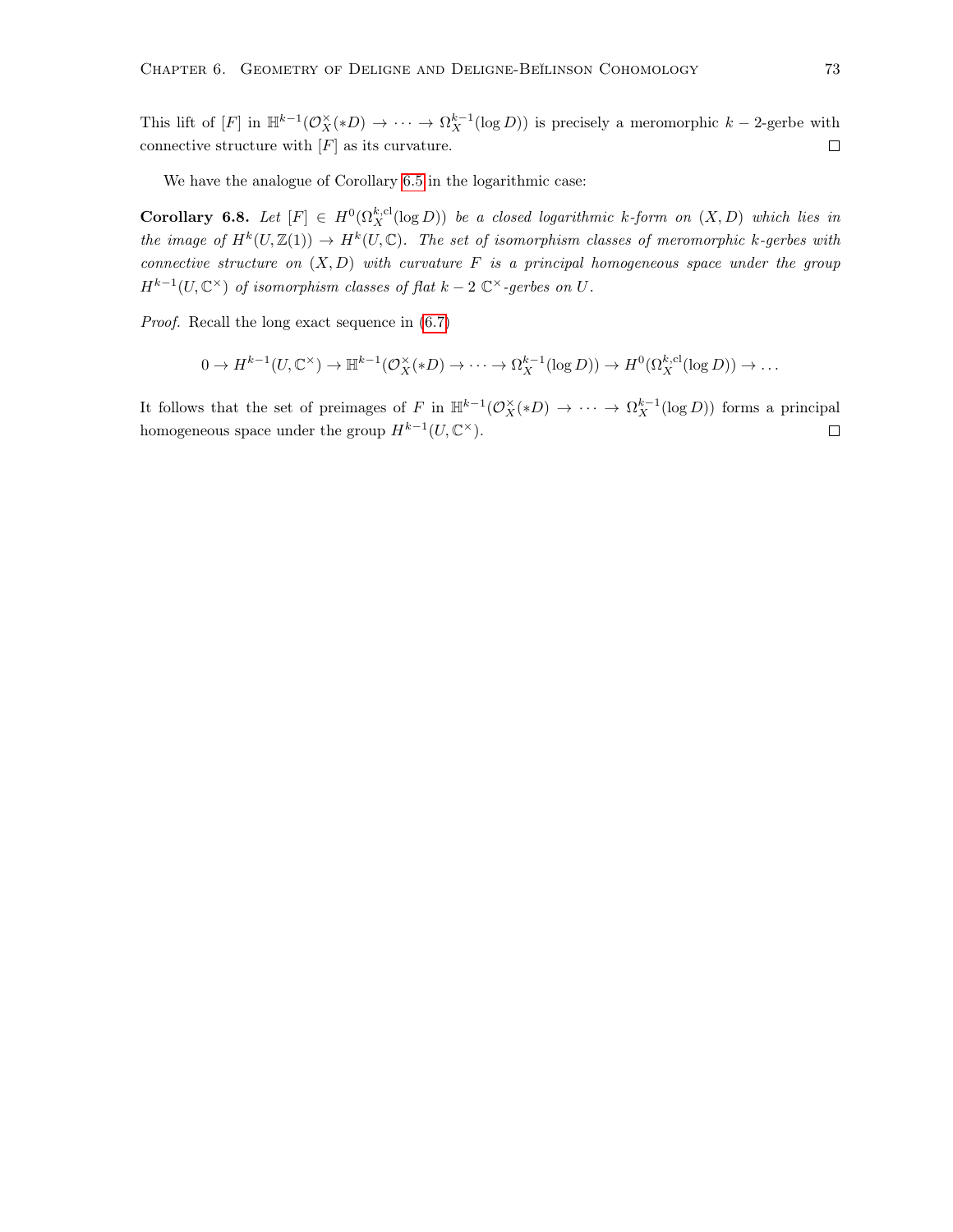## Bibliography

- [1] A. Beĭlinson and J. Bernstein. A proof of Jantzen conjectures. In I. M. Gel'fand Seminar, volume 16 of Adv. Soviet Math., pages 1–50. Amer. Math. Soc., Providence, RI, 1993.
- [2] A. Beilinson and V. Drinfeld. Quantization of Hitchin's integrable system and Hecke eigensheaves. www.math.uchicago.edu/ mitya/langlands/hitchin/BD-hitchin.pdf.
- [3] A. A. Beïlinson. Higher regulators and values of L-functions. In Current problems in mathematics, Vol. 24, Itogi Nauki i Tekhniki, pages 181–238. Akad. Nauk SSSR, Vsesoyuz. Inst. Nauchn. i Tekhn. Inform., Moscow, 1984.
- [4] S. Bloch. Algebraic K-theory and zeta functions of elliptic curves. In Proceedings of the International Congress of Mathematicians (Helsinki, 1978), pages 511–515. Acad. Sci. Fennica, Helsinki, 1980.
- [5] Tom Braden, Nicholas Proudfoot, and Ben Webster. Quantizations of conical symplectic resolutions I: local and global structure, 2012. Pre-print arXiv:1208.3863.
- [6] Paul Bressler and Alexander Chervov. Courant algebroids. J. Math. Sci. (N.Y.), 128(4):3030–3053, 2005. Geometry.
- [7] Jean-Luc Brylinski. Holomorphic gerbes and the Beĭlinson regulator. Astérisque, (226):8, 145–174, 1994. K-theory (Strasbourg, 1992).
- [8] Jean-Luc Brylinski. Gerbes on complex reductive lie groups, 2000.
- <span id="page-79-0"></span>[9] Jean-Luc Brylinski. Loop spaces, characteristic classes and geometric quantization. Springer Science & Business Media, 2007.
- [10] David Saumitra Chatterjee. On gerbs. 1998.
- [11] Theodore James Courant. Dirac manifolds. Trans. Amer. Math. Soc., 319(2):631–661, 1990.
- [12] P. Deligne. Le symbole modéré. Inst. Hautes Études Sci. Publ. Math., (73):147–181, 1991.
- [13] Pierre Deligne. Théoreme de lefschetz et criteres de dégénérescence de suites spectrales. Publications Mathématiques de l'Institut des Hautes Études Scientifiques, 35(1):107–126, 1968.
- [14] Pierre Deligne. Équations différentielles à points singuliers réguliers. Lecture Notes in Mathematics, Vol. 163. Springer-Verlag, Berlin-New York, 1970.
- [15] Pierre Deligne. Théorie de Hodge. II. Inst. Hautes Études Sci. Publ. Math., (40):5–57, 1971.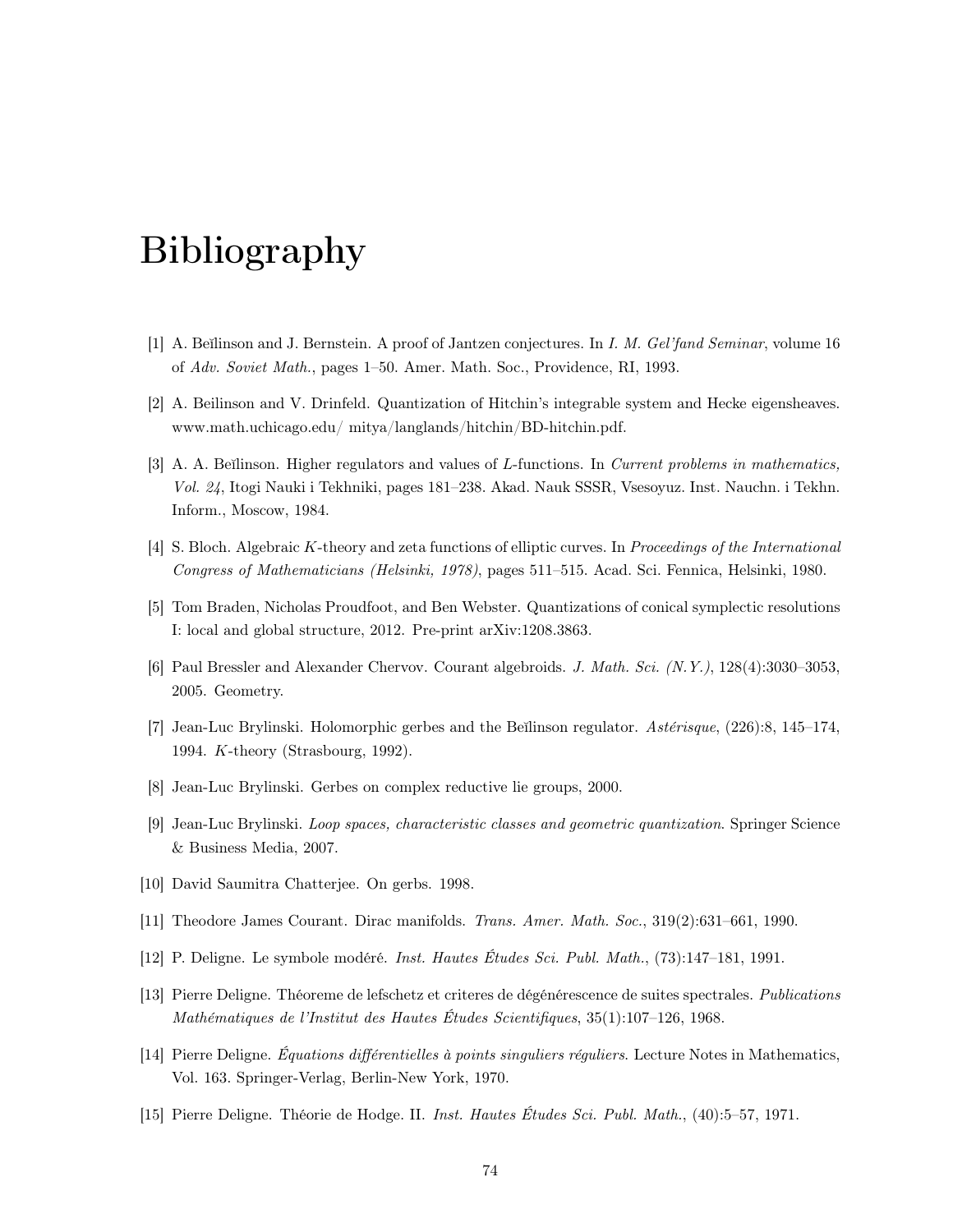- <span id="page-80-2"></span>[16] Hélène Esnault and Eckart Viehweg. Lectures on vanishing theorems, volume 20 of DMV Seminar. Birkhäuser Verlag, Basel, 1992.
- <span id="page-80-0"></span>[17] PawełGajer. Geometry of Deligne cohomology. Invent. Math., 127(1):155–207, 1997.
- [18] Julien Grivaux. Chern classes in Deligne cohomology for coherent analytic sheaves. Math. Ann., 347(2):249–284, 2010.
- [19] Alexander Grothendieck. On the de rham cohomology of algebraic varieties. Publ. math. IHES, 29(00), 1966.
- [20] Marco Gualtieri. Generalized complex geometry. Ann. of Math. (2), 174(1):75–123, 2011.
- [21] Marco Gualtieri. Generalized kähler geometry. Communications in Mathematical Physics, 331(1):297–331, 2014.
- [22] Heisuke Hironaka. Resolution of singularities of an algebraic variety over a field of characteristic zero. I, II. Ann. of Math. (2) 79 (1964), 109–203; ibid. (2), 79:205–326, 1964.
- [23] Nigel Hitchin. Lectures on special lagrangian submanifolds. Technical report, 1999.
- [24] Kazuya Kato. Logarithmic structures of Fontaine-Illusie. In Algebraic analysis, geometry, and number theory (Baltimore, MD, 1988), pages 191–224. Johns Hopkins Univ. Press, Baltimore, MD, 1989.
- <span id="page-80-1"></span>[25] B. Kostant. Quantization and unitary representations. Uspehi Mat. Nauk, 28(1(169)):163–225, 1973. Translated from the English (Lectures in Modern Analysis and Applications, III, pp. 87–208, Lecture Notes in Math., Vol. 170, Springer, Berlin, 1970) by A. A. Kirillov.
- [26] David Li-Bland and Eckhard Meinrenken. Courant algebroids and Poisson geometry. Int. Math. Res. Not. IMRN, (11):2106–2145, 2009.
- [27] Zhang-Ju Liu, Alan Weinstein, and Ping Xu. Manin triples for Lie bialgebroids. J. Differential Geom., 45(3):547–574, 1997.
- [28] Bernard Malgrange. On irregular holonomic D-modules. In Éléments de la théorie des systèmes différentiels géométriques, volume 8 of Sémin. Congr., pages 391-410. Soc. Math. France, Paris, 2004.
- [29] Takuro Mochizuki. The Stokes structure of a good meromorphic flat bundle. J. Inst. Math. Jussieu, 10(3):675–712, 2011.
- [30] Chris A. M. Peters and Joseph H. M. Steenbrink. *Mixed Hodge structures*, volume 52 of *Ergebnisse* der Mathematik und ihrer Grenzgebiete. 3. Folge. A Series of Modern Surveys in Mathematics [Results in Mathematics and Related Areas. 3rd Series. A Series of Modern Surveys in Mathematics]. Springer-Verlag, Berlin, 2008.
- [31] Roger Picken. A cohomological description of abelian bundles and gerbes. arXiv preprint math/0305147, 2003.
- [32] A. Polishchuk and M. Rothstein. Fourier transform for D-algebras. I. Duke Math. J., 109(1):123– 146, 2001.